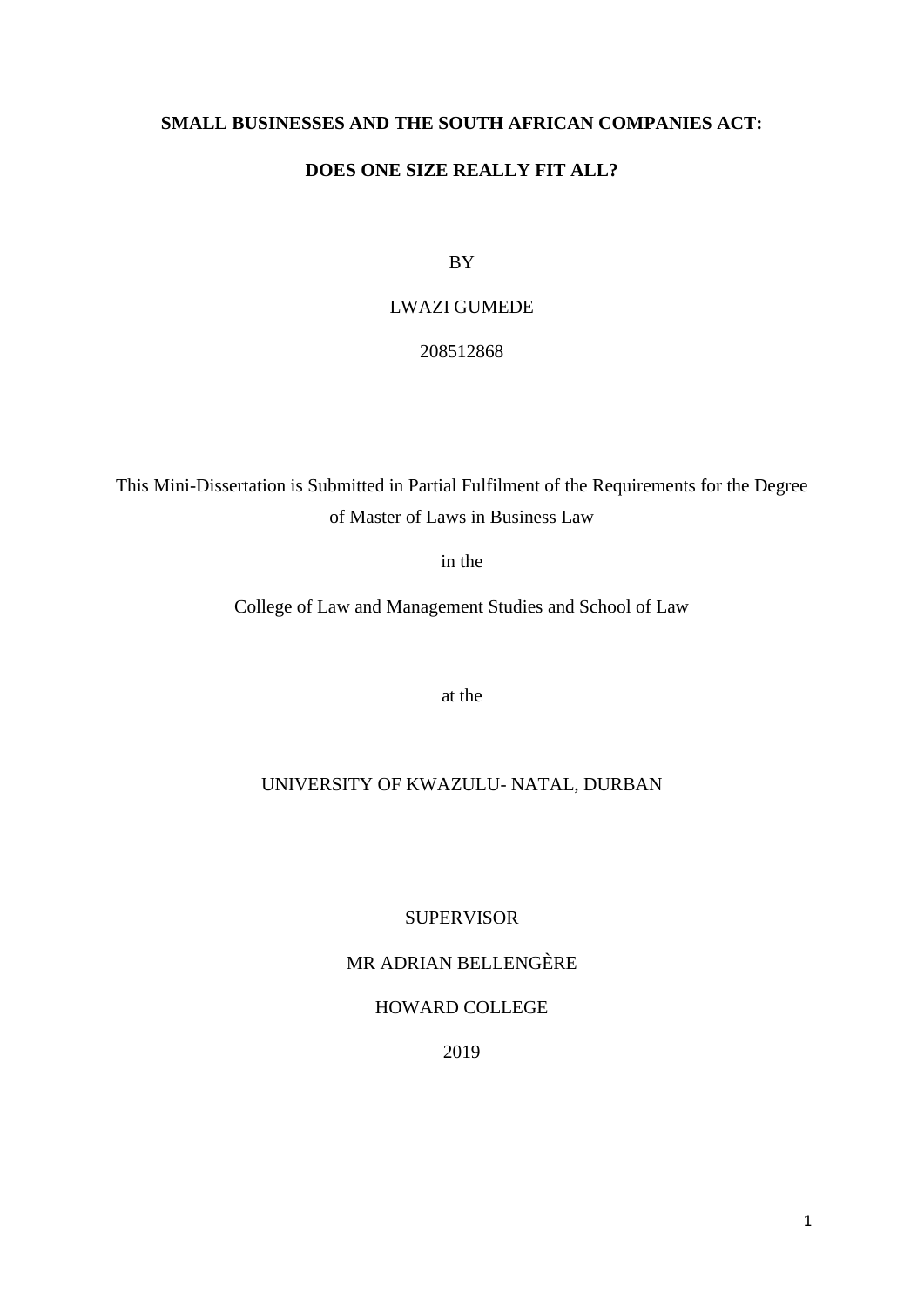# **DECLARATION REGARDING ORIGINALITY**

# I, LWAZI GUMEDE declare that:

- A. The research reported in this dissertation, except where otherwise indicated, is my original research.
- B. This dissertation has not been submitted for any degree or examination at any other university.
- C. This dissertation does not contain other persons" data, pictures, graphs or other information, unless specifically acknowledged as being sourced from other persons.
- D. This dissertation does not contain other persons' writing, unless specifically acknowledged as being sourced from other researchers. Where other written sources have been quoted, then:
- E. their words have been re-written, but the general information attributed to them has been referenced;
- F. where their exact words have been used, their writing has been placed inside quotation marks, and referenced.
- G. Where I have reproduced a publication of which I am an author, co-author or editor, I have indicated in detail which part of the publication was written by myself alone and have fully referenced such publications.
- H. This dissertation does not contain text, graphics or tables copied and pasted from the Internet, unless specifically acknowledged, and the sources being detailed in the dissertation/thesis and in the References sections.

#### Signed: Lwazi Gumede

*(Dissertation may be transmitted electronically with signature)*

Date: 31 January 2020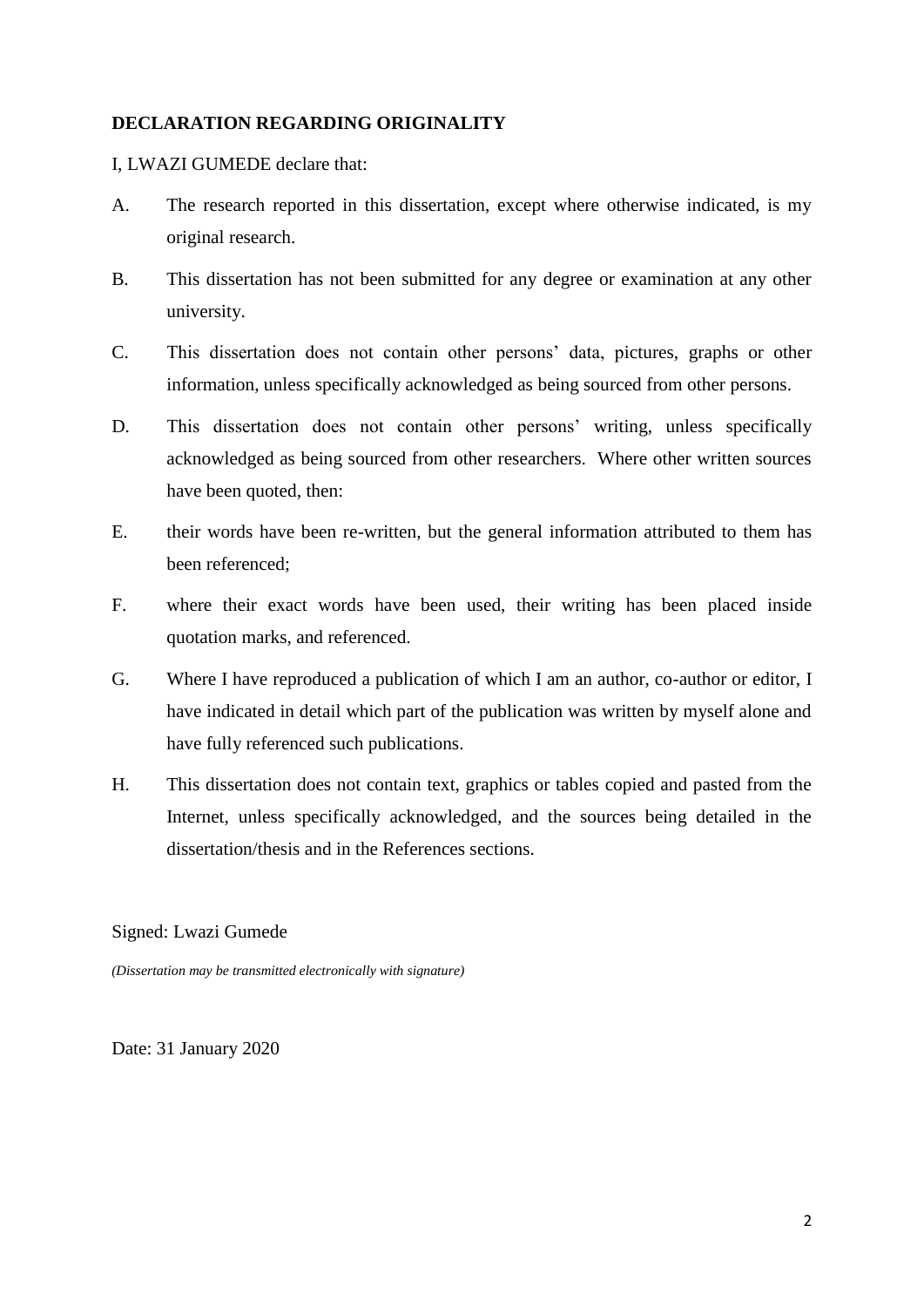#### **ABSTRACT**

This dissertation will provide a critical analysis on whether the South African Companies Act adequately serves the needs and interests of small formal businesses in South Africa. In this regard, the thesis will determine whether the Companies Act creates a more enabling environment for small business than the Close Corporations Act which was well known as being the ideal business legislation for small businesses. This will be done by determining whether it is indeed easy for an ordinary South African to open and run a small business in terms of the Companies Act or the Close Corporation Act (which no longer allows for new close corporations to be formed).

Furthermore, the dissertation will also look into how other foreign jurisdictions have governed small businesses and what constitutes an appropriate means for such jurisdictions in terms of regulating small businesses. Lastly, the dissertation will conclude by providing recommendations on the Companies Act and the Close Corporations Act, and by providing a proposed solution to the issue which pertains to regulating small businesses.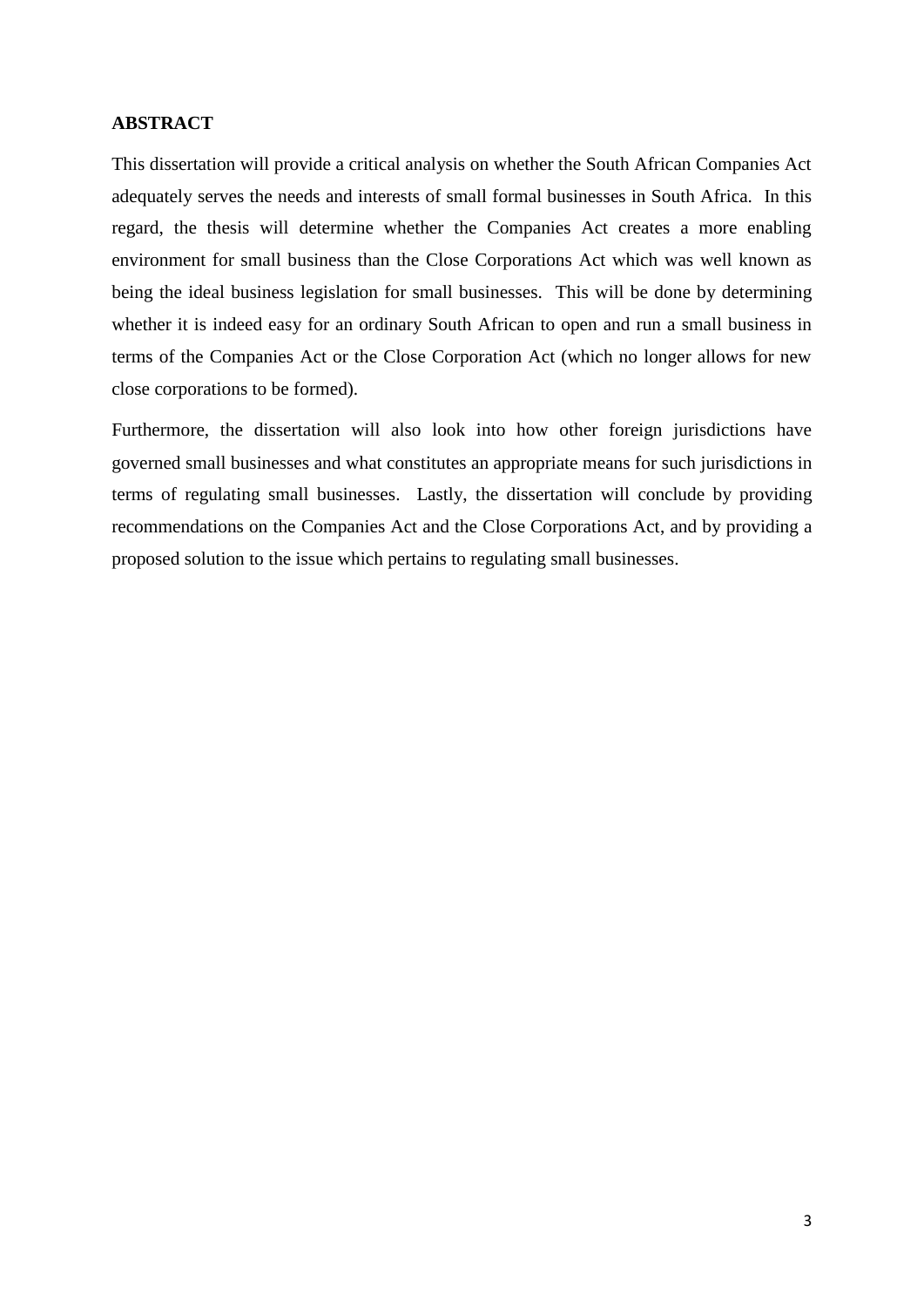# **AUTHOR'S ACKNOWLEDGEMENT**

I am greatly indebted to Mr Adrian Bellengère for believing in me and believing in the idea of the dissertation, and always ensuring that I challenge and push myself to thinking outside the box when thinking inside the box seemed to be an easier option. I am privileged to have been supervised by a person like Mr Bellengère who is always willing to share his wealth of knowledge and go the extra mile in assisting someone.

This dissertation is dedicated to the memory of my late father,

Desmond Vela Gumede.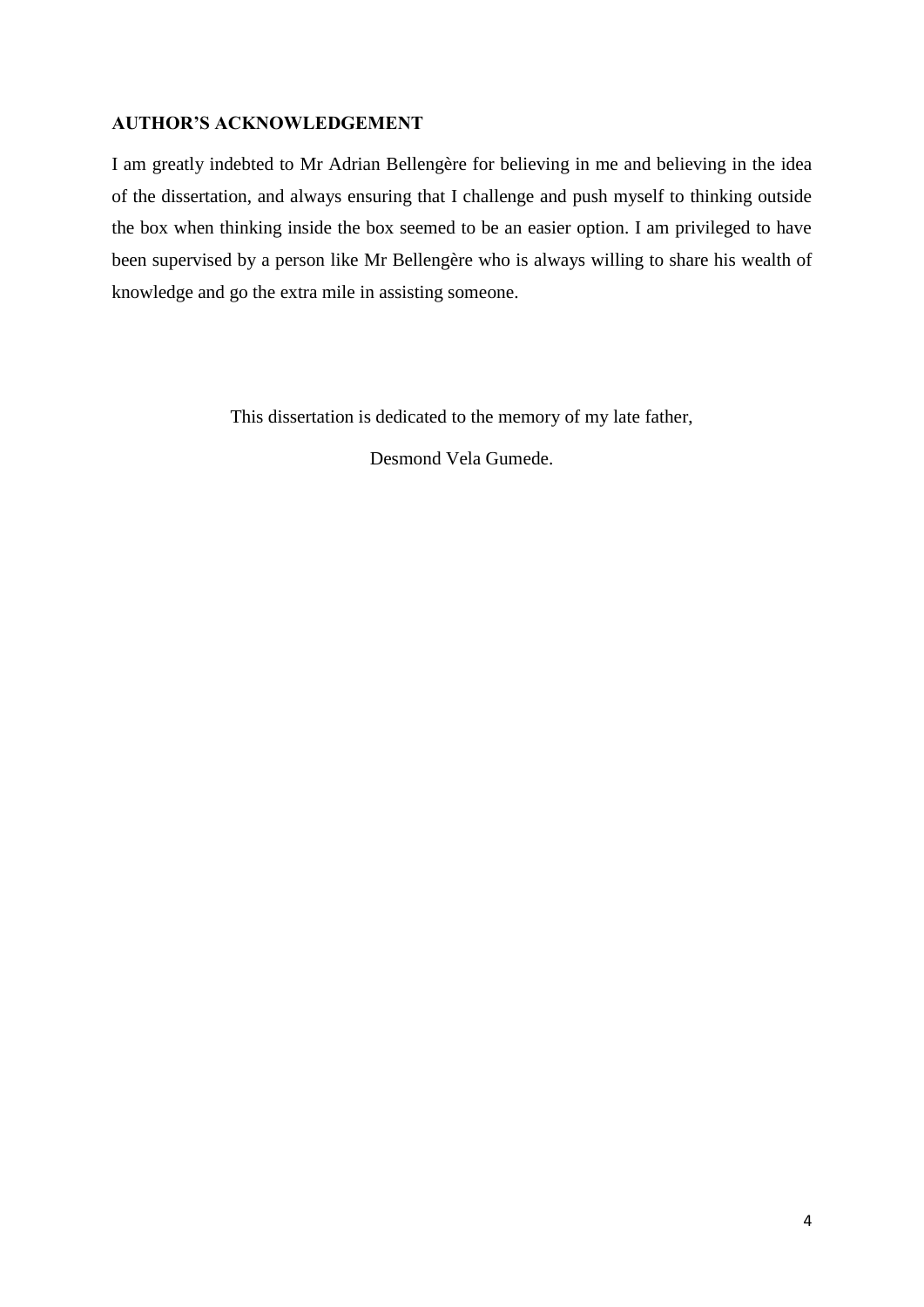# <span id="page-4-0"></span>**TABLE OF CONTENTS**

| 1.     |                                                                    |  |  |
|--------|--------------------------------------------------------------------|--|--|
| 1.1.   |                                                                    |  |  |
| 1.2.   |                                                                    |  |  |
| 1.3.   |                                                                    |  |  |
| 1.4.   |                                                                    |  |  |
| 1.5.   |                                                                    |  |  |
| 1.6.   |                                                                    |  |  |
| 1.7.   |                                                                    |  |  |
| 1.8.   |                                                                    |  |  |
| 1.9.   |                                                                    |  |  |
| 1.10.  |                                                                    |  |  |
| 2.     | CHAPTER 2: HOW TO INCORPORATE AND MAINTAIN A SMALL FORMAL          |  |  |
| 2.1.   |                                                                    |  |  |
| 2.2.   | FORMATION OF A PRIVATE COMPANY IN TERMS OF THE COMPANIES ACT22     |  |  |
| 2.3.   | FORMATION OF A CLOSE CORPORATION IN TERMS OF THE CLOSE             |  |  |
| 2.4.   |                                                                    |  |  |
| 2.4.1. |                                                                    |  |  |
| 2.4.2. |                                                                    |  |  |
| 2.4.3. |                                                                    |  |  |
| 2.4.4. |                                                                    |  |  |
| 2.5.   |                                                                    |  |  |
| 3.     | CHAPTER 3: DUTIES OF SHAREHOLDERS AND DIRECTORS v DUTIES OF        |  |  |
| 3.1.   | DUTIES OF SHAREHOLDERS OF A PRIVATE COMPANY IN TERMS OF THE        |  |  |
| 3.2.   | DUTIES OF DIRECTORS OF A PRIVATE COMPANY IN TERMS OF THE COMPANIES |  |  |
| 3.3.   | DUTIES OF MEMBERS IN TERMS OF THE CLOSE CORPORATIONS ACT  48       |  |  |
| 3.4.   |                                                                    |  |  |
| 3.5.   |                                                                    |  |  |
| 4.     | CHAPTER 4: CHARACTERISTICS OF A PRIVATE COMPANYAND CLOSE           |  |  |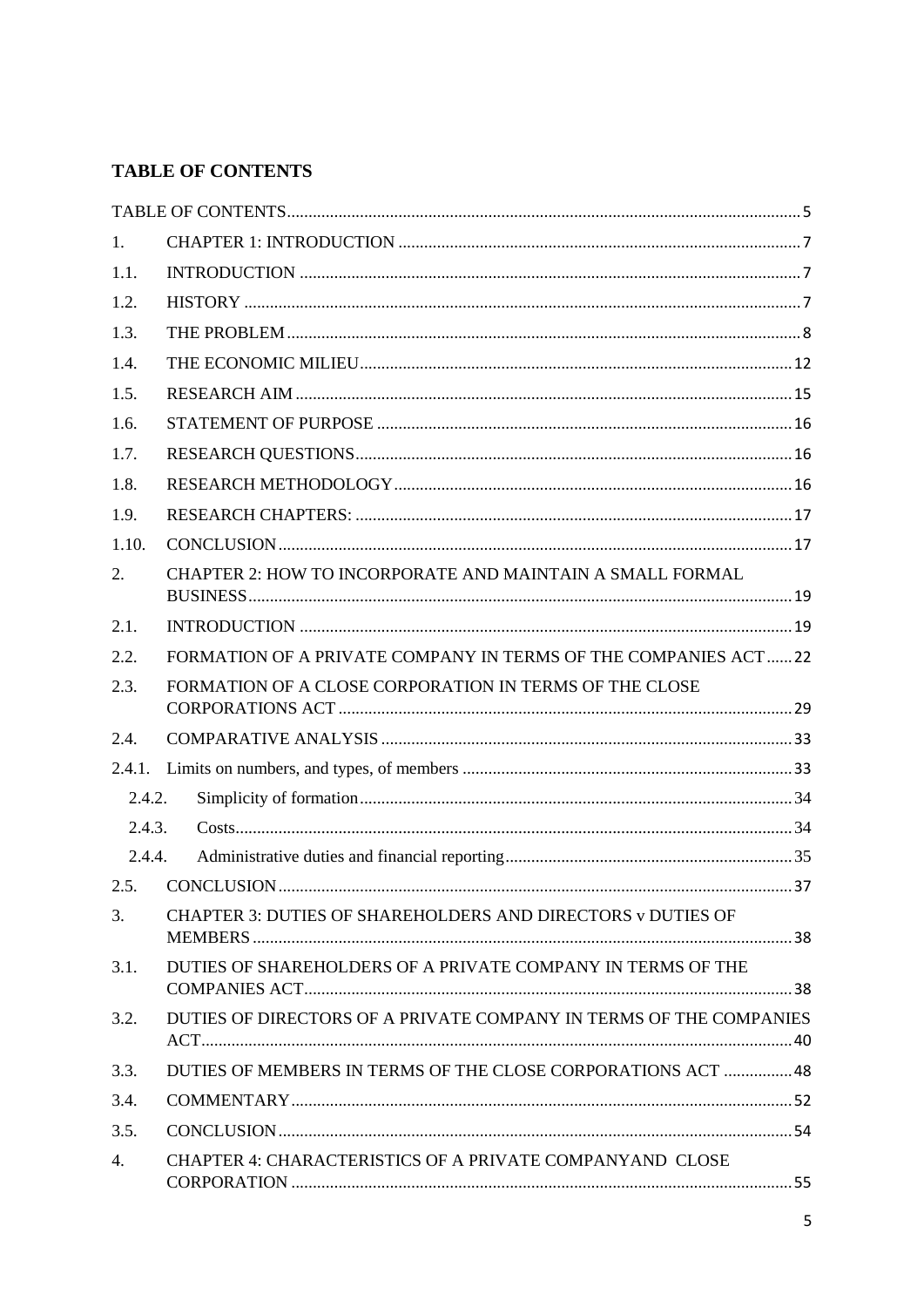| 4.1.   |  |  |
|--------|--|--|
| 4.2.   |  |  |
| 4.2.1. |  |  |
| 4.2.2. |  |  |
| 4.2.3. |  |  |
| 4.3.   |  |  |
| 4.3.1. |  |  |
| 4.3.2. |  |  |
| 4.3.3. |  |  |
| 4.3.4. |  |  |
| 4.4.   |  |  |
| 4.5.   |  |  |
| 5.     |  |  |
| 5.1.   |  |  |
| 5.2.   |  |  |
| 5.3.   |  |  |
| 5.4.   |  |  |
| 5.5.   |  |  |
| 6.     |  |  |
| 6.1.   |  |  |
| 6.2.   |  |  |
| 6.2.1. |  |  |
| 6.2.2. |  |  |
| 6.3.   |  |  |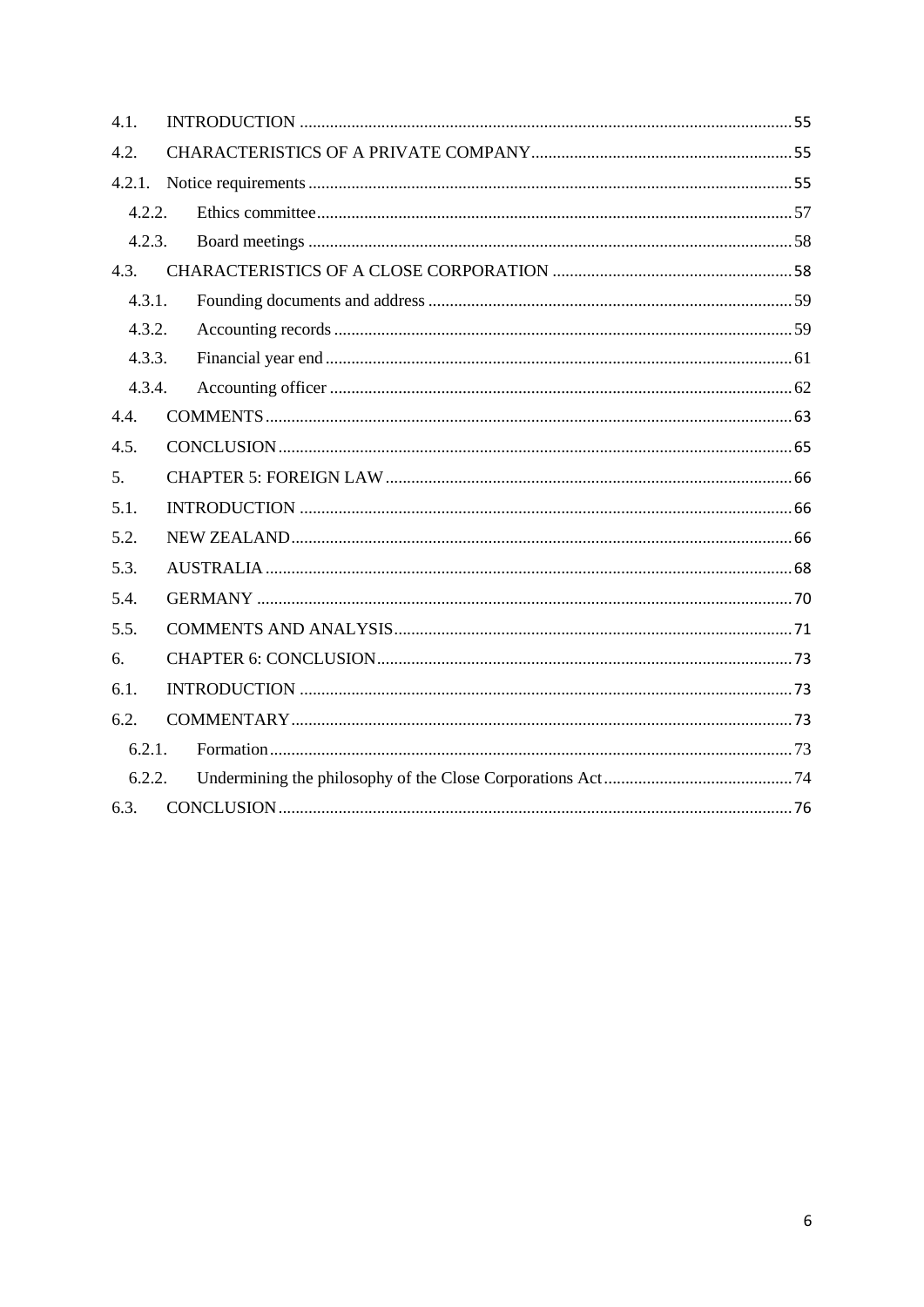# **SMALL BUSINESSES AND THE SOUTH AFRICAN COMPANIES ACT:**

# **DOES ONE SIZE REALLY FIT ALL?**

#### <span id="page-6-0"></span>**CHAPTER 1: INTRODUCTION**

#### <span id="page-6-1"></span>**1.1 INTRODUCTION**

The economically crucial development of small and medium business in South Africa is seen as vital to the stimulation of economic growth and thus the associated benefits.<sup>1</sup> South Africa has a proud and innovative history of facilitating such development, but key legislative events over the last decade may have undermined this enabling landscape.

The Close Corporations Act 69 of 1984 (the Close Corporations Act), hailed as a success and emulated elsewhere in the world has been consigned to a lingering death and has been replaced by an ostensible easier and more facilitating act. However, whether this is actually the case has been hotly debated. Further, additional legislative intervention in the name of black economic empowerment, while undeniably necessary, has also complicated small and medium business development. Now, almost a decade after the implementation of most of the aforementioned changes, we are in a position to assess whether these changes have had a positive and beneficial effect on small business development.

# <span id="page-6-2"></span>**1.2 HISTORY**

1

Before the introduction of the Close Corporations Act and the Companies Act 71 of 2008 (the Companies Act), all businesses which enjoyed the benefit of limited liability were regulated by one piece of legislation, namely the Companies Act 61 of 1973 (the 1973 Companies Act).<sup>2</sup> However, because of the complexity of the 1973 Companies Act, which largely

<sup>&</sup>lt;sup>1</sup> Gordhan, P Budget speech: to parliament 27 February 2013 available at

*http://www.daff.gov.za/docs/speeches/2013%20Budget%20Speech%20by%20Minister%20of%20Finance%20P ravin%20Gordhan.pdf*, accessed on 12 November 2019. "Why SA businesses have a high failure rate" available at https://bizmag.co.za/sa-businesses-high-failure-rate/, accessed on 12 November 2019.

<sup>&</sup>lt;sup>2</sup> JJ Henning 'Reforming business entity law to stimulate economic growth among marginalized: The modern South African experience", (2002-2003) 91 *Kentucky Law Journal* 773-828 at 781.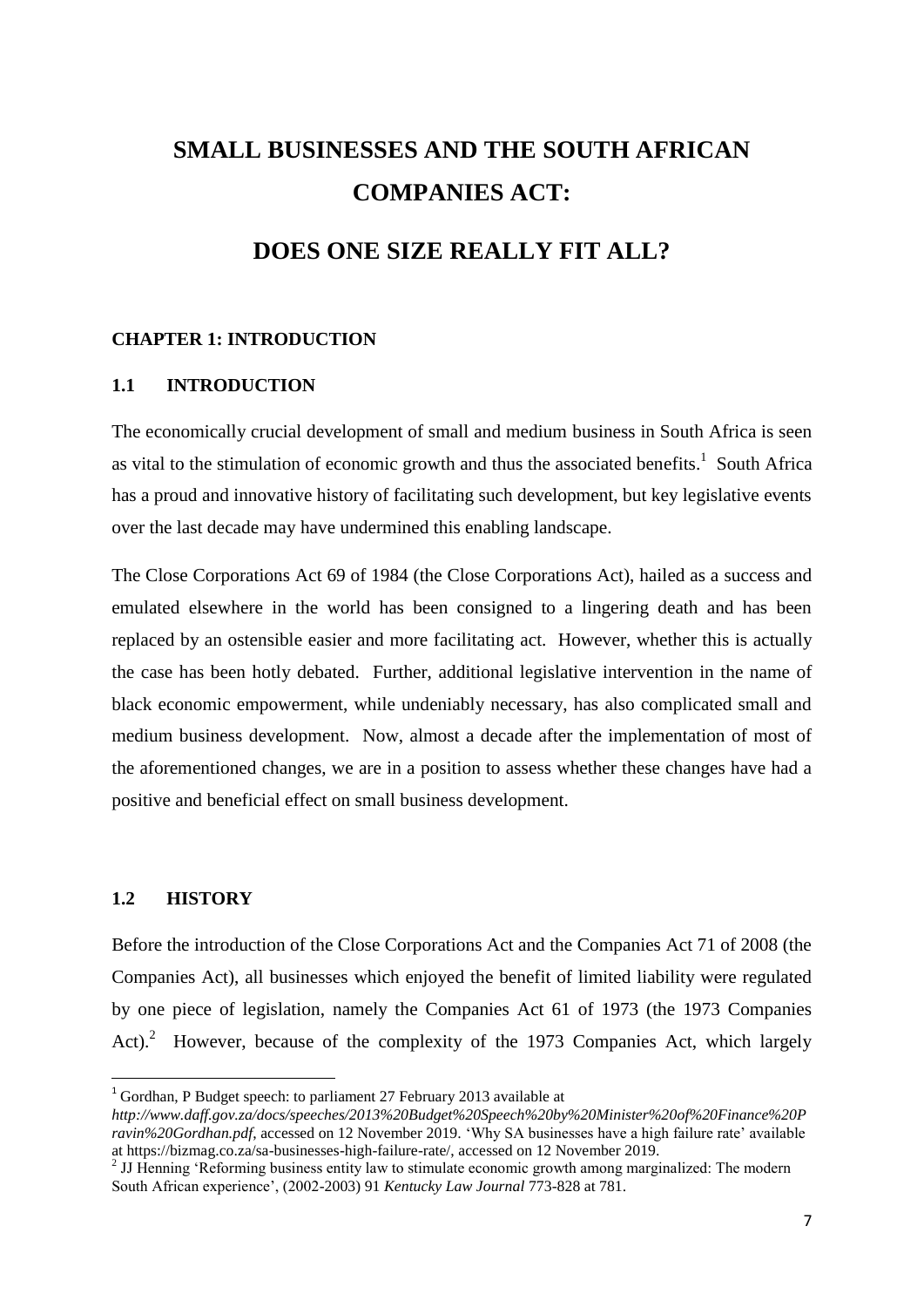catered for the problems and issues of large companies, the 1973 Companies Act eventually outgrew the needs of small enterprises.<sup>3</sup>

In 1984 South Africa took a bold innovative step by introducing the Close Corporations Act, which provided for a 'simple, inexpensive, and flexible form of incorporation for the enterprise consisting of a single entrepreneur or small number of participants', without burdening these small business persons with unnecessary legal requirements.<sup>4</sup> The Close Corporations Act was praised and seen as a remarkable innovation in South African company law, as it combined some features of partnership law with the "corporate attributes of legal personality and limited liability'.<sup>5</sup>

In the year 2004, before the birth of the Companies Act the Corporate Law Reform Guidelines (the Corporate Law Reform Guidelines) introduced by the Department of Trade and Industry (the DTI) in May  $2004$ , <sup>6</sup> promised South Africans a single act that would provide maximum simplicity and flexibility with regards to corporate formation by minimising formalities, administrative burdens and categorisation.<sup>7</sup> The Companies Act was born as a result of the aforementioned promises by the DTI. In this regard, the Companies Act provides that its purposes are "to promote the development of the South African economy by encouraging entrepreneurship and enterprise efficiency", and by "creating flexibility and simplicity in the formation and maintenance of companies'. $8$ 

#### <span id="page-7-0"></span>**1.3 THE PROBLEM**

According to the Corporate Law Reform Guidelines,<sup>9</sup> close corporations were seen to be very successful, and this was evidenced by the large number of close corporations that were already registered with the Companies and Intellectual Property Registration Office

<sup>3</sup> Ibid 781.

<sup>4</sup> JJ Henning "Close corporation law reform in Southern Africa", (2001) 26 *Journal of Corporation Law* 917 – 950 at 918 to 919.

<sup>5</sup> Ibid 918.

 $6$  Department of Trade and Industry South African Company Law for the 21 $\mathrm{^{st}}$  century, Guidelines for Corporate Law Reform available at *www.pmg.org.za/bills/040715companydraftpolicy.pdf*, accessed on 24 March 2014.

<sup>7</sup> P Knight "Keep it simple and set it free: The new ethos of corporate formation", (2010) *Acta Juridica: Modern company law for a competitive South African economy* 3-42.

 $8\overline{S7(b)(i)}$  and (ii) of the Companies Act.

<sup>&</sup>lt;sup>9</sup> Department of Trade and Industry South African Company Law for the 21<sup>st</sup> century, Guidelines for Corporate Law Reform available at *www.pmg.org.za/bills/040715companydraftpolicy.pdf*, accessed on 24 March 2014.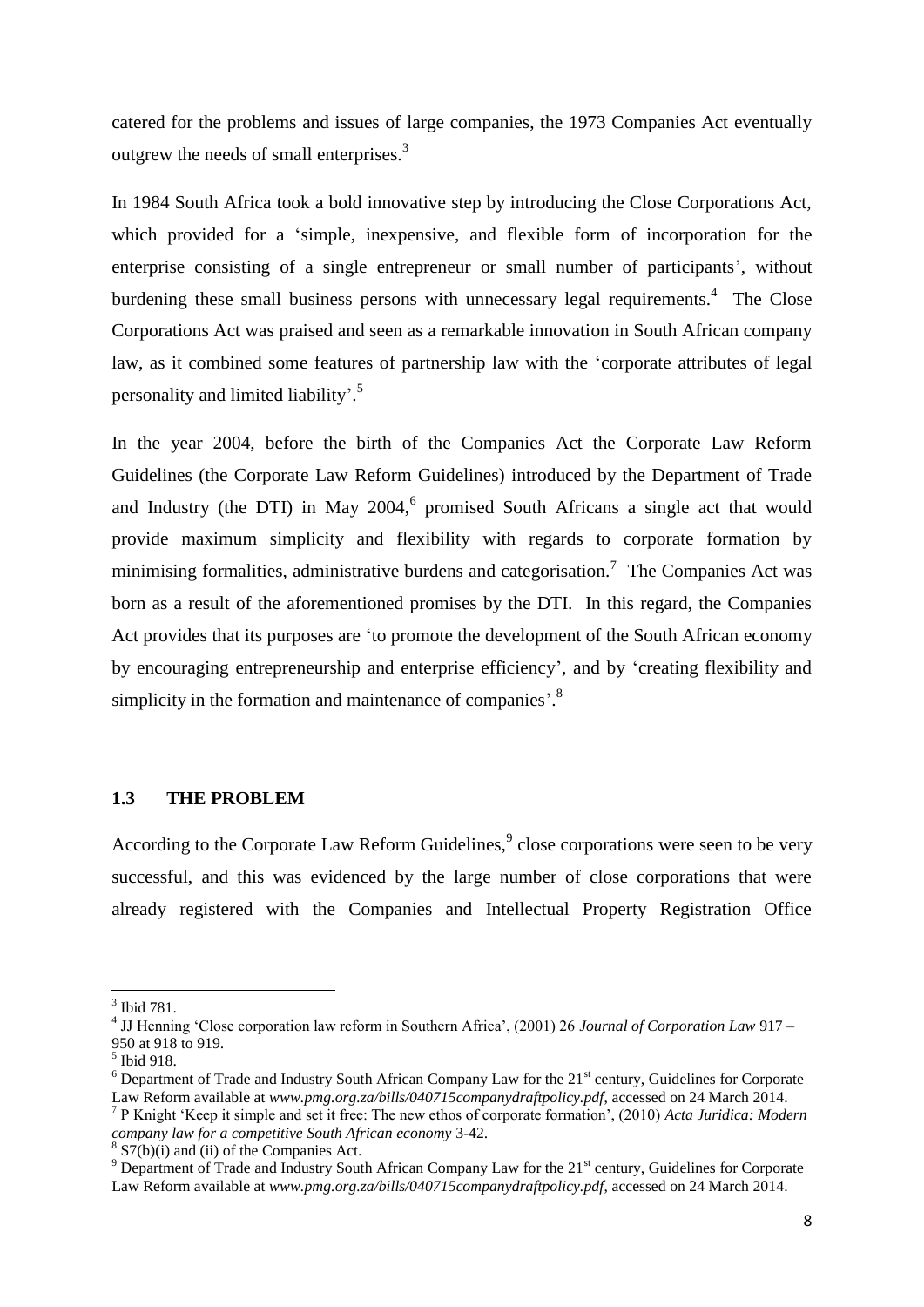$(CIPRO)$ .<sup>10</sup> For the period of the year 2010 to 2011, 283 371 close corporations had been registered compared to 86 343 companies.<sup>11</sup>

Some company law commentators are of the view that the legislature took a very bold stance by discontinuing the formation of new close corporations while permitting existing close corporations to continue indefinitely.<sup>12</sup> In addition, critics of the legislature's approach have declared that the legislature's policy on close corporations is debatable because of the success enjoyed by close corporations as business entities, and in particular the large number of active close corporations in South Africa and the relative simplicity, clarity and conciseness of the Close Corporations Act if compared with the Companies Act.<sup>13</sup>

Henning<sup>14</sup> has expressed the following concerns regarding the Companies Act and close corporations, namely that: (i) the Companies Act has placed more onerous administrative duties and arrangements on close corporations; (ii) 'the managerial and administrative requirements of close corporations are less formal than companies"; (iii) small entrepreneurs could complete the constitutional documents and register a corporation without expensive professional advice; (iv) the Companies Act provides additional onerous regulations which are in contrast with the philosophy of the Close Corporations Act; and (v) the Companies Act if compared to the Close Corporations Act creates a more intricate legal position with regards to capacity and representation.

However, the DTI through the Corporate Law Reform Guidelines*,* provided that even though a "close corporation offers a viable alternative for smaller businesses, which have no need for the more onerous reporting requirements, the Close Corporations Act is still highly formalistic in nature, making it difficult for unsophisticated entrepreneurs to commence business and ensure its effective management'.<sup>15</sup>

 $10$  In terms of s1 read with s185 of the Companies Act, CIPRO is now known as Companies Intellectual Property Commission (CIPC).

<sup>11</sup> "Registration statistics March 2014" available at *http://www.cipc.co.za/Stats\_files/March2014.pdf*, accessed on 21 May 2014. However, it should be noted that in the year 2011, 891 close corporations converted to companies compared to 622 companies which converted to close corporations. While in the year 2010, 1 766 companies were converted to close corporations compared to 1 174 close corporations converted to companies, see "Registration statistics March 2014" available at *http://www.cipc.co.za/Stats\_files/March2014.pdf*, accessed on 21 May 2014.

<sup>&</sup>lt;sup>12</sup> FHI Cassim *et al Contemporary Company Law* 2<sup>nd</sup> Ed Cape Town: Juta, (2012) 100.

<sup>13</sup> Ibid 100-101.

<sup>&</sup>lt;sup>14</sup> JJ Henning 'The impact of South African company law reform on close corporations: Selected issues and perspectives" (2010) *Acta Juridica: Modern company law for a competitive South African economy* 456-479.

<sup>&</sup>lt;sup>15</sup> Department of Trade and Industry Guidelines for Corporate Law Reform: South African Company Law for the  $21^{\text{st}}$  century (2004) 17.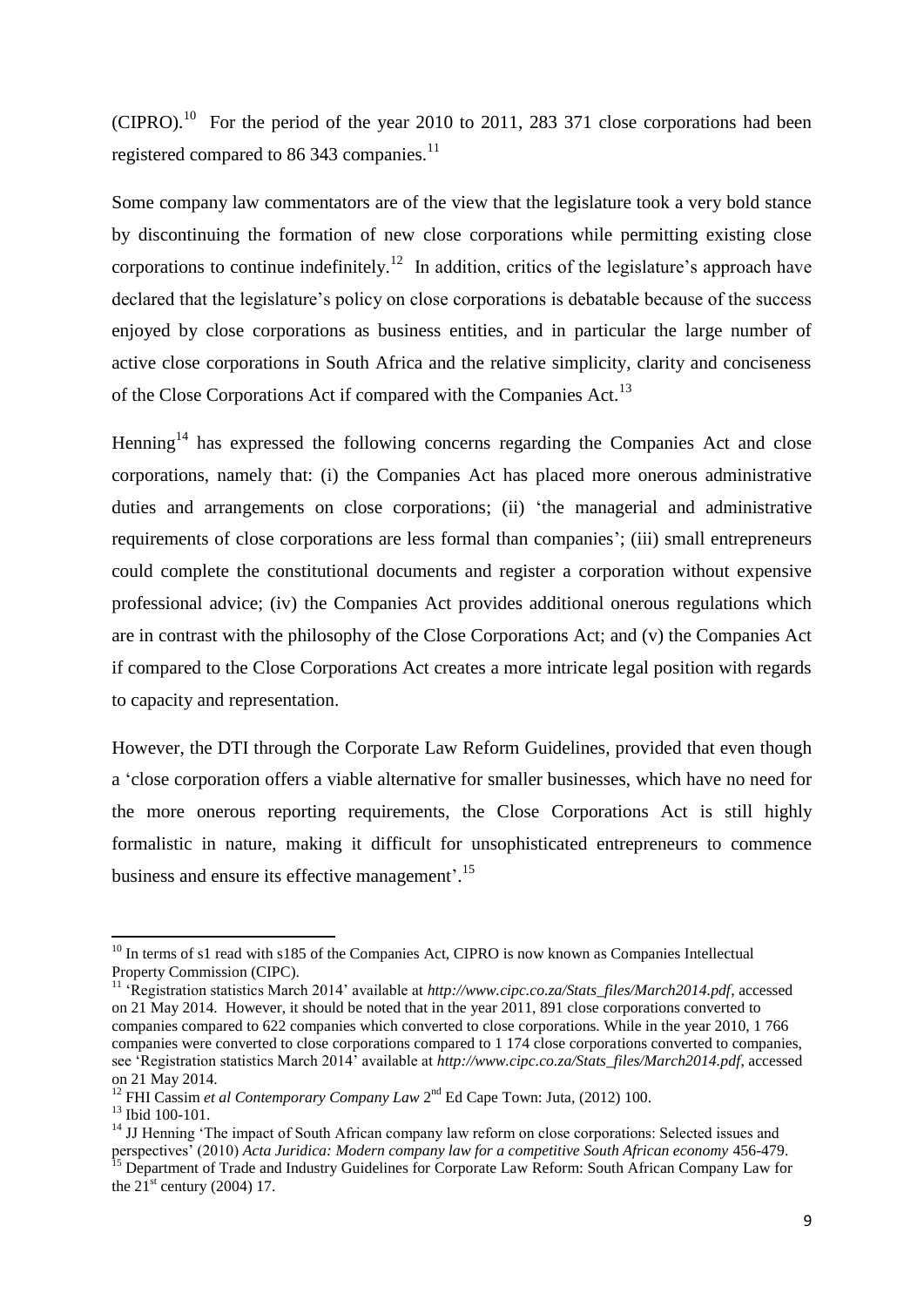While in contrast to Henning's concern of small entrepreneurs having to seek expensive professional advice, the DTI stated that the Companies Act would make it "possible for small businesses and their advisors to understand the administrative requirements without having to resort to expert advice'.<sup>16</sup>

According to Knight,  $17$  who was the principal drafter of the Companies Act, the critics seem to have missed that the key issue was not what was wrong with the Close Corporations Act as an instrument for incorporation, but rather what was wrong with providing two different, alternative and concurrent instruments for incorporation.<sup>18</sup> In Knight's view the answer to this question was 'a great deal', as this seemed to create a risk of regulatory arbitrage.<sup>19</sup>

Even though the Companies Act has attempted to create parity with the Close Corporations Act, Knight concedes that this has the effect of producing redundancy,  $^{20}$  which implies that the Close Corporations Act is no longer needed.

The Close Corporations Act attracted attention from Australia because of its successful innovative idea. Australia, following the South African example, sought to introduce a similar act called the Close Corporations Act 1989 No.120 of 1989 (the Australian Close Corporations Act).<sup>21</sup> However, according to Professor Len Sealy of the University of Cambridge, the Australian Close Corporations Act was never promulgated into law because

"the Australians kept wanting to build more and more of the traditional company into it, so it became a fairly lengthy piece of legislation. If that were not enough, it then incorporated by reference, huge chunks of the main Corporations Act. So it was not a successful venture<sup>'.22</sup>

Based on the Australian experience, and considering that the Companies Act has amended the Close Corporations Act by incorporating the parts of the Companies Act in order to bring the Close Corporations Act in line with the Companies Act, one questions whether this could

<sup>&</sup>lt;sup>16</sup> Department of Trade and Industry Guidelines for Corporate Law Reform: South African Company Law for the  $21^{\text{st}}$  century (2004) 28.

 $17$  Knight (note 7 above).

 $18$  Knight (note 7 above; 7).

 $19$  Ibid 7.

 $20$  Ibid 7.

<sup>&</sup>lt;sup>21</sup> JJ Henning 'Close corporations without end. Two remarkable decades of simply "thinking small first"'. (2007) 32(1) *Journal for Juridical Science* 187-194 at 189.

<sup>&</sup>lt;sup>22</sup> JJ Henning 'Close corporations without end. Two remarkable decades of simply "thinking small first"" (2007) 32(1) *Journal for Juridical Science* 187-194 at 189, quoting Sealy, L.S., "Legislating for the small business", Keynote address, Symposium on Company Law, Institute of Directors, London, 7 Dec. 1993, reprinted 1994 in 1 CLDS (Corporate Law Development Series) 219.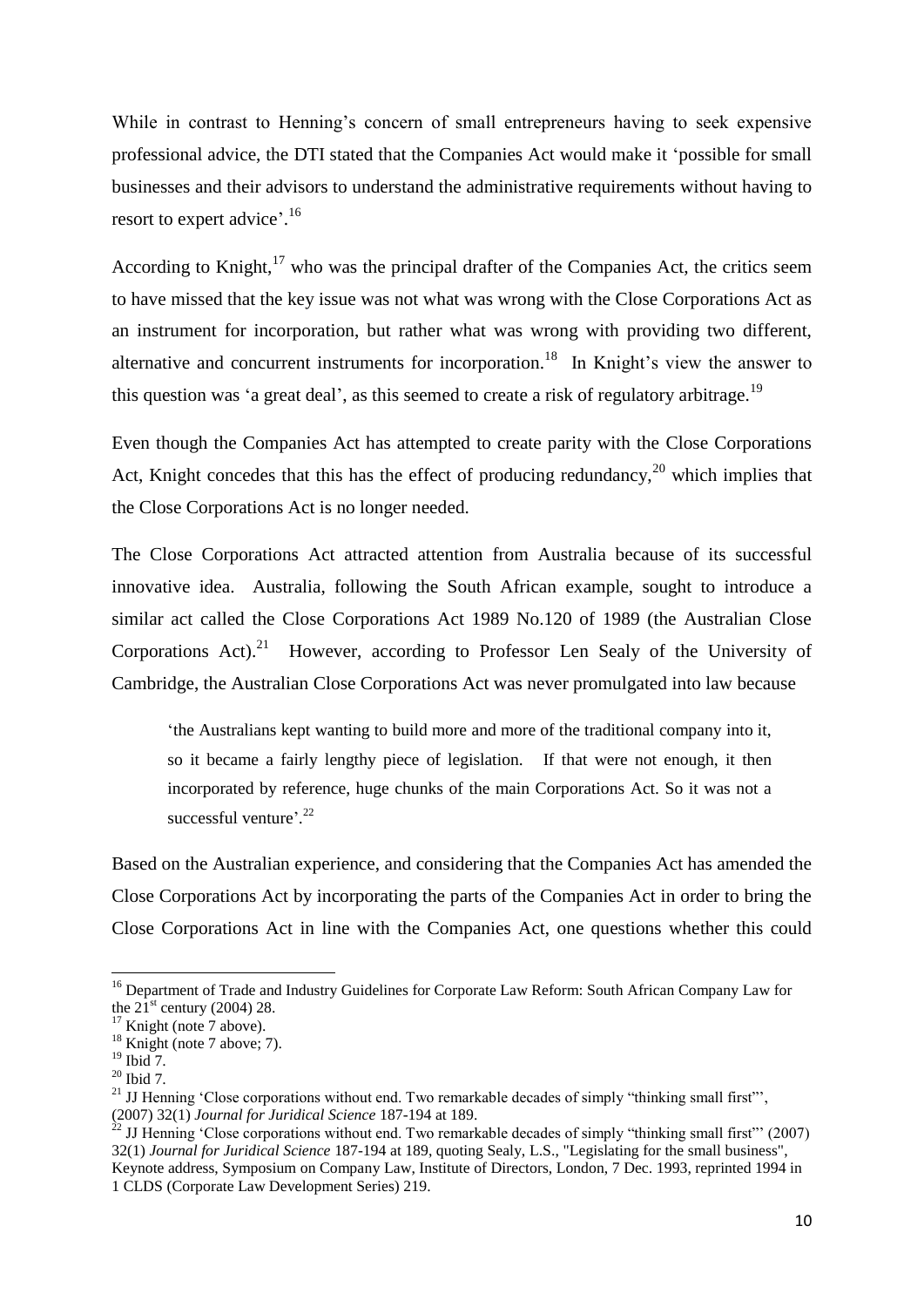possibly indicate that the Close Corporations Act is travelling on a disastrous road, because of the huge chunks of the Companies Act provisions which have been inserted into it. At this stage it seems only time will tell.

Initially consensus was reached with regards to recommending that close corporations be kept in place for at least a decade  $(10 \text{ years})^{23}$  The idea was that close corporations would be replaced only if they were clearly outperformed during this decade grace period by an alternative, more effective corporate structure specifically designed for small businesses. $^{24}$ 

"Clause 226(1)(b) of the Draft Companies Bill 2007 (Draft Companies Bill) made provision for the repeal of the Close Corporations Act. However, clause 2 of schedule 6 of the Draft [Companies Bill] stipulated that the President may not bring clause 226(1)(b) into operation before a date at least ten years after the general effective date of the new Companies Act; and the Minister has reported to Parliament, no earlier than eight years after the general effective date of the new Act, on the utility of continuing the dual system of incorporation of companies under this Act and the Close Corporations Act, and the advisability at that time of the repeal of the Close Corporations Act'.<sup>25</sup>

As a result, and according to Henning<sup>26</sup>,

**.** 

"the Draft [Companies Bill] envisaged that close corporations will continue to exist for an interim period in tandem with the "closely held company" after the new Companies Act eventually comes into operation.<sup>27</sup>

This is not to say that the Close Corporations Act would inevitably be repealed at that stage. The Draft [Companies Bill] expressly created the possibility that the Close Corporations Act may continue in existence indefinitely. It did not envisage a

<sup>&</sup>lt;sup>23</sup> JJ Henning 'Identifying the structure envisioned for closely held incorporated business entities under the new statutory dispensation" (2015) *Journal for Juridical Science 40(1):* 19-34.

<sup>&</sup>lt;sup>24</sup> JJ Henning 'The impact of South African company law reform on close corporations: Selected issues and perspectives<sup>7</sup> (2010) *Acta Juridica: Modern company law for a competitive South African economy* 461.  $<sup>5</sup>$  JJ Henning 'The impact of South African company law reform on close corporations: Selected issues and</sup> perspectives" (2010) *Acta Juridica: Modern company law for a competitive South African economy* 461-462.

<sup>&</sup>lt;sup>26</sup> JJ Henning 'The impact of South African company law reform on close corporations: Selected issues and perspectives<sup>7</sup> (2010) *Acta Juridica: Modern company law for a competitive South African economy* 462.

 $7 \text{ J}$  Henning  $\cdot$ The impact of South African company law reform on close corporations: Selected issues and perspectives" (2010) *Acta Juridica: Modern company law for a competitive South African economy* 462.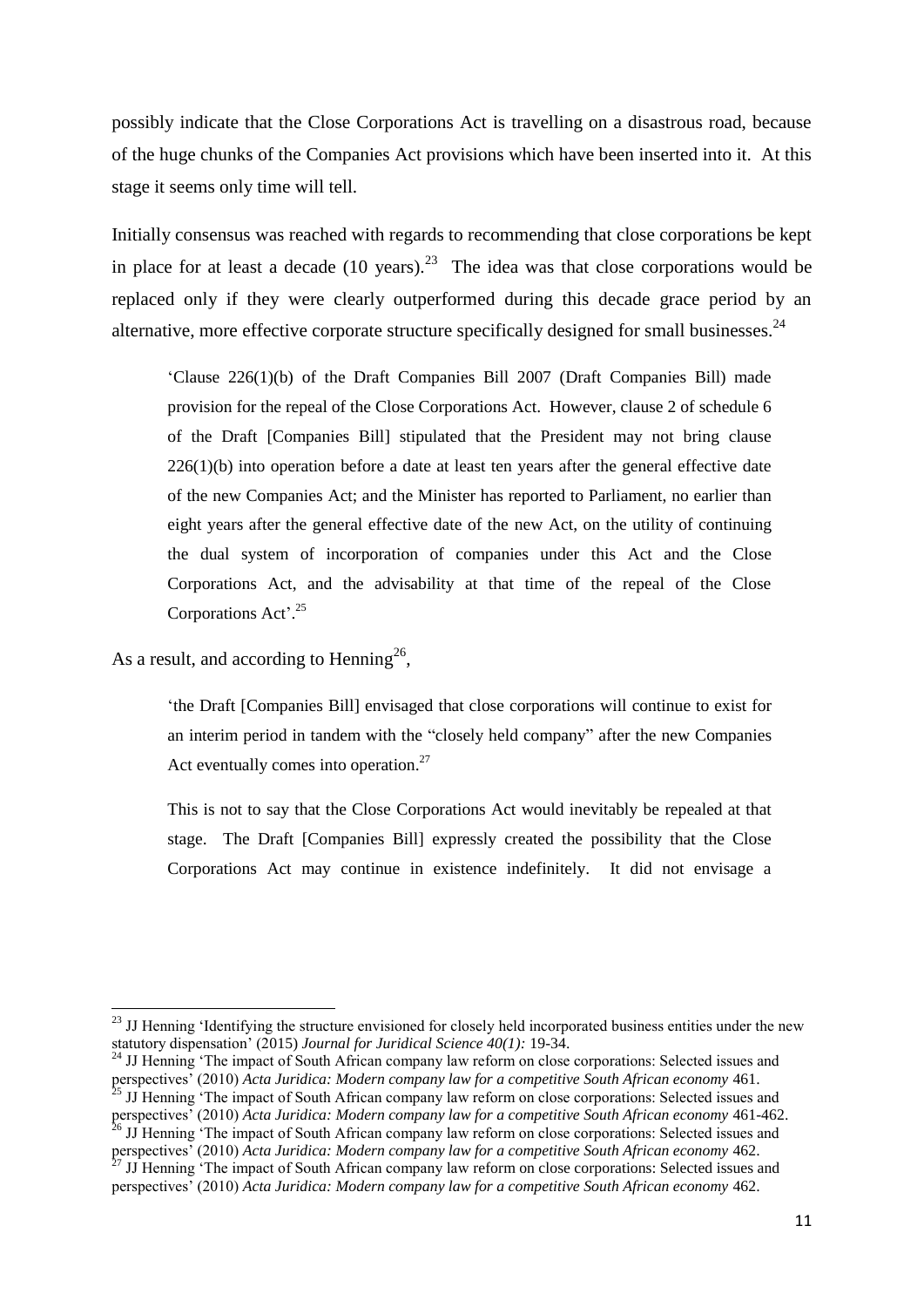prohibition on the formation of new close corporations during the interim period. In the event the 'in tandem' arrangement did not survive the reform process'.<sup>28</sup>

As the Companies Act only came into effect in May 2011, according to the Draft Companies Bill, the Minister would have to report, only after May 2019 on the utility of retaining the dual system and, if it was decided not to do so, then the President would only be able to bring s226(1)(b) into effect after May 2021. However, clause 2 of schedule 6 did not survive the transition into the Companies Act.

# <span id="page-11-0"></span>**1.4 THE ECONOMIC MILIEU**

Just to highlight the importance of small businesses, the former South African Minister of Finance Trevor Manuel stated in the 2008 national budget speech that the support for small businesses was focused on encouraging job creation.<sup>29</sup> Mr Pravin Gordhan, another former South African Minister of Finance, also reiterated Mr Manuel"s stance by stating in the 2010 national budget speech that government's approach to employment creation includes encouragement of small business development and entrepreneurship.<sup>30</sup>

In the 2011 national budget speech (the year in which the Companies Act came into effect),  $31$ Mr Gordhan spoke about economic development and industrial promotion. In this regard, Mr Gordhan stated that small businesses were an important source of jobs, and that businesses which employed fewer than 50 workers accounted for 68 per cent of private sector employment. Mr Gordhan then stated that South Africa needed to get the small business sector growing.<sup>32</sup>

<sup>&</sup>lt;sup>28</sup> JJ Henning 'The impact of South African company law reform on close corporations: Selected issues and perspectives" (2010) *Acta Juridica: Modern company law for a competitive South African economy* 462.  $^{29}$  Manuel, TA Budget speech: to parliament 20 February 2008 available at

*http://www.treasury.gov.za/documents/national%20budget/2008/speech/speech.pdf*, accessed on 24 March 2014.

<sup>&</sup>lt;sup>30</sup> Gordhan, P Budget speech: to parliament 17 February 2010 available at

*http://www.treasury.gov.za/documents/national%20budget/2010/speech/speech2010.pdf*, accessed on 24 March 2014.

 $31$  Effective date of the Companies Act was 1 May 2011.

 $32$  Gordhan, P Budget speech: to parliament 23 February 2011 available at

*http://www.treasury.gov.za/documents/national%20budget/2011/speech/speech2011.pdf*, accessed on 24 March 2014.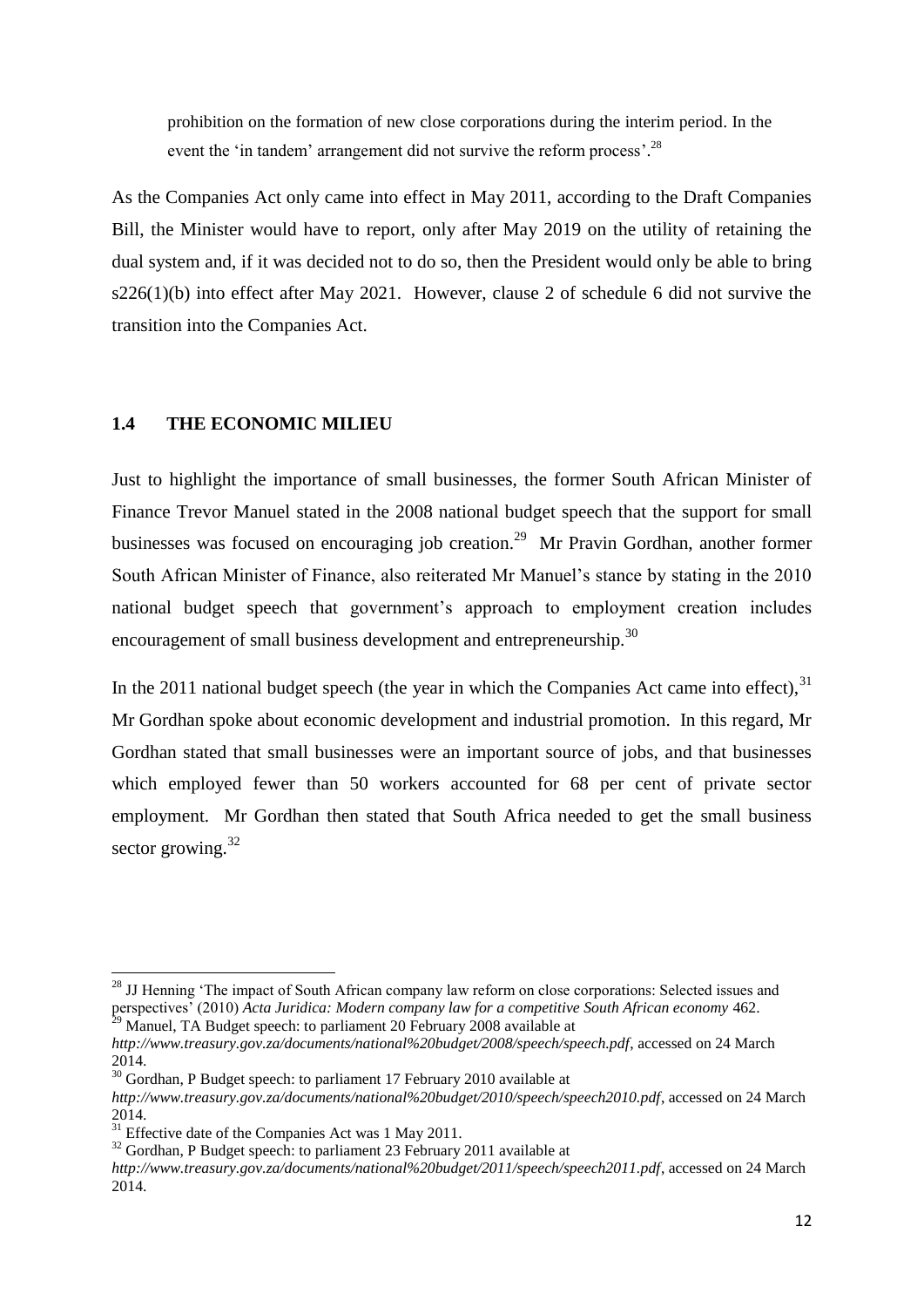While singing the same small business tune in the 2013 national budget speech, Mr Gordhan stated that Small, Medium and Micro Enterprises (SMMEs) played a key role in economic development and that they were a significant generator of employment.<sup>33</sup>

Furthermore, former South African Minister of Finance Malusi Gigaba stated in the 2018 national budget speech that improving the ease of doing business in South Africa will support job creation.<sup>34</sup> In this regard, Mr Gigaba stated that the South African Government must create an enabling environment for small businesses to thrive, as small businesses are an important lever to create jobs and grow the economy inclusively.<sup>35</sup> In addition, Mr Gigaba stated that by enabling new businesses with new ideas to emerge and thrive, South Africa would be radically transforming patterns of production in the economy.<sup>36</sup>

In Australia Senator Hon Nick Sherry, Assistant Treasurer, in 2009 stated that small businesses are commonly referred to as the "engine room" of the economy because of their potential to drive innovation and economic growth.<sup>37</sup>

In light of high unemployment rates which exist in South Africa, the Government is constantly encouraging people to form small businesses in order to eradicate unemployment. This is evident from the abovementioned national budget speeches to parliament by former Ministers of Finance, namely Mr Manuel, Mr Gordhan and Mr Gigaba. Consequently, this means that in order for small businesses to be able to thrive in South Africa, the law makers must ensure that they create laws which will produce a fertile environment for small businesses to be able to be easily formed. The Close Corporations Act created this fertile environment which proved to be an invaluable success as other countries began to adopt the Close Corporations Act for themselves. Consequently, one of the things that this dissertation will look into is whether the Companies Act has been able to catch the baton from the Close Corporations Act with regards to small businesses being easily formed.

<sup>&</sup>lt;sup>33</sup> Gordhan, P Budget speech: to parliament 27 February 2013 available at

*http://www.daff.gov.za/docs/speeches/2013%20Budget%20Speech%20by%20Minister%20of%20Finance%20P ravin%20Gordhan.pdf*, accessed on 24 March 2014.

<sup>&</sup>lt;sup>34</sup> Gigaba, M Budget speech: to parliament 21 February 2018 available at

http://www.treasury.gov.za/documents/national%20budget/2018/speech/speech.pdf, accessed on 30 May 2018.  $35$  Gigaba, M Budget speech: to parliament 21 February 2018 available at

http://www.treasury.gov.za/documents/national%20budget/2018/speech/speech.pdf, accessed on 30 May 2018. <sup>36</sup> Gigaba, M Budget speech: to parliament 21 February 2018 available at

http://www.treasury.gov.za/documents/national%20budget/2018/speech/speech.pdf, accessed on 30 May 2018. <sup>37</sup> K Heenetigala and A Armstrong 'Corporate governance issues facing small corporations in Australia', (2010) *Victoria University, Australia, paper submitted to the 2nd Finance and Corporate Governance Conference, Melbourne, Australia* 2.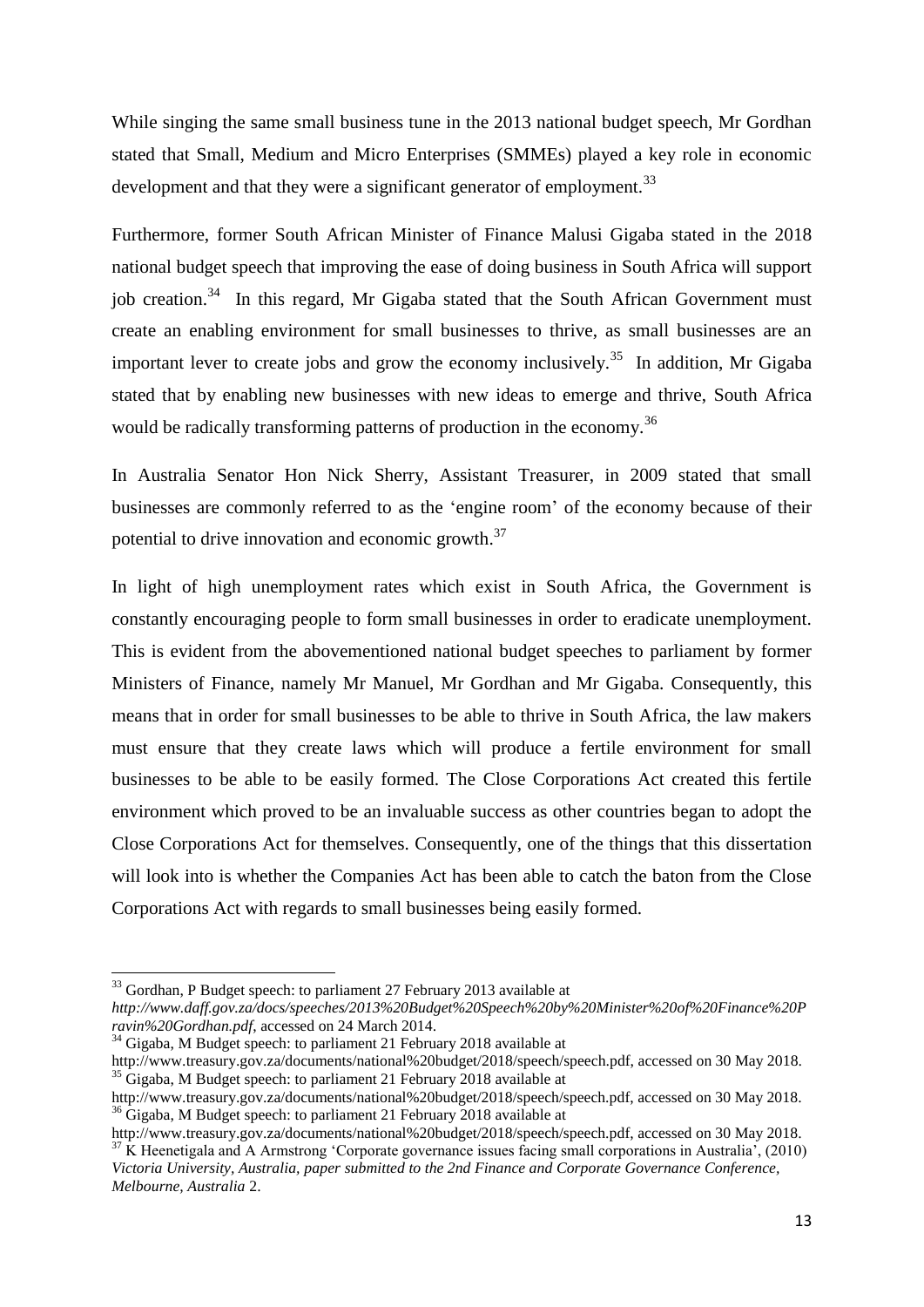Regardless of the fact that the commencement of the Companies Act made amendments to the Close Corporations Act in order to align the Close Corporations Act with the Companies Act,<sup>38</sup> the commencement of the Companies Act still assassinated the formation of new close corporations,<sup>39</sup> which was perplexing as close corporations had been performing very well if one considers the number of close corporations which were registered.<sup>40</sup>

Commentators have alleged that close corporations in the past have more effectively catered for the needs of small (and not so small) businesses than private companies, and that existing close corporations are still expected to take better care of the needs of small businesses than private companies under the Companies Act.<sup>41</sup>

Furthermore, some company law commentators have also alleged that it is more onerous to incorporate and maintain a company under the Companies Act than the Close Corporations Act.<sup>42</sup> In addition, it has been stated that close corporations have been subjected to increased "onerous managerial and administrative duties and requirements, which are in direct conflict with the design philosophy' of closely held entities or small formal business entities. $43$  These increased onerous managerial and administrative duties have been allegedly caused by the amendment of the Close Corporations Act with numerous sections which exists in the Companies Act.<sup>44</sup> This amendment of the Close Corporations Act is indeed ironic as one of the issues with the ill-fated Australian Close Corporations Act was the continuous incorporation of sections from the Australian Corporations Act.

Even though the Companies Act became effective on the  $1<sup>st</sup>$  May 2011, the South African Government, after the May 2014 national elections, decided to create a new ministry for Small Business Development (SBD). According to minister Gwede Mantashe there was a need for a ministry to specifically address the issues faced by small medium enterprises, such

<sup>&</sup>lt;sup>38</sup> Schedule 3 of the Companies Act.

<sup>&</sup>lt;sup>39</sup> Item 1 and 2 of Schedule 3 of the Companies Act read with s2 and s13 of the Close Corporations Act.

<sup>40</sup> "Registration Statistics March 2014" available at http://www.cipc.co.za/Stats\_files/March2014.pdf, accessed on 21 May 2014.

<sup>41</sup> FHI Cassim *et al Contemporary Company Law* 2ed Cape Town: Juta, (2012) 10-11.

<sup>&</sup>lt;sup>42</sup> JJ Henning 'Identifying the structure envisioned for closely held incorporated business entities under the new statutory dispensation" (2015) *Journal for Juridical Science 40(1):* 19-34 at 26.

<sup>&</sup>lt;sup>43</sup> JJ Henning 'Identifying the structure envisioned for closely held incorporated business entities under the new statutory dispensation" (2015) *Journal for Juridical Science 40(1):* 19-34 at 26.

<sup>&</sup>lt;sup>44</sup> JJ Henning 'Identifying the structure envisioned for closely held incorporated business entities under the new statutory dispensation" (2015) *Journal for Juridical Science 40(1):* 19-34 at 26.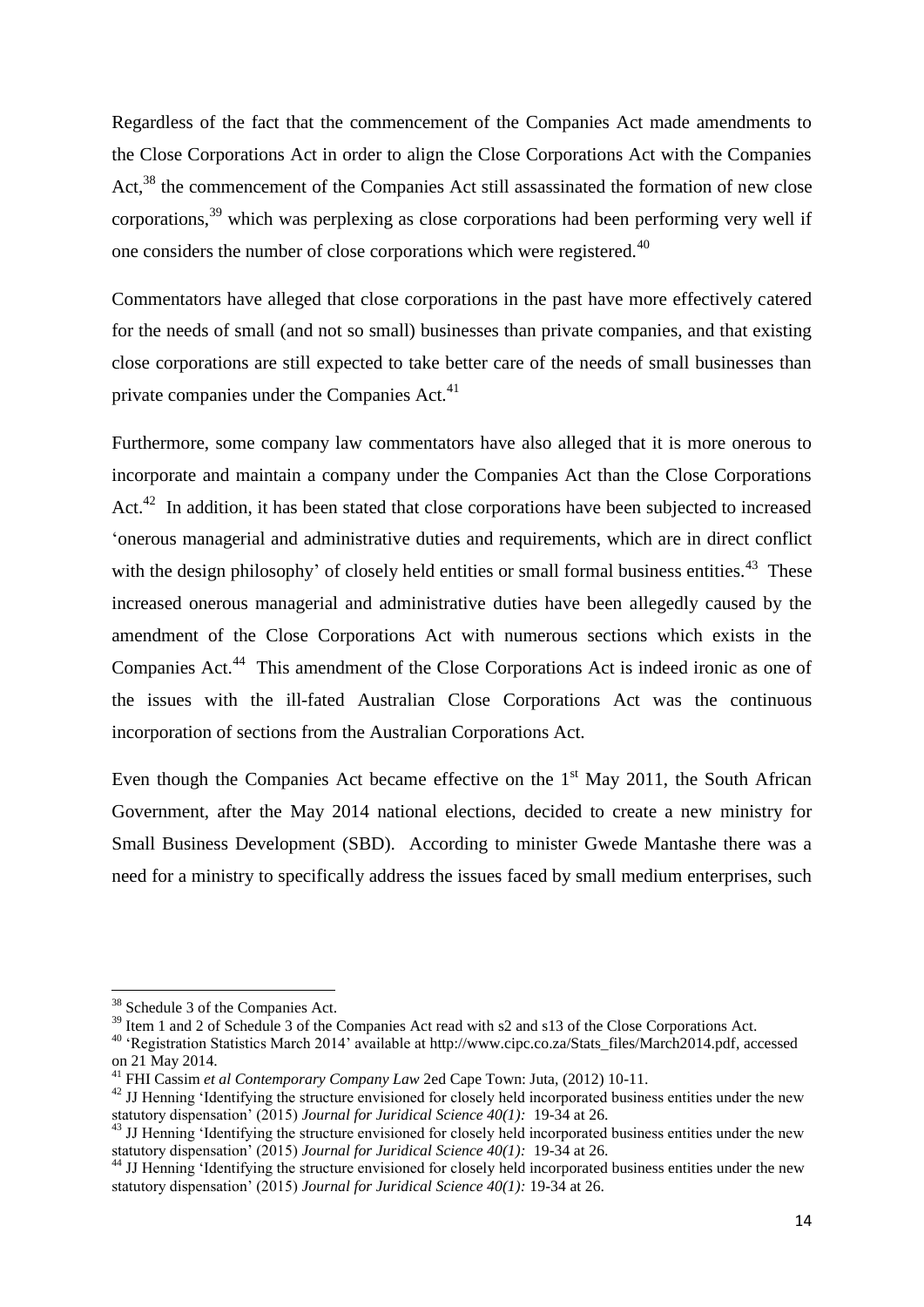as regulation and development. $45$  Lastly, Mr Mantashe added that the proposed ministry would review whatever rules which needed to be adapted to ease the burdens faced by small and medium enterprises.<sup>46</sup>

According to the Global Entrepreneurship Monitor"s report, 2013 (the 2013 GEM report), the introduction of the ministry of SBD seems to be a welcomed step, as only twelve comma eight per cent of South Africans had entrepreneurial intentions of opening up a business, which was below the average of thirteen comma five per cent for countries with similar economies such as Malaysia, Brazil and Russia.<sup>47</sup>

Former SBD minister, Ms Lindiwe Zulu stated that the establishment and mandate of the department of SBD remains to be the promotion and development of entrepreneurship, small businesses and ensuring an enabling legislative and policy environment to support the growth of small businesses sustainability.<sup>48</sup>

The DTI believed<sup>49</sup> that there is no longer a need for close corporations in the current South African company law regime as the Companies Act reflects the characteristics of a close corporation.<sup>50</sup> As a result, the simplicity of forming and maintaining a company structure which previously existed as a close corporation, is now reflected in the Companies Act.<sup>51</sup>

#### <span id="page-14-0"></span>**1.5 RESEARCH AIM**

**.** 

According to business economics, before any business succeeds internationally, nationally or even provincially, it usually first needs to be successful locally.

<sup>&</sup>lt;sup>45</sup> B Ginindza 'ANC will add ministry for small business' Business Report Online 9 April 2014 at 1, available at *http://www.iol.co.za/business/news/anc-will-add-ministry-for-small-business-1.1673149*, accessed on 15 May 2014.

<sup>&</sup>lt;sup>46</sup> B Ginindza 'ANC will add ministry for small business' Business Report Online 9 April 2014 at 1, available at *http://www.iol.co.za/business/news/anc-will-add-ministry-for-small-business-1.1673149*, accessed on 15 May 2014.

<sup>&</sup>lt;sup>47</sup> 'Global Entrepreneurship Monitor 2013 Global Report' available at

*http://www.gemconsortium.org/docs/download/3106*, accessed on 22 May 2014.

 $48$  L Zulu 'Address by the minister of small business development, Ms Lindiwe Zulu (MP), on the occasion of delivering budget vote 31 on small business development 17 May 2018 (national assembly)" available at http://www.dsbd.gov.za/wp-content/uploads/2018/05/2018-BUDGET-VOTE-31-SPEECH-FINAL-.pdf, accessed on 26 July 2019.

<sup>&</sup>lt;sup>49</sup> NEDLAC Trade and Industry Chamber 2005: para 3.5; dti 2004:15 - 16.

<sup>&</sup>lt;sup>50</sup> JJ Henning 'Identifying the structure envisioned for closely held incorporated business entities under the new statutory dispensation" (2015) *Journal for Juridical Science 40(1):* 19-34.

<sup>&</sup>lt;sup>51</sup> JJ Henning 'Identifying the structure envisioned for closely held incorporated business entities under the new statutory dispensation" (2015) *Journal for Juridical Science 40(1):* 19-34.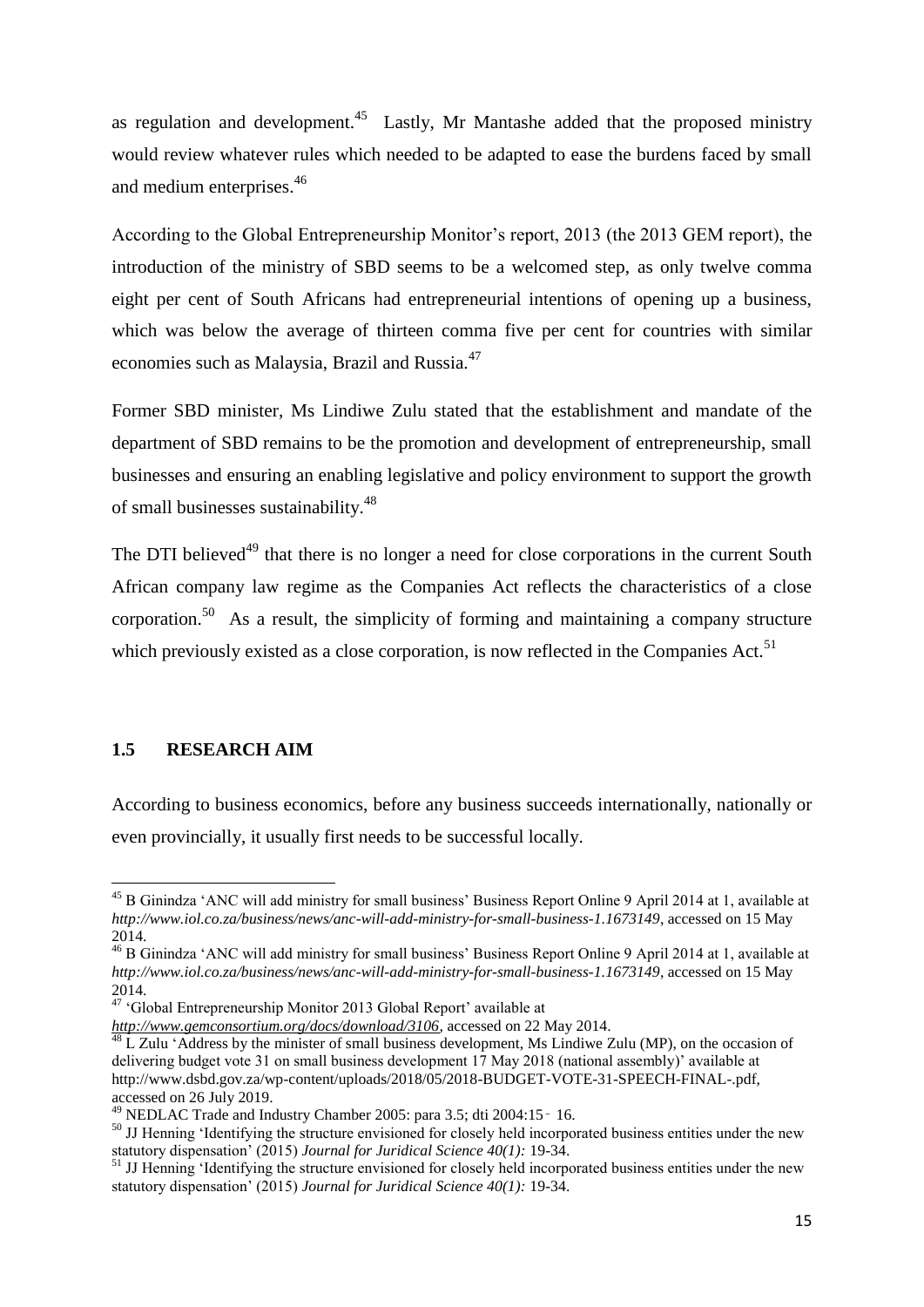The purpose/goal of this research will be to determine if South African Company Law(s) are friendly towards small formal business enterprises (stated differently, whether they create an environment which enables small formal businesses to crawl). Therefore, the dissertation will aim to determine whether ordinary South Africans are effectively able to start and maintain small formal business enterprises after the commencement of the Companies Act, taking into account the impact of existing company laws and the removal of close corporations as an option for incorporation.

#### <span id="page-15-0"></span>**1.6 STATEMENT OF PURPOSE**

The purpose of this study is to provide a critical evaluation of whether small formal business enterprises such as close corporations are effectively accommodated by South African company laws.

#### <span id="page-15-1"></span>**1,7 RESEARCH QUESTIONS**

The dissertation will aim to answer the following research questions:

- 1.7.1 Is it easier and more efficient to incorporate and maintain a small formal business enterprise under the Companies Act as opposed to the Close Corporations Act?
- 1.7.2 Are the duties and responsibilities of shareholders and directors under the Companies Act more onerous than the duties and responsibilities of members under the Close Corporations Act?
- 1.7.3 Are the duties and responsibilities of a company under the Companies Act more onerous than the duties and responsibilities of a close corporation under the Close Corporations Act?
- 1.7.4 How do other foreign jurisdictions regulate small formal business enterprises such as close corporations?

#### <span id="page-15-2"></span>**1.8 RESEARCH METHODOLOGY**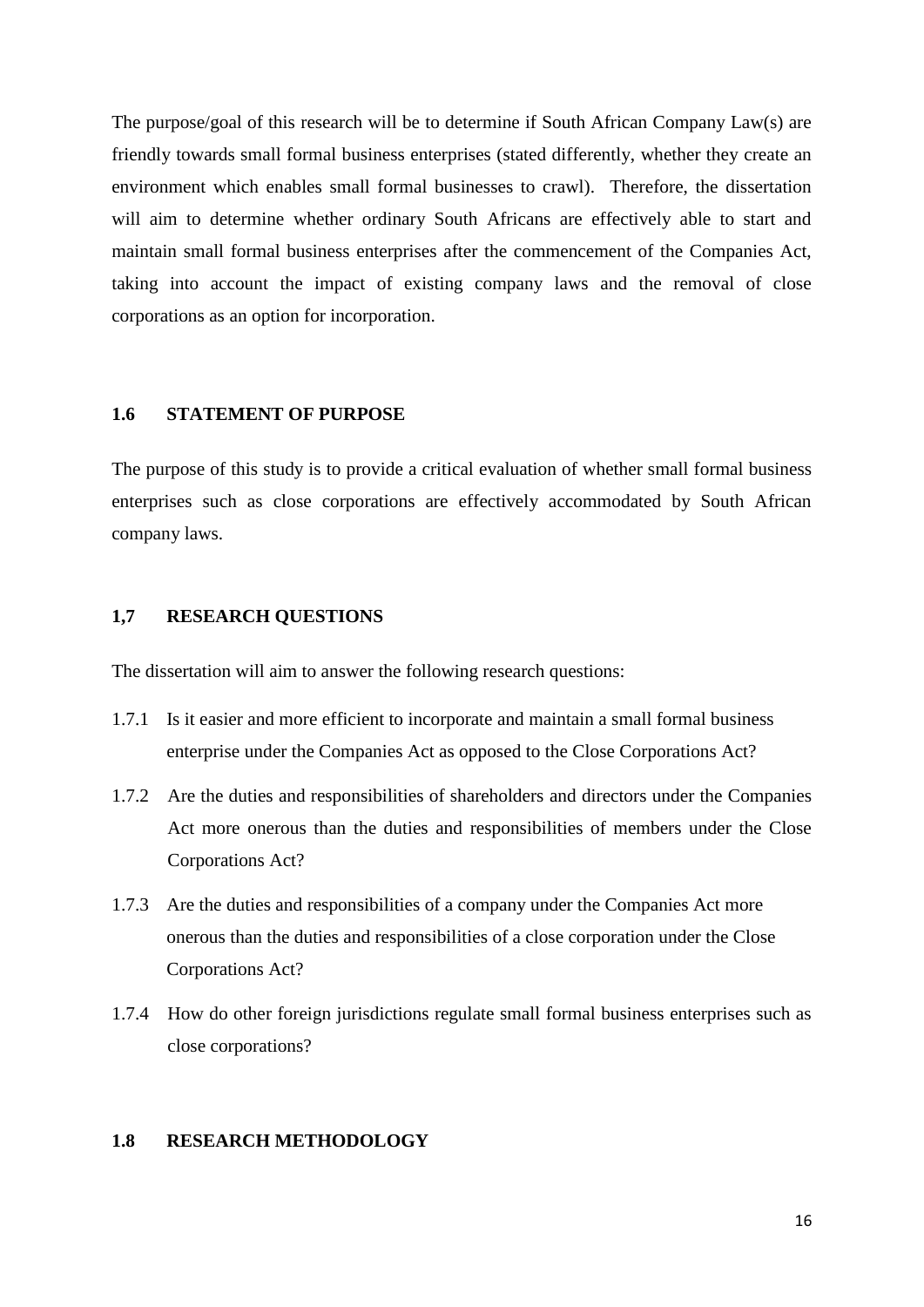The research dissertation will be conducted by way of a qualitative desktop literature comparative methodology approach which will include a review and a comparison of primary sources such as the Close Corporations Act and the Companies Act. This research will also include a review of secondary sources which analyse close corporations, the Close Corporations Act and the relationship between small businesses and the Companies Act.

Furthermore, the qualitative desktop literature comparative methodology used to conduct the research will also include a review and a comparison between South African primary and secondary sources on small formal businesses; and primary and secondary sources on small formal businesses of other foreign jurisdictions which effectively regulate small formal businesses.

# <span id="page-16-0"></span>**1.9 RESEARCH CHAPTERS:**

The dissertation will consist of the following chapters:

Chapter 1 – Introduction;

Chapter 2 – How to incorporate and maintain a small formal business;

Chapter 3 – Duties of shareholders and directors versus duties of members;

Chapter 4 – Characteristics of a private company and close corporation;

Chapter 5 – Foreign Law; and

Chapter 6 – Conclusion.

#### <span id="page-16-1"></span>**1.10 CONCLUSION**

It is submitted that South Africa should encourage entrepreneurship through small formal businesses as this will benefit the economy, the State, potential employees and potential employers. Potential employers will benefit as they will be generating an income, while potential employees will also benefit as they will obtain skills while earning an income.<sup>52</sup>

 $52$  Henning (note 2 above; 775).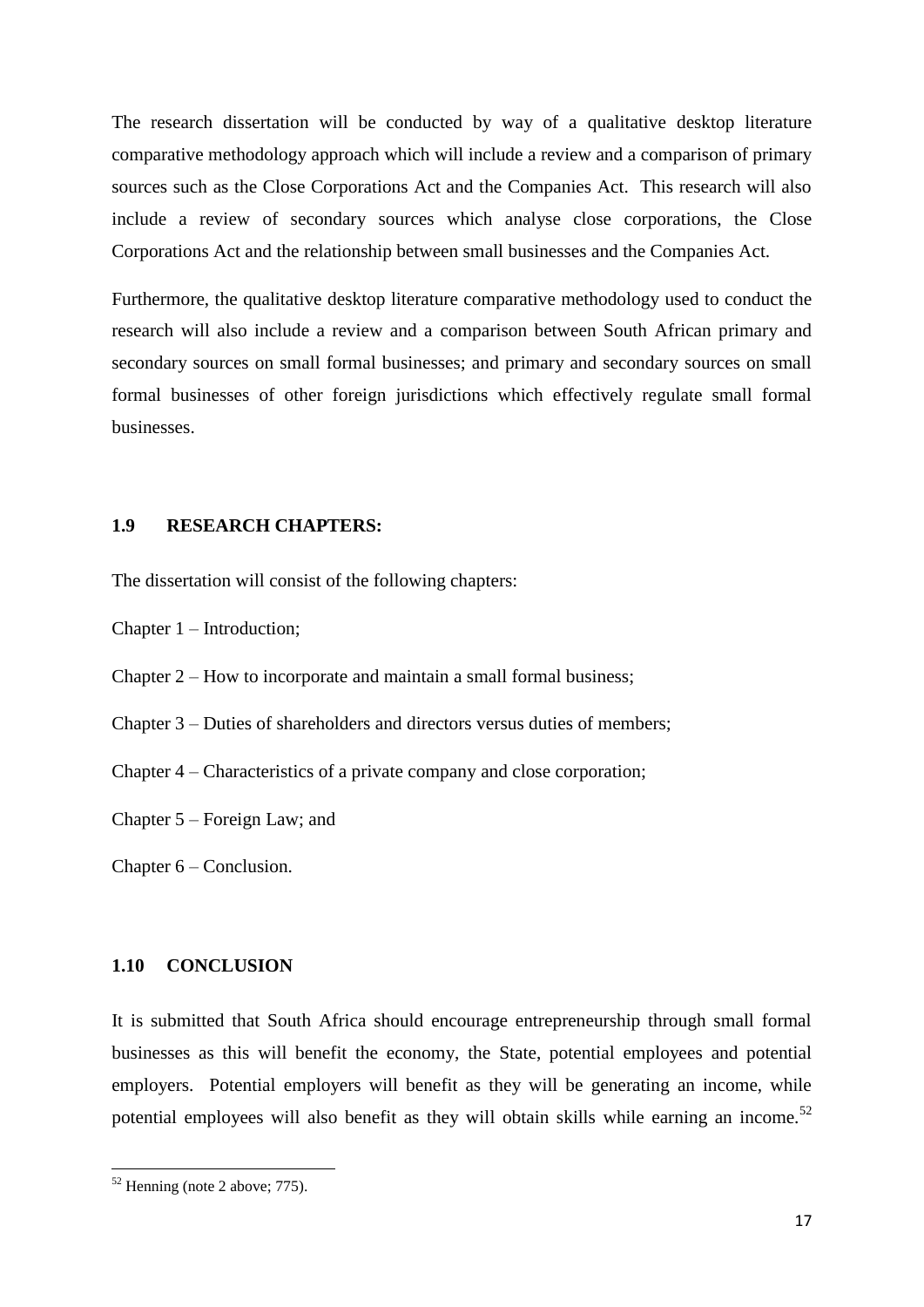The State will benefit as such entrepreneurship will increase economic growth and decrease unemployment which may also have a knock-on effect of decreasing crime<sup>53</sup> and other social benefits that go hand in hand with reduced unemployment.

**<sup>.</sup>** <sup>53</sup> Ibid 775.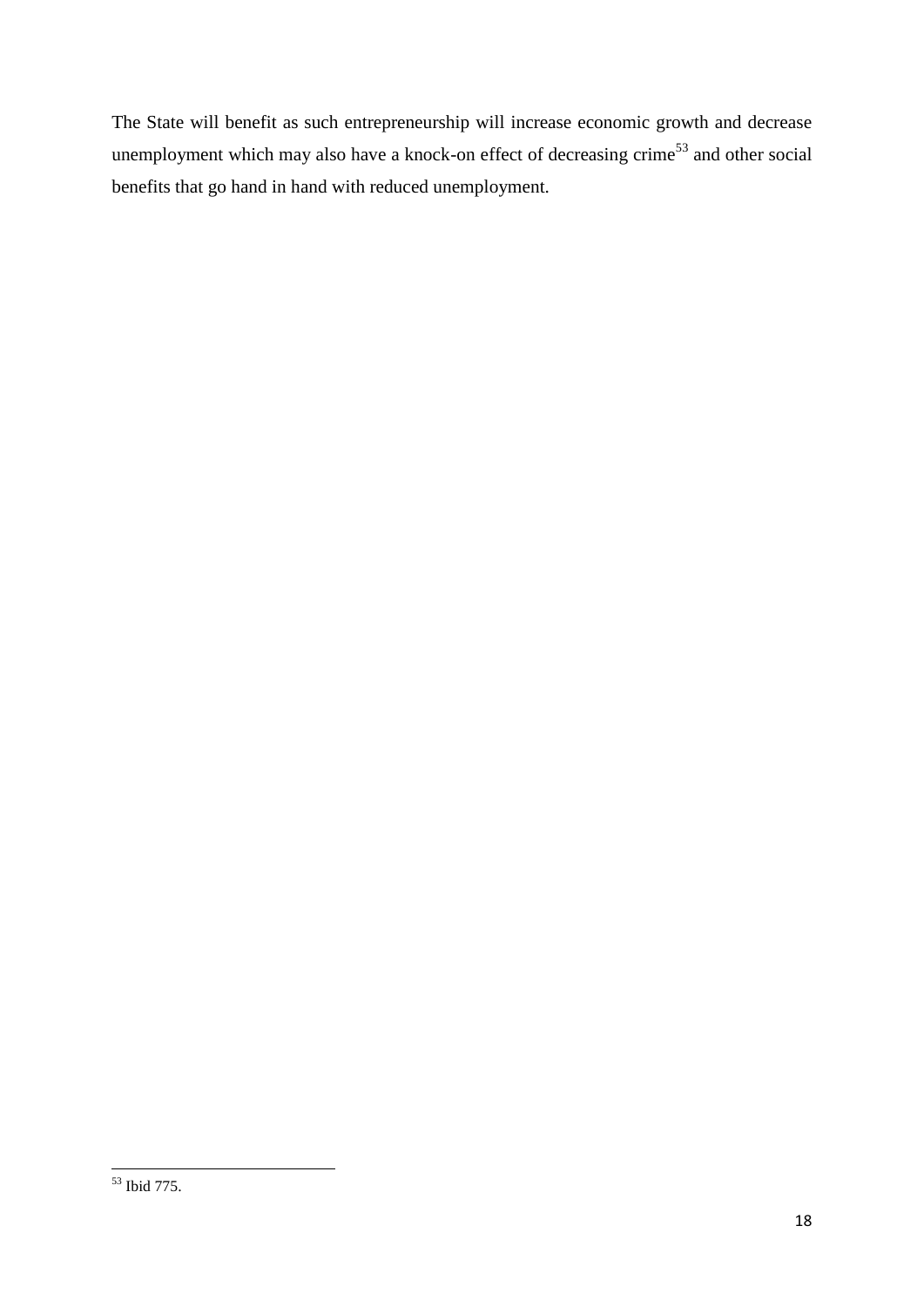# <span id="page-18-0"></span>**CHAPTER 2:HOW TO INCORPORATE AND MAINTAIN A SMALL FORMAL BUSINESS**

# <span id="page-18-1"></span>**2.1 INTRODUCTION**

1

As already mentioned, in the Draft Companies  $Bill$ ,<sup>54</sup> which was later passed as the Companies Act, the DTI expressed the intention to eventually repeal the Close Corporations Act, following a 10-year experimental period during which the Companies Act and the Close Corporations Act would concurrently be in force.<sup>55</sup> The DTI believed that the formation and maintenance of small companies under the Companies Act (which had attributes of the Close Corporations Act) was "sufficiently streamlined and simplified" to such an extent that it was unnecessary to retain the option of forming new close corporations under the Close Corporations Act.<sup>56</sup>

The company law reform team which was tasked with formulating the Companies Act consisted of a project manager, Professor Tshepo Mongalo, who was assisted by the chief policy adviser, Judge Dennis Davis, and the chief drafter, Mr Philip Knight.<sup>57</sup> In addition to these three members, the team consisted of a working group labelled corporate formation.<sup>58</sup> The corporate formation group"s main function was to "recommend broad principles for the drafting of the relevant provisions" relating to corporate formation in terms of the Companies Act.<sup>59</sup>

 $54$  Clause 226(1)(b) of the Draft Companies Bill. JJ Henning 'The impact of South African company law reform on close corporations: Selected issues and perspectives" (2010) *Acta Juridica: Modern company law for a competitive South African economy* 461-462.

<sup>&</sup>lt;sup>55</sup> Clause 2 of schedule 6 of the Draft Companies Bill. Department of Trade and Industry Companies Bill, Notice of intention to introduce a Bill into Parliament, General Notice 166 of 2007 of the Government Gazette (GN 166 of GG 29630 2007, 12/02/2007); 3. JJ Henning "The impact of South African company law reform on close corporations: Selected issues and perspectives" (2010) *Acta Juridica: Modern company law for a competitive South African economy* 461-462.

<sup>&</sup>lt;sup>56</sup> Department of Trade and Industry Companies Bill, Notice of intention to introduce a Bill into Parliament, General Notice 166 of 2007 of the Government Gazette (GN 166 of GG 29630 2007, 12/02/2007) (GN 166 of GG 29630 2007, 12/02/2007); 6- 7.

<sup>&</sup>lt;sup>57</sup> TH Mongalo 'An overview of company law reform in South Africa: From the Guidelines to the Companies Act 2008" (2010) 32(1) *ACTA JURIDICA: Modern company law for a competitive South African economy* xiiixxv at xvi.

<sup>&</sup>lt;sup>58</sup> Ibid. It must be noted that the corporate formation working group was 1 of 6 working groups which were divided according to priority areas identified for consideration. The other 5 working groups were: (a) corporate finance; (b) corporate governance; (c) business rescue and mergers and takeovers; (d) not-for profit companies; and (e) administration and enforcement.

<sup>&</sup>lt;sup>59</sup> TH Mongalo 'An overview of company law reform in South Africa: From the Guidelines to the Companies Act 2008" (2010) 32(1) *ACTA JURIDICA: Modern company law for a competitive South African economy* xiiixxv at xvi.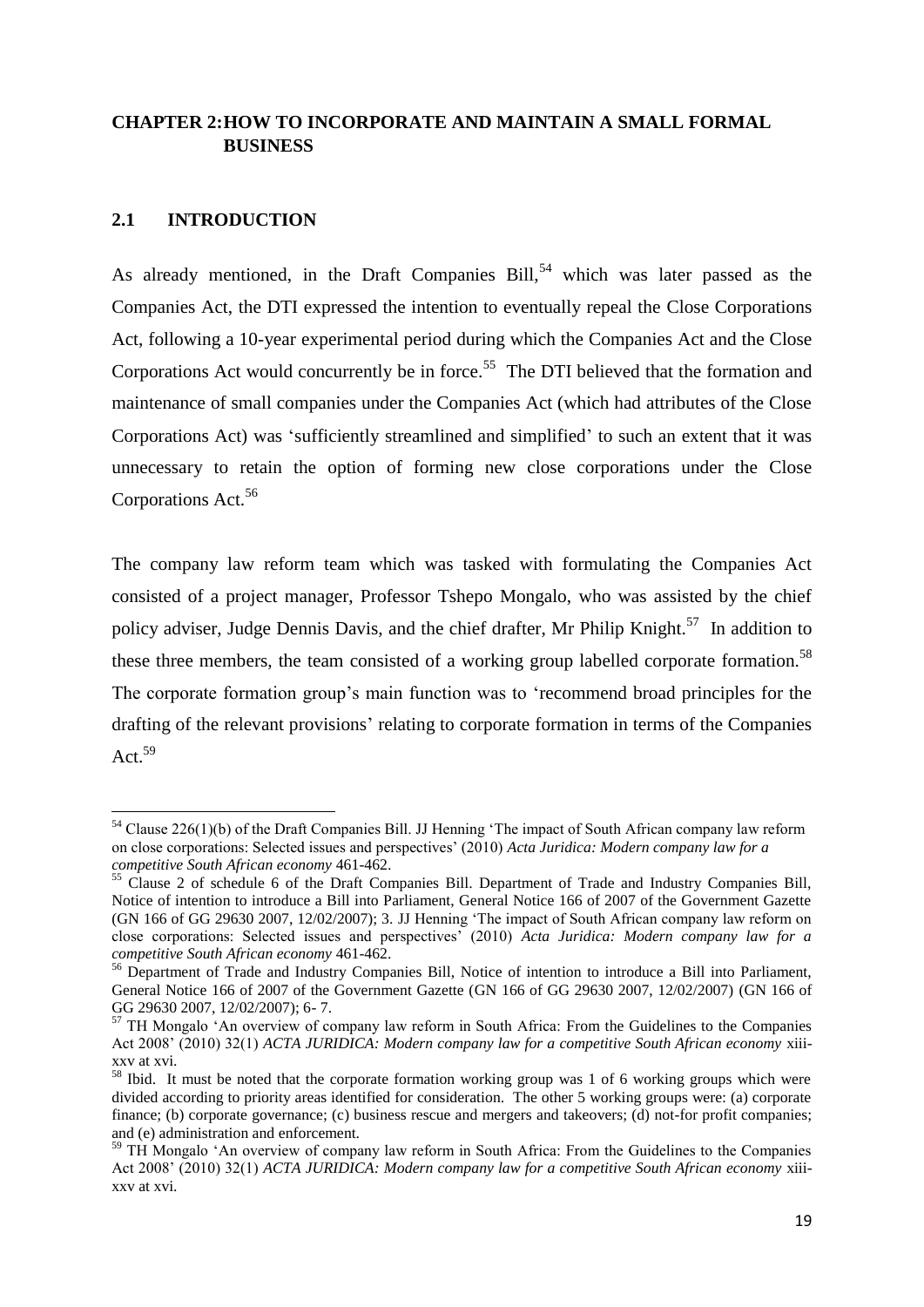Consequently, as part of its broad principles, the corporate formation group identified simplification as a primary guiding principle as it stated that the corporate formation process provided for under the 1973 Companies Act was cumbersome and inflexible, and resulted in the discouragement of incorporation of new companies as well as low level business activity in the South African economy. $60$  Change was indeed needed as it has been well recognised that company formation is healthy for the economy because it stimulates commercial activity and economic development.<sup>61</sup>

Since one can no longer incorporate close corporations,<sup>62</sup> and with of course the Companies Act promising a much more simple process of forming and incorporating companies,  $^{63}$  this chapter will attempt to determine if it is indeed much easier to incorporate and maintain a small company under the Companies Act than it was to incorporate and maintain a close corporation under the Close Corporations Act.

This chapter will be approached from the point of view of a person who does not elect to purchase a close corporation as a "shelf company" (or in other words, a shelf corporate entity). A 'shelf company' is a company or close corporation which has already been incorporated, in other words it is an "already-made company". For instance, even though a person may no longer be permitted to incorporate a close corporation, it is still logically possible for a person to acquire a close corporation if he or she purchases it in the form of a shelf close corporation (company) which was incorporated before the effective date of the Companies Act.<sup>64</sup>

The Companies Act only gives allowance for 4 different types of profit companies to be formed namely: (a) a state-owned company; (b) a private company; (c) a personal liability company; and (d) a public company.<sup>65</sup>

<sup>&</sup>lt;sup>60</sup> TH Mongalo 'An overview of company law reform in South Africa: From the Guidelines to the Companies Act 2008" (2010) 32(1) *ACTA JURIDICA: Modern company law for a competitive South African economy* xiiixxv at xvii-xviii.

<sup>&</sup>lt;sup>61</sup> FHI Cassim *et al Contemporary Company Law* 2<sup>nd</sup> ed Cape Town: Juta, (2012) 8.

 $62$  Item 1 and 2 of Schedule 3 of the Companies Act read with s2 and s13 of the Close Corporations Act.

 $63$  S 7(b)(i) and (ii) of the Companies Act.

<sup>64</sup> 11 May 2011.

 $65 S 8(2)$  of the Companies Act.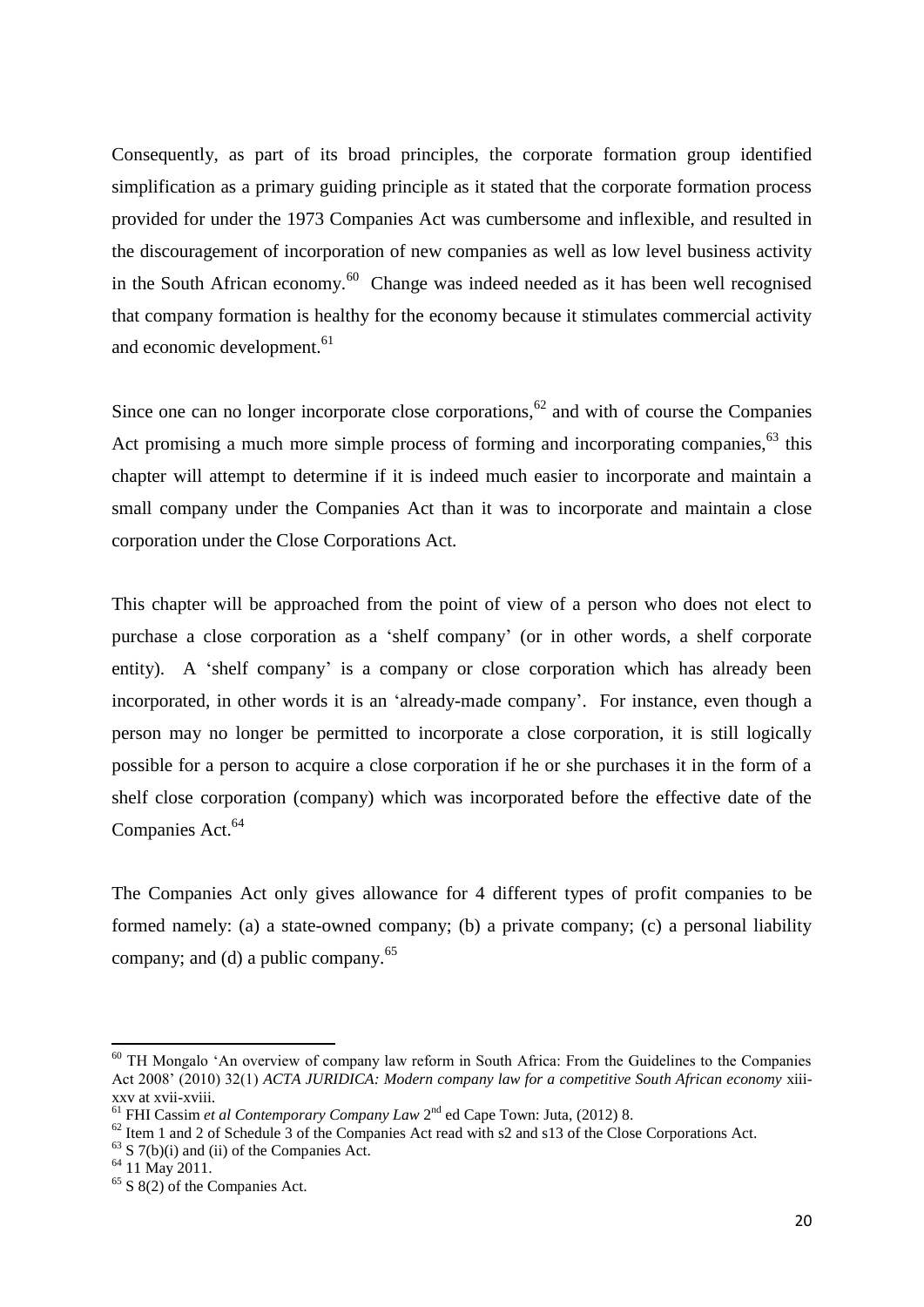These four profit companies are defined as follows:<sup>66</sup>

- (a) A state-owned company is a company which is listed as a public entity in Schedule 2 or 3 of the Public Finance Management Act 1 of 1999, or a company which is owned by a municipality in terms of the Local Government: Municipal Systems Act 32 of 2000;
- (b) a private company is a company which is not a state-owned, personal liability or public company, and which its Memorandum of Incorporation (hereinafter the MOI)<sup>67</sup> prohibits the offering of its securities<sup>68</sup> to the public and restricts the transferability of its securities;
- (c) a personal liability company is a company which meets the criteria of a private company and which its MOI expressly states that it is a personal liability company; and
- (d) a public company is company that is not a state-owned, private or personal liability company.<sup>69</sup>

Consequently according to South African company law, if one wants to start a small formal business with the intention of making a profit and enjoying limited liability, the logical step seems to be for one to incorporate a private company in terms of the Companies Act.<sup>70</sup> The reason why the incorporation of a private company under the Companies Act will be contrasted against the incorporation of a close corporation under the Close Corporations Act is because close corporations were perceived to be the most appropriate corporate entity for someone who intended to start a small formal profit making business which enjoyed the benefits of limited liability. $71$ 

**.** 

<sup>69</sup> S 1 of the Companies Act.

<sup>&</sup>lt;sup>66</sup> S 1 of the Companies Act.

 $67 S 1$  of the Companies Act defines a MOI as document which sets out the rights, duties and responsibilities of shareholders, directors and others within and in relations to a company, and other matters contemplated in s 15 of the Companies Act.

<sup>&</sup>lt;sup>68</sup> S 1 of the Companies Act defines securities as including shares, debentures or other instruments which are issued or authorised to be issued by the profit company.

 $70 S 1$  read with s  $8(2)$  of the Companies Act.

 $71$  JJ Henning 'Identifying the structure envisioned for closely held incorporated business entities under the new statutory dispensation" (2015) *Journal for Juridical Science* 40 (1): 19-34.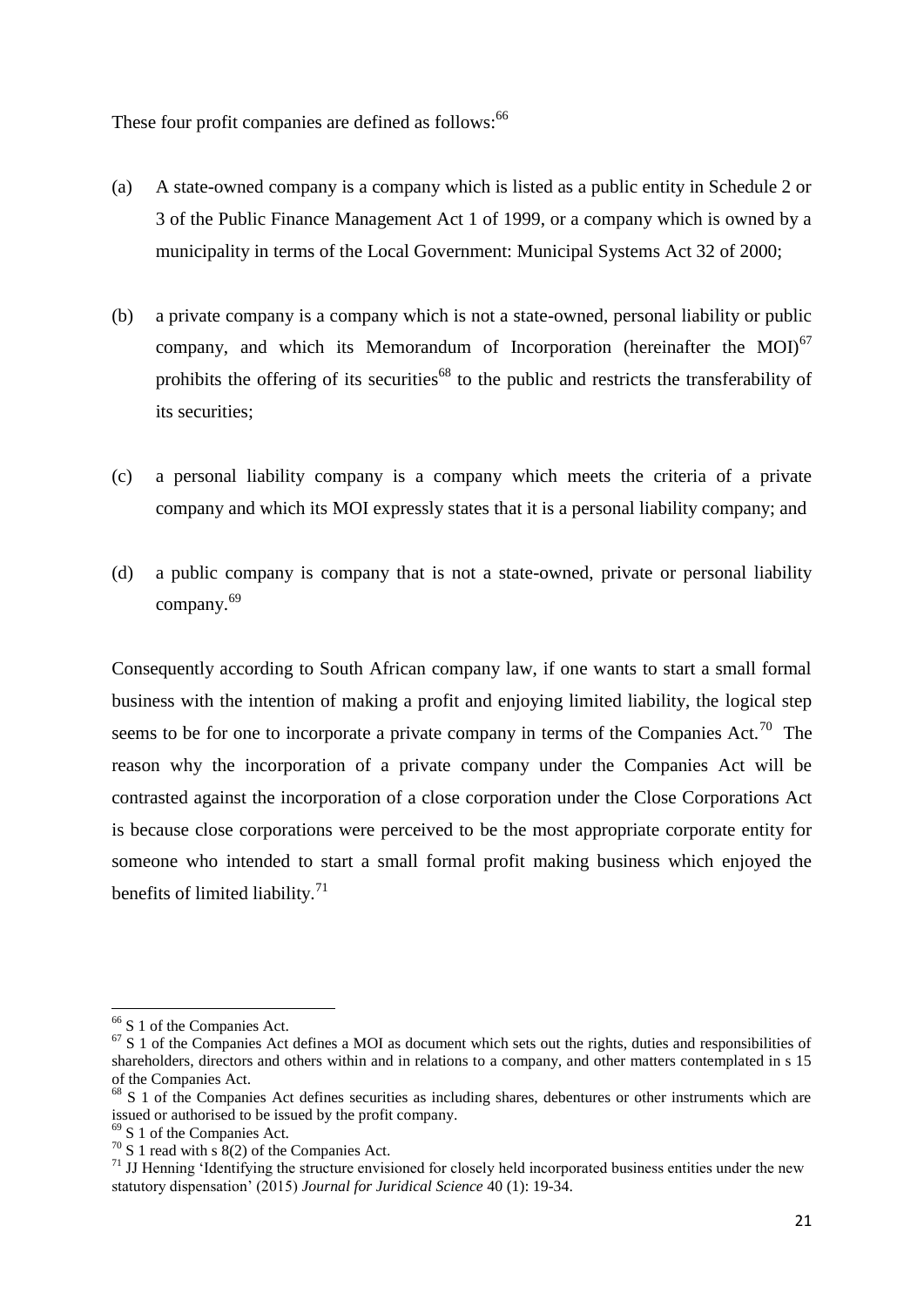The reason why close corporations were the preferred choice for small business entrepreneurs is because they catered for a small number of limited participants (up to 10 participants) who wanted to easily form a business without meaningless administrative issues or unnecessary regulatory red tape.<sup>72</sup>

# <span id="page-21-0"></span>**2.2 FORMATION OF A PRIVATE COMPANY IN TERMS OF THE COMPANIES ACT**

When a person decides to take the step of forming a private company, the first thing they need to do is ensure that they have a company name which is in line with section 11 (which deals with the criteria for company names) and section 12 (which deals with the reservation of company names and defensive company names) of the Companies Act.<sup>73</sup>

Interestingly the Companies Act allows a company to be registered with or without a company name.<sup>74</sup> If a private company that is being registered does not have a reserved company name, then it may be registered with its registration number and such registration number-name must be immediately followed by the expression '(South Africa)'.<sup>75</sup> It is submitted that this is a prudent step in the quest for a quick registration of a private company.

According to the Companies Act one or more persons may incorporate a private company by: (i) completing, and each signing in person or by proxy, the MOI in the standardised form or in a customized form; and (ii) by filing a Notice of Incorporation (hereinafter the NOI).<sup>76</sup>

In this regard, the NOI must be filed in the prescribed manner and form accompanied by the prescribed fee and a copy of the MOI.<sup>77</sup> Subject to a permitted fee reduction,<sup>78</sup> the prescribed

 $\overline{a}$ 

 $77 S 13(2)$  of the Companies Act.

 $72$  JJ Henning 'Identifying the structure envisioned for closely held incorporated business entities under the new statutory dispensation" (2015) *Journal for Juridical Science* 40(1): 19-34.

 $^{73}$  S 11 of the Companies Act deals with the criteria for names of companies while s12 deals with the reservation of name and defensive names.

 $74$  S 11(1)(b) of the Companies Act.

 $75$  S 11(3)(a) of the Companies Act.

 $76$  S 13(1) of the Companies Act. S 1 of the Companies Act defines a "NOI" as notice which is filed in terms of s 13(1), by which the incorporators of a private company inform CIPC of the incorporation of such company, for the purpose of having the private company registered.

 $78$  In terms of Regulation 14(2) of the Companies Act, the filing fee of a NOI must be reduced by an amount equal to the fee of an application for a name reservation, if the NOI stipulates that the private company must be known by its registration number, or by a name that has been reserved in advance.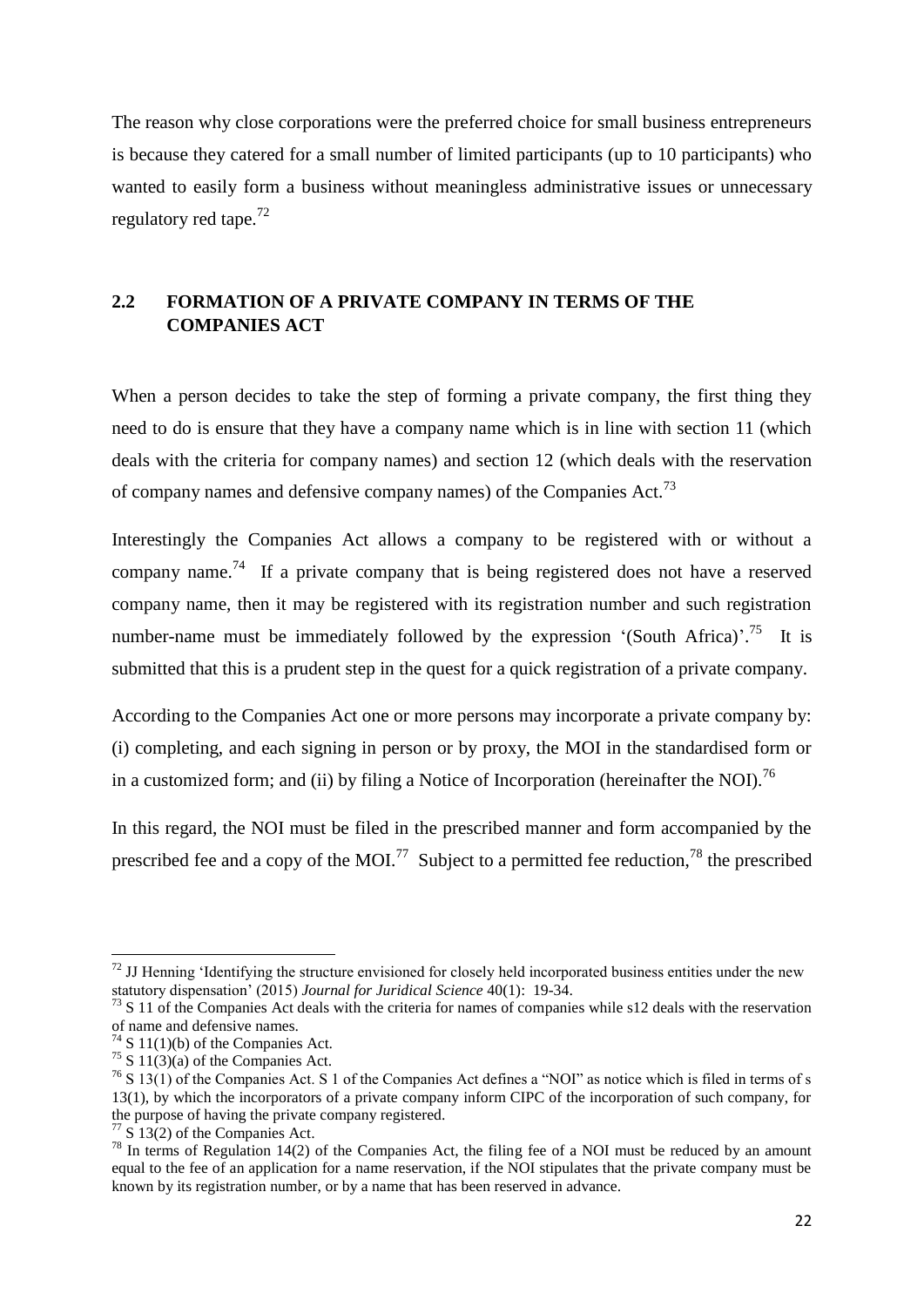fee for a NOI will vary between R175 and R475, depending on the form (short form or long form) of the private company's  $MOL<sup>79</sup>$ 

Furthermore, the NOI must include, amongst other things, a prominent statement drawing attention to any ring fencing provisions (MOI provisions which are more restrictive than the Companies Act) that are included in the MOI. $80$  In addition, the NOI must include a list of initial directors of the private company, $81$  and the date of the private company's financial year end.<sup>82</sup>

If the incorporators of a private company choose to use the standardised MOI form (as stipulated in s 13(1)(a)(i) of the Companies Act), then the private company"s MOI may either be in the 'short form CoR 15.1A' or the 'long form CoR 15.1B'.<sup>83</sup> However, should the (incorporated) private company wish to change its MOI from the standardised short form to the standardised long form, it will cost the (incorporated) private company R250, unless a fee exemption has been granted. $84$  This prescribed fee must be accompanied by a Notice of Amendment, a copy of the completed standardised long form MOI and a copy of a special resolution by the private company approving the new standardised long form MOI.<sup>85</sup>

Once formed, the private company will be required to prepare a financial statement each year, within 6 months of the company's financial year<sup>86</sup> or 'such shorter period which may be appropriate to provide the required notice of an annual general meeting'. $87$ 

Consequently a private company may then be required to audit its financial statements depending on: (i) the private company's annual turnover; or (ii) the size of the private company's workforce; or the nature and extent of the private company's activities.<sup>88</sup> Factors such as desirability of public interest and the economic and social significance of the private company will also play a role in the determination of compulsory auditing of the private

 $\overline{a}$ 

<sup>&</sup>lt;sup>79</sup> Regulation 14(1)(a) of the Companies Act read with Annexure 2, item 2 of Table CR 2B (Commission Fee Schedule) of the Companies Act.

 $80$  S 13(3) of the Companies Act.

 $81$  S 13(4)(b) of the Companies Act.

 $82$  S 27(1) of the Companies Act.

<sup>&</sup>lt;sup>83</sup> Regulation 15(1)(a) of the Companies Act read with s 13(1) and s 16 of the Companies Act.

<sup>&</sup>lt;sup>84</sup> Table CR 2B (Commission Fee Schedule) of the Companies Act read with regulation 15(2) of the Companies Act.

<sup>&</sup>lt;sup>85</sup> Regulation 15(2) of the Companies Act.

<sup>&</sup>lt;sup>86</sup> According to regulation 25(1) of the Companies Act a private company is required to notify CIPC by filing Form CoR 25 if the private company decides to change its financial year.

 $87$  S 30(1) of the Companies Act.

 $88$  S 30(2)(b) of the Companies Act.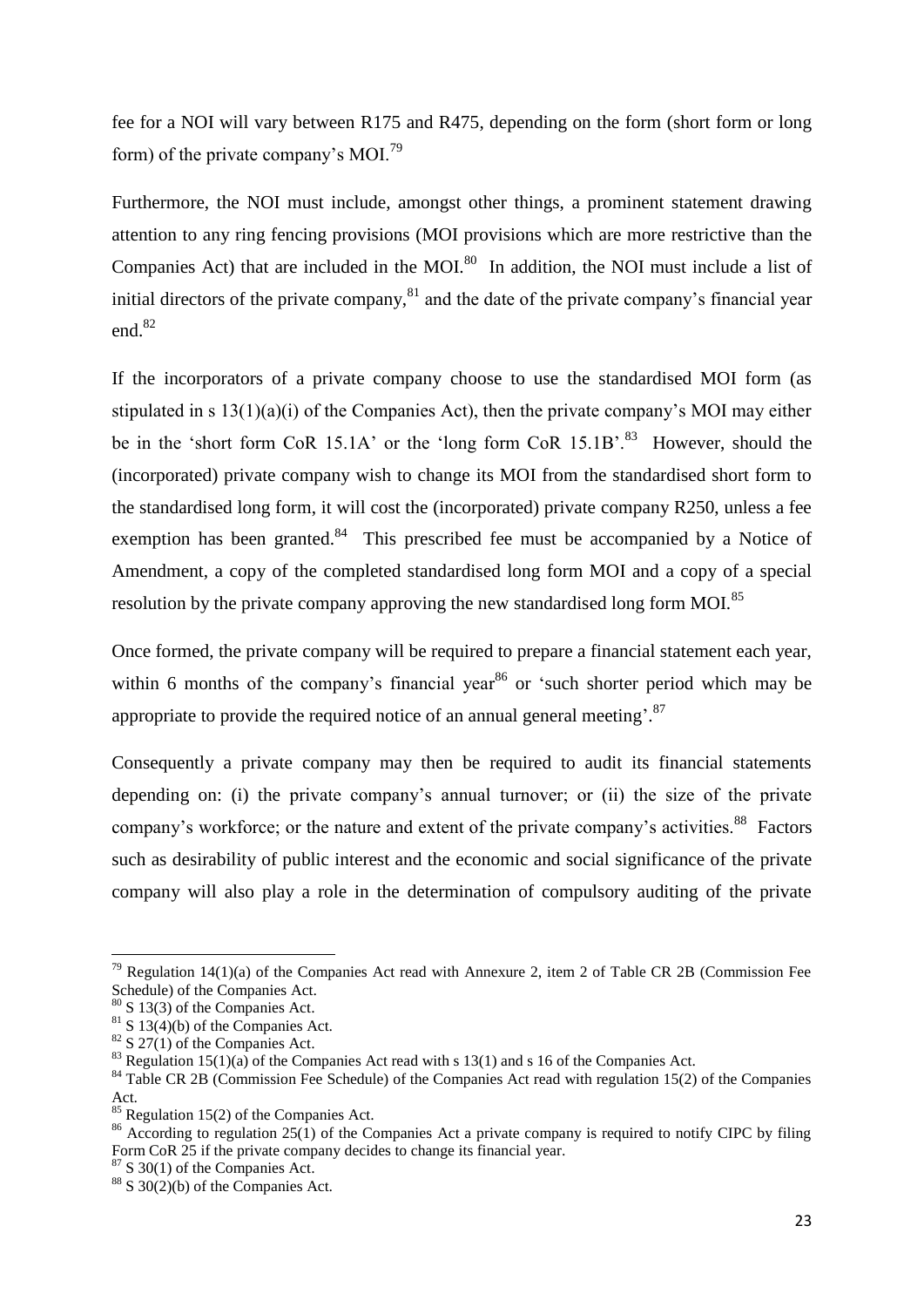company.<sup>89</sup> Although at first glance one of the advantages of having audited financial statements may be that the company will have trustworthy financial statements which reflect the company"s financial situation; on the converse the disadvantage of having audited financial statements is that a private company will incur the costs of hiring the services of accounting professionals should the private company be required to have its financial statements audited.<sup>90</sup>

However, a private company will be exempt from having its annual financial statements audited or independently reviewed if every shareholder is a director or if every person who has a beneficial interest in the private company's issued securities is a director.<sup>91</sup> Unfortunately, the Companies Act does not define what an "independent review" is, however the Companies Act does make it clear that an independent review is not an audit which is defined in terms of the Auditing Profession Act.<sup>92</sup> In addition, the Companies Act does provide some guidance in the definition of an independent review as it states that an independent review must be conducted by "a registered auditor or a member in good standing of a professional body that has been accredited in terms of s 33 of the Auditing Profession Act' or 'a person who is qualified to be appointed as an accounting officer of a close corporation'.<sup>93</sup> However, an independent accounting professional will not be permitted to independently review the private company"s annual financial statements if such independent accounting professional was involved in the preparation of the private company's annual financial statements.<sup>94</sup>

Generally speaking, an independent review is seen as a watered-down audit as the scope of what is to be audited is narrower than that of a usual audit.<sup>95</sup> In this regard, an independent review is usually less burdensome and less rigorous than an audit.<sup>96</sup> Furthermore, regardless of the fact that a private company will have to incur the costs of hiring the services of an independent accounting professional, the benefit of an independent review is that it is usually

 $89$  S 30(2)(b)(i) of the Companies Act.

<sup>&</sup>lt;sup>90</sup> Geldenhuys, C 'Audit vs. Independent Review' South African Institute of Tax Professionals available at https://www.thesait.org.za/news/116111/Audit-vs.-Independent-Review.htm, accessed on 9 July 2018.

 $91 \text{ S}$  30(2A) of the Companies Act.

<sup>&</sup>lt;sup>92</sup> See definition of "audit" in s 1 of the Companies Act.

 $93$  Regulation 29(4) of the Companies Act.

 $94$  Regulations 29(5) of the Companies Act.

<sup>&</sup>lt;sup>95</sup> Geldenhuys, C 'Audit vs. Independent Review' South African Institute of Tax Professionals available at https://www.thesait.org.za/news/116111/Audit-vs.-Independent-Review.htm, accessed on 9 July 2018.

<sup>&</sup>lt;sup>96</sup> Geldenhuys, C 'Audit vs. Independent Review' South African Institute of Tax Professionals available at https://www.thesait.org.za/news/116111/Audit-vs.-Independent-Review.htm, accessed on 9 July 2018.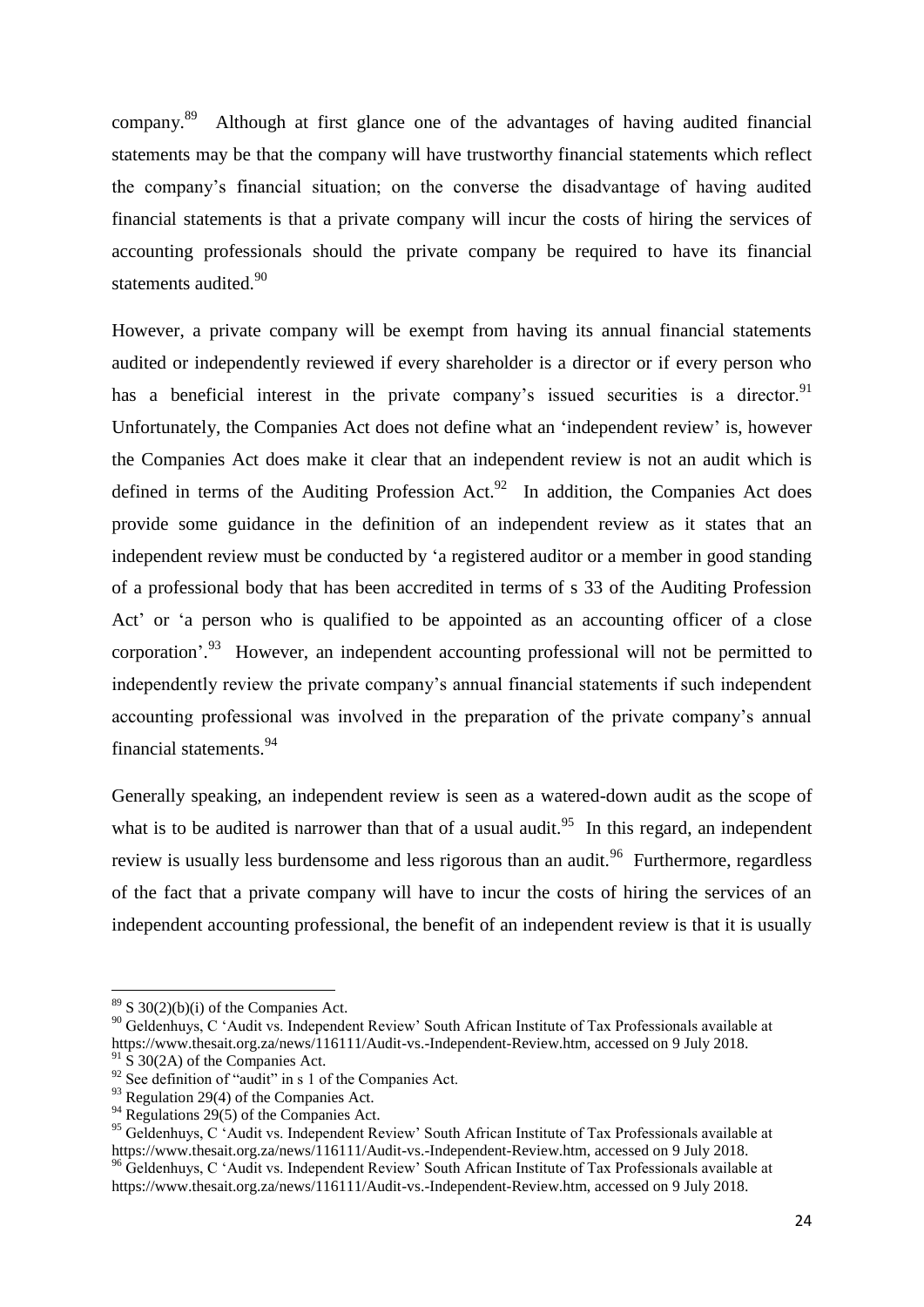less expense than the usual costs of an audit.<sup>97</sup> However, the disadvantage of an independent review is that because it is a watered-down audit is therefore also less reliable than an audit.<sup>98</sup>

What is clear in terms of the Companies Act is that a private company will be required to have its annual financial statements independently reviewed if the company"s public interest score is 100 or less in that particular financial year.<sup>99</sup>

A private company will be mandatorily required to audit its annual financial statements if, such private company in its ordinary course of its primary activities, holds assets worth over R5 million in total value (at any time during its financial year) in a fiduciary capacity for persons who are not related to the private company.<sup>100</sup> In this regard it is important to note that a natural person will be considered to be related to a private company if the natural person directly or indirectly controls the juristic person.<sup>101</sup> Whilst on the other hand, a juristic person will be related to a private company if: (i) the juristic person or the private company directly or indirectly controls the other or the business of the other; or (ii) the juristic person or the private company is a subsidiary of the other; or (iii) a person directly or indirectly controls the juristic person and the private company or the business of each of them. $102$ 

Furthermore, a private company will also be mandatorily required to audit its annual financial statements if the private company has a public interest score of 350 or more in its financial year.<sup>103</sup> Alternatively, a private company will be mandatorily required to audit its annual financial statements if it has public interest score of at least 100, if its annual financial statements are internally compiled (for example, compiled by a director) for that financial year.<sup>104</sup> A public interest score is seen as a gauge of a company's social responsibility taking into account the company's social or economic impact on the public as a whole.<sup>105</sup> Consequently a private company"s turnover, workforce size and/or the nature and extent of

 $97$  Geldenhuys, C 'Audit vs. Independent Review' South African Institute of Tax Professionals available at https://www.thesait.org.za/news/116111/Audit-vs.-Independent-Review.htm, accessed on 9 July 2018. 98 Geldenhuys, C 'Audit vs. Independent Review' South African Institute of Tax Professionals available at https://www.thesait.org.za/news/116111/Audit-vs.-Independent-Review.htm, accessed on 9 July 2018.

 $99 \text{ Regulation } 29(4)$  of the Companies Act.

<sup>&</sup>lt;sup>100</sup> Regulation 28(2)(a) of the Companies Act.

<sup>&</sup>lt;sup>101</sup> S 1 read with s  $2(1)(b)$  of the Companies Act.

 $102$  S 1 read with s 2(1)(c) of the Companies Act.

 $103$  Regulation 28(2)(c) of the Companies Act.

<sup>&</sup>lt;sup>104</sup> Regulation 28(2)(c) of the Companies Act.

<sup>&</sup>lt;sup>105</sup> FHI Cassim et al *Contemporary company law* 2<sup>nd</sup> ed Cape Town: Juta, (2012) 74.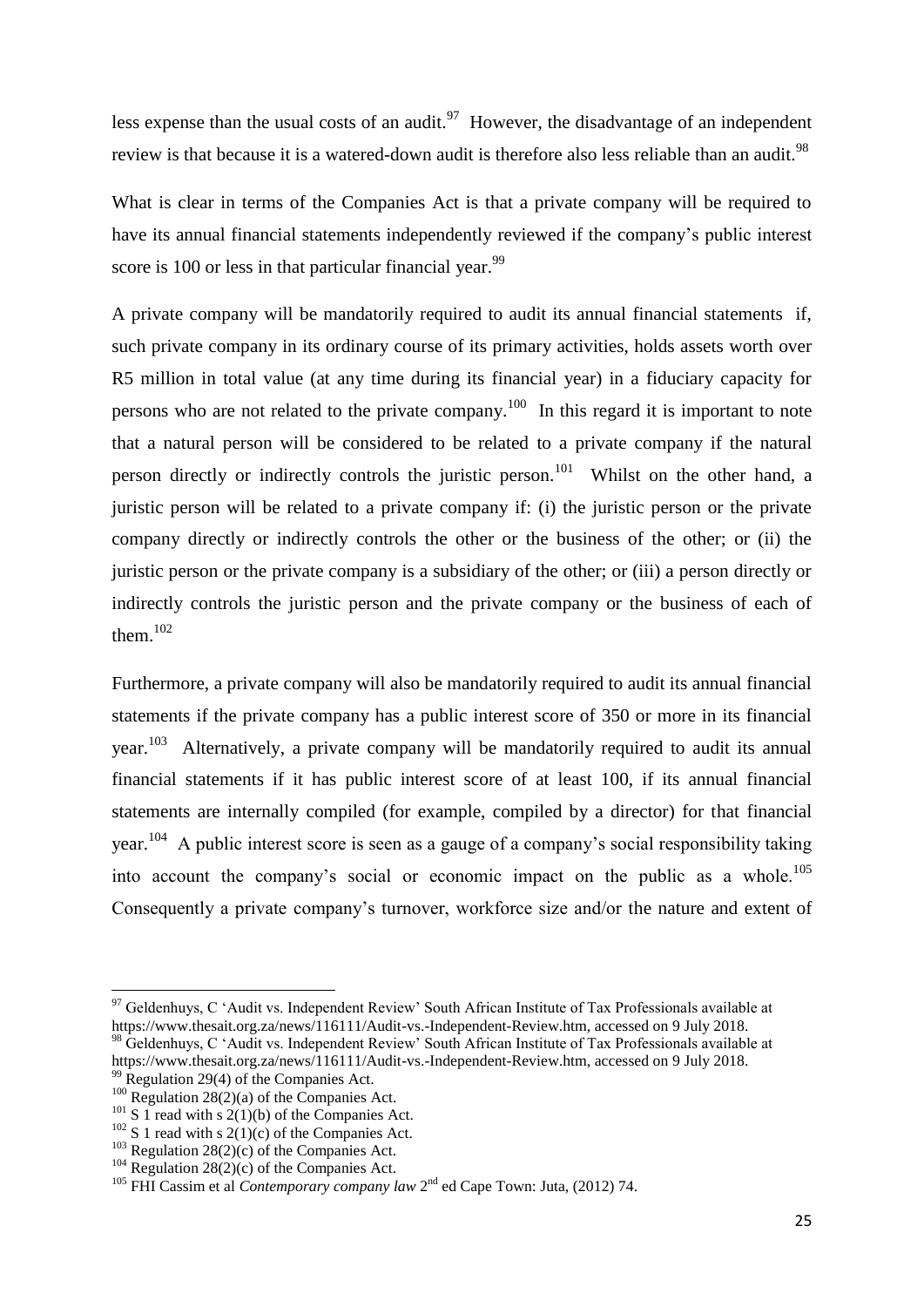the company"s activities, will be used as factors in order to determine the private company"s social or economic impact on the wider public.<sup>106</sup>

The calculation of a public interest score is determined in accordance with regulation 26(2) of the Companies Act which requires a private company to calculate its public interest score at the end of its financial year, as the sum of the following:

- "(a) number of points equal to the average number of employees of the private company during the financial year;
- (b) one point for every R1 million (or portion thereof) in third party liability of the private company at the end of the financial year;
- (c) one point for every R1 million (or portion thereof) in the turnover of the private company during the financial year; and
- (d) one point for every known individual who, at the end of the financial year, is known by the company––
	- (i) in the case of a profit company, to directly or indirectly have a beneficial interest in any of the company's issued securities; or
	- (ii) in the case of a non-profit company, to be a member of the company, or a member of an association that is a member of the company'.<sup>107</sup>

If a private company is not mandatorily required to audit its financial statements, but however still feels that it wants to audit its financial statements, then the private company may voluntarily audit its financial statements in terms of the Companies Act.<sup>108</sup> The material impact of a voluntarily audit by a private company is that a private company will be exempt from being required to independently review its financial statements if the private company undertakes to voluntarily audit its financial statements.<sup>109</sup>

Furthermore, a private company that is not mandatorily or voluntarily required to have its annual financial statements audited "must file a financial accountability supplement to its annual return'.<sup>110</sup>

The Companies Act then requires every private company to file annual returns in a prescribed form with a prescribed fee, within 30 business days after the end of the anniversary of the

<sup>&</sup>lt;sup>106</sup> FHI Cassim et al *Contemporary company law* 2<sup>nd</sup> ed Cape Town: Juta, (2012) 74.

 $107$  Regulation 26(2) of the Companies Act.

 $108$  According to s 30(2)(b)(ii) of the Companies Act voluntary auditing must be stipulated by the company's MOI or a shareholders' resolution or must be determined by the board.

 $109$  Regulation 29(2)(c) of the Companies Act.

 $110$  Regulation 30(4) of the Companies Act.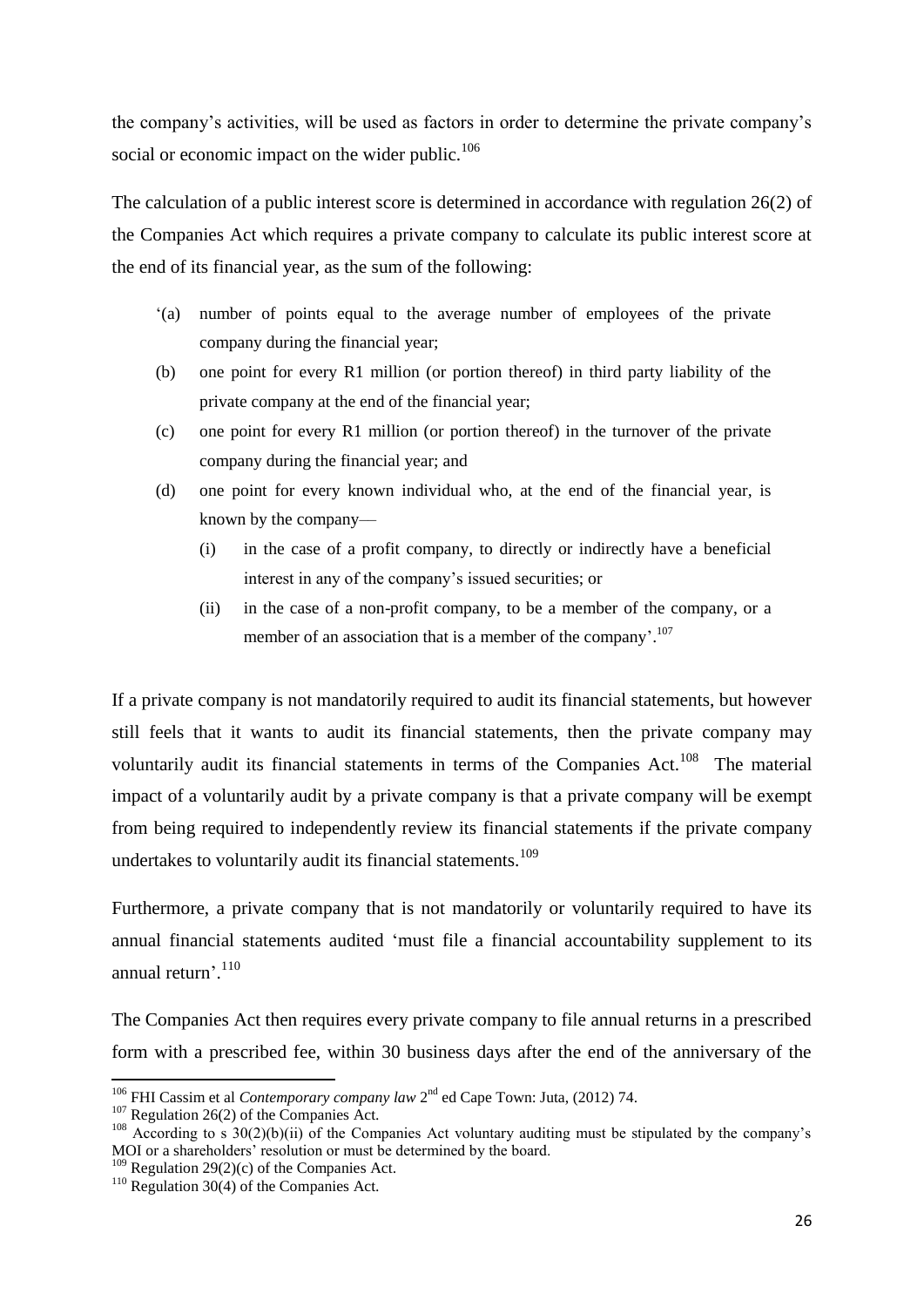date of the private company's incorporation.<sup>111</sup> The prescribed fee for the annual return will vary according to the private company's turnover and time of filing.<sup>112</sup> For instance, if a private company has a turnover of less than R1 million then the filling fee will be either R100 (if filed within 30 business days after anniversary) or R150 (if filed after 30 business days after anniversary); if a private company has a turnover of at least R1 million but less than R10 million then the filing fee will either be R450 (if filed within 30 business days after anniversary) or R600 (if filed after 30 business days after anniversary); if a private company has a turnover of at least R10 million but less than R25 million then the filing fee will either be R2000 (if filed within 30 business days after anniversary) or R2500 (if filed after 30 business days after anniversary); and if a private company has a turnover of R25 million or more then the filing fee will either be R3000 (if filed within 30 business days after anniversary) or R4000 (if filed after 30 business days after anniversary).<sup>113</sup>

Furthermore, the Companies Act requires every private company to establish or cause to be established a register of the private company's issued securities<sup>114</sup> in the prescribed form.<sup>115</sup> Once the private company has established or caused to be established its securities register, then the private company must maintain its securities register in accordance with the prescribed standards.<sup>116</sup>

The Companies Act talks about certificated and uncertificated securities.<sup>117</sup> In this regard, certificated securities are securities which are evidenced by certificates, while uncertificated securities have the converse meaning.<sup>118</sup> Consequently, a private company is not required to issue certificates which show or purport to show title to uncertificated securities.<sup>119</sup> This certificated securities requirement is in line with the Close Corporations Act which also requires a Close Corporation to have certificated members' interest (securities).<sup>120</sup> As a result, the Companies Act is not less favourable than the Close Corporations Act in this

 $111$  S 33 of the Companies Act read with regulation 30(1)(a) of the Companies Act.

<sup>&</sup>lt;sup>112</sup> Item 8 of Table CR 2B (Commission Fee Schedule) of the Companies Act.

<sup>&</sup>lt;sup>113</sup> Item 8 Table CR 2B (Commission Fee Schedule) of the Companies Act read with regulation 30 of the Companies Act.

<sup>&</sup>lt;sup>114</sup> See footnote 70 for the definition of securities.

 $115$  S 50(1)(a) of the Companies Act.

 $116$  S 50(1)(b) of the Companies Act.

 $117$  S 49 of the Companies Act.

 $118$  S 49(2)(a) and (b) of the Companies Act.

 $119$  S 49(2)(b) of the Companies Act.

 $120$  S 12(e) of the Close Corporations Act.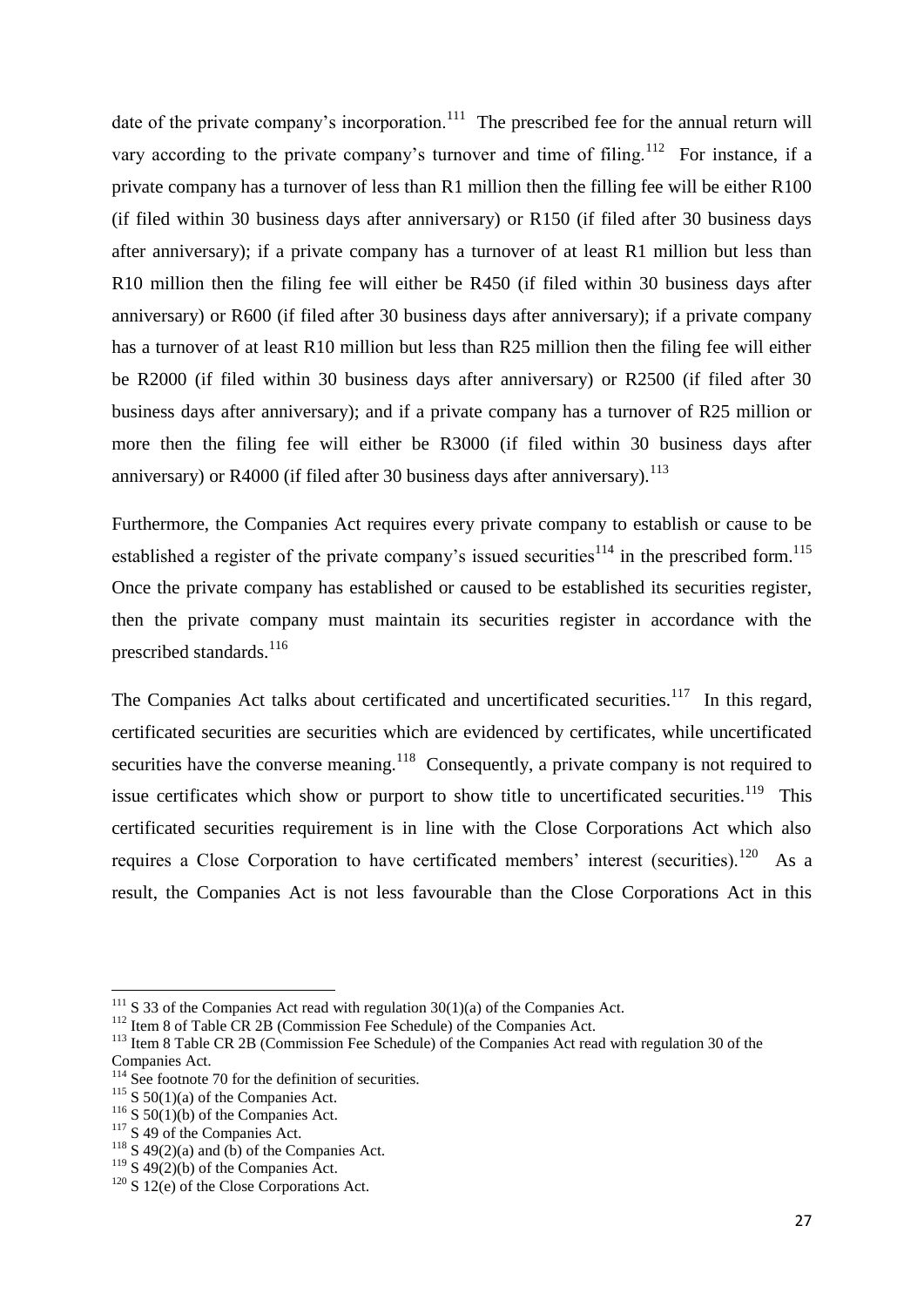regard.<sup>121</sup> However, the Companies Act does allow for uncertificated securities which the Close Corporations Act does not allow.<sup>122</sup>

An argument may be made that based on the fact that certificated and uncertificated security holders have the same rights and obligations; $123$  close corporations do not need to distinguish between certificated and uncertificated securities as members' contributions (and the changes thereof) are recorded in the founding statement.<sup>124</sup>

While on the subject of securities, once a securities register has been established, then all of the issued securities of a private company must be entered or caused to be entered, as soon as it is practicable to do so, in the private company's securities register.<sup>125</sup> In terms of certificated securities, a private company is required to enter the following details:

"(i) the names and addresses of the persons to whom the securities were issued;

(ii) the number of securities issued to each them;

(iii) the number of, and the prescribed circumstances relating to any securities that have been placed in trust [as per a trust agreement] or whose transfer has been restricted;

(iv) in the case of securities [other than shares], the number of those securities issued and outstanding, and the names and addresses of the registered owner of the registered owner and any holders of a beneficial interest in the security; and

(v) any other prescribed information'.<sup>126</sup>

While in terms of uncertificated securities, a private company is only required to enter the total number of the uncertificated securities, and is resultantly not required to enter the in depth details which are required from certificated securities.<sup>127</sup> It is submitted that this lax requirement for uncertificated securities is perplexing as one is unable to know the identification details of the owners/holders of uncertificated securities.

 $121$  S 49(2)(a) of the Companies Act and s12(e) of the Close Corporations Act.

<sup>&</sup>lt;sup>122</sup> S 49(2)(b) of the Companies Act.

 $123$  S 49(3) of the Companies Act.

 $124$  S 12(f) of the Close Corporations Act read with s24 of the Close Corporations Act.

 $125$  S  $50(2)$  of the Companies Act.

 $126$  S 50(2)(b) of the Companies Act.

 $127$  S 50(2)(a) of the Companies Act.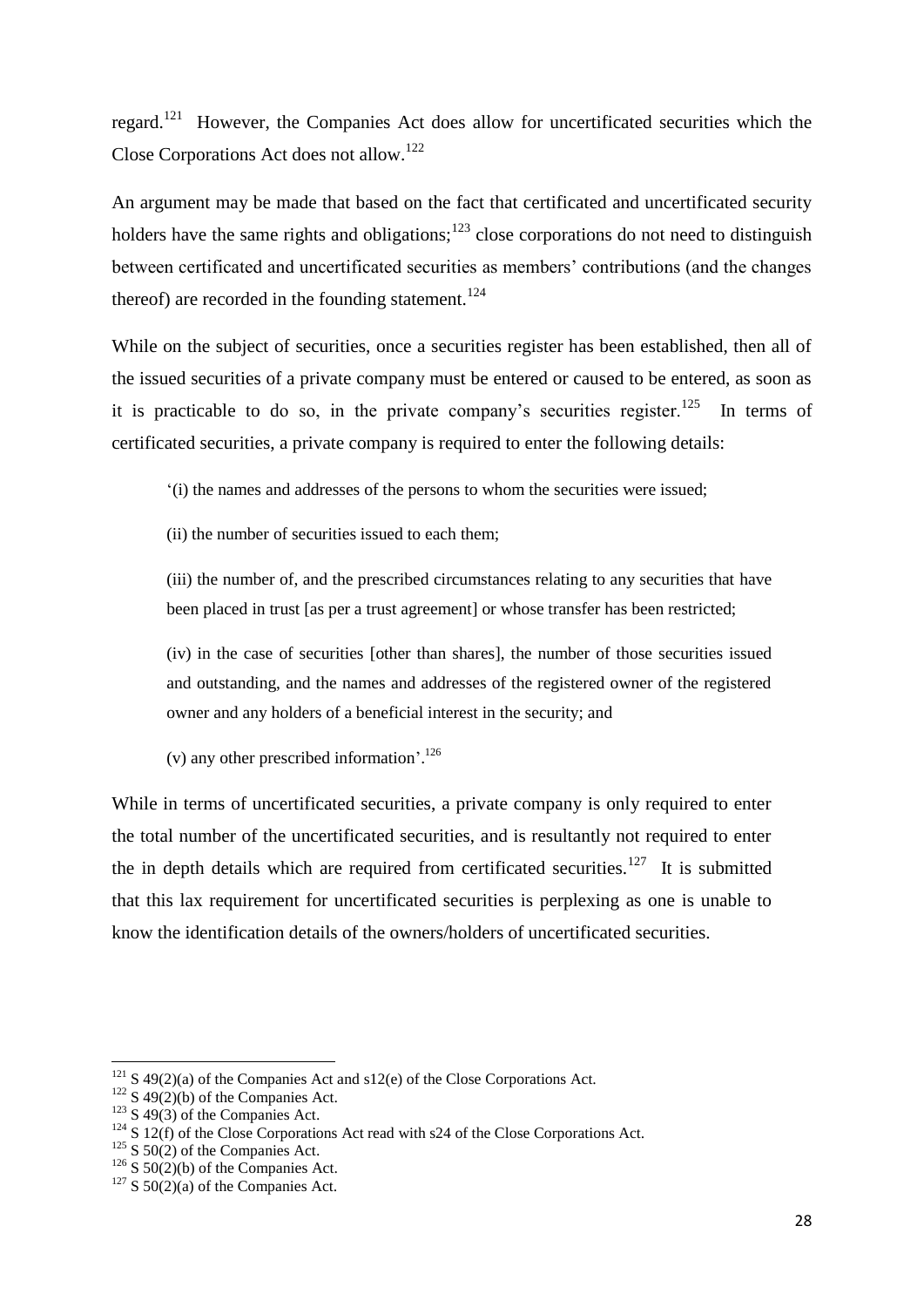# <span id="page-28-0"></span>**2.3 FORMATION OF A CLOSE CORPORATION IN TERMS OF THE CLOSE CORPORATIONS ACT**

It is important to re-emphasise that one can no longer form a close corporation because of the amendments to the Close Corporations Act, brought about by the Companies Act.<sup>128</sup> However, for purposes of this chapter the writer will examine the process as if one could still incorporate a close corporation because close corporations were the preferred choice for small business entrepreneurs as they catered for a small number of limited participants.<sup>129</sup>

Before the Companies Act came into effect, the Close Corporations Act previously permitted 1 to 10 people who qualified to be a member<sup>130</sup> in terms of the Close Corporations Act, to form a close corporation.<sup>131</sup> Once the close corporation was formed it became a juristic person just like a private company under the Companies Act, and consequently its members enjoyed the advantages of a separate legal personality such as limited liability.<sup>132</sup> Furthermore once a close corporation was formed it was bestowed with the same capacity and powers of a natural person to the extent that a juristic person could have such capacity or could exercise such powers.<sup>133</sup> A private company under the Companies Act is also bestowed with the same capacity and powers of a natural person to the extent that a juristic person can have such capacity or exercise such powers, alternatively to the extent of the private company"s MOI and in particular ring fenced provisions in the case of a ring fenced company (RF company).  $^{134}$ 

The Close Corporations Act required any number of person(s) who qualified to be a member and who intended on forming a close corporation, to draw up a founding statement<sup>135</sup> in the

 $132$  S 2(2) and (3) of the Close Corporations Act.

 $128$  Item 1 and 2 of Schedule 3 of the Companies Act read with s 2 and s 13 of the Close Corporations Act.

<sup>&</sup>lt;sup>129</sup> JJ Henning 'Identifying the structure envisioned for closely held incorporated business entities under the new statutory dispensation" (2015) *Journal for Juridical Science 40(1):* 19-34.

<sup>&</sup>lt;sup>130</sup> S 1 of the Close Corporations Act defines "member" as a person who qualifies for membership of a close corporation in terms of s 29 of the Close Corporations Act, and who is designated as a member in the founding statement of the close corporation, including (but subject to the Close Corporation Act), a trustee, administrator, executor or curator, or other legal representative of any person who is insolvent, deceased, mentally disordered, incapable or incompetent to manage his or her affairs, but excluding such person who has stopped being a member of a close corporation in terms of the Close Corporations Act.

 $131$  S 2(1) of the Close Corporations Act read with s 28 of the Close Corporations Act.

 $133$  S 2(4) of the Close Corporations Act. JJ Henning 'Identifying the structure envisioned for closely held incorporated business entities under the new statutory dispensation" (2015) *Journal for Juridical Science 40(1):*  19-34 at 26.

<sup>&</sup>lt;sup>134</sup> S 19 of the Companies Act. JJ Henning 'Identifying the structure envisioned for closely held incorporated business entities under the new statutory dispensation" (2015) *Journal for Juridical Science 40(1):* 19-34 at 26. <sup>135</sup> According to s 1 of the Close Corporations Act a "founding statement" is a registered constitutional

document of a close corporation, which includes an amended founding statement.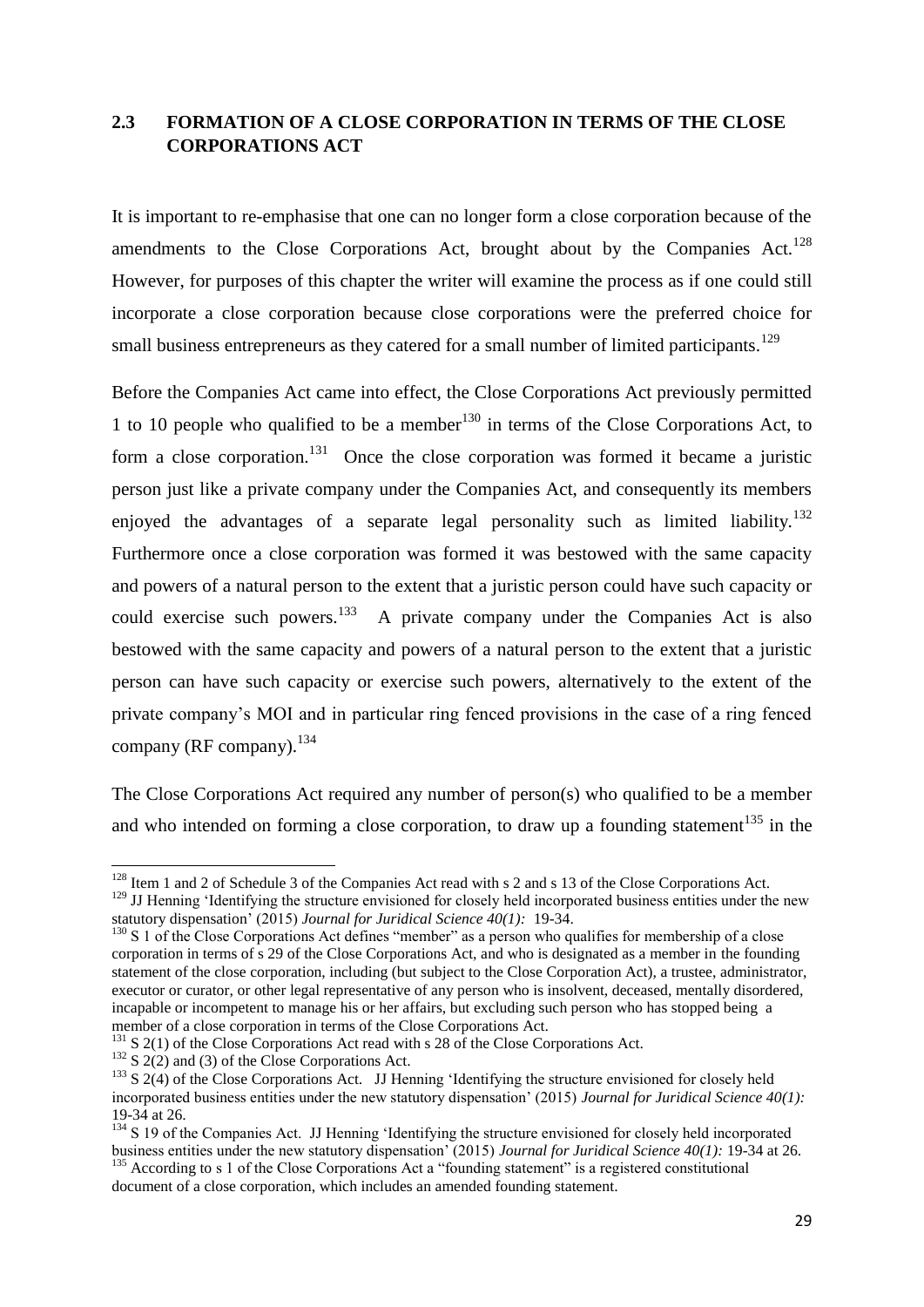prescribed form  $(CK 1$  form)<sup>136</sup> in any one of the official South African languages. Such founding statement was also required to be signed by or on behalf of every person who intended on becoming a member of a close corporation upon its registration.<sup>137</sup> The founding statement was a constitutional document intended to serve the same purpose that a MOI serves for a private company under the Companies Act.

The founding statement needed to include: (a) the full name of the close corporation (including a literal translation of the full name into another official South African language or a shortened form of the full name); (b) the principal business place of the close corporation; (c) the physical and postal address of the close corporation; (d) the full name, residential address and identity number of each member or the date of birth of each member (if there was a member who did not have an identity number); (e) the percentage size of each member's interest in the close corporation; (f) particulars relating to each member's contribution such as the amounts of money, and a description and statement of the fair value of any corporeal or incorporeal property or any services rendered with the purposes of the formation and incorporation of the close corporation; (g) the name and postal address of a qualified person who or firm/company which had consented in writing to the appointment as an accounting officer of the close corporation; and (e) the determined date of the financial year end of the close corporation.<sup>138</sup>

Consequently once the founding statement had been completed it would be registered with the Registrar of  $CIPC^{139}$  and thereafter the Registrar of CIPC would issue a certificate of incorporation.<sup>140</sup> In this regard, with the absence of fraud or error, the production of a certificate of incorporation issued by the Registrar of CIPC (or a copy thereof) would serve as conclusive proof that all of the requirements (including precedent and incidental matters) relating to the registration of the close corporation in respect of the Close Corporations Act had been complied with, and the close corporation was duly incorporated under the Close Corporations Act.<sup>141</sup> The statutory registration cost of a founding statement was R100.<sup>142</sup>

<sup>&</sup>lt;sup>136</sup> Item 6 of Schedule 1 (Fees) of Close Corporations Act.

<sup>&</sup>lt;sup>137</sup> S 12 of the Close Corporations Act.

<sup>&</sup>lt;sup>138</sup> S 12 of the Close Corporations Act.

 $139$  S 13 of the Close Corporations Act.

 $140$  S 14(1) of the Close Corporations Act.

 $141$  S  $14(2)$  of the Close Corporations Act.

 $142$  Item 6 of Schedule 1 (Fees) of the Close Corporations Act.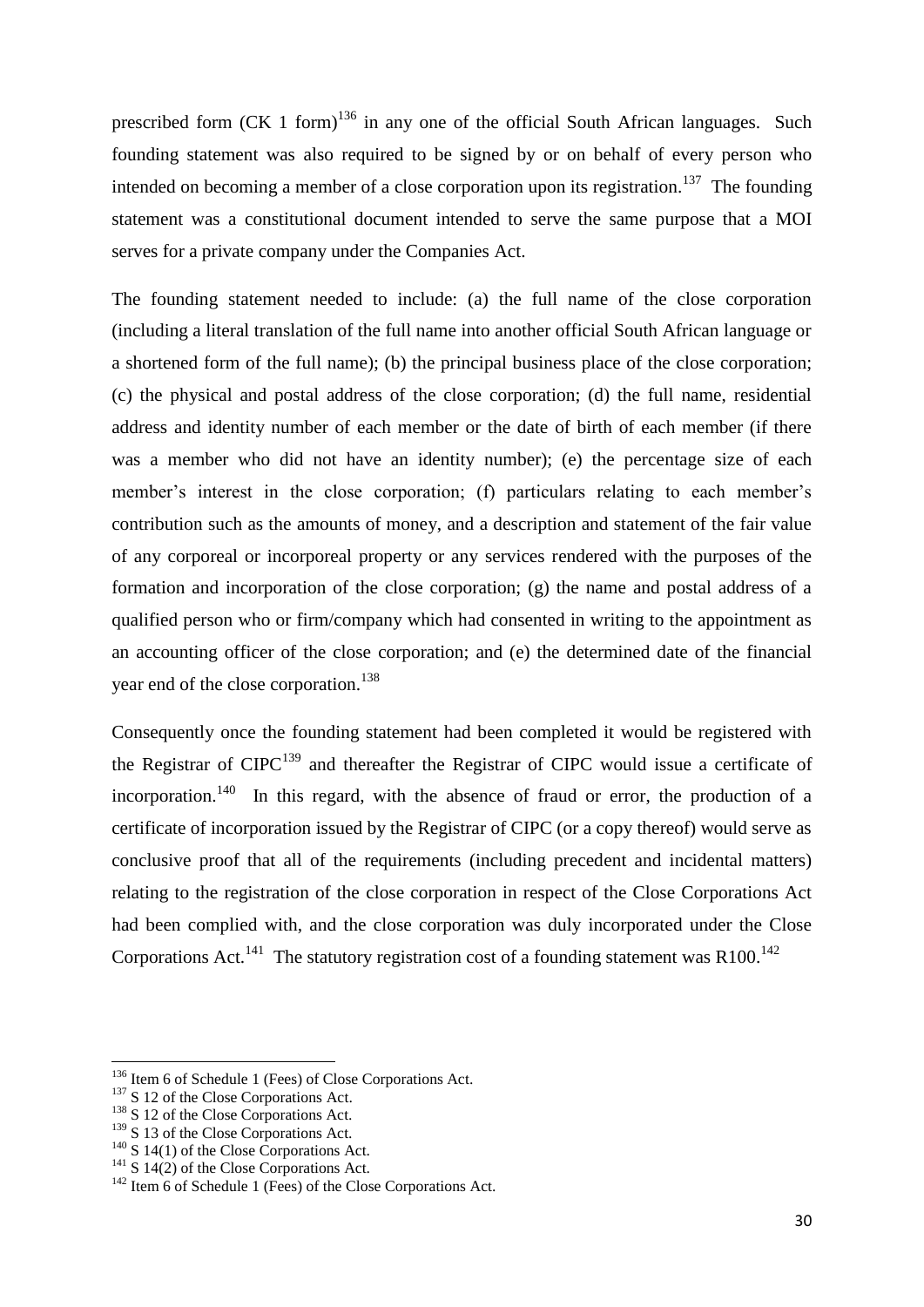Every close corporation was then required on payment of a prescribed fee to lodge an annual return in the prescribed electronic format<sup>143</sup> with the Registrar of CIPC by no later than the end of the month following the month within the anniversary of the date of the close corporation's incorporation occurred.<sup>144</sup> In addition, a copy of the close corporation's annual return would be kept at the close corporation's registered office.<sup>145</sup> The prescribed fee for the lodgement of an annual return would depend on the size of the close corporation's turnover, for instance; (i) a Close Corporation with an annual turnover of less than R50 000 000 would be required to pay a fee of R100 for the lodgement of its annual return, while a close corporation with an annual turnover of R50 000 000 or more would be required to pay a higher fee of R4 000 for the lodgement of its annual return.<sup>146</sup>

Consequently a close corporation"s annual return would include the following information: (i) the close corporation"s registered name (including the registered translated and shortened trade name if any); (ii) the close corporation"s registration number; (iii) the close corporation"s main business; (iv) the close corporation"s incorporation date; (v) the end of the close corporation"s financial year; (vi) the end period of the most recent annual financial statements which had been approved by the members of the close corporation and which the accounting officer had issued a report; (vii) the close corporation"s registered or postal address; (vii) the annual turnover which was in the most recent annual financial statements and which had been approved by the members of the close corporation, and which the accounting officer had issued a report on; (ix) the close corporation's addresses, telephone number and other contact numbers; (x) the postal address, profession, practice or membership number, name or registration number (if the accounting officer was a firm or corporation)<sup>147</sup> of the accounting officer; (xi) the close corporation"s members; (xii) the managers of the close corporation (if any); (xiii) the sum of the close corporation"s members contribution; and (xiv) any other information relating to the disclosure in terms of the Close Corporations Act and its regulations which could be required in the close corporation's annual return.<sup>148</sup>

If a close corporation failed to lodge an annual return within the prescribed period then it would be required to pay a prescribed additional fee to the Registrar of the CIPC (but such additional fee payment could be waived by the Registrar if good cause was shown), which

<sup>&</sup>lt;sup>143</sup> Items 12 and 13 of Schedule 1 (Fees) of the Close Corporations Act.

<sup>&</sup>lt;sup>144</sup> S 15A(1) of the Close Corporations Act.

 $145$  S 15A(2) of the Close Corporations Act.

<sup>146</sup> Items 12 and 13 of Schedule 1 (Fees) of the Close Corporations Act.

<sup>&</sup>lt;sup>147</sup> See definition of "accounting officer" in s 1 of the Public Accountants' and Auditors Act No. 80 of 1991.

<sup>&</sup>lt;sup>148</sup> Regulation 16A of the Close Corporations Act.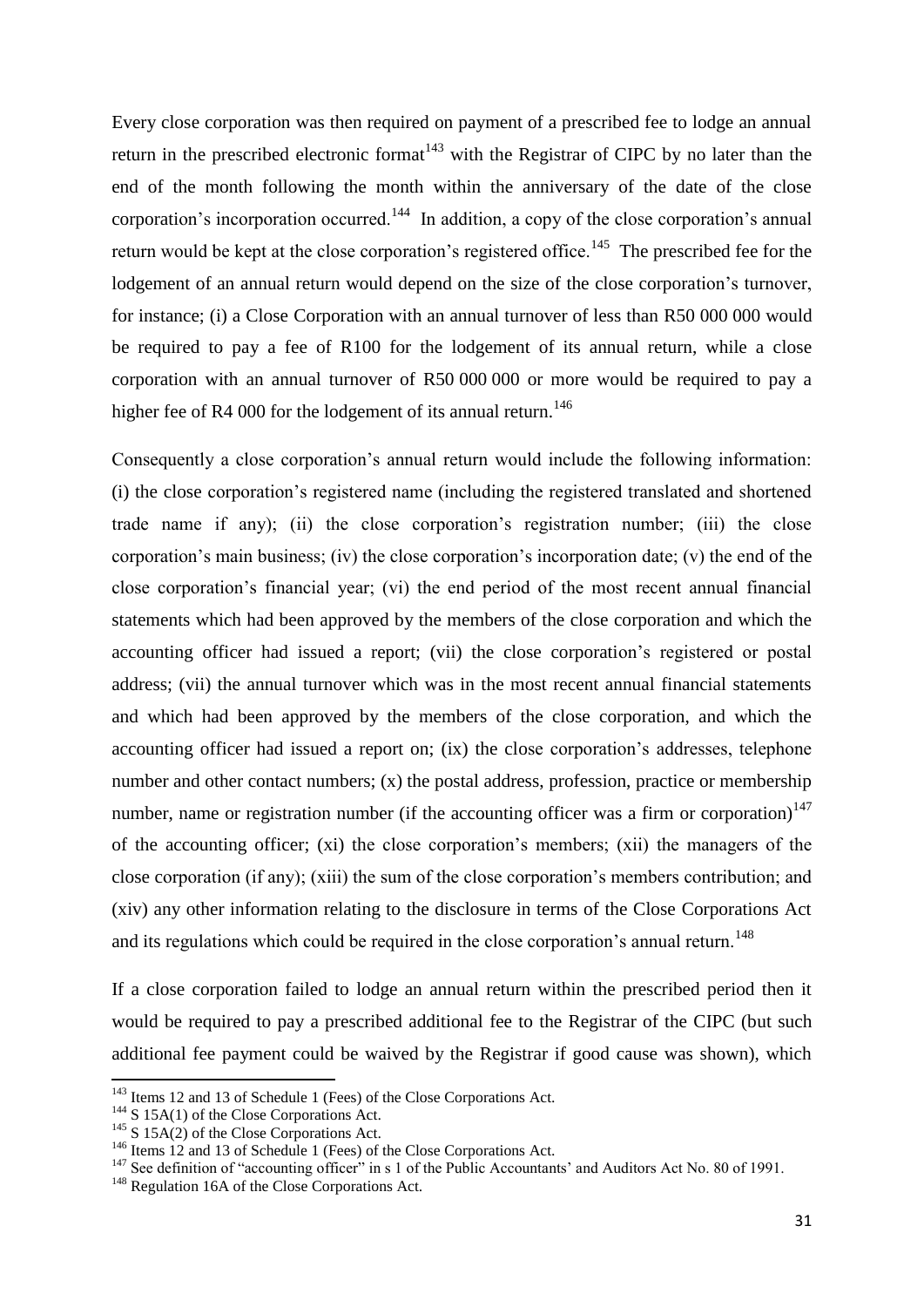would be accompanied by the late lodged annual return.<sup>149</sup> In this regard, the prescribed additional fee for the lodgement of an annual return would be R4 000, and the form of the late annual return lodgement would be in electronic format.<sup>150</sup>

Furthermore, members of a close corporation would be required within six months after the end of every financial year of the close corporation, to cause annual financial statements of that particular financial year to be made in one of South Africa's official language.<sup>151</sup> In this regard, the close corporation"s annual financial statement would be made of a balance sheet (and any notes), and an income statement or a similar statement where such form was appropriate (and any notes). $152$ 

In essence, the close corporation"s annual financial statements would fairly present close corporation"s state of affairs at the end of a specific financial year and the results of the close corporation"s operations would be in line with the general accepted accounting practice standards which would be appropriate to the business of the close corporation.<sup>153</sup> In addition, the annual financial statements would also disclose separate aggregate amounts at the end of the close corporation"s financial year, of the member contributions, undrawn profits, revaluations of the close corporation"s fixed assets and amounts of loans to and from the close corporation's members, and the changes in these amounts during the year.<sup>154</sup>

The Close Corporations Act then required the close corporation"s annual financial statements to speak the same language as the accounting records.<sup>155</sup> In this regard, the close corporation"s annual report would contain a report from an accounting officer which determined whether the "annual financial statements were in agreement with the accounting records" of the close corporation; and a report from the accounting officer which reviewed the 'appropriateness of the accounting policies' that were 'represented to the accounting officer as having been applied in the preparation of the annual financial statements'.<sup>156</sup>

Akin to private companies, the provisions relating to the (mandatory) auditing of annual financial statements of private companies also now apply to already existing close

 $149$  S 15A(3) of the Close Corporations Act.

<sup>&</sup>lt;sup>150</sup> Item 14 of Schedule 1 (Fees) of the Close Corporations Act.

<sup>&</sup>lt;sup>151</sup> S 58(1) of the Close Corporations Act.

<sup>&</sup>lt;sup>152</sup> S 58(2)(a) of the Close Corporations Act.

<sup>&</sup>lt;sup>153</sup> S 58(2)(b) of the Close Corporations Act.

<sup>&</sup>lt;sup>154</sup> S 58(2)(c) of the Close Corporations Act.

<sup>&</sup>lt;sup>155</sup> S 58(2)(d) of the Close Corporations Act.

<sup>&</sup>lt;sup>156</sup> S 58(2)(e) of the Close Corporations Act read with s  $62(1)(c)$  of the Close Corporations Act.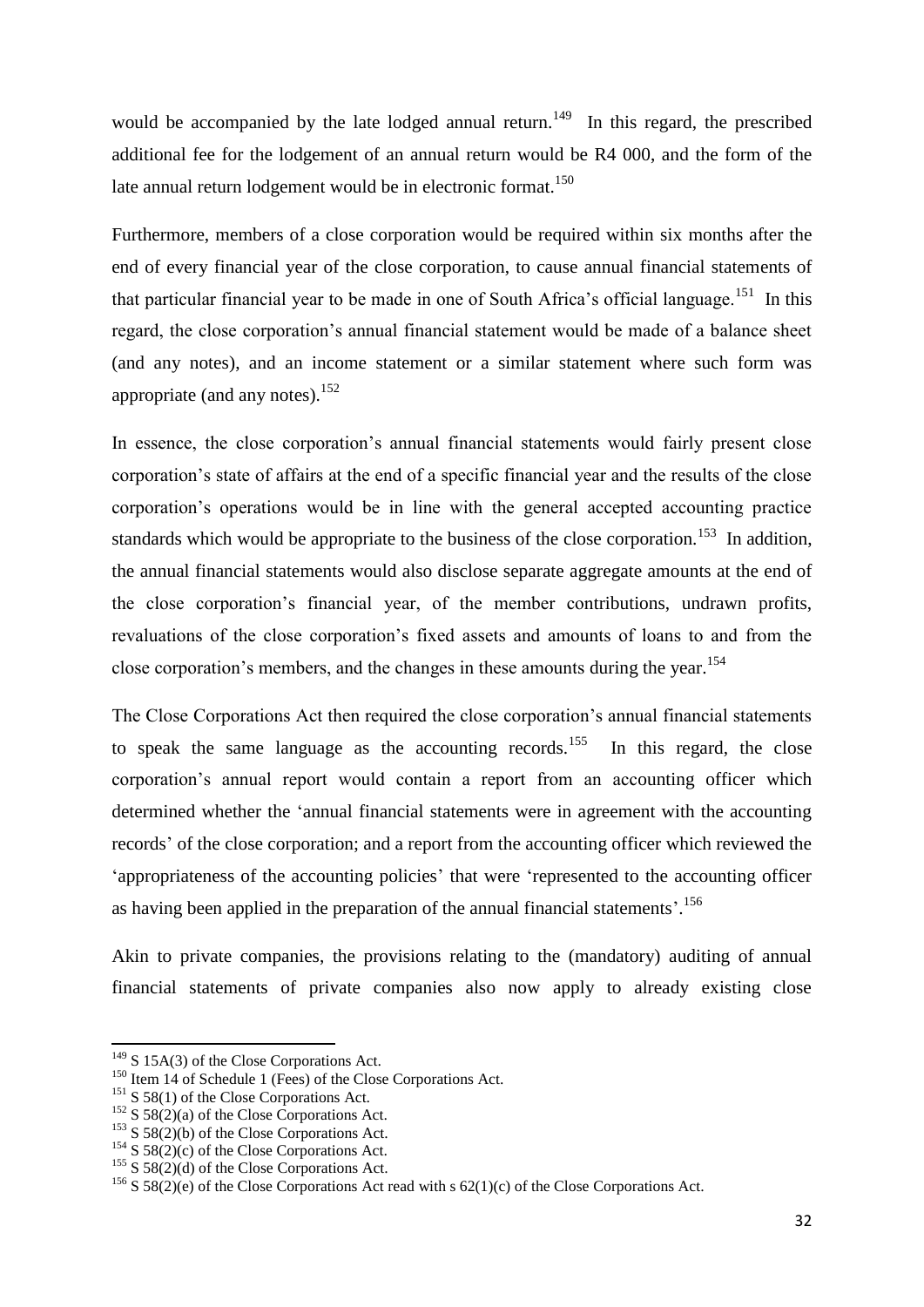corporations.<sup>157</sup> For example, this means that the annual financial statements of close corporations would be also be required to be audited depending on: (i) the close corporation"s annual turnover; or (ii) the size of the close corporation"s workforce; or the nature and extent of the close corporation's activities.<sup>158</sup> Consequently factors such as desirability of public interest and the economic and social significance of the close corporation company would also (and still also) play a role in the determination of compulsory auditing of the close corporation.<sup>159</sup>

Furthermore, the close corporation's financial statements would be approved and signed by a majority member who holds at least 51 per cent of the member"s interest, or members of the close corporation who in aggregate hold at least 51 per cent of the members" interest in the close corporation.<sup>160</sup>

#### <span id="page-32-0"></span>**2.4 COMPARATIVE ANALYSIS**

#### <span id="page-32-1"></span>**2.4.1 Limits on numbers, and types, of members**

After scrutiny it is evident that the Companies Act has embraced the Close Corporations Act, as just like the Close Corporations Act, the Companies Act allows for a single person to form and manage a formal business entity in a simple manner similar to that which existed under the Close Corporations  $Act.$ <sup>161</sup> One may also argue that the Companies Act represents an improvement on the Close Corporations Act, as it does not prescribe a ceiling point of 10 people who may want to form a small incorporated business.<sup>162</sup> Not having a numeric restriction is an improvement because this adequately caters for scalability of a company should the company wish to grow without experiencing unnecessary regulatory red tape.<sup>163</sup> Furthermore not restricting the equity pie to natural persons is also an improvement because

 $157$  S 58(2A) of the Close Corporations Act.

<sup>&</sup>lt;sup>158</sup> S 58(2A) of the Close Corporations Act read with s 30(2)(b) of the Companies Act.

<sup>&</sup>lt;sup>159</sup> S 58(2A) of the Close Corporations Act read with s  $30(2)(b)(i)$  of the Companies Act.

<sup>&</sup>lt;sup>160</sup> S 58(3) of the Close Corporations Act. HA van Wyk, J Rossouw, 'IFRS for SMEs in South Africa: a giant

leap for accounting, but too big for smaller entities in general" (2009) *Meditari Accountancy Research*, Vol. 17 Issue: 1 pp.99-116.

<sup>&</sup>lt;sup>161</sup> S 13(1), s 57(4) and s 66(2)(a) of the Companies Act read with s 2(1) and s 28 of the Close Corporations Act.  $162$  S  $13(1)$  of the Companies Act read with s 2(1) and s 28 of the Close Corporations Act.

<sup>&</sup>lt;sup>163</sup> P Knight 'Keep it simple and set it free: The new ethos of corporate formation', (2010) *Acta Juridica*: *Modern company law for a competitive South African economy* 3-42.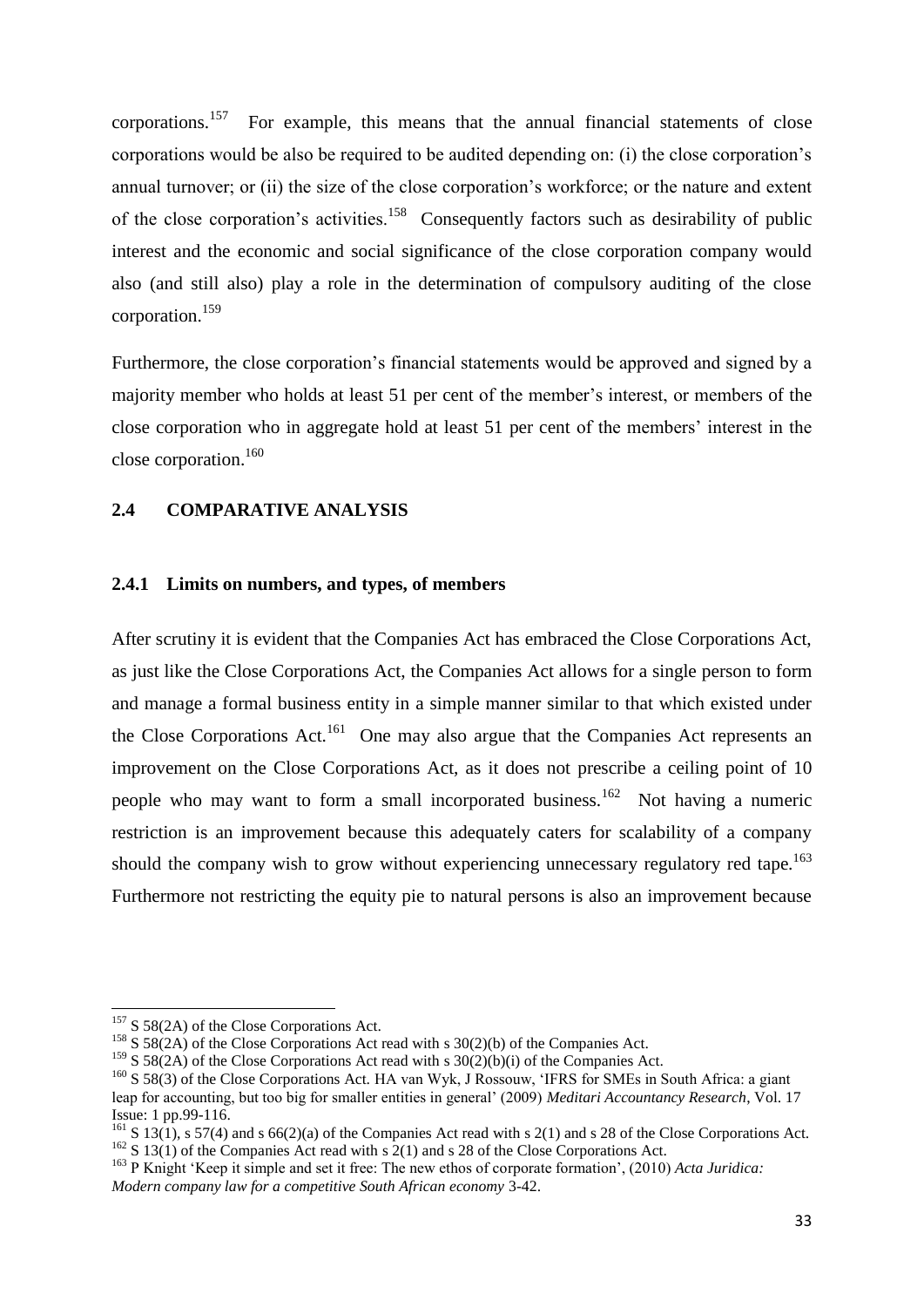this allows a company to bring on board juristic personae which may have the financial muscle to boost the company to the next level. $164$ 

However it can also be argued that it was never the philosophy of the Close Corporations Act to cater for a large number of people who want a slice of the equity pie because the Close Corporations Act was a shoe made for small formal businesses.<sup>165</sup> Furthermore, it is submitted that regardless of the advantage of allowing a large number of equity participants because of the potential ease in increased finance or capital of a private company, such advantage comes at the expense of simplicity as equity players may be large powerful complex businesses who have many shareholders wanting to influence the business culture or business politics or business strategies, thus making accountability a difficult task. In the same vein it can be argued that an investor who wants to invests a lot of money or capital in a close corporation, would in most scenarios want to be an equity member with the majority members' interest in order for such investor to be in a position to influence or control corporate strategies, corporate culture and corporate politics.

# <span id="page-33-0"></span>**2.4.2 Simplicity of formation**

At first glance, it appears that the Companies Act has not done a splendid job with regards to simplicity and formation as a person who wants to form a private company is required to fill in two company constitutional documents (the MOI and NOI), while on the other hand a person who wants to form a close corporation only needs to fill in one company constitutional document (the founding statement). <sup>166</sup> However, the argument that the formation of a close corporation is much simpler than that of a private company is futile if it can be proved that a founding statement is as voluminous as a MOI and a NOI of a private company.<sup>167</sup> Although this paper does not go into the voluminousness of the MOI, NOI and the founding statement, at first glance the standardised short form MOI and the NOI do not appear to be much more voluminous than the standard founding statement.

#### <span id="page-33-1"></span>**2.4.3 Costs**

<sup>164</sup> P Knight "Keep it simple and set it free: The new ethos of corporate formation", (2010) *Acta Juridica: Modern company law for a competitive South African economy* 3-42.

<sup>&</sup>lt;sup>165</sup> JJ Henning 'The impact of South African company law reform on close corporations: Selected issues and perspectives", (2010) *Acta Juridica: Modern company law for a competitive South African economy* 456 and 464.

<sup>&</sup>lt;sup>166</sup> S 13(1) of the Companies Act read with s 12 of the Close Corporations Act.

<sup>167</sup> P Knight "Keep it simple and set it free: The new ethos of corporate formation", (2010) *Acta Juridica: Modern company law for a competitive South African economy* 14.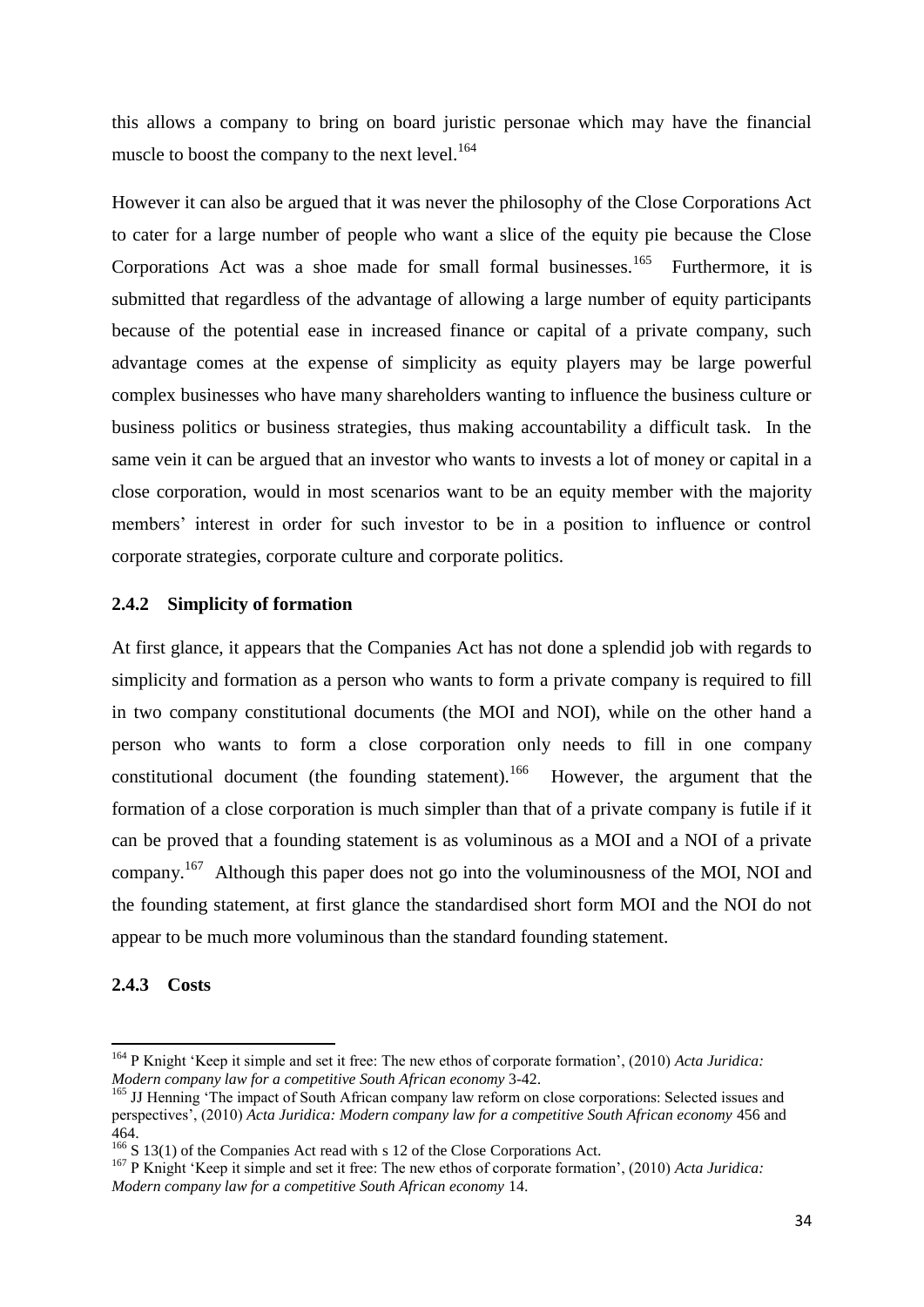Even though the CIPC states that the cost of registration of a private company is  $R125$ ,  $^{168}$  the Companies Act paints a different picture, as the costs of forming a private company are clearly higher than the costs of forming a close corporation, which were limited to  $R100$ .<sup>169</sup> In terms of the Companies Act the costs of forming a private company can easily amount to R475.<sup>170</sup>

#### <span id="page-34-0"></span>**2.4.4 Administrative duties and financial reporting**

1

However a private company does share some of the same 'administrative duties' as a close corporation such as filing of annual returns, preparing financial statements and auditing such financial statements.<sup>171</sup> The preparation of annual returns, financial statements and the auditing of financial statements may discourage entrepreneurship in the formal sector for both private company shareholders and close corporation members, as an ordinary entrepreneur who lacks accounting acumen will be required to pay an accountant or an auditor for some professional advice of annual returns, financial statements and the auditing of financial statements.<sup>172</sup>

It is argued that users, managers or owners of small businesses such as close corporations do not need the "extensive and complex information provided in general purpose financial statements' which are required in terms of International Financial Reporting Standards (IFRS) requirements, as these IFRS financial disclosure requirements do not "yield cost‐ effective and useful information being provided to users of the financial statements' of small businesses such as close corporations.<sup>173</sup>

However, it can be argued that in order for most small businesses to move forward they will at some stage require financing from third parties such as financial institutions who require audited or independently reviewed financial statements in order to advance loans to such

<sup>&</sup>lt;sup>168</sup> Registering our Company available at http://www.cipc.co.za/index.php/register-your-business/companies/, accessed on 13 October 2014.

<sup>&</sup>lt;sup>169</sup> Regulation 14(1)(a) of the Companies Act read with Annexure 2, item 2 of Table CR 2B (Commission Fee Schedule) of the Companies Act read with Item 6 of Schedule 1 (Fees) of the Close Corporations Act.

<sup>&</sup>lt;sup>170</sup> Regulation 14(1)(a) of the Companies Act read with Annexure 2, item 2 of Table CR 2B (Commission Fee Schedule) of the Companies Act read with Item 6 of Schedule 1 (Fees) of the Close Corporations Act.  $171$  S 30(1), s 30(2)(b) and s 33 of the Companies Act read with s 15A (1) and s 58(1) of the Close Corporations

Act.

<sup>&</sup>lt;sup>172</sup> JJ Henning 'The impact of South African company law reform on close corporations: Selected issues and perspectives" (2010) *Acta Juridica: Modern company law for a competitive South African economy* 458.  $173$  HA van Wyk, J Rossouw, 'IFRS for SMEs in South Africa: a giant leap for accounting, but too big for

smaller entities in general' (2009) Meditari Accountancy Research, Vol. 17 Issue: 1 pp.99-116.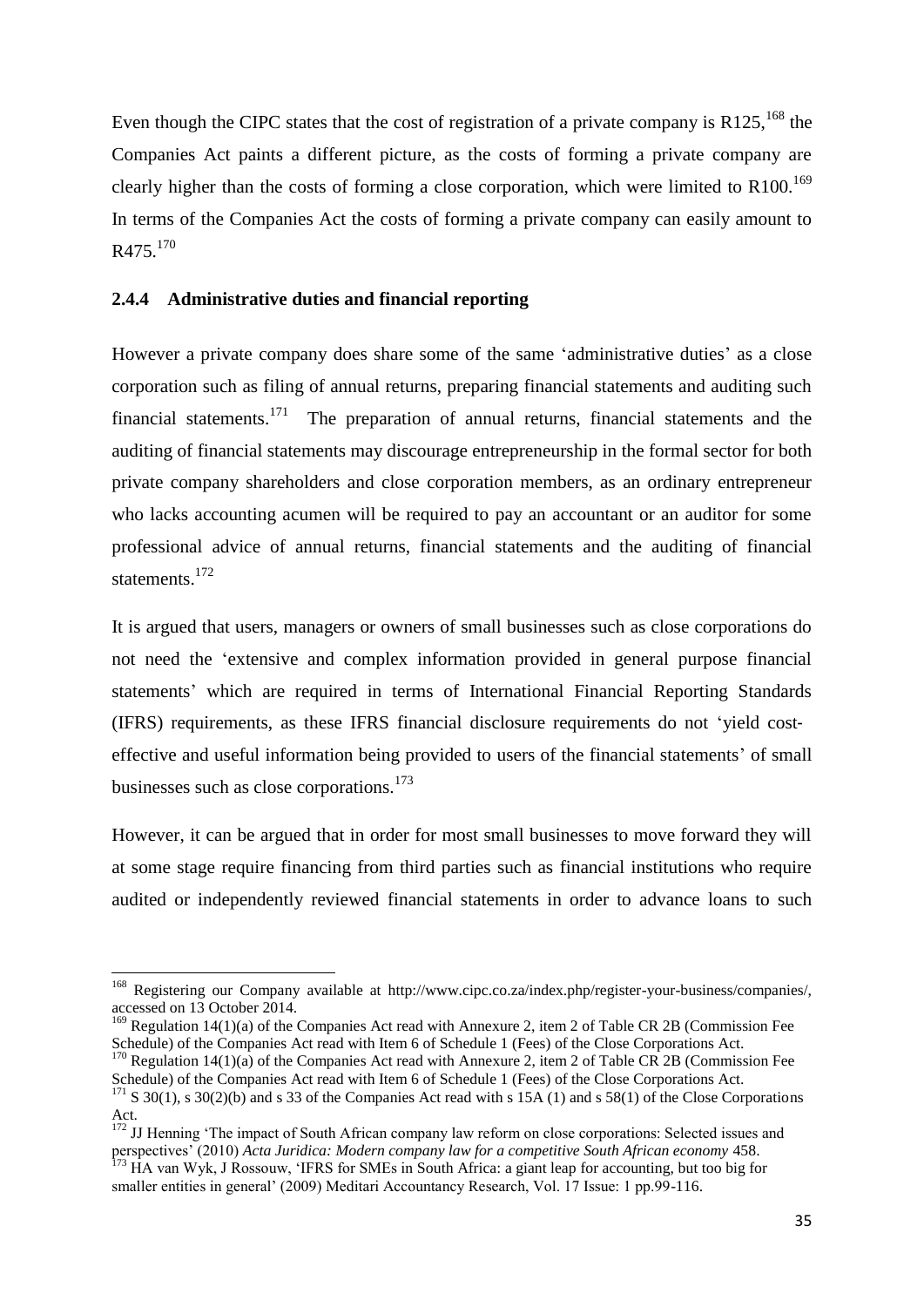small businesses.<sup>174</sup> As a result, paying an accounting professional to prepare financial records and audit or independently review financial statements is not a disadvantage but rather an opportunity cost for growth/forward momentum of a small business such as a close corporation and the growth of an economy.<sup>175</sup>

Furthermore, statutory non-compliance can be fatal as failure to comply with the statutory requirements of filing an annual return will result in the CIPC assuming that the private company and/or close corporation is no longer in business or is no longer intending on doing business in the near future.<sup>176</sup> Consequently, such non-compliance with annual returns may lead to the deregistration of the private company or the close corporation, which has the effect of withdrawing the juristic personality of the private company and the close corporation and therefore ceasing the existence of the private company or close corporation. 177

The statutory costs of filing an annual return are more expensive for a private company than that of a close corporation.<sup>178</sup> Furthermore it submitted that the convenience of mandatory electronic filing of annual returns for private companies and close corporations<sup>179</sup> regrettably fails to take into account that some small entrepreneurs may find it difficult to operate and/or have access to a personal computer and the internet.

However, it is not all doom and gloom as a private company or a close corporation can be exempt from the administrative duty of having its financial statements audited.<sup>180</sup> This exemption is however artificial for private companies as they must still file a financial

 $177$  Companies and intellectual Property Commission Annual Returns available at *http://www.cipc.co.za/index.php/manage-your-business/manage-your-close-corporation/complianceobligations/annual-returns/*, accessed on 3 December 2014.

 $179$  Companies and intellectual Property Commission Annual Returns available at

<sup>&</sup>lt;sup>174</sup> Geldenhuys, C 'Audit vs. Independent Review' South African Institute of Tax Professionals available at https://www.thesait.org.za/news/116111/Audit-vs.-Independent-Review.htm, accessed on 9 July 2018.

<sup>&</sup>lt;sup>175</sup> Geldenhuys, C 'Audit vs. Independent Review' South African Institute of Tax Professionals available at https://www.thesait.org.za/news/116111/Audit-vs.-Independent-Review.htm, accessed on 9 July 2018. <sup>176</sup> Companies and intellectual Property Commission Annual Returns available at

*http://www.cipc.co.za/index.php/manage-your-business/manage-your-close-corporation/complianceobligations/annual-returns/*, accessed on 3 December 2014.

<sup>&</sup>lt;sup>178</sup> Item 8 of Table CR 2B (Commission Fee Schedule) of the Companies Act read with items 12 and 13 of Schedule 1 (Fees) of the Close Corporations Act.

*http://www.cipc.co.za/index.php/manage-your-business/manage-your-close-corporation/complianceobligations/annual-returns/*, accessed on 3 December 2014.

 $180\text{ S }30(2)$ (b) and s 30(2A) of the Companies Act read with s 58(2A) of the Close Corporations Act.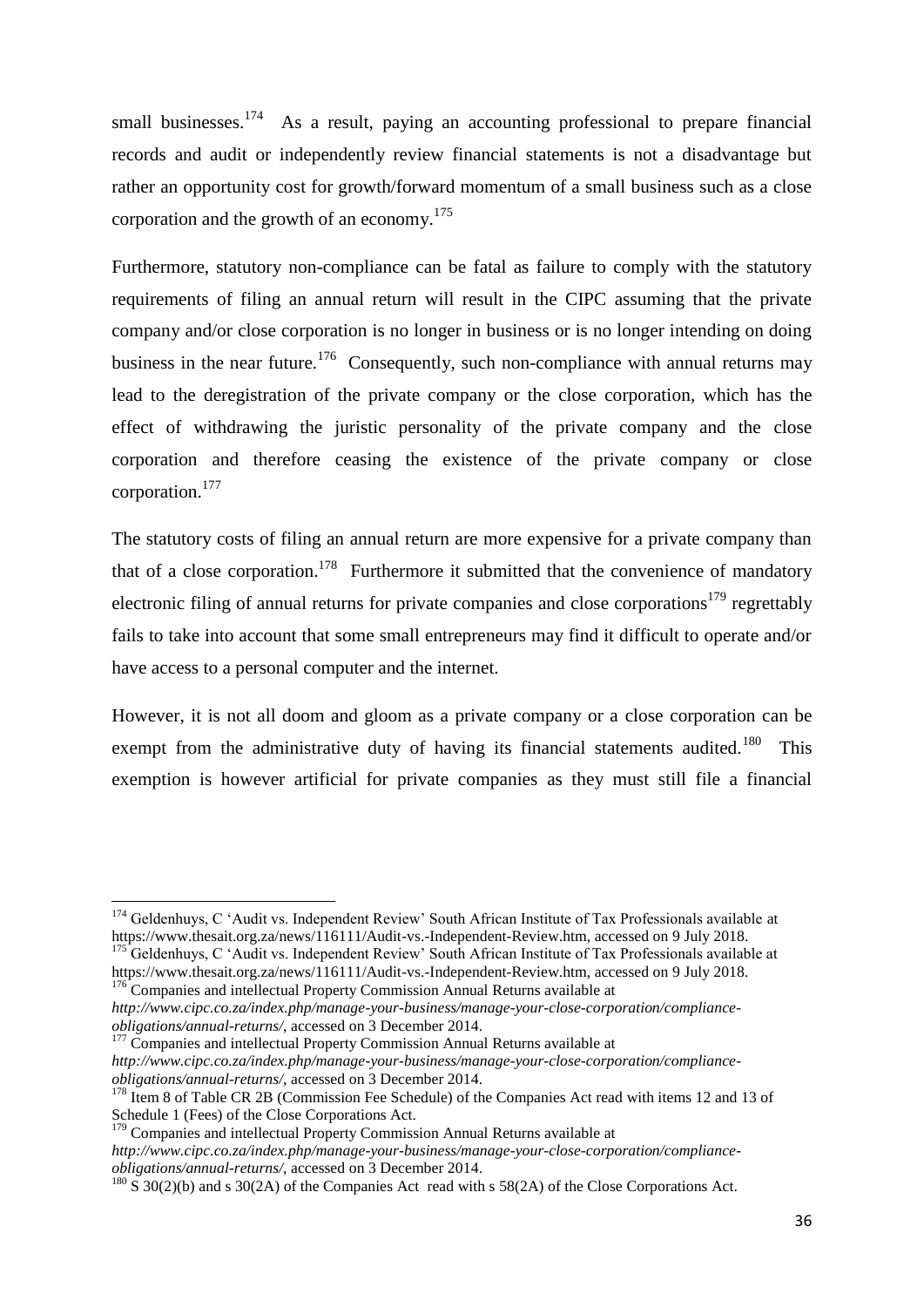accountability supplement to their annual return if the private company is not mandatorily or voluntarily required to have its annual financial statements audited.<sup>181</sup>

# **2.5 CONCLUSION**

Knight believes that the trade-off for maximising flexibility with regards to the formation of companies was the compromise of elegance and simplicity.<sup>182</sup> However, one must always bear in mind that with any new legislation there is an inherent risk that novelty may result in misunderstandings, which at first glance may appear to make things seem more complex than they are.<sup>183</sup> Therefore it may be argued that the Companies Act will be fully understood once it has been test driven by members of the legal fraternity and ordinary South Africans.<sup>184</sup>

 $181$  Regulation 30(4) of the Companies Act.

<sup>&</sup>lt;sup>182</sup> P Knight 'Keep it simple and set it free: The new ethos of corporate formation' (2010) *Acta Juridica*: *Modern company law for a competitive South African economy* 3-42 at 3.

<sup>&</sup>lt;sup>183</sup> P Knight 'Keep it simple and set it free: The new ethos of corporate formation' (2010) *Acta Juridica*: *Modern company law for a competitive South African economy* 3-42 at 3.

<sup>184</sup> P Knight "Keep it simple and set it free: The new ethos of corporate formation" (2010) *Acta Juridica: Modern company law for a competitive South African economy* 3-42 at 3.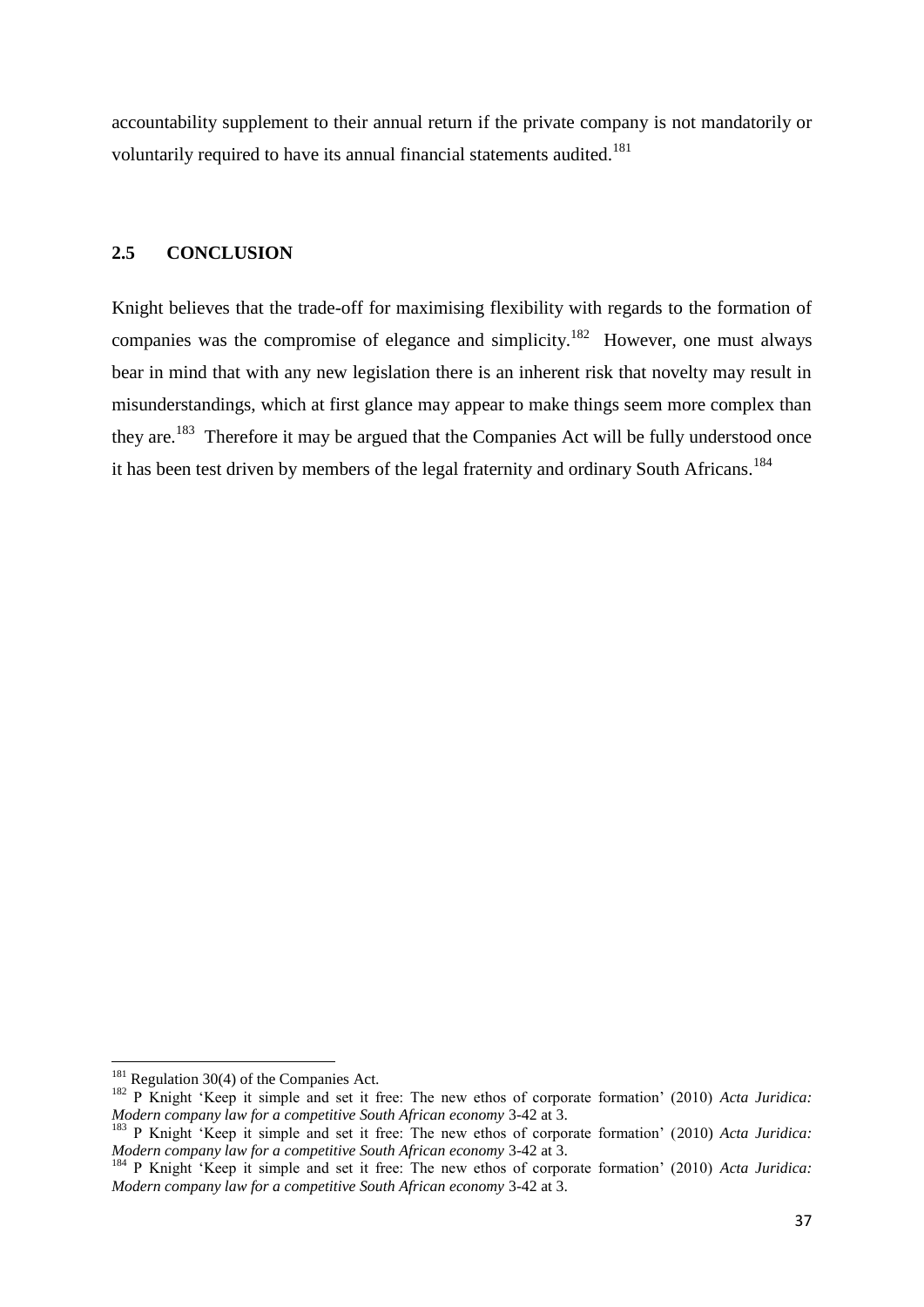# **CHAPTER 3:DUTIES OF SHAREHOLDERS AND DIRECTORS v DUTIES OF MEMBERS**

# **3.1 DUTIES OF SHAREHOLDERS OF A PRIVATE COMPANY IN TERMS OF THE COMPANIES ACT**

If a private company has only one shareholder<sup>185</sup> then 'that shareholder may exercise any or all of their voting rights pertaining to [the private] company on any matter, at any time, without notice or compliance with any other internal formalities, except to the extent that the company's MOI provides otherwise'.<sup>186</sup>

Furthermore, if all the shareholders of a private company are also directors of the private company then

"any matter which is required to be referred by the board to the shareholders for a decision, may be decided by the shareholders at any time after being referred by the board, without notice or compliance with any other internal formalities, except to the extent that the MOI provides otherwise, provided that: (i) every [shareholder-director] was present at the board meeting when the matter was referred to them in their capacity as shareholders; (ii) sufficient [shareholder-directors] are present in their capacity as shareholders to satisfy the quorum requirements set out in s 64 [of the Companies Act]; and (iii) a resolution adopted by the [shareholder-directors] in their capacity as shareholders has at least the support that would have been required for it to be adopted as an ordinary<sup>187</sup> or special resolution,  $188$  as the case may be, at a properly constituted shareholders' meeting;<sup>189</sup> and (iv) when acting in their capacity as shareholders, those [shareholder-directors] are not subject to any provisions of s 73 to s 78 [of the

 $185$  According to s 57(1) of the Companies Act the term 'shareholder' has the same meaning attributed to it in s 1 of the Companies Act, but includes a person who is entitled to exercise any voting rights in relation to the private company, irrespective of the form, title or nature of the securities to which those voting rights are attached.

 $186$  S 57(2)(a) of the Companies Act.

<sup>&</sup>lt;sup>187</sup> S 1 of the Companies Act defines an 'ordinary resolution' as a resolution which is adopted with the support of more than 50 per cent of the voting rights exercised on that particular resolution or a higher percentage which is permitted in terms s 65(8) of the Companies Act at a shareholders meeting or by the holders of the private company"s securities acting other than a meeting contemplated in s 60 of the Companies Act.

 $188 \text{ S}$  1 of the Companies Act defines a 'special resolution' as a resolution which is adopted with the support of at least 75 per cent of the voting rights exercised on that particular resolution or a different percentage which is permitted in terms s 65(10) of the Companies Act at a shareholders meeting or by the holders of the private company"s securities acting other than a meeting contemplated in s 60 of the Companies Act.

 $189 \text{ S}$  57(4)(a) of the Companies Act.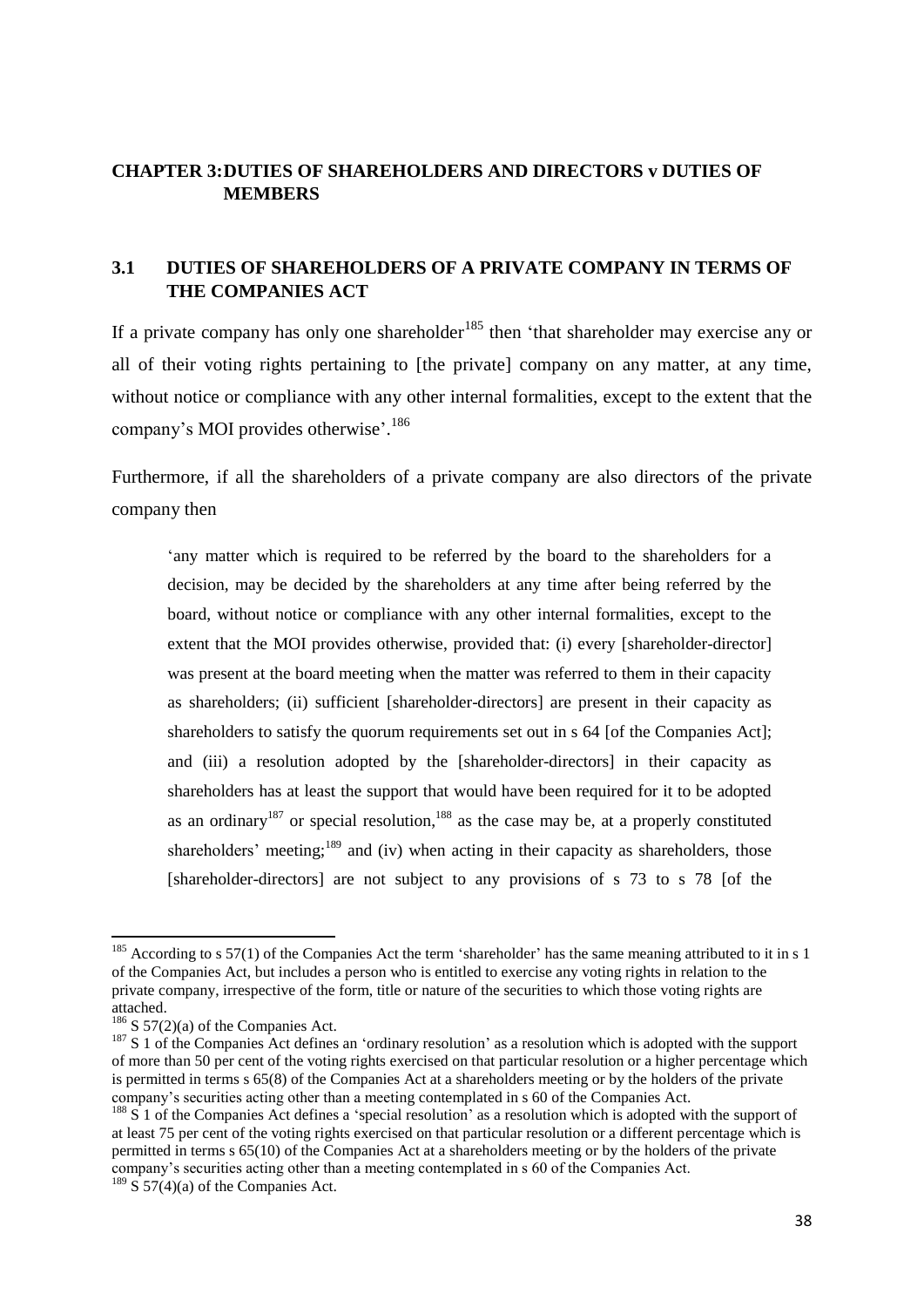Companies Act] relating to the duties, obligations, liabilities and indemnification of directors'.<sup>190</sup>

Consequently according to s 64(1) of the Companies Act a quorum for a shareholders' meeting will be met if there is a presence of shareholders who at least, in total, are allowed to exercise 25 per cent of the voting rights in respect of at least one matter to be decided at that particular meeting.<sup>191</sup> Furthermore, a matter will only be considered in a shareholders meeting if there is a shareholders' quorum on that particular matter at the time the matter is called on the agenda.<sup>192</sup>

However, the MOI of a private company may specify a lower or higher percentage instead of the required 25 per cent for the quorum of a shareholders meeting or the quorum for any intended matter to be decided upon at a meeting.<sup>193</sup>

It is interesting to note that irrespective of the abovementioned 25 per cent requirement for a meeting quorum, if a private company has more than two shareholders then the required 25 per cent or any percentage figure stipulated in the MOI will not be the sole decisive factor for a meeting to begin as a meeting will only validly begin if at least three shareholders are present at the meeting and the requirements in s 64(1) of the Companies Act or the MOI (if different) are satisfied.<sup>194</sup>

Before any person may attend or participate in a shareholders meeting, the Companies Act requires such person to present satisfactory identification.<sup>195</sup> In addition, the Companies Act requires the presiding person at the shareholders meeting to be "reasonably satisfied that the right of that person to participate and vote, either as a shareholder or as a proxy for a shareholder, has been reasonably verified'.<sup>196</sup> Unless one wants to verify the truthfulness of a proxy"s identity, it is very difficult to see how the requirement for a presentation of satisfactory identification is relevant to a small company, as shareholders of a small company will in most likelihood know the identification of each other very well. As a result, it is submitted that the requirement to present satisfactory identification to the presiding person in

 $190$  S 57(4)(b) of the Companies Act.

<sup>&</sup>lt;sup>191</sup> S  $64(1)(a)$  of the Companies Act.

 $192$  S 64(1)(b) of the Companies Act.

 $193$  S 64(2) of the Companies Act.

 $194$  S 64(3) of the Companies Act.

<sup>&</sup>lt;sup>195</sup> S  $63(1)(a)$  of the Companies Act.

 $196$  S 63(1)(b) of the Companies Act.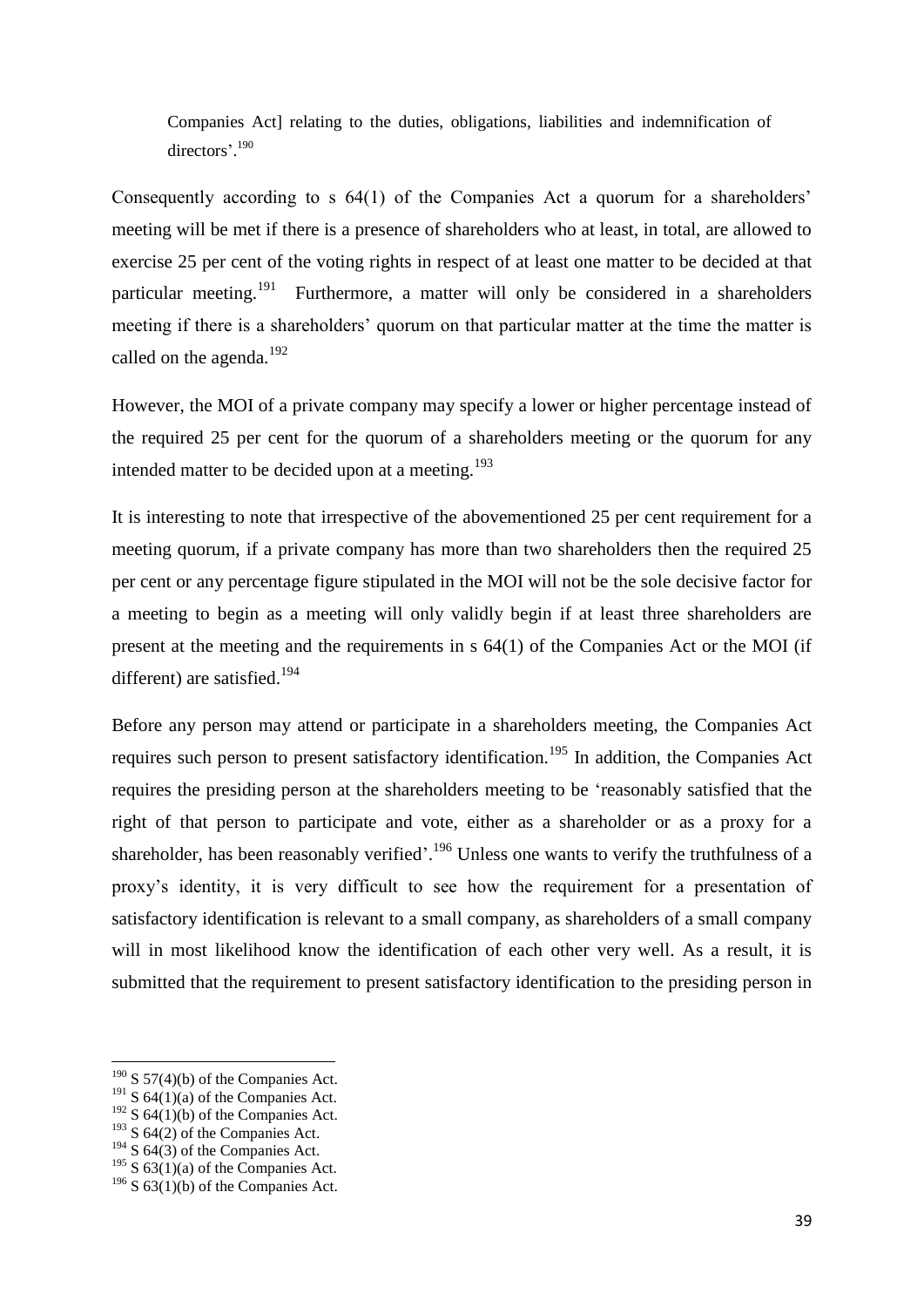a shareholders meeting is useless to a small business and is only relevant to a large business which has many shareholders who do not know each other.

Once a shareholders meeting quorum or the quorum of a matter to be considered at a shareholders meeting, has been established, unless if the private company"s MOI or rules provide otherwise, a shareholders "meeting may continue or the matter may be considered, so long as at least one shareholder with voting rights entitled to be exercised at the shareholders meeting or on that matter, is present at meeting'.<sup>197</sup>

However, if a private company has only one shareholder then sections 59 to 65 of the Companies Act will not apply.<sup>198</sup> For example, this means that the abovementioned requirements relating to identity, meeting quorum and an adjournment will not be applicable to private companies which only have one shareholder.<sup>199</sup>

According to the case of *ABSA Bank Limited v Eagle Creek Investments 490 (Ptv) Ltd*<sup>200</sup> it has been accepted that shareholders do not owe a fiduciary duty towards the private company in which they hold shares.<sup>201</sup> However, as already shown in this chapter, there are situations in which the Companies Act allows only shareholders to make decisions which can positively or negatively impact the private company.<sup>202</sup>

In this same vein and because of potential conflicts and abuse which may exist between shareholders, in particular between majority shareholders (indirectly the private company) and minority or dissenting shareholders, it can be argued that the shareholders owe some sort of a fiduciary duty towards each other (and possibly directors) in order to make sure that there is no intentional prejudicial conduct committed.<sup>203</sup>

# **3.2 DUTIES OF DIRECTORS OF A PRIVATE COMPANY IN TERMS OF THE COMPANIES ACT**

Under the Companies Act the business and affairs of a private company must be managed by or under the direction of the private company"s board of directors, which subject to the MOI

 $197$  S 64(9) of the Companies Act.

<sup>&</sup>lt;sup>198</sup> S 57(2)(b) of the Companies Act.

<sup>&</sup>lt;sup>199</sup> S 57(2)(b) of the Companies Act.

 $^{200}$  2014 ZAWCHC.

<sup>201</sup> *ABSA Bank Limited v Eagle Creek Investments 490 (Pty) Ltd* 2014 ZAWCHC at paras 25 and 26 read with para 38.

 $202$  S 20(2), s 57 and s 64 of the Companies Act.

 $203$  S 163 and s 164 of the Companies Act.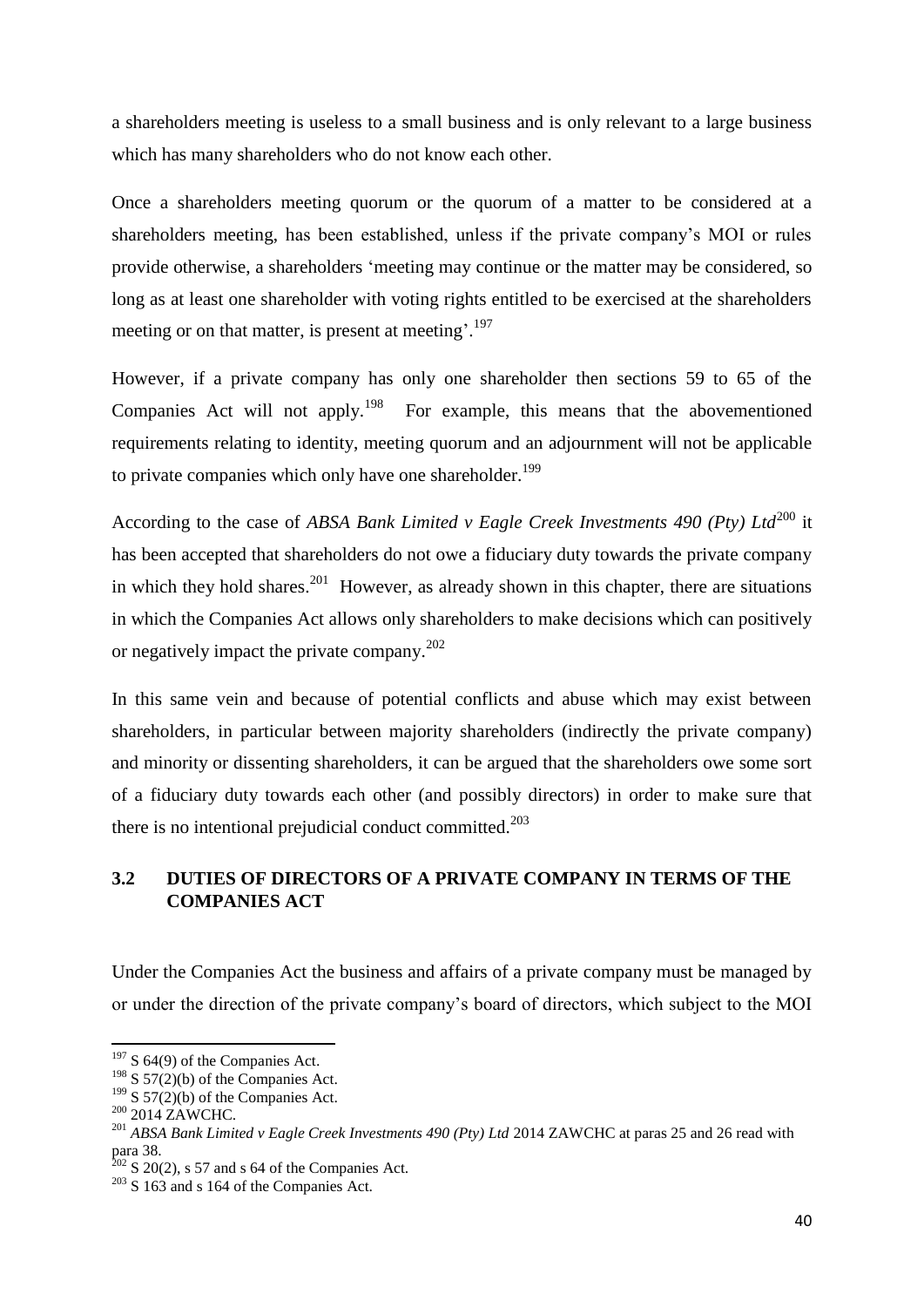has the authority to exercise all powers and perform any functions of the company.<sup>204</sup> Consequently the board of a private company must consist of at least one director in addition to the minimum number of directors that the private company must have in order to meet any requirement either in terms of the Companies Act or the private company"s MOI, to appoint an audit committee, or a social and ethics committee as contemplated in s 72(4) of the Companies Act.<sup>205</sup> However, the private company's MOI may provide for a higher number of directors in substitution for the minimum number of one director as required by the Companies Act.<sup>206</sup>

It must be noted that a person will not qualify to be a director if they are: "(a) a juristic person; (b) an emancipated minor or under a similar legal disability; or (c) ineligible in terms of the requirements set out in the company's MOI'.<sup>207</sup>

In addition, a person will be disqualified to be a director if they:

"(i) have been prohibited by a court or declared to be delinquent in terms of the Companies Act or the Close Corporations Act; or

(ii) are an unrehabilitated insolvent;

(iii) have been prohibited by public regulation from being a director;

(iv) have been criminally convicted in South Africa or another country, and imprisoned without an option of a fine, or fined more than the prescribed amount for theft, fraud, forgery, perjury or an offence –

(1) involving fraud, misrepresentation or dishonesty;

(2) connected to the promotion, formation or management of a company, or connected with being placed under probation by a court in terms of the Companies Act or the Close Corporations Act; or

(3) falling under the Companies Act, the Insolvency Act No. 24 of 1936 (Insolvency Act), the Close Corporations Act, the Competition Act No. 89 of 1998 (Competition Act), the Financial Intelligence Centre Act No. 36 of 2004

 $204$  S 66(1) of the Companies Act.

 $205 \text{ S } 66(2)(a)$  of the Companies Act.

 $206$  S 66(3) of the Companies Act.

 $207$  S 69(7) of the Companies Act.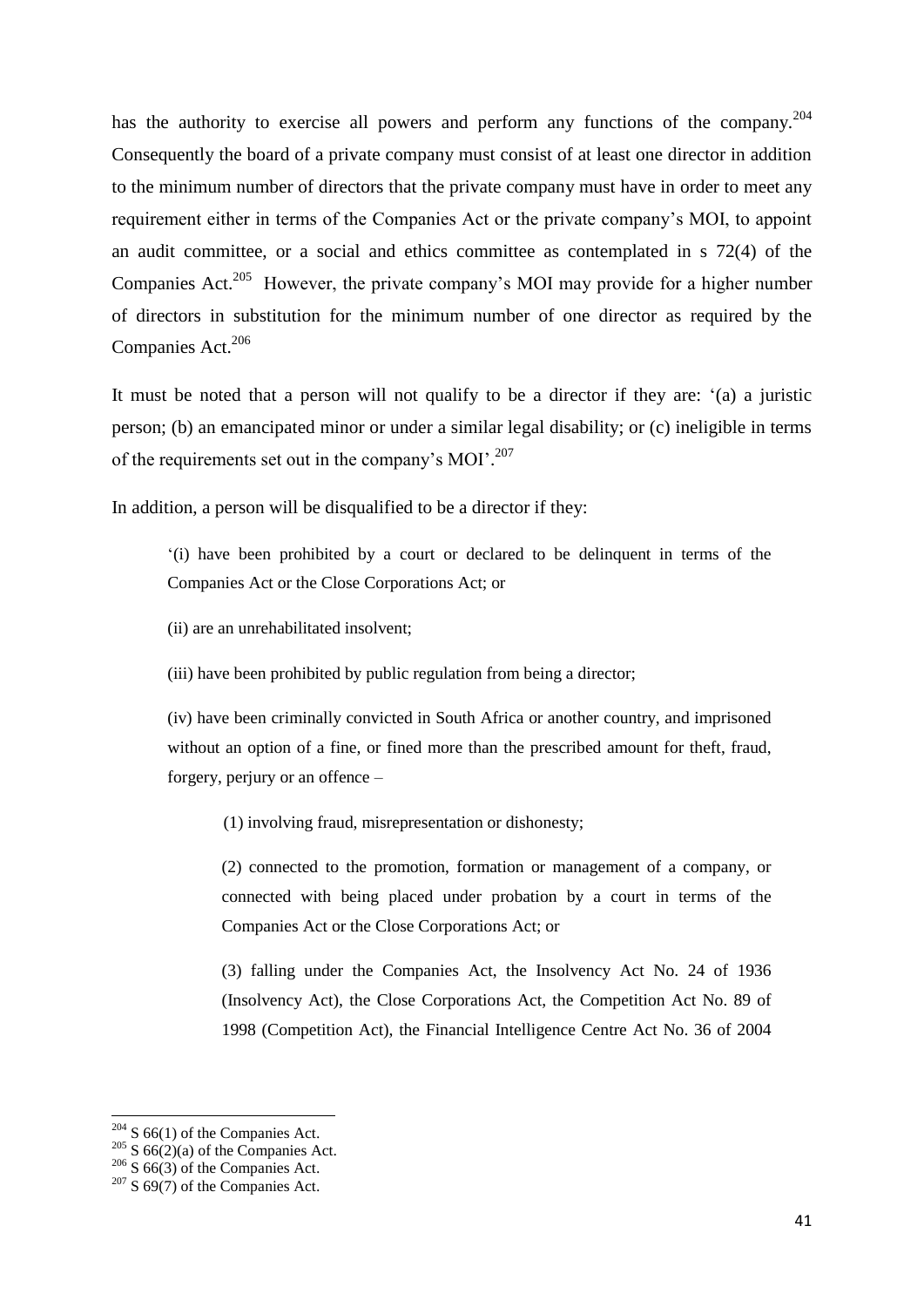(FICA), the Securities Services Act No. 36 of 2004 (SSA) or the Prevention and Combating of Corruption Activities Act No. 12 of 2004 (PCCA Act)<sup>'</sup>.<sup>208</sup>

However, the disqualification status of a director will terminate after: "(a) five years after the date of removal from office or the completion of the sentence imposed for the relevant offence; or (b) at the end of one or more extensions determined by a court [which cannot be more than five years] from time to time, on application by the [CIPC in terms of the Companies Act]'.<sup>209</sup>

The Companies Act permits non-compliance in certain instances where a private company has only one director; as such a single "director may exercise any power or perform any function of the board at any time, without notice or compliance with any other internal formalities, except to the extent provided for in the private company's MOI'.<sup>210</sup> In addition, if a private company has only one director then the private company will be exempt from the requirements set out sections 71(3) to (7) (removal of directors where a company has more than two director), s 73 (board meetings) and s 74 (directors acting other than at meeting) of the Companies Act. $211$ 

A director who is authorised by the board of a private company is mandatorily required to call a board meeting if the board meeting is required by at least two directors of the private company.<sup>212</sup> However, the private company's MOI may specify a higher or lower number than the statutory minimum requirement of two directors in order to mandatorily call a board meeting.<sup>213</sup> Alternatively, a director (authorised by the board) may call for a board meeting at any time. $214$ 

Subject to what is stated in the private company's MOI, the general rule is that the 'majority of the directors must be present at a board meeting before any vote may be called at a

 $208$  S 69(8) of the Companies Act.

<sup>&</sup>lt;sup>209</sup> S 69(9) of the Companies Act. S 69(10) of the Companies Act provides that after an application for extension by CIPC, a court will only grant an extension of no more than 5 years if the court after having regard to the conduct of the disqualified person at the time of application is satisfied that such an extension is necessary to protect the public.

 $2^{10}$  S 57(3)(a) of the Companies Act.

 $2^{11}$  S 57(3)(b) of the Companies Act.

 $212$  S 73(1)(b) of the Companies Act.

 $213$  S 73(2) of the Companies Act.

 $2^{14}$  S 73(1)(a) of the Companies Act.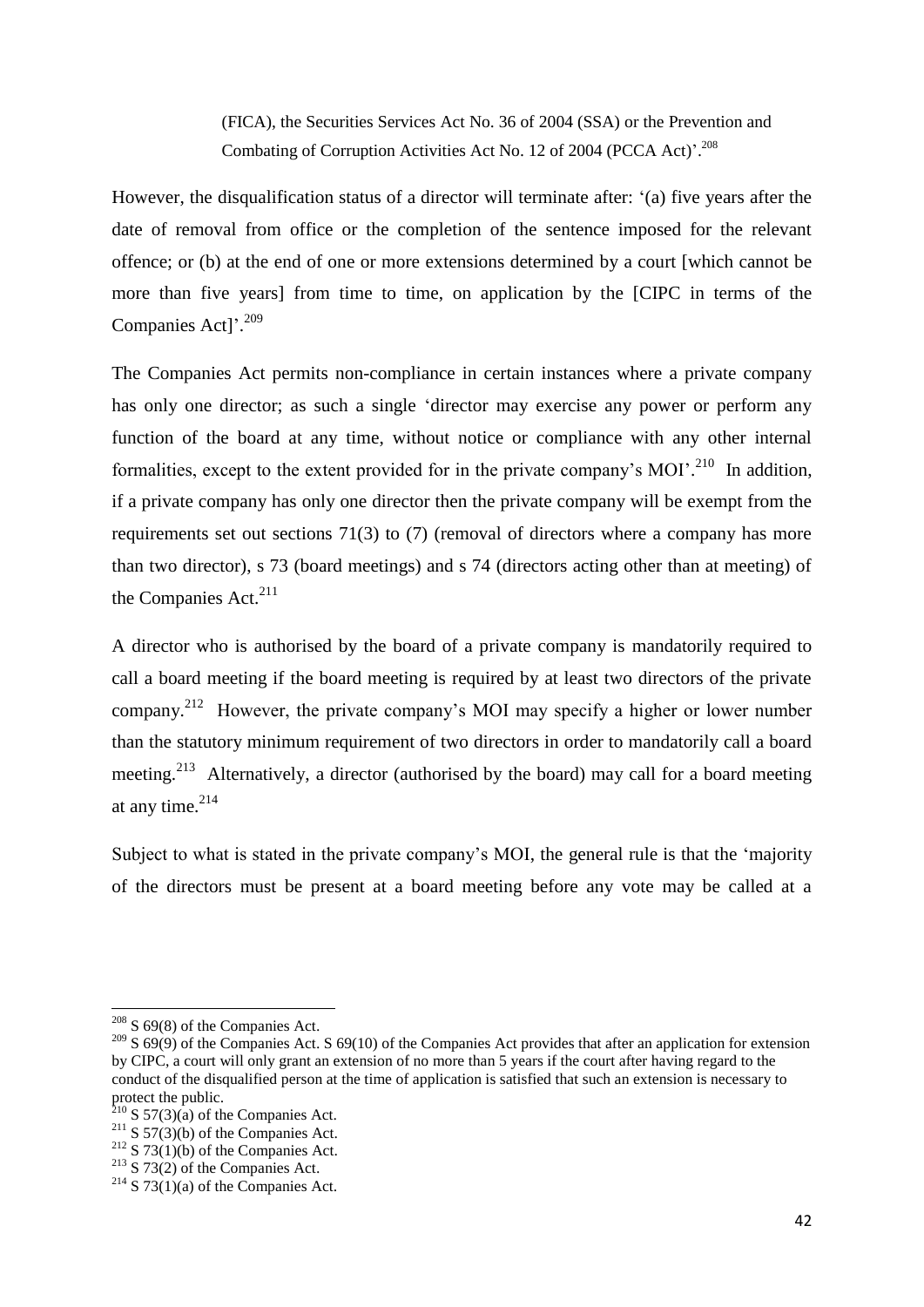directors meeting; and each director must have one vote on a matter before the board of the private company'.<sup>215</sup>

In terms of s 75(5) of the Companies Act if a director of a private company

"has a personal financial interest in a matter to be considered at a board meeting or knows that a related person has a financial interest in the matter, then the director:

(a) must disclose the interest and its general nature before the matter is considered at the board meeting;

(b) must disclose any material information relating to the matter and known to such director, at the board meeting;

(c) may disclose any observations or pertinent insights relating to the matter if requested to do so by other directors;

(d) if present at the board meeting, must leave the board meeting immediately, after making the disclosure of any material information relating to the matter and known to the director and/or after making a disclosure of any observations or pertinent insights relating to the matter (if requested to do so by other directors);

(e) must not participate in the consideration of the matter, except to the extent contemplated in the above points (b) and (c);

(f) while absent from the board meeting in terms of s 75(5) of the Companies Act

(i) must be regarded as being present at the board meeting for the purpose of determining whether sufficient directors are present constitute the board meeting; and

(ii) the director must not be regarded as being present at the board meeting for the purpose of determining whether a resolution has sufficient support to be adopted; and

(g) unless specifically requested or directed to do so by the board, must not execute any document on behalf of the private company in relation to the matter'.<sup>216</sup>

Consequently, it is important to note that s 1 of the Companies Act defines a "personal financial interest' as a

 $2^{15}$  S 73(5)(b) and (c) of the Companies Act.

 $2^{16}$  S 75(5) of the Companies Act.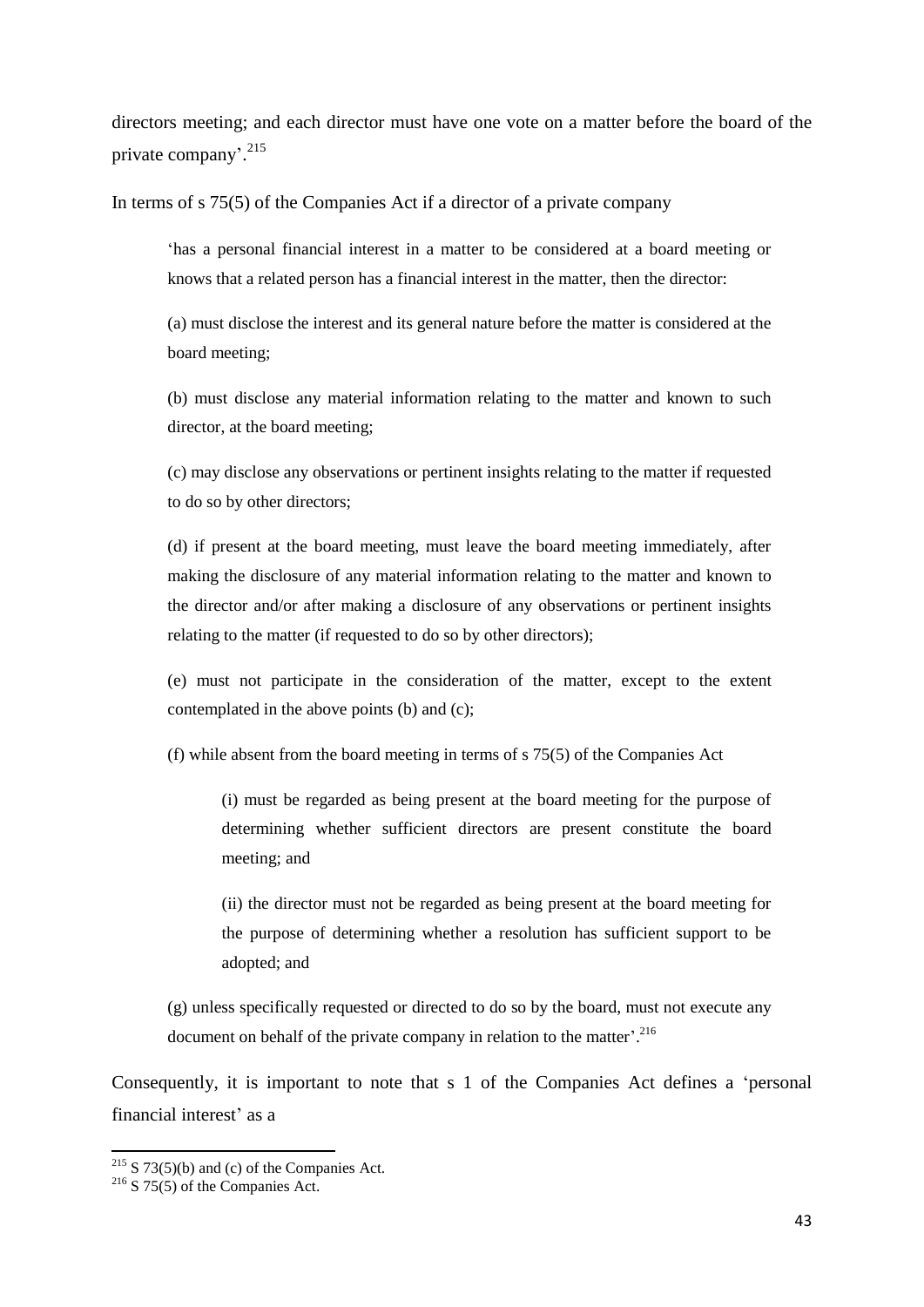"direct material interest of that person, of a financial, monetary or economic nature, or to which a monetary value may be attributed but does not include any interest held by a person in a unit trust or collective investment scheme in terms of the Collective Investment Schemes Act No. 45 of 2002, unless that person has direct control over the investment decisions of that fund or investment'.<sup>217</sup>

In addition s 1 read with s 2(1) of the Companies Act further crystalizes the situation of when an individual will be related to another individual by providing examples such as when: "(i) individuals are married to each other or live together in a relationship similar to a marriage; or (ii) individuals are separated by no more than two degrees of natural or adopted consanguinity or affinity'.<sup>218</sup> In this regard, an individual will be related to a juristic person 'if such individual directly or indirectly controls the juristic person'.<sup>219</sup>

Finally, juristic persons will be considered to be related to each other if: "(a) either of them directly or indirectly controls the other or the business of the other; or (b) either of them is a subsidiary; or (c) a person directly or indirectly controls each of them or the business of each of them'.<sup>220</sup>

Under the Companies Act, a director of a private company is required to disclose straightaway to the board, or to the shareholders of a private company which consists of a director who does not hold all of the beneficial interests in the issued securities,

"the nature and extent of his or her personal financial interest, and the material circumstances relating to the director or a related person"s acquisition of the personal financial interest; if the director acquires a personal financial interest in an agreement or a matter in which the private company has a material interest, or knows that a related person has acquired a personal financial interest in the matter, after the agreement or the matter has been approved by the private company'.<sup>221</sup>

However, the Companies Act provides for an exemption on the applicability of s 75 which relates to a director's personal financial interest, if the director's decision 'may generally affect all of the directors of the private company in their capacity as directors; or if the director's decision may generally affect a class of persons, despite the fact that the director is

 $2^{17}$  S 1 of the Companies Act.

<sup>&</sup>lt;sup>218</sup> S 1 read with s  $2(1)(a)$  of the Companies Act.

<sup>&</sup>lt;sup>219</sup> S 1 read with s 2(1)(b) of the Companies Act.

<sup>&</sup>lt;sup>220</sup> S 1 read with s 2(1)(c) of the Companies Act.

 $221S$  75(6) of the Companies Act.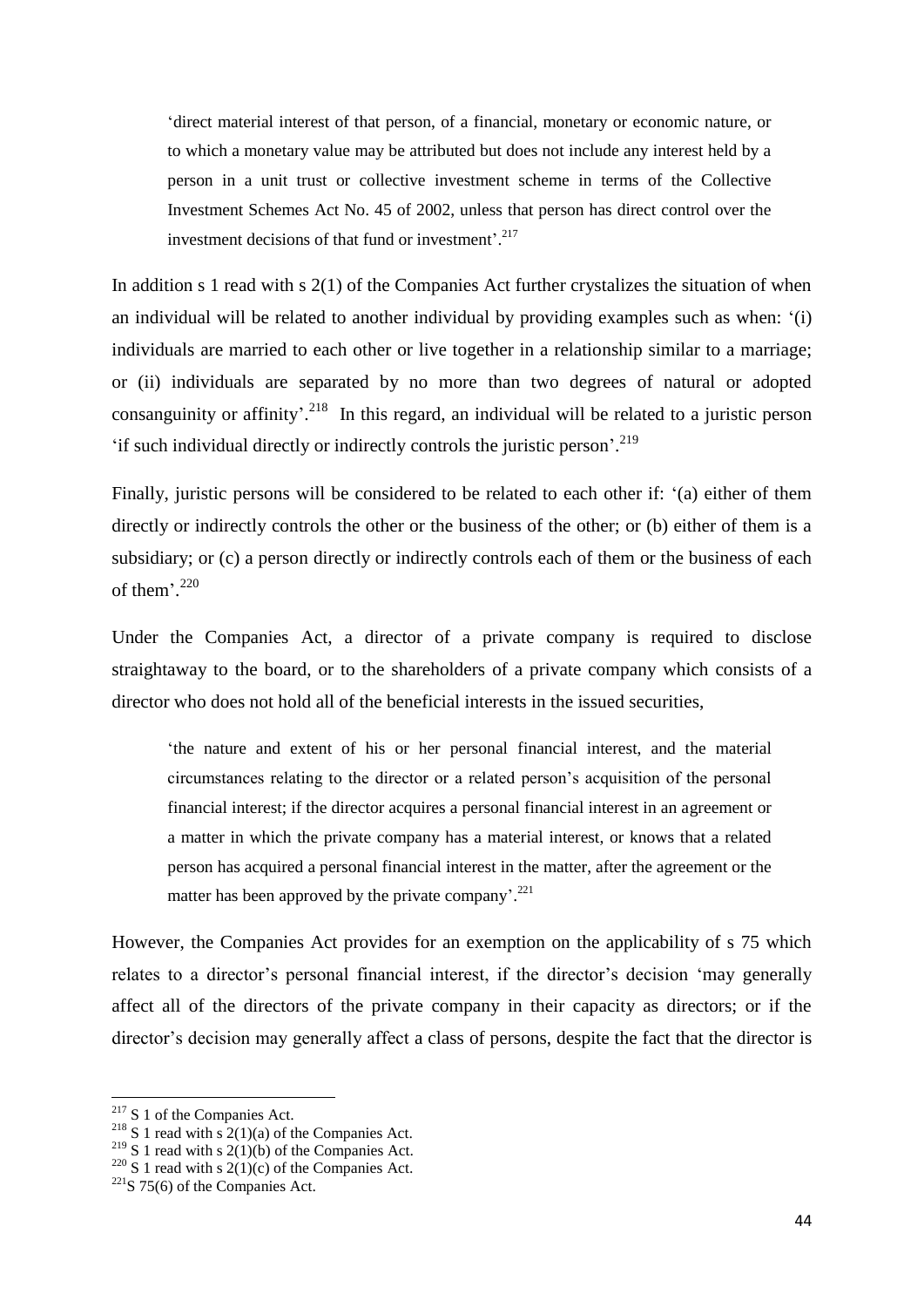one member of that affected class of persons, unless the only members of the class are the director or persons related or inter-related to the director'.<sup>222</sup>

Furthermore, the director's personal financial interest provision will not apply to a director of a private company if there is a "proposal to remove that director from office as contemplated in s 71 of the Companies Act'.<sup>223</sup>

Moreover, the director's personal financial interest provision (s 75 of the Companies Act) will not be applicable to a private 'company or its directors if one person holds all of the beneficial interests of all the issued securities of the private company, and such person is also the only director of the private company'.<sup>224</sup>

The Companies Act imposes fiduciary duties on a director of a private company, which include the fiduciary duty of a director

"not to use his or her position of director, or any information obtained while acting as a director to: (i) gain an advantage for himself or herself, or for another person other than the private company or a wholly-owned subsidiary of the private company; or (ii) knowingly cause harm to the private company or a subsidiary of the private company'.<sup>225</sup>

Furthermore, the second set of the statutory fiduciary duties requires a director of a private company to "communicate to the board of the private company (as soon as possible) any information which comes to the director's attention, unless the director: (a) reasonably believes that the information is immaterial to the private company or the information is public knowledge or is known by other directors; or (b) is legally or ethically bound not to disclose information which is considered to be confidential'.<sup>226</sup>

Whilst a third set of the statutory fiduciary duties, which incorporates the duty for care, skill and diligence, requires directors who act in their capacity as directors,

"to exercise their powers or perform their functions:

- (i) in good faith and for a proper purpose;
- (ii) in the best interest of the private company; and

**<sup>.</sup>**  $222$  S 75(2)(a)(i) of the Companies Act.

 $223$  S  $75(2)(a)(ii)$  of the Companies Act.

 $224\overline{S}$  75(2)(b) of the Companies Act.

 $225S$  76(2)(a) of the Companies Act.

 $226$  S 76(2)(b) of the Companies Act.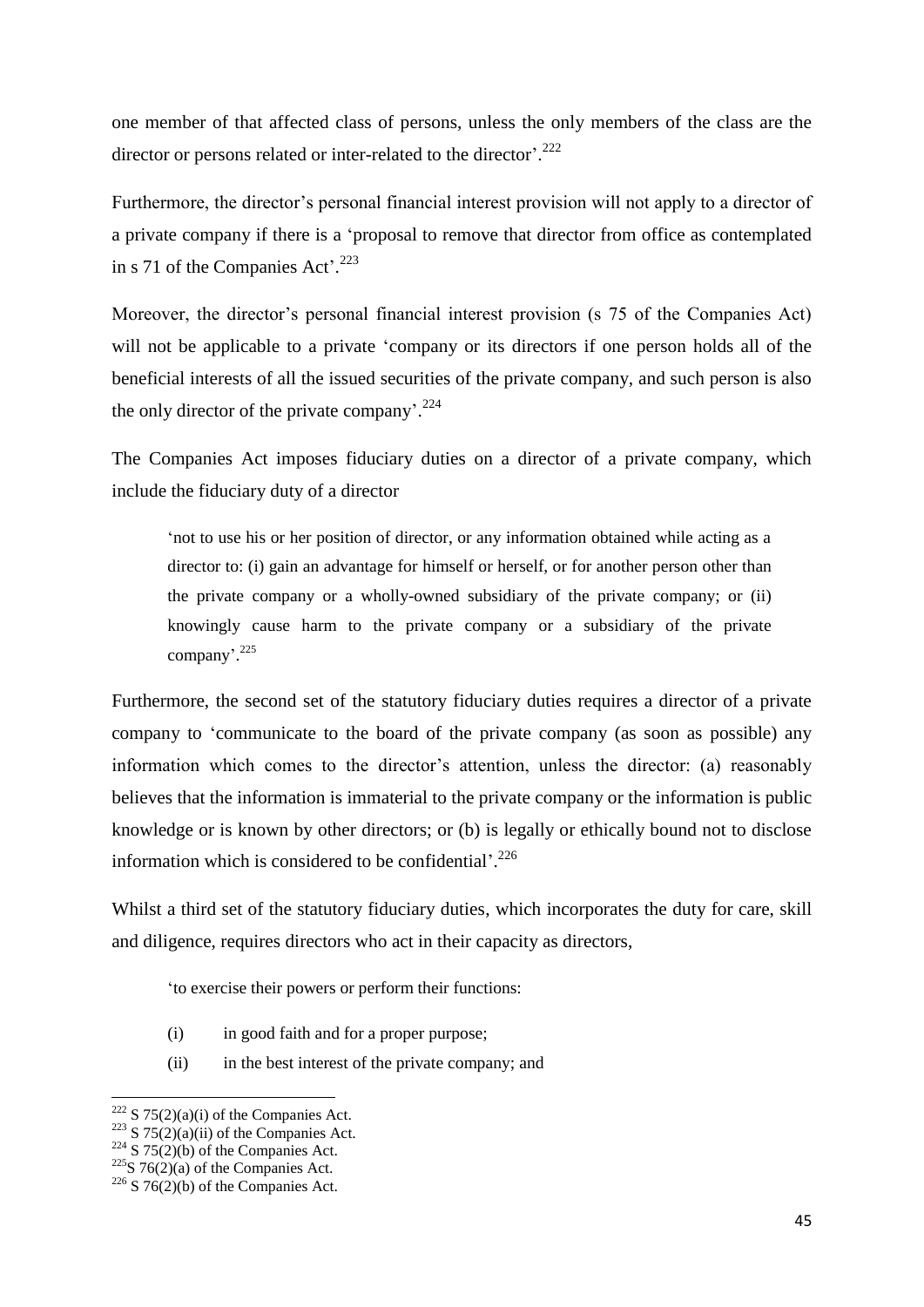(iii) with the requisite degree of care, skill and diligence that may be reasonably expected of a person who carries out the same functions in relation to the private company as those of the director; taking into account the general knowledge, skill and experience of that particular director'.<sup>227</sup>

However, the aforementioned three sets of statutory fiduciary duties (which includes the built-in duty of care, skill and diligence) are be subject to s 76(4) and (5) of the Companies Act. $^{228}$ 

Consequently, a director who has been accused of breaching any one of the three fiduciary duties already mentioned in the third set of the fiduciary duties will be exonerated by s 76(4)(a) of the Companies Act if such director can prove that:

 $'(a)$  s/he has taken reasonably diligent steps to become informed about the matter; (b) s/he had no personal financial interest in the matter, and had no reasonable basis to know that a related person had a personal financial interest in the matter or the director complied with the requirements of s 75 of the Companies Act (director's personal financial interest provision) with respect to any interest referring to personal financial interest or the reasonable basis to know that any related person had a financial interest; and (c) s/he made a decision, or supported the decision of a committee or the board with regard to the matter, and the director had a rational basis for believing, and did believe, that the decision was in the best interest of the private company'.<sup>229</sup>

In addition, the Companies Act will consider a director to have complied with the statutory fiduciary duties to exercise power and perform functions as a director in "good faith and for a proper purpose, in the best interest of the private company"; and with the requisite "degree of care, skill and diligence' if the director relied on:

 $'(i)$  the performance of any people referred to in s 76(5) of the Companies Act or any people to whom the board may reasonably have delegated (formally or informally by way of conduct) the authority or duty to perform one or more of the board"s functions that are delegable under law; and

<sup>1</sup>  $227$  S 76(3) of the Companies Act.

 $228 \times 76(3)$  of the Companies Act.

<sup>&</sup>lt;sup>229</sup> S 76(4)(a) of the Companies Act.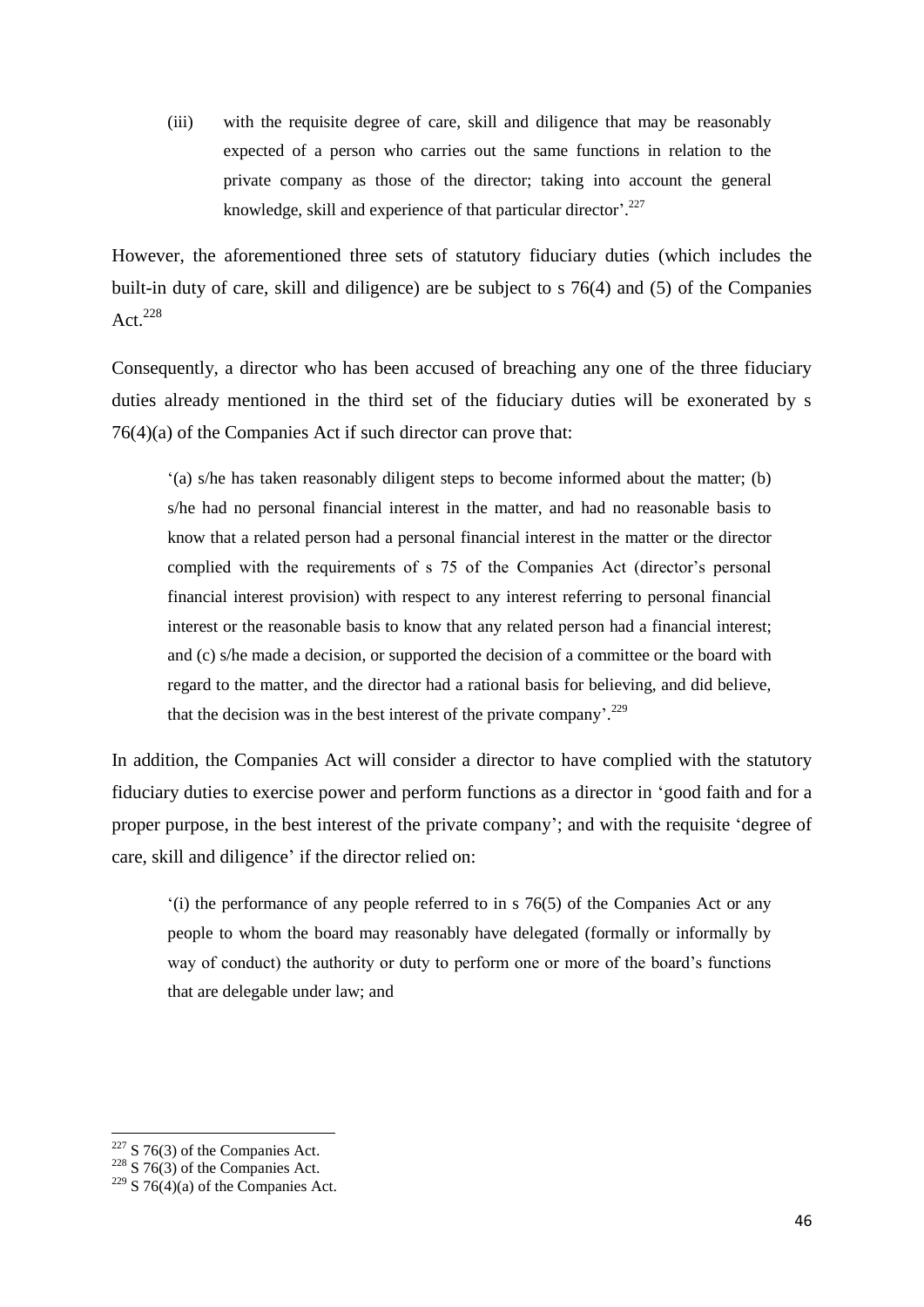(ii) any information, opinions, recommendations, reports or statements, including financial statements and other financial data, prepared or presented by any person referred to in s 76(5) of the Companies Act'. $^{230}$ 

In this regard, the list of people specified in s 76(5) of the Companies Act whom a director can rely on, include:

"(i) the employees of the private company whom the director reasonably believes to be reliable and competent in the functions performed or the information, opinions, reports or statements provided;

(ii) legal counsel, accountants, or other professional persons retained by the private company, the board or a committee as to matters involving skills or expertise that the director reasonably believes are matters: (aa) within the particular person"s professional or expert competence; or (bb) which the particular person merits confidence; or

(iii) a committee of the board of which the director is not a member, unless the director has reason to believe that the actions of the committee do not merit confidence'.<sup>231</sup>

It is important to note that a director of a private company will attract personal liability if a delictual claim is brought on the basis of a breach of a "provision of the Companies Act, the private company"s MOI, or a breach of the fiduciary duty to exercise the requisite skill, care and diligence'.<sup>232</sup>

Following the above mentioned consequences, a director of a private company will also attract personal liability for "any loss, damage or costs incurred by the private company as a direct or indirect result of the director having being present at a board meeting but failing to vote against a harmful decision or action which results in a breach of a provision of the Companies Act, the private company"s MOI, or a breach of the fiduciary duty to exercise the requisite skill, care and diligence'.<sup>233</sup>

However, unless the proceedings are for "wilful misconduct or wilful breach of trust, a director of a private company may ask the court to partially or wholly relieve him or her from personal liability'.<sup>234</sup> In order for this application to be successful, the court will need to be satisfied that: "(a) the director acted reasonably and honestly regardless of the fact that the

 $2^{230}$  S 76(4)(b) of the Companies Act.

 $231$  S 76(5) of the Companies Act.

 $232 \overline{S}$  77(2)(b) of the Companies Act.

 $233$  S 77(3)(e) of the companies Act.

 $234$  S 77(9) of the Companies Act.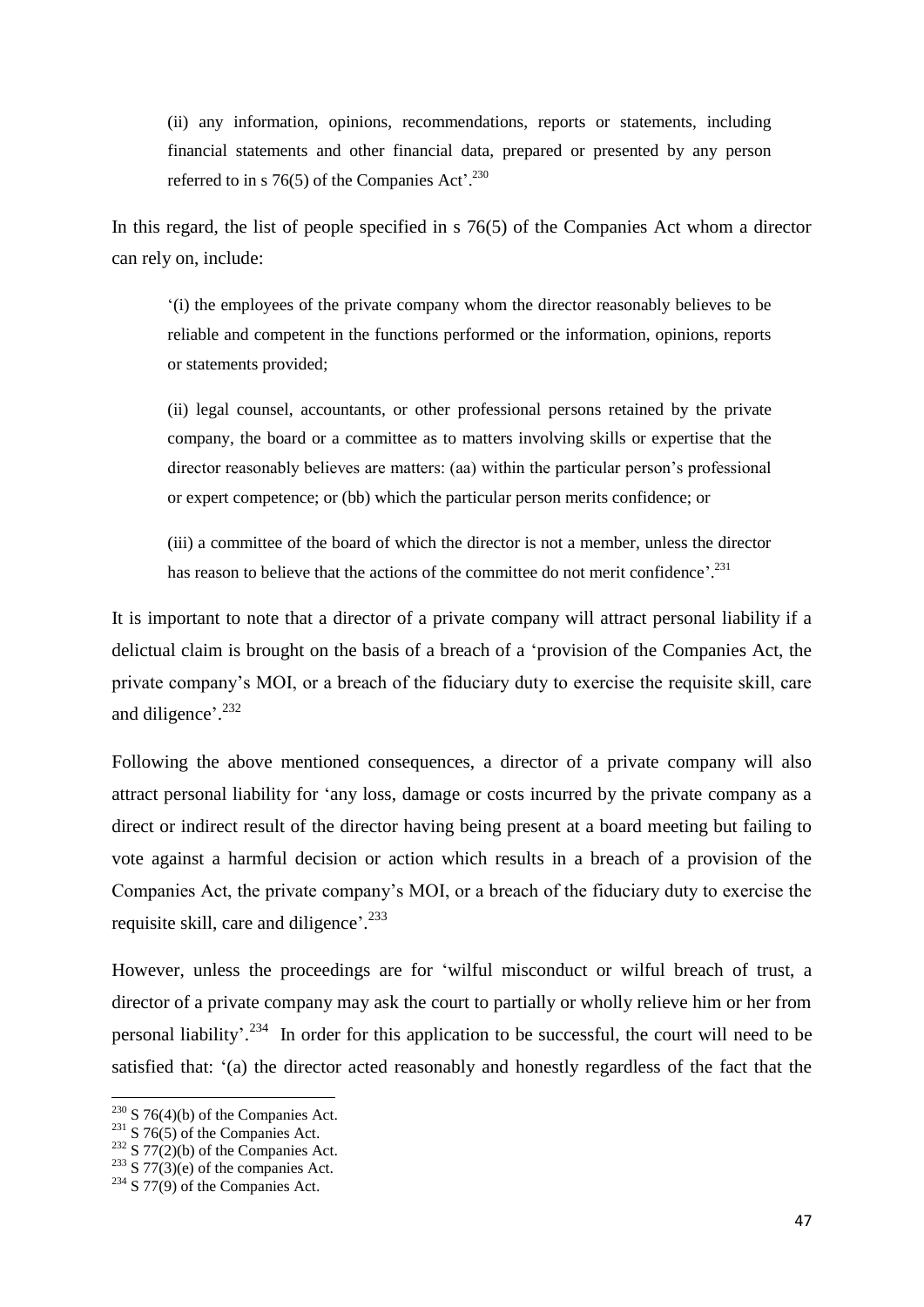director is or may be liable; or (b) it would be fair to excuse the director, having regard to the particular circumstances of the case (including those connected to the director of the private company)'.<sup>235</sup>

The statutory fiduciary duties of directors or the liability of a director cannot be expressly or impliedly excluded by an agreement, the private company"s MOI or rules, or a resolution adopted by the company, as such action(s) will be treated as void.<sup>236</sup> Furthermore, no provision in an agreement or the private company"s MOI or rules or resolution may be expressly or impliedly invalidate, limit or restrict any legal consequences emanating from an act or omission that constitutes a wilful misconduct or wilful breach of trust on the part of the director of a private company'.<sup>237</sup>

# **3.3 DUTIES OF MEMBERS IN TERMS OF THE CLOSE CORPORATIONS ACT**

Members of a close corporation inherently wear the cap of a shareholder and the cap of a director as they are equity owners in the close corporation and are also entitled to participate in the carrying on of the business of the close corporation.<sup>238</sup> Furthermore, members of a close corporation have equal rights in the management of the close corporation and the power to represent the close corporation in the carrying on of its business.<sup>239</sup>

Upon registration of a close corporation, every prospective member must make an initial contribution to the close corporation in the form of money, corporeal or incorporeal property, services rendered with and for the purpose of the formation and incorporation of the close corporation.<sup>240</sup> This is indeed a unique requirement to limited liability entities as the Companies Act does not expressly require the shareholders of a private company to make an initial capital contribution either by way of money, property or services rendered. $241$ However, the aforementioned initial contribution requirement is not totally new to South

1

 $235$  S 77(9) of the Companies Act.

<sup>&</sup>lt;sup>236</sup> S 78(2)(a) and (b) of the Companies Act.

 $237$  S 78(2)(b) of the Companies Act.

<sup>&</sup>lt;sup>238</sup> S 30 of the Close Corporations Act read with s 46 of the Close Corporations Act. JJ Henning 'Identifying the structure envisioned for closely held incorporated business entities under the new statutory dispensation" (2015) *Journal for Juridical Science* 40(1): 19-34.

<sup>&</sup>lt;sup>239</sup> S 46(2) of the Close Corporations Act. JJ Henning 'Identifying the structure envisioned for closely held incorporated business entities under the new statutory dispensation" (2015) *Journal for Juridical Science* 40(1): 19-34.

 $240$  S 24(1) of the Close Corporations Act.

<sup>&</sup>lt;sup>241</sup> JJ Henning 'Identifying the structure envisioned for closely held incorporated business entities under the new statutory dispensation" (2015) *Journal for Juridical Science* 40(1): 19-34.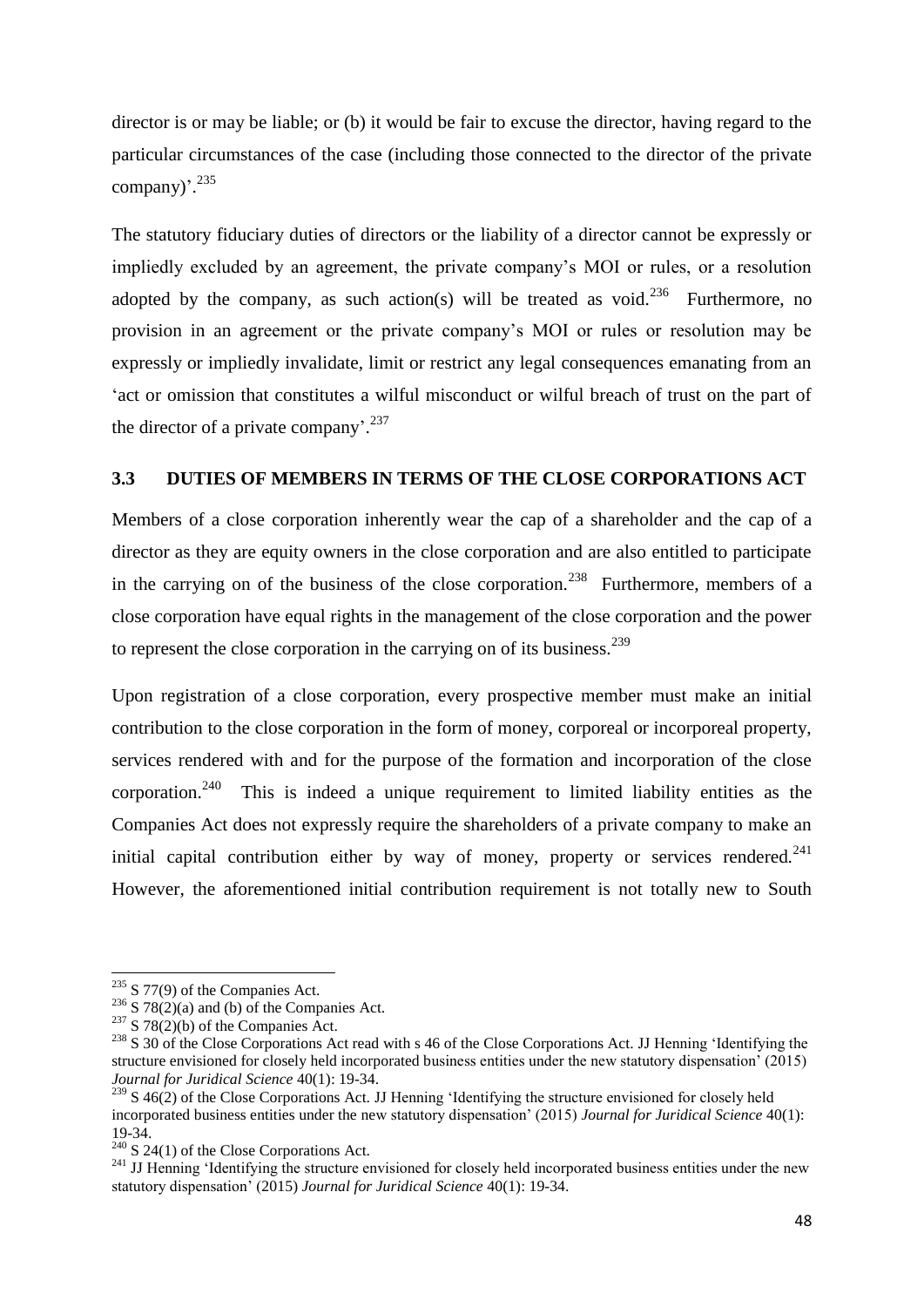African business law as it is borrowed from the requirement of forming a partnership in South Africa.<sup>242</sup>

It appears that the close corporation initial contribution requirement is in line with the philosophy of the Close Corporations Act of having a close-knit corporation where every participant/member contributes in one way or another to the corporation.<sup>243</sup>

In this regard, the contribution of each member or the amount or value of the members' contribution may by agreement of all the members of the close corporation: "(i) be increased by additional contributions of money and/or property (corporeal or incorporeal) to the close corporation by existing members or by a prospective member of a registered close corporation in terms of s  $33(1)(b)$  of the Close Corporations Act;<sup>244</sup> and (ii) reduced (provided that a reduction by way of repayment to any member of the close corporation is in line with s  $51(1)$  of the Close Corporations Act)'.<sup>245</sup>

As previously mentioned, the Close Corporations Act only permits natural persons or a juristic person who is a trustee of a testamentary trust *(inter vivos*), and who is entitled to a member's interest,  $246$  to be a member of a close corporation, provided that:

"(a) no juristic person is a beneficiary of that trust;

(b) if a trustee is a juristic person then such juristic person shall not be directly or indirectly controlled by any beneficiary of the trust;

(c) no juristic person is directly or indirectly a beneficiary of such trust;

(d) the concerned member shall ensure as between himself or herself and the close corporation that s/he has all rights and obligations of a member;

1

 $^{242}$  De Waal, M 'The essentialia of partnerships' available at https://mdwinc.co.za/2012/03/30/the-essentialia-ofpartnerships/, accessed on 7 June 2019.

<sup>&</sup>lt;sup>243</sup> JJ Henning 'The impact of South African company law reform on close corporations: Selected issues and perspectives" (2010) *Acta Juridica: Modern company law for a competitive South African economy* 464. JJ Henning "Identifying the structure envisioned for closely held incorporated business entities under the new statutory dispensation" (2015) *Journal for Juridical Science* 40(1): 19-34.

 $^{244}$  S 3(1)(b) of the Close Corporations Act requires a prospective member of a registered close corporation to acquire his or her member's interest required for membership pursuant to a contribution made by such prospective member to the close corporation, in which case the percentage of his or her member"s interest will be determined by an agreement between him or her and the existing members of the close corporation, and the percentages of the interests of the existing members in the close corporation shall be reduced in terms of s 38(b) of the Close Corporations Act.

 $245$  S 24(2) of the Close Corporations Act.

<sup>&</sup>lt;sup>246</sup> S 1 of the Close Corporations Act defines "member's interest" as interest of a member of a close corporation which is expressed as an (equity) percentage in the founding statement of the close corporation.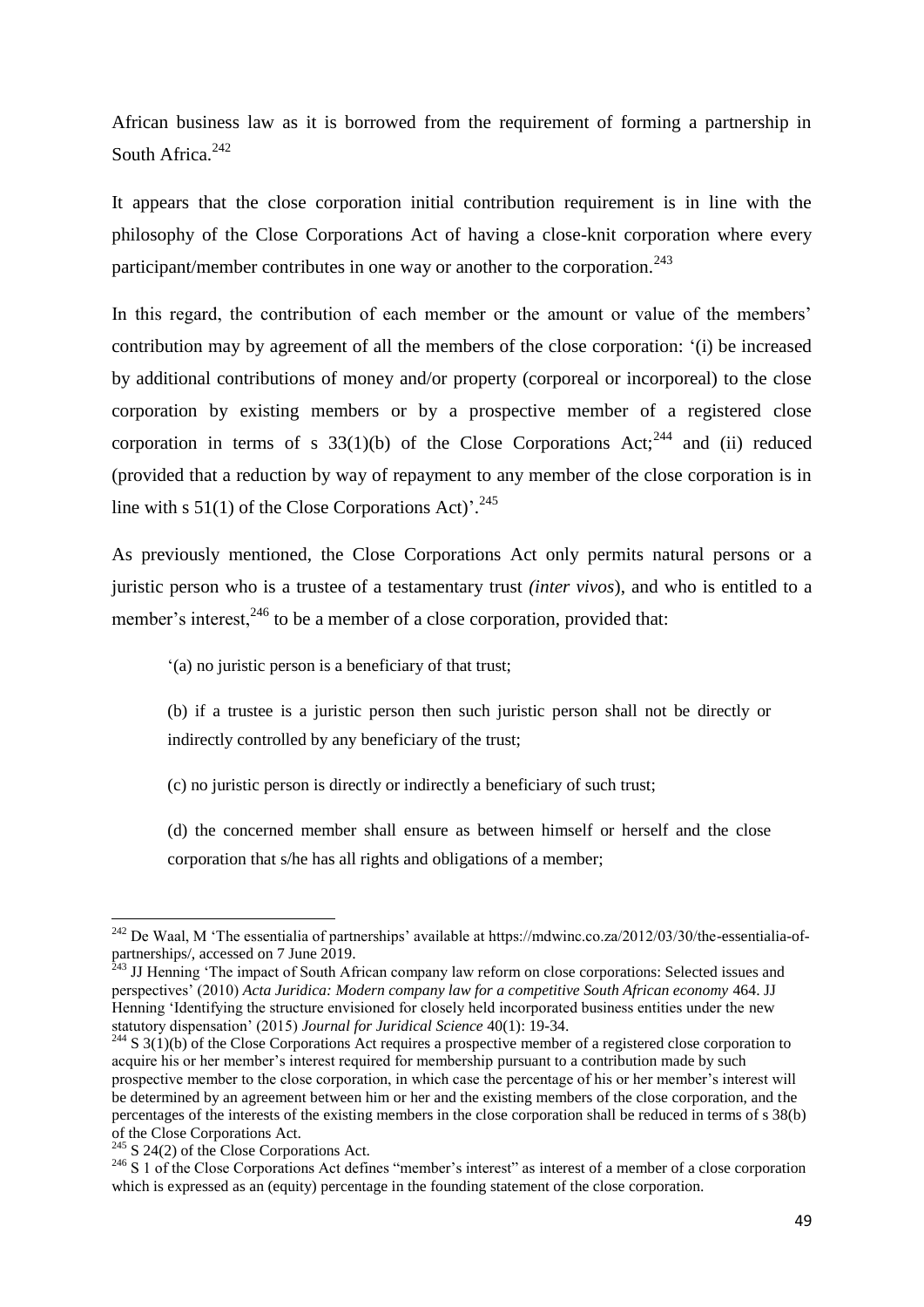(e) the close corporation shall not be obliged to observe or have any obligation with regards to any provision of or affecting the trust or any agreement between the trust and the concerned member of the close corporation; and

(f) if the number of natural persons (at any time) entitled to receive any benefit from the trust exceed 10 (when added to the number of members of the close corporation), the provisions of, and the exemption under the Close Corporations Act shall not apply regardless of any diminution in the number of members or beneficiaries'.<sup>247</sup>

Furthermore, a natural or juristic person (including a *nomine officii*) will also qualify to be a member of a close corporation if such natural or juristic person is a trustee, an administrator, an executor, a curator or a duly appointed or authorized legal representative of a member who is insolvent, deceased, mentally disordered, incapable or incompetent to manage his or her own affairs.<sup>248</sup>

However, two or more people will not be allowed to be joint holders of the same member's interest of a close corporation.<sup>249</sup> In addition, a person who is disqualified from being a director of a company in terms of the Companies Act will also be disqualified from participating in the management of the close corporation.<sup>250</sup> But a person who is disqualified from being a director in terms of the Companies Act may still participate in the management of a close corporation if such disqualified person holds "100 per cent of the members" interest in the close corporation; or if such disqualified person and other people who are related to the disqualified person, each consent in writing that the disqualified person participate in the management of the close corporation'.<sup>251</sup>

The Close Corporations Act views members of a close corporation as fiduciaries who owe a statutory fiduciary duty to the close corporation to: "(a) act honestly and in good faith by exercising the powers to manage or represent the close corporation in the interest and for the benefit of the close corporation, and not to act without or exceed such powers to manage or represent the close corporation"; (b) avoid a material conflict of interest between the concerned member of the close corporation and the close corporation, by not using his or her membership of or service to the close corporation to usurp an economic benefit which belongs to the close corporation for his or her personal gain; if direct or indirect material

 $2^{47}$  S 29(1), (1A) and (2) of the Close Corporations Act.

 $248$  S 29(2)(c) of the Close Corporations Act.

 $249\overline{\smash{\big)}\ 30(2)}$  of the Close Corporations Act.

<sup>&</sup>lt;sup>250</sup> S 47(1)(c) of the Close Corporations Act.

 $251$  S 47(1B) of the Close Corporations Act.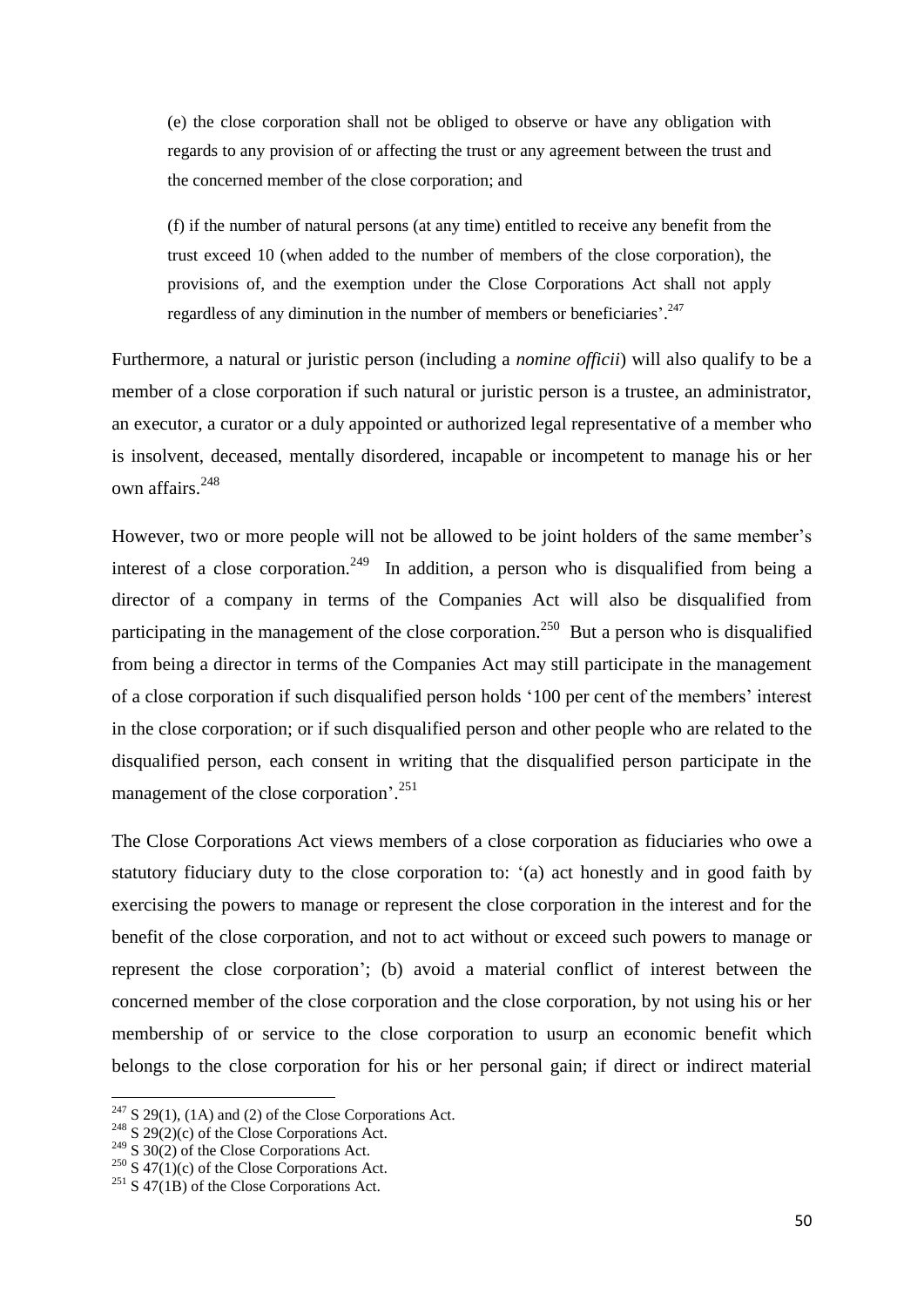interest does arise then the concerned member must notify all of the members of the close corporation "(at the earliest practicable opportunity in the circumstances)" of such material interest he or she may have in any contract of the close corporation; and a member of a close corporation must not compete in any way with the business of the close corporation.<sup>252</sup>

Consequently, a member who breaches their fiduciary duty by an act or omission will be held liable: (i) for any loss suffered by the close corporation as result of such breach; or (ii) for any economic profit or benefit derived by the member as a result of a breach of a fiduciary duty. $^{253}$ 

Should a member of a close corporation breach the statutory fiduciary duty to disclose a direct or indirect material interest to all the other members of the close corporation, with regards to any contract of the close corporation, then the said contract will become voidable at the option of the close corporation; however, where the close corporation elects not to be bound, "a court may on application by any interested person, if the court is of the opinion that in the circumstances it is fair to order that such contract shall nevertheless be binding on the parties, give an order to that effect, and may make any further order in respect thereof which it may deem fit'. $254$ 

Subject to the statutory fiduciary duty to act honestly and in good faith by exercising the powers to manage or represent the close corporation in the interest and for the benefit of the close corporation, any member"s conduct will not amount to a breach of a fiduciary duty if such conduct was preceded or followed by a written approval of all members of a close corporation where such members were or are aware of all the material facts.<sup>255</sup>

In addition to the already mentioned fiduciary duties of members and similarly to director's fiduciary duties under the Companies Act, the Close Corporations Act also requires members to act with the reasonable care and skill of a person with the same experience and knowledge, when the member of the close corporation carries on the business of the close corporation, otherwise the member will be liable for any harm suffered and caused by the failure to act with reasonable care and skill.<sup>256</sup> However the Close Corporations Act provides a safety net as a member will not be liable for the failure to act with reasonable skill and care if the

 $252$  S 42(1) and (2) of the Close Corporations Act.

 $253$  S  $42(3)(a)$  of the Close Corporations Act.

 $254$  S 42(3)(b) of the Close Corporations Act.

 $255$  S 42(4) of the Close Corporations Act.

 $256$  S 43(1) of the Close Corporations Act.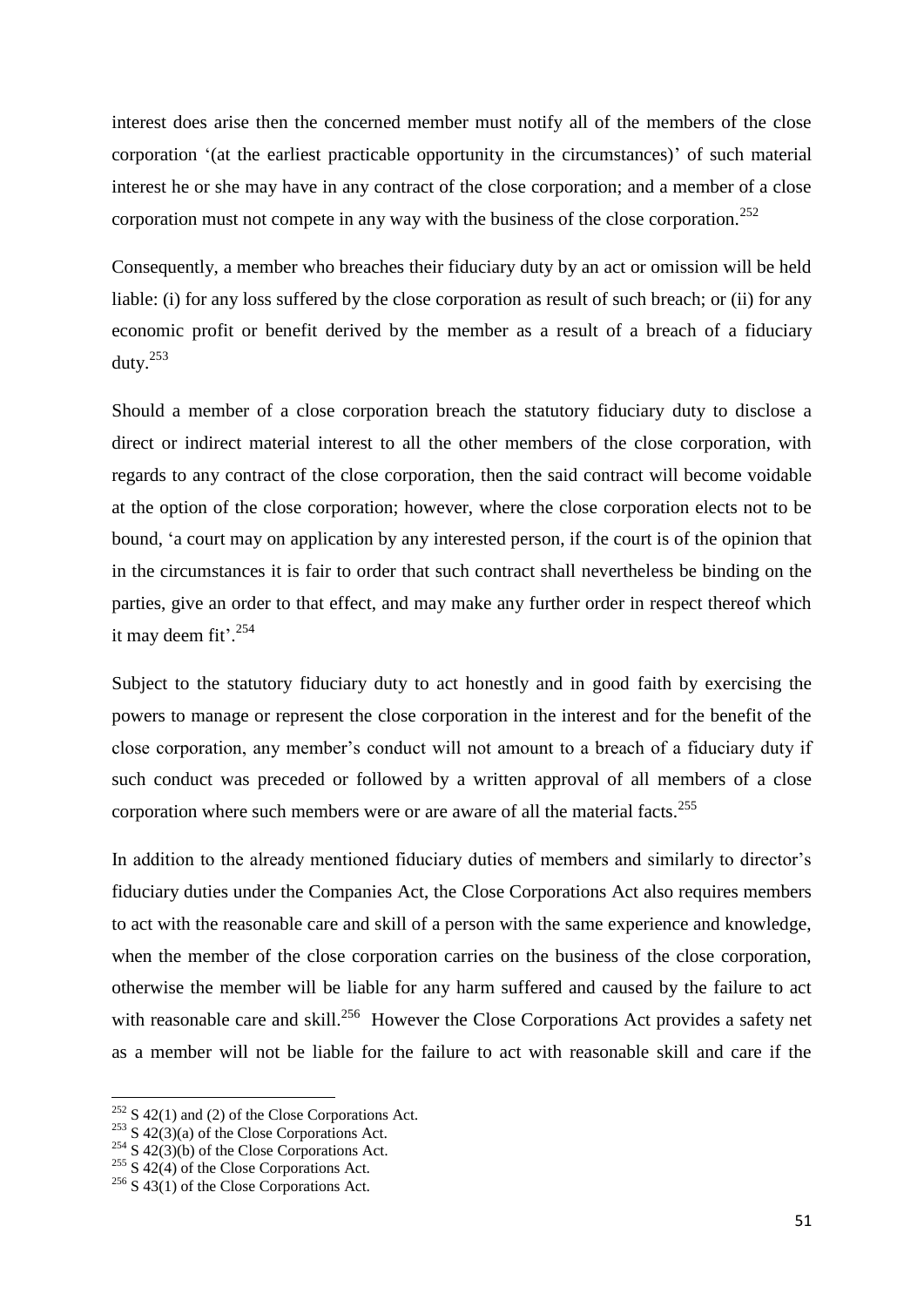member's conduct was preceded or followed by written approval of all the members of the close corporation where such members were or are aware of all the material facts.<sup>257</sup>

Moreover, the Close Corporations Act allows a member of a close corporation to call a members meeting if such member provides a notice to every other member of the close corporation of the purpose of the members meeting.<sup>258</sup> Consequently, unless an association agreement provides otherwise, a members meeting notice must stipulate a reasonable date and time for the meeting and must stipulate a venue which is reasonably suitable for all attendees of the meeting.<sup>259</sup> The quorum for a members meeting will be satisfied if threequarters of the members are present at the members meeting unless an association agreement provides otherwise.<sup>260</sup>

# **3.4 COMMENTARY**

Unlike members of a close corporation, shareholders of a private company do not owe a fiduciary duty to the company/corporation.<sup>261</sup> At first blush, it appears to be more convenient to be a shareholder of private company than to be a member of a close corporation; however it must be noted that the position of a member of a close corporation is *sui generis* as a member of a close corporation occupies the position of shareholder and director.<sup>262</sup>

As a result, the member's statutory fiduciary duties under the Close Corporations Act appear to emanate more on the managerial side of the member's functions.<sup>263</sup> This means that it is not more burdensome to be a shareholder of a private company under the Companies Act than it is to be a member of a close corporation under the Close Corporations Act.

When contrasted with the Companies Act, the Close Corporations Act gives a disqualified person a second chance with regards to owning and managing a business provided that the disqualified person holds 100 per cent of the member"s interest or has received written consent from the other members of the close corporation to participate in the management of

 $257$  S 43(2) of the Close Corporations Act.

 $258$  S 48(1) of the Close Corporations Act.

<sup>&</sup>lt;sup>259</sup> S 48(2)(a) of the Close Corporations Act.

 $260$  S 48(2)(b) of the Close Corporations Act.

<sup>&</sup>lt;sup>261</sup> ABSA Bank Limited v Eagle Creek Investments 490 (Pty) Ltd 2014 ZAWCHC at paragraph 25 and 26 read with paragraph 38. S 42(1) and (2) of the Close Corporations Act.

 $262$  S 30 of the Close Corporations Act read with s  $46(1)$  of the Close Corporations Act. JJ Henning 'Identifying the structure envisioned for closely held incorporated business entities under the new statutory dispensation" (2015) *Journal for Juridical Science 40(1):* 19-34.

<sup>263</sup> S 42(1) and (2) of the Close Corporations Act contrasted with s 75 and s 76 of the Companies Act.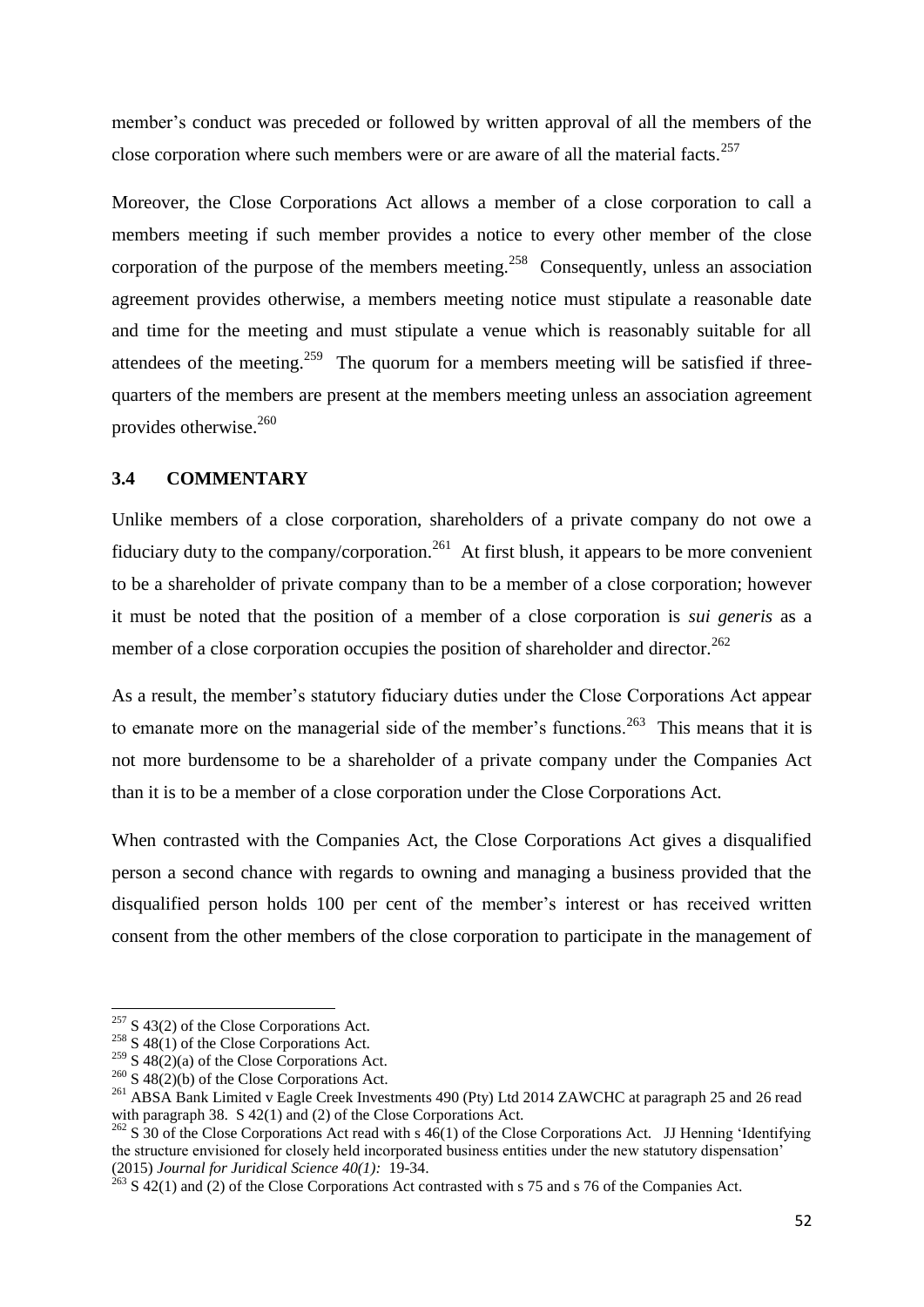the close corporation.<sup>264</sup> For example this means that under the Close Corporations Act an ex-convict or an insolvent person who cannot obtain employment is given a second chance in life by making their own business/employment.<sup>265</sup> It is submitted that this is good insofar as giving the disqualified person a second chance in life and an opportunity to participate in the economy which will promote one's constitutional right to dignity<sup>266</sup> and also yield tax revenue for the South African government. However, it may also be a concern for the stakeholders of a close corporation, such as creditors, as they do not have the power to make a member disclose, for instance, if a member has been insolvent or if a member was convicted of a crime related to dishonesty or theft.<sup>267</sup>

It is conceded that the statutory fiduciary duties of a director of a private company are very similar with the statutory fiduciary duties of a member of a close corporation.<sup>268</sup> For example both directors of a private company and members of a close corporation share the statutory fiduciary duties of exercising power and performing functions in good faith, honestly and for a proper purpose.<sup>269</sup> Both director(s) and member(s) are required not to use their position or information obtained as a result of their office for their personal gain at the expense of the private company or the close corporation (this duty includes the avoidance of a conflict of interest by a director or member with the private company or close corporation).<sup>270</sup> Finally, directors and members are also both required to act with the requisite degree of care and skill (although the Companies Act goes further by requiring diligence) of a director or member who has the same experience or knowledge, when such directors or members are performing their functions as directors or members. $271$ 

However, unlike the Companies Act, the Close Corporations Act appears to not expressly allow members of a close corporation for example to rely on legal counsel, accountants and other professional persons in order for members to be exonerated from charges relating to a breach of their fiduciary duties. $272$ 

 $\overline{a}$ 

 $^{264}$  S 69(7), s 69(9) of the Companies Act read with s 47(1B) of the Close Corporations Act.

 $265$  S 47(1B) of the Close Corporations Act.

 $266$  S 10 of the Constitution.

 $267$  S 47(1)(c) of the Close Corporations Act.

 $^{268}$  S 76(2) and s 76(3) of the Companies Act read with s 42(2) of the Close Corporations Act.

<sup>&</sup>lt;sup>269</sup> S 76(3)(a) of the Companies Act read with s 42(2)(a) of the Close Corporations Act.

 $270$  S 76(2) of the Companies Act read with s 42(2)(b) of the Close Corporations Act.

<sup>&</sup>lt;sup>271</sup> S 76(3)(c) of the Companies Act read with s 43(1) of the Close Corporations Act.

 $272$  S 76(5) of the Companies Act contrasted with s 42(4) and 43(2) of the Close Corporations Act.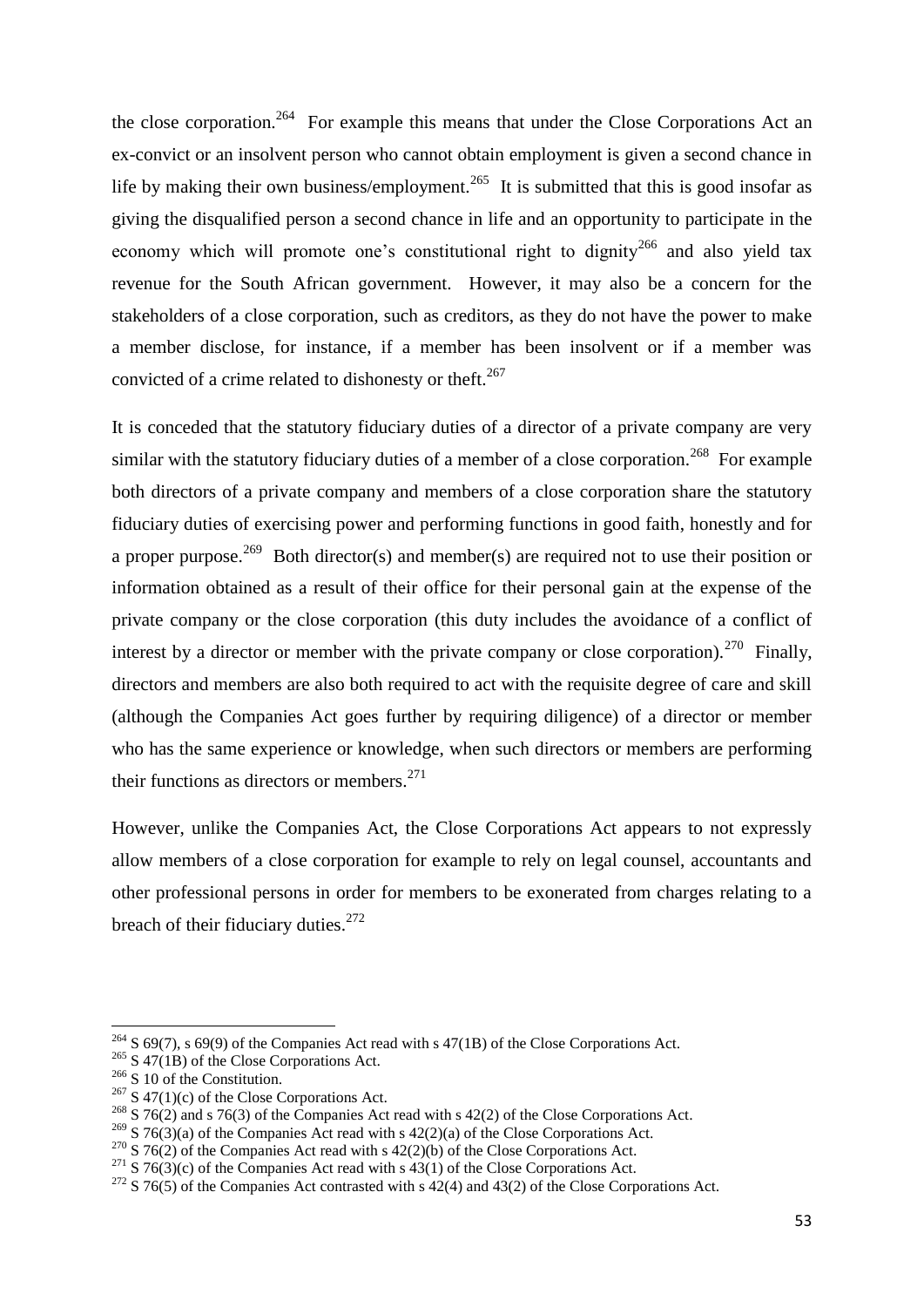Furthermore, although a meeting quorum can be altered by agreement, the statutory requirement of a quorum for a valid meeting (75 per cent of the close corporation"s members) is higher under the Close Corporations Act than the Companies Act (25 per cent of shareholders who can exercise voting rights).<sup>273</sup> It is also interesting to note that unlike the Companies Act (presence of 25 per cent of shareholders who can vote on that matter), the Close Corporations Act does not have a statutory quorum requirement for matters to be considered on the agenda of a members meeting.<sup>274</sup>

# **3.5 CONCLUSION**

1

The duties of members under the Close Corporations Act are very similar to the duties of directors under the Companies Act. Furthermore, insofar as ownership is concerned, the duties of members under the Close Corporations Act are also very similar to the duties of shareholders under the Companies Act.

It can be argued that the statutory fiduciary duties for members of a close corporation may be unnecessary for a small business entity as in most cases the owners of small business entities know each other very well (as such entities usually include family businesses) and usually require flexibility and simple business strategies/models.<sup>275</sup> However, one may also argue that the statutory duties of members, which have been borrowed from the Companies Act and incorporated in the Close Corporations Act, as well as the statutory duties of directors in the Companies Act cater for the scalability of a business entity which graduates from a small business entity to a medium and large business entity. $276$ 

<sup>&</sup>lt;sup>273</sup> S 64(1)(a) of the Companies Act read with s 48(2)(b) of the Close Corporations Act.

 $274$  S 64(1)(b) of the Companies Act contrasted with s 48(1) of the Close Corporations Act.

<sup>&</sup>lt;sup>275</sup> JJ Henning 'Identifying the structure envisioned for closely held incorporated business entities under the new statutory dispensation" (2015) *Journal for Juridical Science 40(1):* 19-34 at 33.

<sup>&</sup>lt;sup>276</sup> P Knight 'Keep it simple and set it free: The new ethos of corporate formation', (2010) *Acta Juridica*: *Modern company law for a competitive South African economy* 3-42.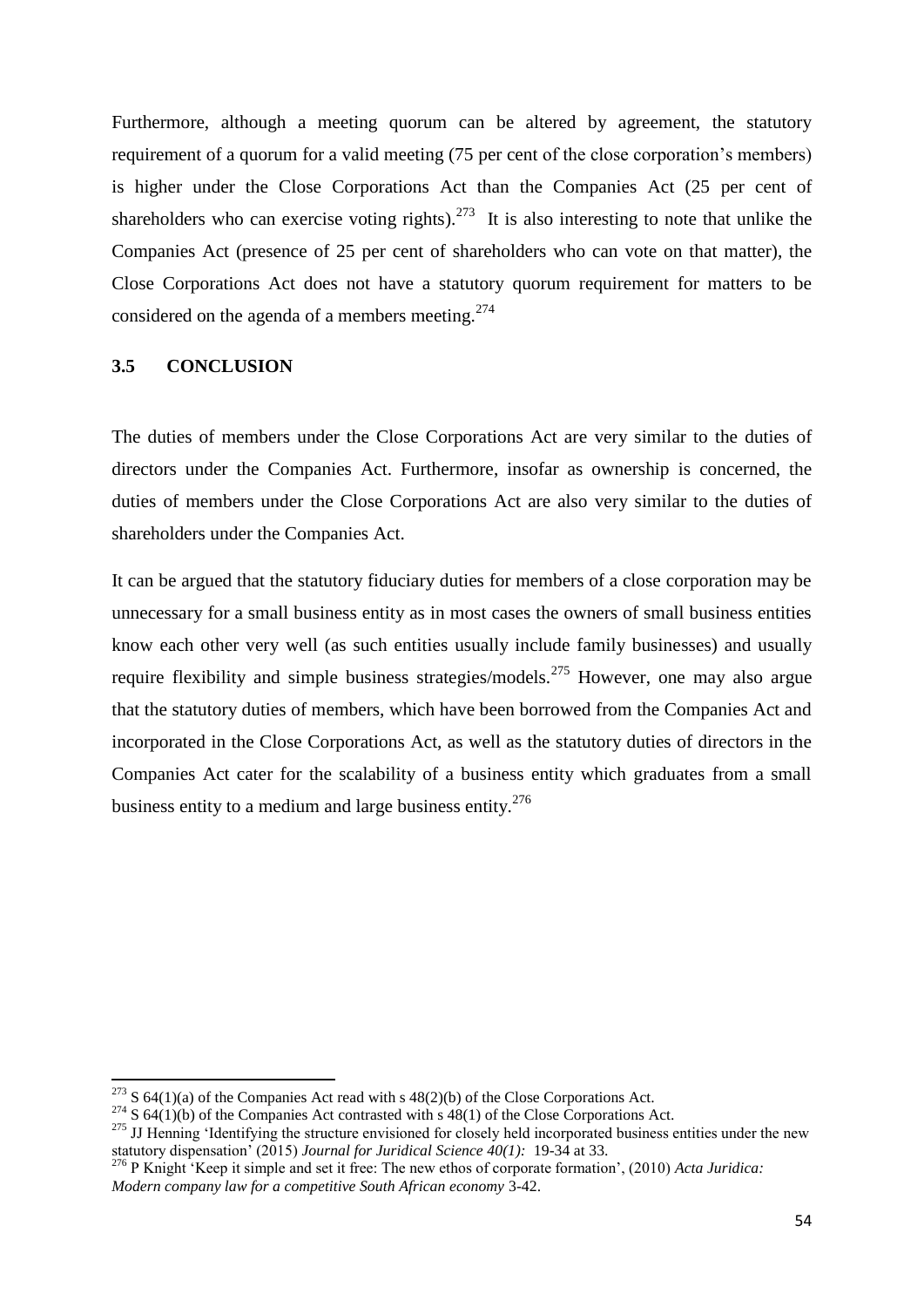# **CHAPTER 4:CHARACTERISTICS OF A PRIVATE COMPANYAND CLOSE CORPORATION**

## **4.1 INTRODUCTION**

In the quest to determine whether the Companies Act adequately caters for small business entities in comparison to the Close Corporations Act, in the previous chapter this dissertation dealt with the determination of whether it is more difficult to be a shareholder and/or a director under the Companies Act than to be a member under the Close Corporations Act.

In continuation of the quest to determine whether the Companies Act adequately caters for small business entities in comparison to the Close Corporations Act, this chapter will determine whether a private company under the Companies Act has more burdensome obligations than a close corporation under the Close Corporations Act.

# **4.2 CHARACTERISTICS OF A PRIVATE COMPANY**

#### **4.2.1 Notice requirements**

In terms of meeting notices, the Companies Act requires a private company to deliver a shareholder meeting notice to each shareholder of the private company at least 10 business days<sup>277</sup> before the proposed meeting is scheduled to begin.<sup>278</sup>

However, a private company's 'MOI may provide for a longer or shorter minimum shareholders' meeting notice period than that required by the Companies Act'.<sup>279</sup> Furthermore the Companies Act provides for a further exception to meeting notices by stating that a "private company may call a shareholders meeting within less than the 10 business days" standard notice required by the Companies Act or the meeting notice period required by the MOI; on condition that that every person or shareholder who is entitled to exercise voting

 $277$  S 1 read with s 5(3) of the Companies Act defines "business days" as: (i) excluding the day on which the first event occurs; and including the day on by which the second event occurs; and (iii) excluding any public holiday, Saturday and Sunday.

 $278$  S 62(1)(b) of the Companies Act.

 $279$  S 62(2) of the Companies Act.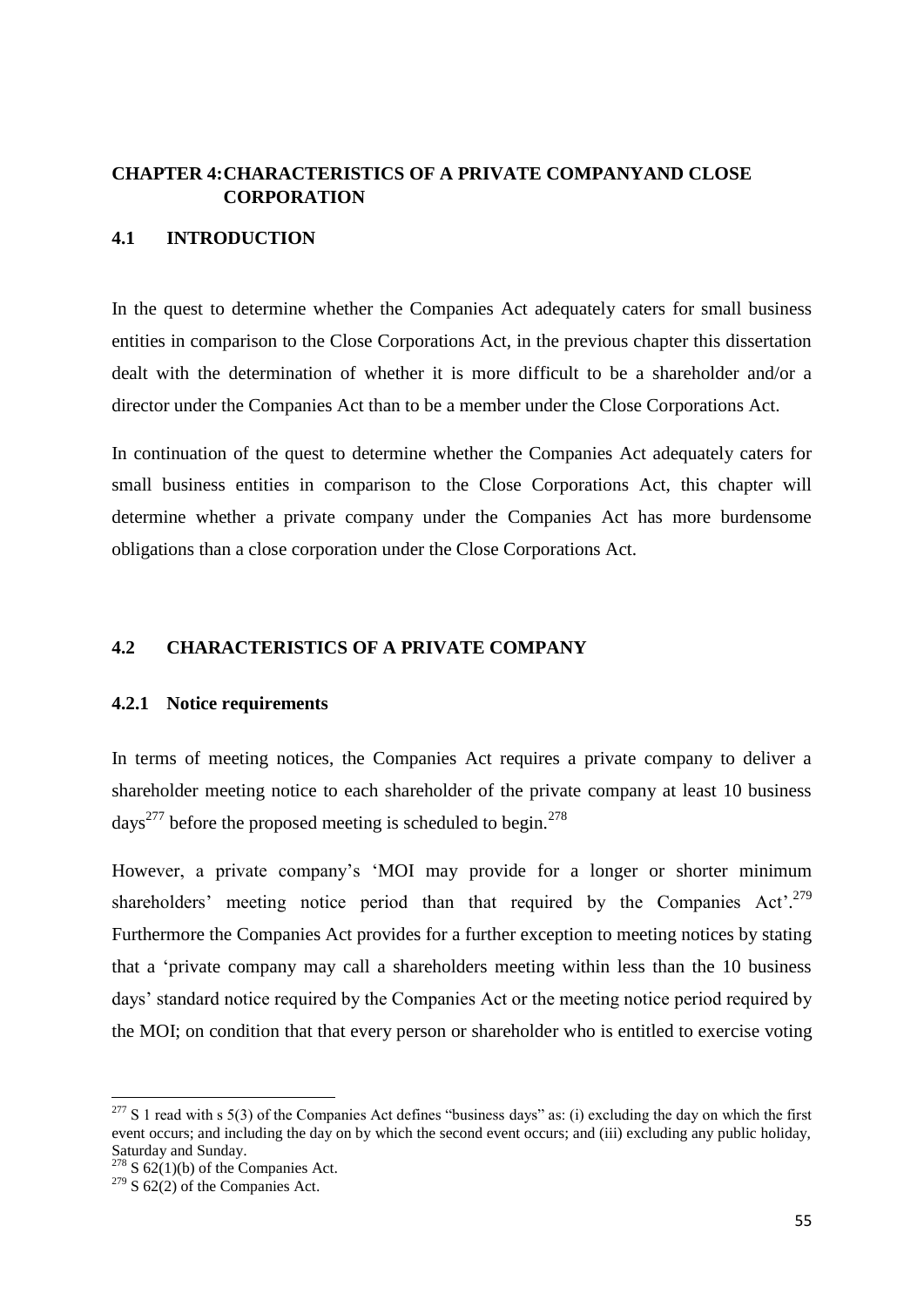rights in respect of any item on the meeting agenda is present at the meeting and votes to waive the required minimum notice of the meeting'.<sup>280</sup>

The Companies Act places certain requirements on shareholders' meeting notices, such as having in writing and including the following information:

"(i) the date, time and place for the shareholders meeting;

(ii) the record date for the shareholders meeting;

(iii) the general purpose of the shareholders meeting, and any specific purpose contemplated in a  $s \frac{61}{3}$ (a) of the Companies Act (written and signed shareholders meeting demand), if applicable;

(iv) a copy of any proposed resolution which the private company has received notice of, and which is to be considered at the shareholders meeting;

(v) a notice of the percentage of the voting rights that will be required for the proposed resolution to be adopted; and

(vi) a reasonably prominent statement that:

(1) a shareholder entitled to attend and vote at the shareholders meeting is permitted to appoint a proxy to attend, participate in and vote at the shareholders meeting in substitution of the shareholder, or two or more proxies if the MOI of the private company so allows;

- (2) a proxy does not need to be a shareholder of the private company; and
- (3) satisfactory identification of the shareholders' meeting participants'.<sup>281</sup>

In the event of a shareholders meeting of a private company, a written shareholders meeting notice must include: "(a) the financial statements to be presented or a summarised form [of such financial statements]; and (b) the directions for obtaining a copy of the complete annual financial statements for the preceding year'. $282$ 

However, if there is a material defect in the giving of the shareholders meeting notice, the shareholders meeting may proceed only if every shareholder or proxy who is entitled to exercise voting rights on any item on the shareholders meeting agenda is present at the

1

 $280$  S 62(2A) of the Companies Act.

 $281$  S 62(3)(a) to s 62(3)(c) of the Companies Act read with s 63(1) of the Companies Act.

 $282$  S 62(3)(d) of the Companies Act.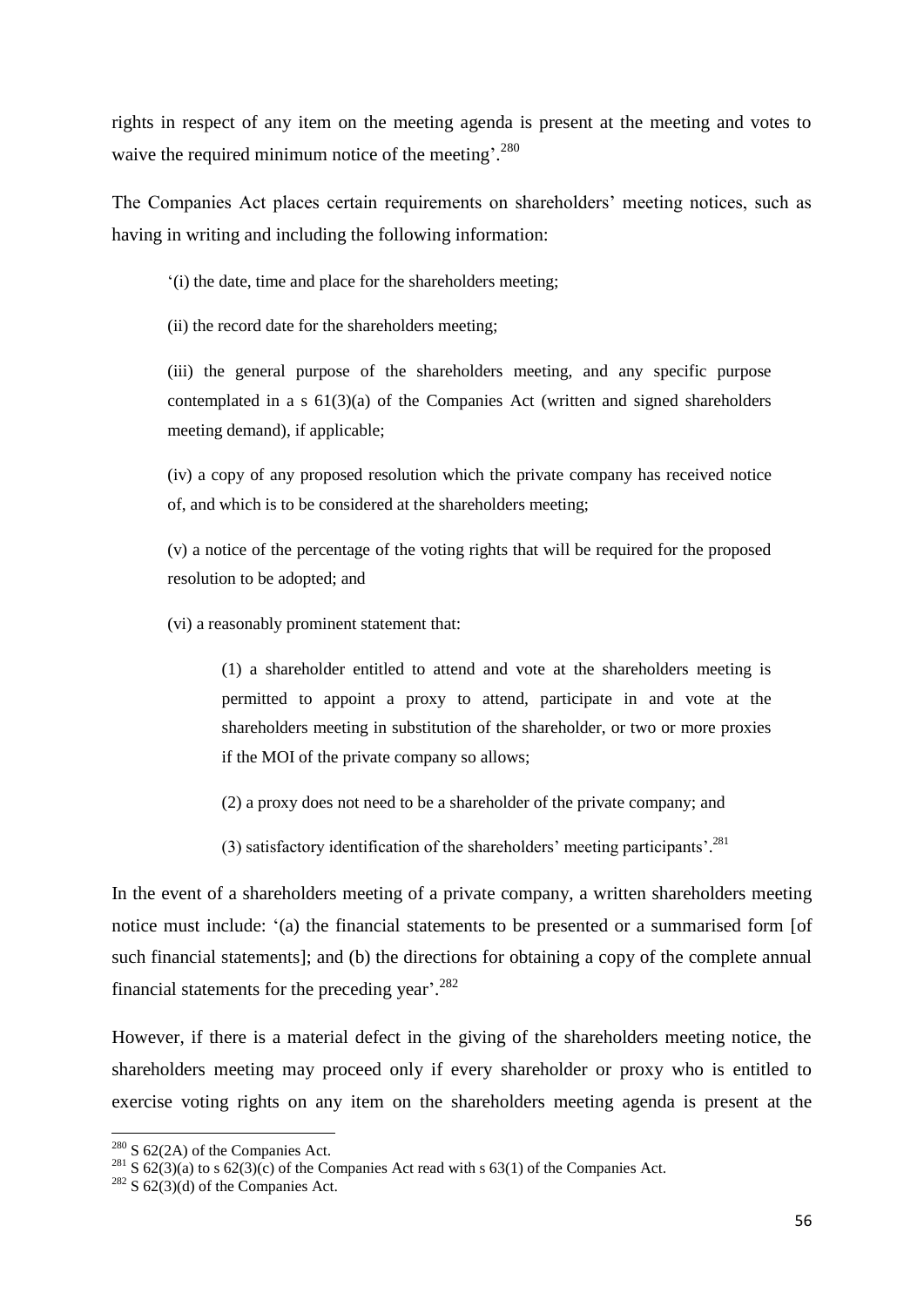shareholders meeting and votes in favour of the ratification of the defective shareholders meeting notice.<sup>283</sup>

If a private company has only one shareholder then s 59 to s 65 (shareholder meeting and shareholder resolution provisions) of the Companies Act will not apply.<sup>284</sup> For example, this means that the requirements of a meeting quorum and an adjournment will not be applicable to private companies which only have one shareholder. $285$ 

The members meeting notice requirements of a close corporations are very lax if compared to the meeting notice requirements of a private company.<sup>286</sup> For instance any member of a close corporation may call for a meeting by only sending a notice to every other member of the close corporation.<sup>287</sup>

Furthermore, unless the an association agreement states otherwise, only one thing is required to be included in a members" meeting notice if compared to the six items which must be included in shareholders' meeting notices for private company.<sup>288</sup> The only thing which must be included in a members' meeting notice is the details pertaining to a fix reasonable date, time and a reasonably suitable venue.<sup>289</sup>

#### **4.2.2 Ethics committee**

A private company may be required to have a social and ethics committee if it is desirable in the public interest having regard to the private company"s: "(i) annual turnover; (ii) workforce size; or (iii) the nature and extent of the activities of the private company'.<sup>290</sup>

However, a private company which is required to have a social and ethics committee may apply to the Tribunal for an exemption to have a social and ethics committee.<sup>291</sup> Consequently, if the Tribunal grants an exemption then such exemption will be valid for 5 years or such shorter period determined by the Tribunal.<sup>292</sup>

 $283$  S 62(4) of the Companies Act.

<sup>&</sup>lt;sup>284</sup> S 57(2)(b) of the Companies Act.

<sup>&</sup>lt;sup>285</sup> S 57(2)(b) of the Companies Act.

 $286$  S 48(1) and (2) of the Close Corporations Act.

 $287$  S 48(1) of the Close Corporations Act.

<sup>&</sup>lt;sup>288</sup> S 48(2) for the Close Corporations Act contrasted with S 62(3)(a) to s 62(3)(c) of the Companies Act read with s  $63(1)$  of the Companies Act.

 $289$  S 48(2)(a) of the Close Corporations Act.

 $290\overline{S}$  72(4)(a) of the Companies Act.

 $291$  S 72(5) of the Companies Act.

 $292$  S 72(6) of the Companies Act.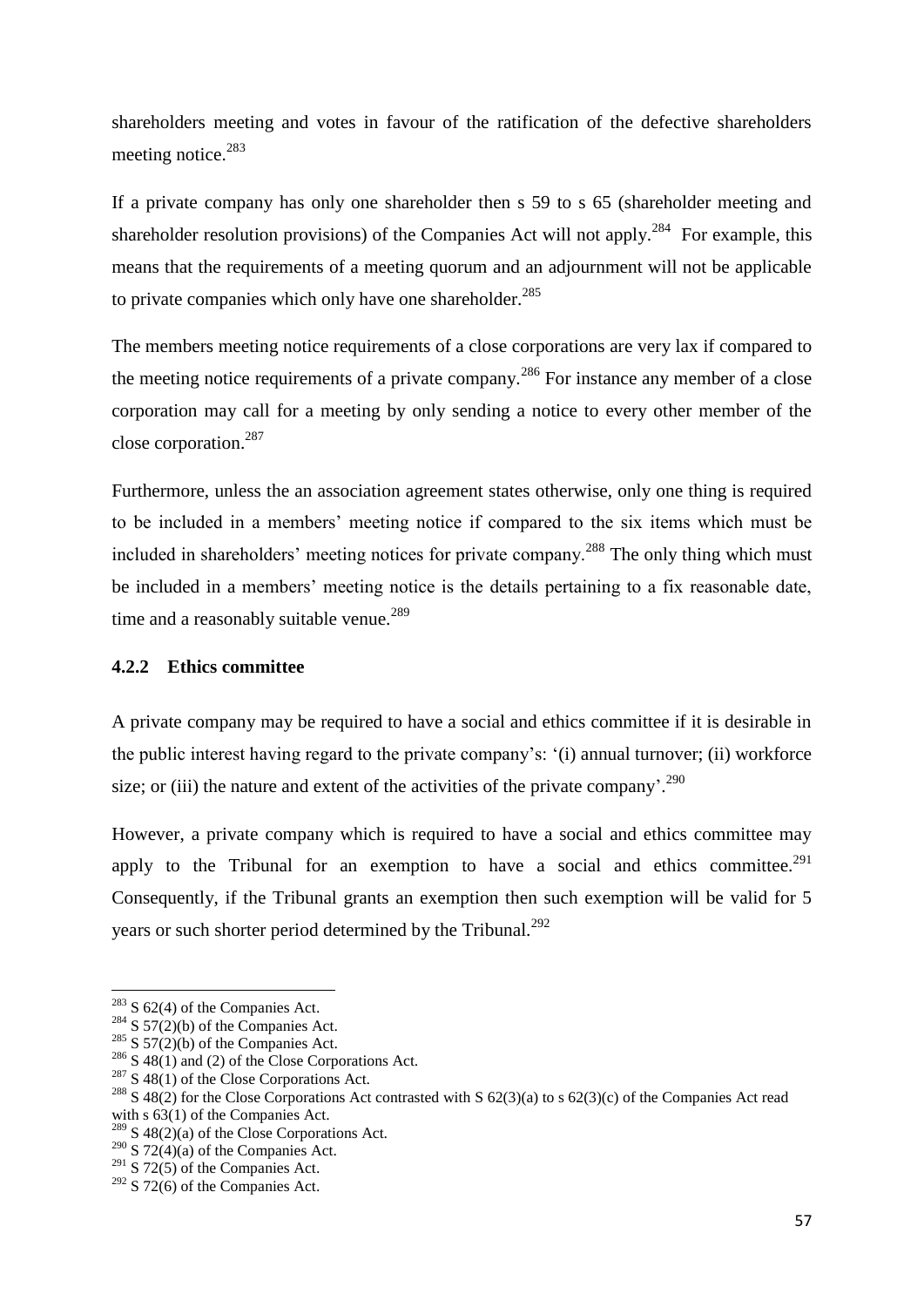In this regard, a Tribunal may only grant an exemption for a social and ethics committee if it is satisfied that the private company is required by other law to have, and does have an alternative formal mechanism within its structures that substantially performs the same function as a social and ethics committee in terms of s 72 of the Companies Act and the regulations of the Companies Act.<sup>293</sup> The Tribunal may also only grant an exemption for a social and ethics committee if it is satisfied that '(having regard to the private company's nature and extent of activities) it is not reasonably necessary in the public interest to require the private company to have a social and ethics committee'. $294$ 

Should the private company not be granted an exemption by the Tribunal, the private company will be required to pay for all expenses reasonably incurred by the social and ethics committee, which may include costs or fees of any consultant or specialist used by the social and ethics committee in the performance of the social and ethics committee's functions.<sup>295</sup>

#### **4.2.3 Board meetings**

No board meeting may be convened if the private company (through its board) has not provided notice to all of the directors.<sup>296</sup> However subject to what is stated in private company"s MOI, a board meeting may be convened even if the private company failed to give the required notice of the board meeting, or there was a defect in the giving of the notice, on condition that all the directors of the private company: "(i) acknowledge actual receipt of the required board meeting notice; (ii) are present at the board meeting; or (iii) waive the required notice of the board meeting'.<sup>297</sup>

A private company is required to keep minutes of the board meetings and any of the company"s committees, and such minutes must include: (a) any declaration given by notice or made by a director as required by s 75 of the Companies Act (director's personal financial interest); and (b) every resolution adopted by the board. $^{298}$ 

### **4.3 CHARACTERISTICS OF A CLOSE CORPORATION**

1

 $293$  S 72(5)(a) of the Companies Act.

<sup>&</sup>lt;sup>294</sup> S 72(5)(b) of the Companies Act.

 $295$  S 72(9) of the Companies Act.

<sup>&</sup>lt;sup>296</sup> S 73(4)(b) of the Companies Act.

 $297$  S 73(5)(a) of the Companies Act.

 $298$  S 73(6) of the Companies Act.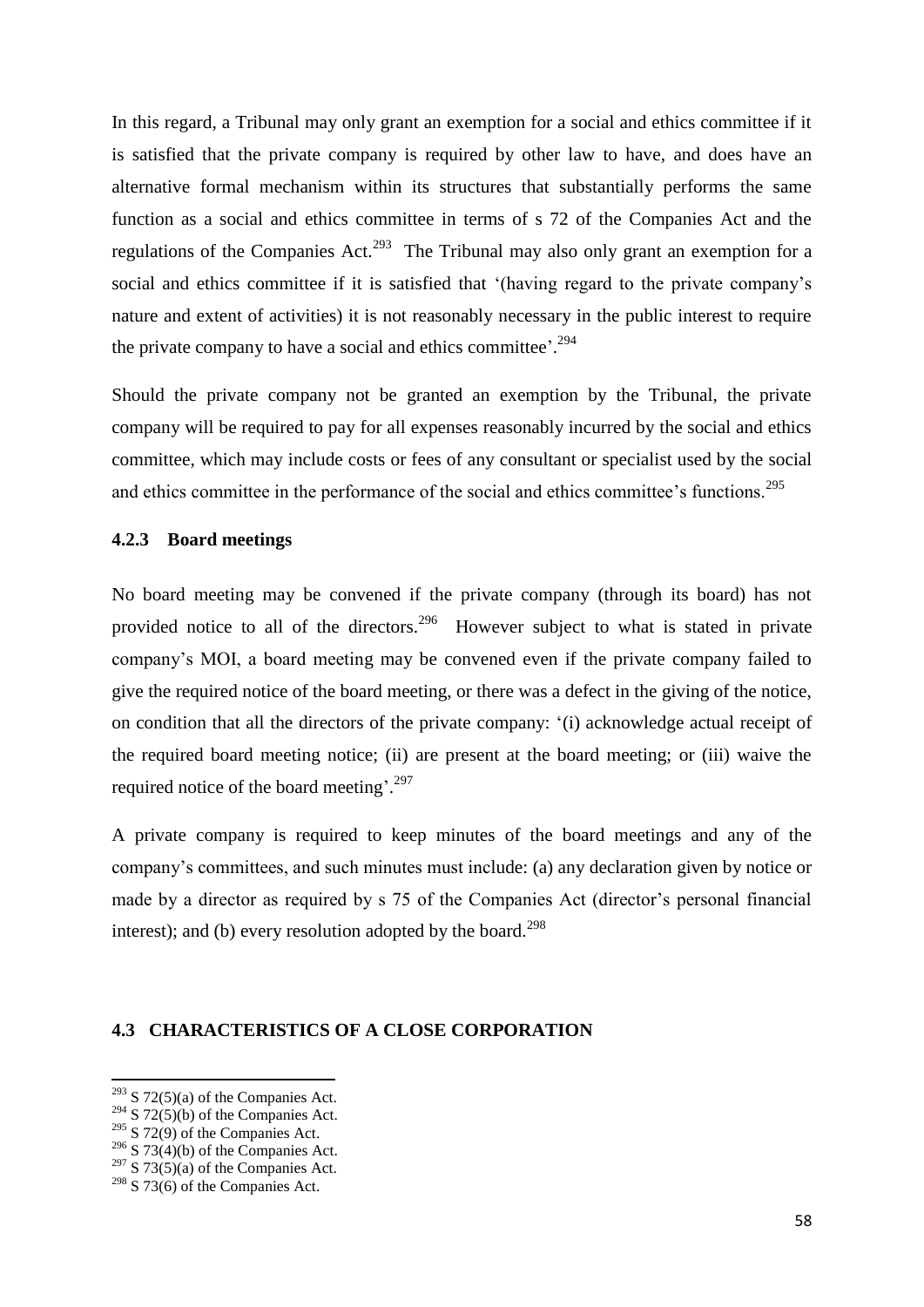#### **4.3.1 Founding documents and address**

A close corporation is required to keep its founding statement and any proof of the close corporation's registration at its registered office.<sup>299</sup> The close corporation's founding statement or any proof of the close corporation"s registration must be open to inspection by any person during the business hours of the close corporation upon payment to the close corporation, of which must be R1 (or a lesser amount determined by the close corporation) for a person who is a non-member of the close corporation.<sup>300</sup> If contrasted to the Companies Act, this requirement to keep a founding statement open for inspection is unique as a private company under the Companies Act is not required to keep its MOI open for public inspection.<sup>301</sup> However, one may argue that the reason that a private company is not required under the Companies Act to keep its MOI open for public inspection is because such document can easily be requested from the private company. Alternatively, the most important details of a private company can be obtained from the official CIPC website.

The advantage of a legal entity having its founding statement or MOI open for public inspection is that it promotes transparency as the party who deals with the legal entity is able to know the authoritative limitations of the legal entity which it intends to do business with. $302$  However, the disadvantage may be that a person who is irrelevant to the legal entity will get to know some of the intimate details of the legal entity which the legal entity may not want to disclose to any person.<sup>303</sup>

In addition, every close corporation is required to have an office and a postal address where all communications and notices may be sent to.<sup>304</sup> Furthermore, close corporations are required to record a report of the proceedings at the members meeting in a minute book, within 14 days after the date of which the members meeting was held.<sup>305</sup>

## **4.3.2 Accounting records**

 $299$  S 16(1) of the Close Corporations Act.

 $300\,$  S 16(2) of the Close Corporations Act.

<sup>&</sup>lt;sup>301</sup> S 15 of the Companies Act.

<sup>&</sup>lt;sup>302</sup> FHI Cassim *et al Contemporary Company Law* 2<sup>nd</sup> Ed Cape Town: Juta, (2012) 14.

<sup>303</sup> Ibid 14.

<sup>&</sup>lt;sup>304</sup> S 25(1) of the Close Corporations Act.

 $305$  S 48(3)(a) of the Close Corporations Act.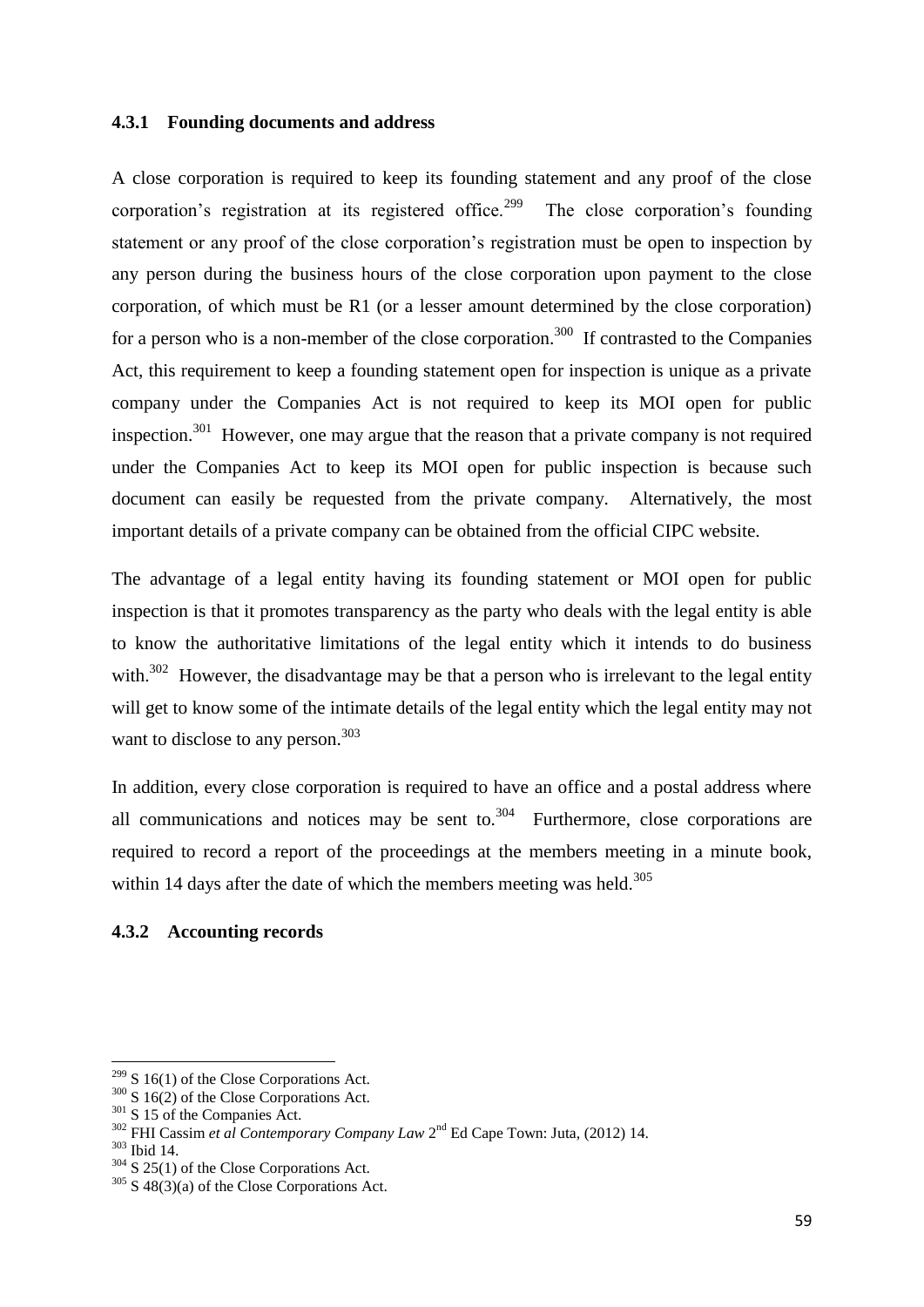A close corporation must also keep accounting records which represent the state of affairs and business of the close corporation.<sup>306</sup> Consequently these accounting records are required to be in one of the official South African languages and must explain the transactions and the financial position of the close corporation, including: "(i) the records showing the close corporation"s assets and liabilities, members" contributions, undrawn economic profits, revaluations of the close corporation"s fixed assets and amounts of loans to and from the members of the close corporation; (ii) a register of the close corporation's fixed assets which show the dates of any acquisition and the cost of the fixed assets, depreciation of the fixed assets (if any), and whether any assets have been revalued, the date of the revaluation and the revalued amount of the asset(s), the dates of any disposals and the consideration received; (iii) the records containing entries of daily cash received and paid, in enough detail to allow the nature of the transactions and the names of the parties to the transactions to be identified (except in the case of cash sales); (iv) the records of all goods sold and purchased on credit by the close corporation, and the services received and rendered on credit by the close corporation, in enough detail to allow the nature of such goods or services and the parties to the transaction to be identified; (v) annual statements of the close corporation"s stocktaking, and records which enable the value of the stock to be determined at the end of the financial year of the close corporation; and (vi) the vouchers which support the entries in the accounting records of the close corporation'.<sup>307</sup>

Interestingly, the Companies Act has the same mandatory requirement for private companies and actually demands more details from the accounting records of private companies than the details requested from the accounting records of close corporations.<sup>308</sup> Some of the details required in the accounting records of close corporations and private companies, such as revaluations of the legal entities' fixed assets, do not appear to be details which a layman can produce. As a result, the requirement to have the accounting records prepared to such detail will be burdensome to a small business as it will have to hire an accounting professional in order to obtain such information. This means that it can be a costly exercise for a small business to comply with both the Close Corporations Act and the Companies Act.

The accounting records must be kept in a manner which provides for adequate precautions against falsification and the facilitation of the discovery of any falsification of the close

1

 $306$  S 56(1) of the Close Corporations Act.

 $307 \times 56(1)$  of the Close Corporations Act.

<sup>&</sup>lt;sup>308</sup> S 28 of the Companies Act read with Regulation 25 of the Companies Act.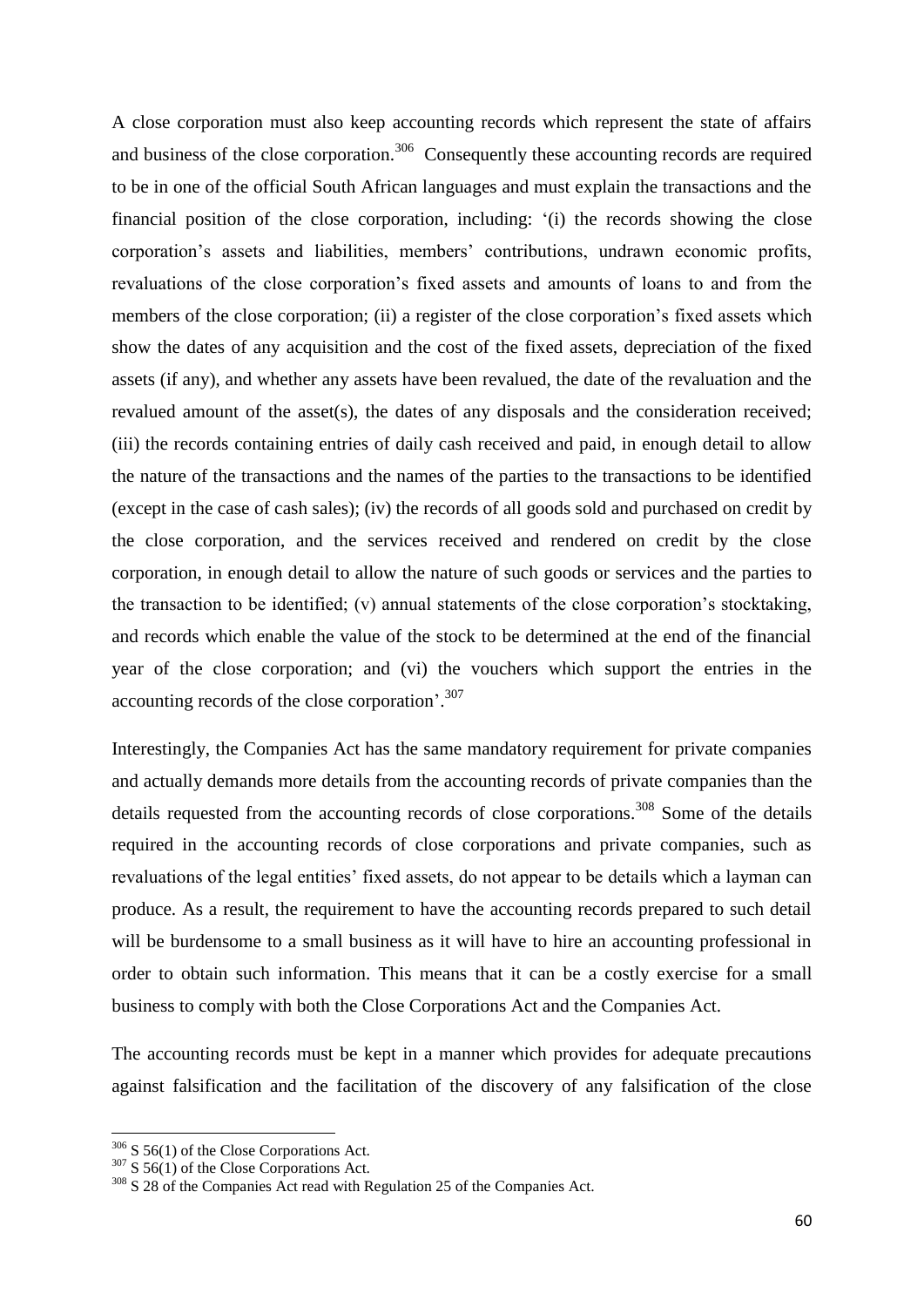corporation's accounting records.<sup>309</sup> Furthermore, the close corporation's accounting records must be kept at the business place(s) or the registered office of the close corporation, where it must be kept open for inspection by any member of the close corporation at all reasonable times.<sup>310</sup>

The accounting records which relate to the contribution by the close corporation"s members, loans to and from the close corporation's members and payments to the close corporation's members, must have enough detail of individual transactions to enable the nature and purpose of the transactions to be clearly identified.<sup>311</sup> This disclosure requirement is welcomed as it encourages transparency which ultimately results in clean governance and enables the prospective member of the business to have an x-ray view of the financial dealings by the existing members of the business.  $312$ 

If a close corporation fails to comply with the provisions which relate to the accounting records, then every member of the close corporation who is a party to such non-compliance or who fails to take reasonable steps to secure compliance by the close corporation with any such provision, will be guilty of an offence.<sup>313</sup> Consequently, in proceedings which relate to an offence of a failure to take reasonable steps to ensure compliance by a close corporation with the provisions dealing with accounting records, an accused member who can prove that they had reasonable belief and did believe that a competent and reliable person was charged with the duty of seeing any provision (of the Close Corporations Act) dealing with accounting records was complied with, and that such person was in a position to discharge such duty, and the accused members had no reason to believe that such person in any way failed to discharge that duty, will be entitled to use such proof as a defence.<sup>314</sup>

# **4.3.3 Financial year end**

A close corporation is required to fix an annual financial year end date which must be the end of its financial year, being the close corporation's accounting period.<sup>315</sup> The close

 $309$  S 56(3) of the Close Corporations Act.

 $310$  S 56(4) of the Close Corporations Act.

 $311$  S 56(2) of the Close Corporations Act.

<sup>&</sup>lt;sup>312</sup> FHI Cassim et al Contemporary Company Law 2<sup>nd</sup> Ed Cape Town: Juta, (2012) 14.

 $313$  S 56(5)(a) of the Close Corporations Act.

 $314$  S  $56(5)(b)$  of the Close Corporations Act.

 $315$  S 57(1) of the Close Corporations Act.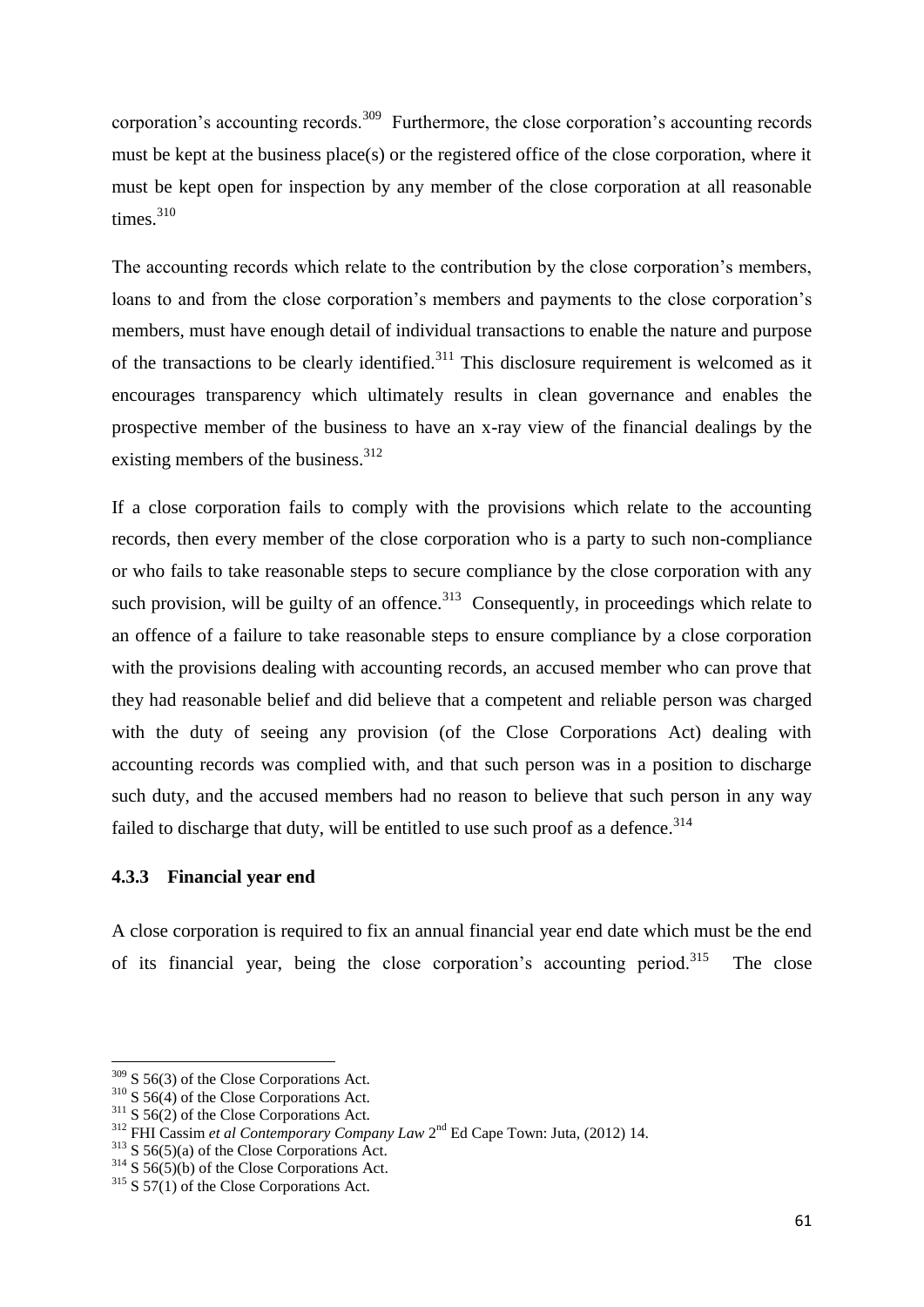corporation may change such date which signifies the end of its financial year; however the close corporation will not be able to change such date more than once in any financial year.<sup>316</sup>

In this regard, the duration of a close corporation's financial year shall be twelve months. $317$ Furthermore, the first financial year of the close corporation must start from the date of the close corporation"s registration and end on a date which is not less than three months or more than fifteen months after the date of the close corporation's registration.<sup>318</sup>

The requirement of a close corporation to have a financial year is not unique as the Companies Act also requires a private company to have a financial year which is the private company's accounting period.<sup>319</sup> Just like a close corporation, a private company may change its financial year at any time; however, it may not do so more than once during any financial year.<sup>320</sup>

### **4.3.4 Accounting officer**

As previously mentioned in chapter 2 of this dissertation, a close corporation will be required to appoint an accounting officer in accordance with the Close Corporations Act.<sup>321</sup> In this regard, not everyone will be able to be an accounting officer as only a person who is a member of a recognized profession will be an accounting officer.<sup>322</sup>

<sup>&</sup>lt;sup>316</sup> S 57(2)of the Close Corporations Act.

 $317$  S 57(3) of the Close Corporations Act.

 $318$  S 57(4)(a) of the Close Corporations Act.

 $319$  S 27(1) of the Companies Act.

 $320$  S 27(4) of the Companies Act.

 $321$  S 59(1) of the Close Corporations Act.

 $322$  S 60(1) of the Close Corporations Act. These are the following recognized professions which will entitle a person to be an accounting officer of a close corporation: (1) the South African Institute of Charted Accounts (GNR.2488 of 16 November 1984); (2) Accountants and Auditors registered in terms of the provisions of the Public Accountants" and Auditors" Act 51 of 1951 (GNR.2488 of 16 November 1984); (3) the Southern African Institute of Charted Secretaries and Administrators (GNR.2488 of 16 November 1984); (4) the Institute of Cost and Management Accountants (GNR.2488 of 16 November 1984); (5) the Association of Commercial and Financial Technicians of Southern Africa (GNR.2488 of 16 November 1984); (6) the Institute of Administration and Commerce in Southern Africa who have obtained the Diploma in Accountancy or the Diploma in Cost and Management Accountancy (GNR.1234 of 7 June 1985); (7) the Institute of Administration and Commerce in Southern Africa who have obtained the Diploma for Company Secretaries (GNR.206 of 7 February 1986); (8) Members of the Charted Association of Certified Accountants who have passed the examinations set by the said Charted Association of Certified Accountants in the relevant South African Business Laws and have, after three years appropriate practical experience, been allocated a practice number by the said Charted Association of Certified Accountants (GNR.993 of 27 May 1994); (9) the Senior Members of the South African Institute for Business Accountants (GNR.1906 of 5 July 1996); (10) Associate General Accounts of the SA Institute of Charted Accountants (GNR.150 of 30 January 1998); (11) the Members of the Charted Institute for Business Management (GN 758 of 18 July 2008); and (12) the Southern African Institute of Government Auditors (GN 167 of 26 February 2010).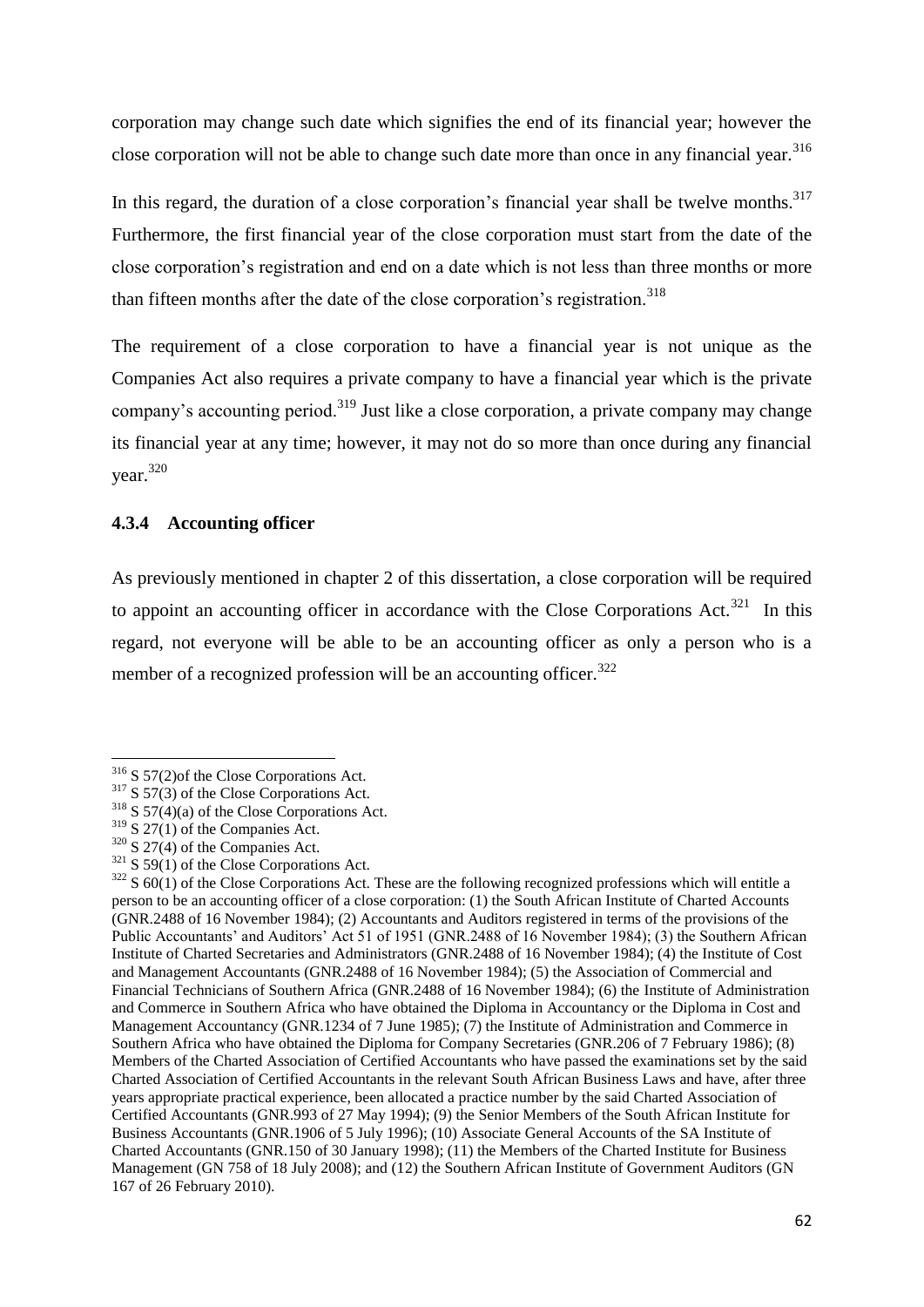This means that unless a person is part of a recognized profession, one will be forced to hire a professional who will be an accounting officer for their close corporation. Resultantly, if a small business cannot afford the services of a professional then the small business will be in breach of the Close Corporations Act. This is a not a welcomed requirement for a small business as it is burdensome to a small business which can barely break-even in terms of its finances.

Furthermore a member or an employee of a close corporation or a firm whose partner or employee is a member or an employee of a close corporate, will not be eligible to be an accounting officer of a close corporation unless all members of the close corporation provide written consent to such appointment.<sup>323</sup> This means that the costs of hiring an external person as an accounting officer may only be saved if a close corporation with only one member appoints that single member as its accounting officer; alternatively if all members agree to appoint a specific member as an accounting officer if the close corporation has more than one member.

The first appointed accounting officer of the close corporation who is named in the founding statement will officially occupy their position as an accounting officer from the registration date of the close corporation.<sup>324</sup>

Furthermore, if an accounting officer vacates their office due to a removal, resignation or otherwise, then the close corporation must appoint another accounting officer within 28 days from when the accounting officer vacated their office, provided that the appointment complies with the provisions relating to the registration of an amended founding statement of a close corporation.<sup>325</sup>

# **4.4 COMMENTS**

**.** 

As shown above, private Companies under the Companies Act have more onerous meeting notice requirements than close corporations under the Close Corporations Act.<sup>326</sup>

 $323$  S 60(3) of the Close Corporations Act.

 $324$  S 59(2) of the Close Corporations Act read with s 12(g)(i) of the Close Corporations Act.

 $325$  S 59(3) of the Close Corporations Act.

 $326$  S 48(2) for the Close Corporations Act contrasted with S 62(3)(a) to s 62(3)(c) of the Companies Act read with s 63(1) of the Companies Act.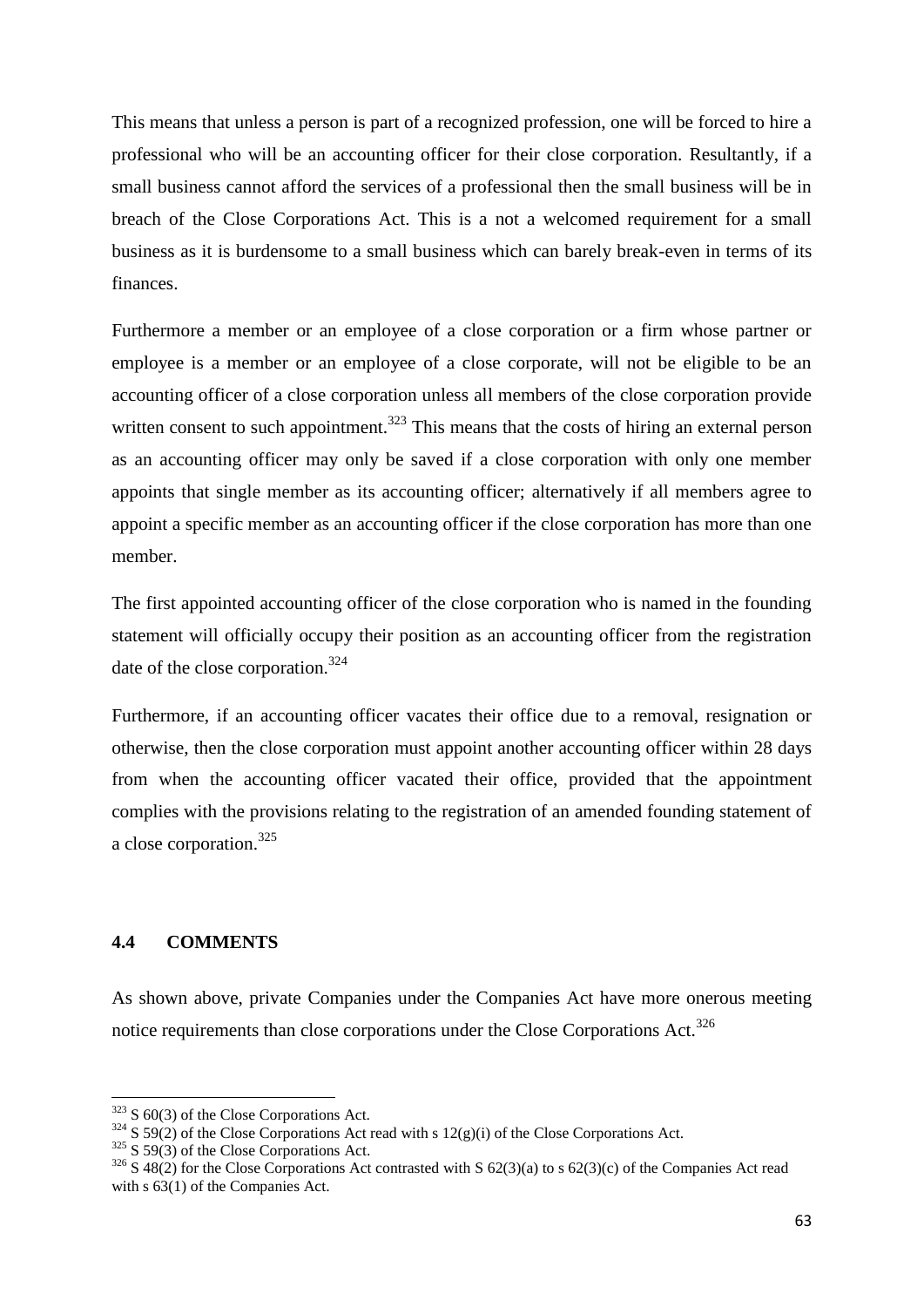However, a private company and a close corporation share similar duties when it comes to keeping records of the minutes of a board meeting or a members meeting.<sup>327</sup> Conversely, a close corporation is further required to keep its founding statement at its registered place (and place of business) so such document can be inspected during ordinary business hours.<sup>328</sup> As stated, this requirement is unique as a private company under the Companies Act is not required to keep its MOI open for public inspection.<sup>329</sup>

In terms of the requirements pertaining to a financial year, both the private company and the close corporation have very similar requirements.<sup>330</sup> The requirements of a financial year are welcomed for both small businesses and large businesses as they create the parameters for the accounting periods of a company in order for a company to determine whether it is doing good or bad in its years in business.

The Companies Act then comes with a new innovation where a private company may be required to have a social and ethics committee depending on whether public interest demands such committees to be formed taking into account the private company's 'annual turnover, workforce size, or the nature and extent of the activities' of the private company.<sup>331</sup> This regulatory requirement does not have a suffocating nature as a private company can apply to the Tribunal to be exempt from having a social and ethics committee if the private is required to have such committees.<sup>332</sup>

However, an existing close corporation is not subjected to the same standard as a private company insofar has having a social and an ethics committee and as a result a close corporation is not required to have a social and ethics committee.

The Companies Act also loosely imposes duties on a private company which relate to the giving of meeting notices.<sup>333</sup> This requirement is described as 'loose' because shareholders can waive such statutory requirement and also such statutory requirement is not applicable to a private company which only has one shareholder.<sup>334</sup>

 $327$  S 73(6) of the Companies Act read with s 48(3)(a) of the Close Corporations Act.

 $328$  S 16(1), s 16(2) and s 56(4) of the Close Corporations Act.

<sup>&</sup>lt;sup>329</sup> S 15 of the Companies Act.

<sup>&</sup>lt;sup>330</sup> S 57 of the Close Corporations Act read with s 27 of the Companies Act.

 $331$  S 72(4)(a) of the Companies Act.

 $332$  S 72(5) of the Companies Act.

 $333$  S 62(1)(b) of the Companies Act.

 $334$ S 62(4) and s 62(5) of the Companies Act read with s 57(2)(b) of the Companies Act.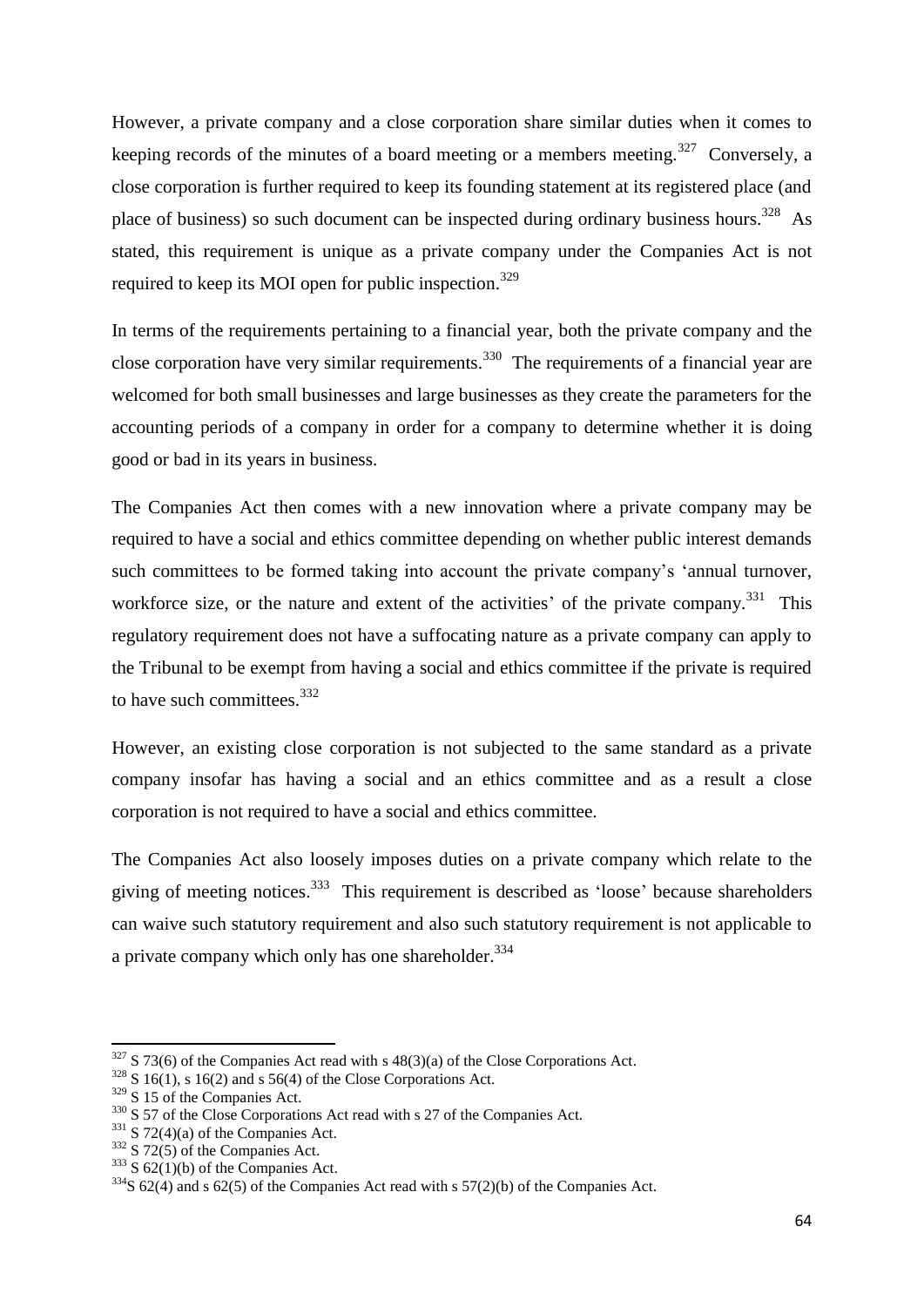**.** 

Generally, close corporations have fewer duties than private companies. Where close corporations and private companies have the same or similar duties, such duties overlap each other and prove that the reason why one can no longer form a new close corporation is because the requirements which relate to a close corporation have been incorporated into the Companies Act.<sup>335</sup>

However, it is submitted that the close corporations under the amended Close Corporations Act (which amendments happened when the Companies Act came into effect) and private companies under the Companies Act, have requirements which are unnecessary for small businesses and which have the capability of crippling a small business which can barely make ends meet.<sup>336</sup>

<sup>335</sup> P Knight "Keep it simple and set it free: The new ethos of corporate formation", (2010) *Acta Juridica: Modern company law for a competitive South African economy* 3-42.

<sup>&</sup>lt;sup>336</sup> JJ Henning 'The impact of South African company law reform on close corporations: Selected issues and perspectives" (2010) *Acta Juridica: Modern company law for a competitive South African economy* 464.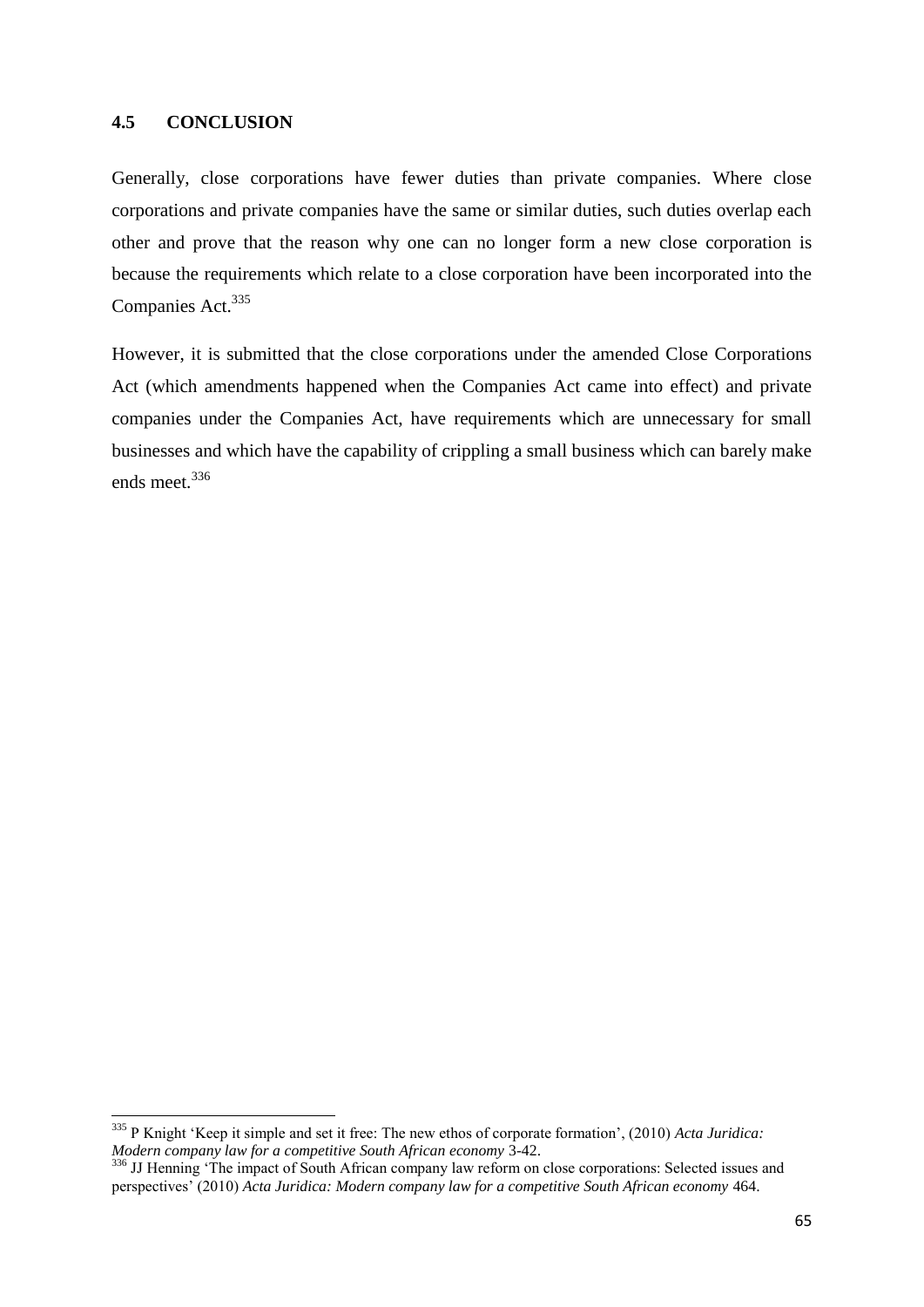#### **CHAPTER 5:FOREIGN LAW**

# **INTRODUCTION**

Generally speaking, in order for a country to determine whether it is doing a good job or not, such country needs to compare itself with other countries/jurisdictions around the world. As a result, this chapter will contrast how South Africa deals with legislating small businesses and large businesses in comparison to how other countries legislate small businesses and large businesses.

In this regard, this chapter will compare South African law against other common law jurisdictions (countries which have similar laws) such as New Zealand and Australia. In addition, this chapter will also compare South African law to German law, which does not have a common law jurisdiction with South Africa.

## **5.2 NEW ZEALAND**

**.** 

In New Zealand closely-held companies, are defined as companies where shareholders are also directors and there is no separation between the ownership and the management of the company.<sup>337</sup> The South African equivalent of a closely-held company is a close corporation under the Close Corporations Act as such legal entity has members (equivalent of shareholders) who are also considered to be directors as close corporations have no separation between ownership and management of the corporation.<sup>338</sup>

Commentators in New Zealand have been advocating for separate legislation for closely-held companies which will operate in conjunction with the New Zealand Companies Act 1993 (New Zealand Companies Act) which is a single legislation which regulates small businesses and large businesses.<sup>339</sup> It the South African context, the New Zealand Companies Act is

<sup>337</sup> M Farrington "A closely-held Companies Act for New Zealand" (2007) *Victoria University of Wellington Law Review* 543.

<sup>&</sup>lt;sup>338</sup> S 30 of the Close Corporations Act read with s 46 of the Close Corporations Act. JJ Henning 'Identifying the structure envisioned for closely held incorporated business entities under the new statutory dispensation" (2015) *Journal for Juridical Science* 40(1): 19-34.

<sup>339</sup> M Farrington "A closely-held Companies Act for New Zealand" (2007) *Victoria University of Wellington Law Review* 543.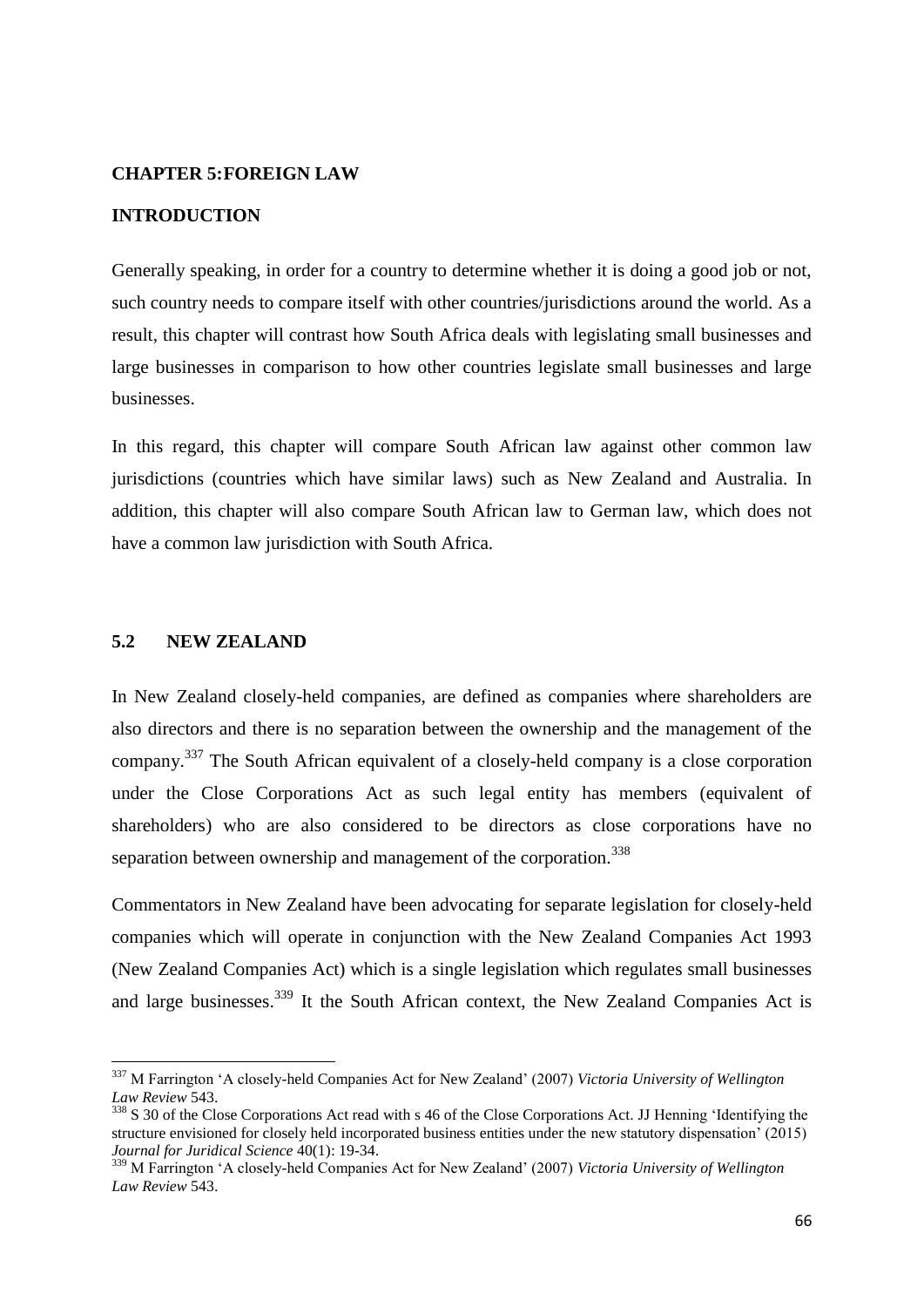equivalent to the Companies Act as the Companies Act governs both small businesses and large businesses.<sup>340</sup>

It has been argued in New Zealand that this proposed separate closely-held companies legislation should remove the distinction between shareholders and directors.<sup>341</sup> Consequently this means that the need to impose regulatory requirements on directors in favour of shareholders would be removed.<sup>342</sup> The reason for this submission is that there would be no need for director's liability for small companies as all the directors are usually the shareholders.<sup>343</sup> As a result, it would not be necessary for directors to report to shareholders, and it logically follows that any regulatory costs associated with director's liabilities for small companies would not be justified.<sup>344</sup>

But even if a director-shareholder were to breach the New Zealand Companies Act, it is unlikely that such a shareholder-plaintiff would take action against themselves as a directordefendant.<sup>345</sup> The same can also be said for a private company under the Companies Act where there are few directors who are all shareholders in the private company.

Furthermore, it is interesting to note that company law commentators in New Zealand have looked up to the Close Corporations Act as a role model in legislations for small formal business enterprises.<sup>346</sup>

New Zealand commentators argue that the United States of America (Uniform Limited Liability Company Act (1996)) and South African (Close Corporations Act) statutes have been successful in practice and as a result, New Zealand should carefully consider whether

<sup>340</sup> P Knight "Keep it simple and set it free: The new ethos of corporate formation", (2010) *Acta Juridica: Modern company law for a competitive South African economy* 3-42.

<sup>341</sup> M Farrington "A closely-held Companies Act for New Zealand" (2007) *Victoria University of Wellington Law Review* 543.

<sup>342</sup> M Farrington "A closely-held Companies Act for New Zealand" (2007) *Victoria University of Wellington Law Review* 543.

<sup>343</sup> M Farrington "A closely-held Companies Act for New Zealand" (2007) *Victoria University of Wellington Law Review* 543.

<sup>344</sup> M Farrington "A closely-held Companies Act for New Zealand" (2007) *Victoria University of Wellington Law Review* 543.

<sup>345</sup> M Farrington "A closely-held Companies Act for New Zealand" (2007) *Victoria University of Wellington Law Review* 555

<sup>346</sup> M Farrington "A closely-held Companies Act for New Zealand" (2007) *Victoria University of Wellington Law Review* 544.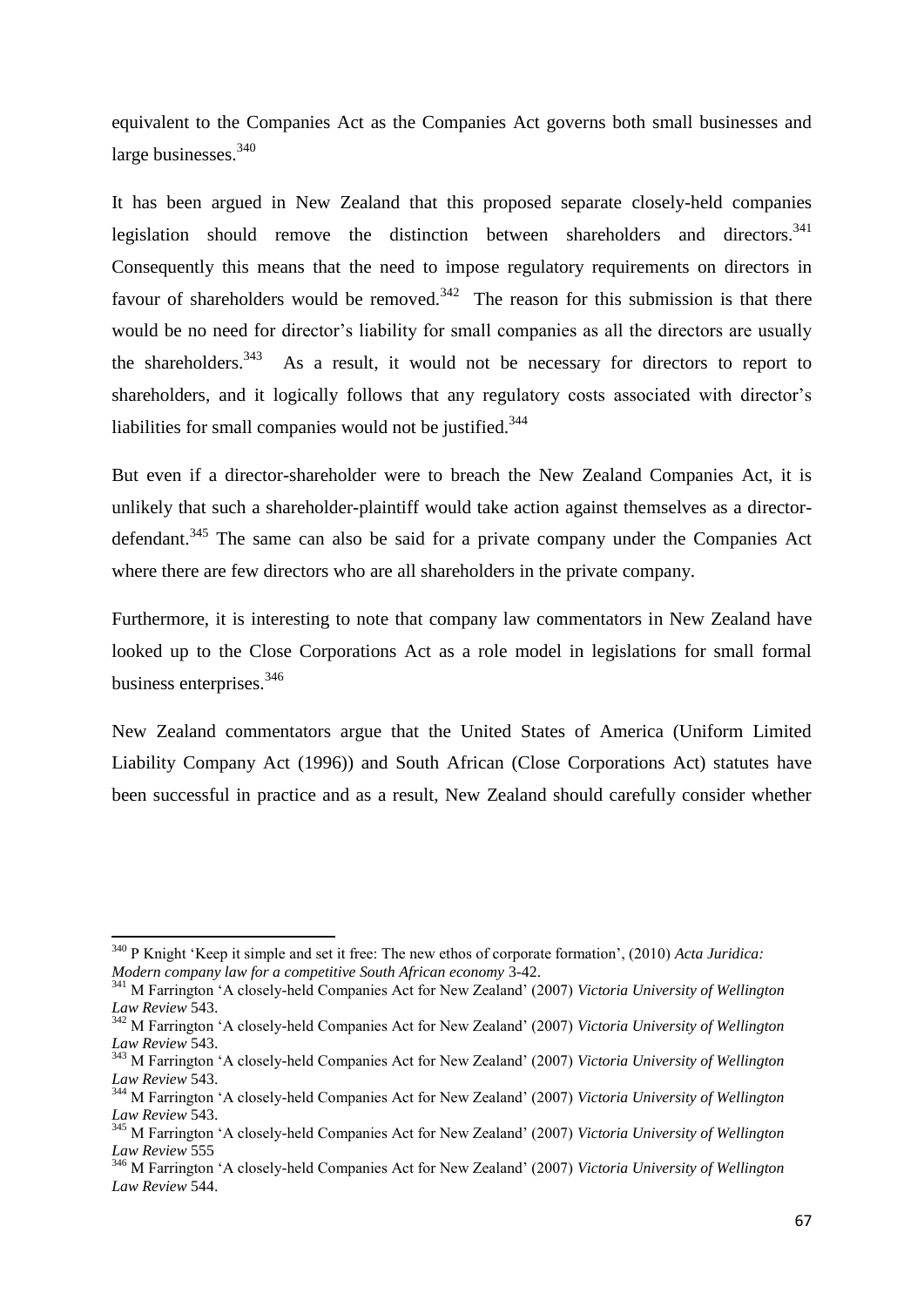there are any compelling reasons for departing from the proven success of South Africa and the United States of America.**<sup>347</sup>**

Furthermore, New Zealand scholars believe that no legislative act can cater for both the small companies and large companies, as the needs of these companies are not akin. $348$  In this regard (and to further reiterate) the South African Close Corporations Act has been cited as a legislative role model for small companies in New Zealand.<sup>349</sup> Resultantly, New Zealand company commentators concede that the South African Close Corporations Act has been successful in practice. $350$ 

### **5.3 AUSTRALIA**

1

Small and big formal businesses in Australia, another country which is also a common law jurisdiction with South Africa, are governed under the Corporations Act 50 of 2001 (Australian Corporations Act). It is interesting to note that the Australian Corporations Act expressly distinguishes between small businesses (small proprietary company and small company limited by guarantee<sup>351</sup>) and large businesses (large proprietary company).<sup>352</sup>

At first glance the Australian Corporations Act is very similar to the South African Companies Act, however the Australian Corporations Act is distinguishable to the South African Companies Act as it expressly differentiates between small businesses and large bossiness.

Under the Australian Corporations Act, small businesses and large businesses are differentiated by the consolidated revenue in a specific financial year, the value of the consolidated gross assets at the end of a specific financial year and the business entities which the company controls.<sup>353</sup> For instance, a business will be considered to be a small proprietary company if it has a revenue of less than \$25 million (or any other amount

<sup>347</sup> M Farrington "A closely-held Companies Act for New Zealand" (2007) *Victoria University of Wellington Law Review* 555.

<sup>348</sup> M Farrington "A closely-held Companies Act for New Zealand" (2007) *Victoria University of Wellington Law Review* 553 and 554.

<sup>349</sup> M Farrington "A closely-held Companies Act for New Zealand" (2007) *Victoria University of Wellington Law Review* 554.

<sup>350</sup> M Farrington "A closely-held Companies Act for New Zealand" (2007) *Victoria University of Wellington Law Review* 555.

<sup>&</sup>lt;sup>351</sup> Small company limited by guarantee are companies which earn less than \$250,000. See s 45B of the Australian Corporations Act.

 $352$  S 45A(2) and 45B read with s 45A(3) of the Australian Corporations Act.

<sup>353</sup> S 45A(2) read with s 45A(3) of the Australian Corporations Act.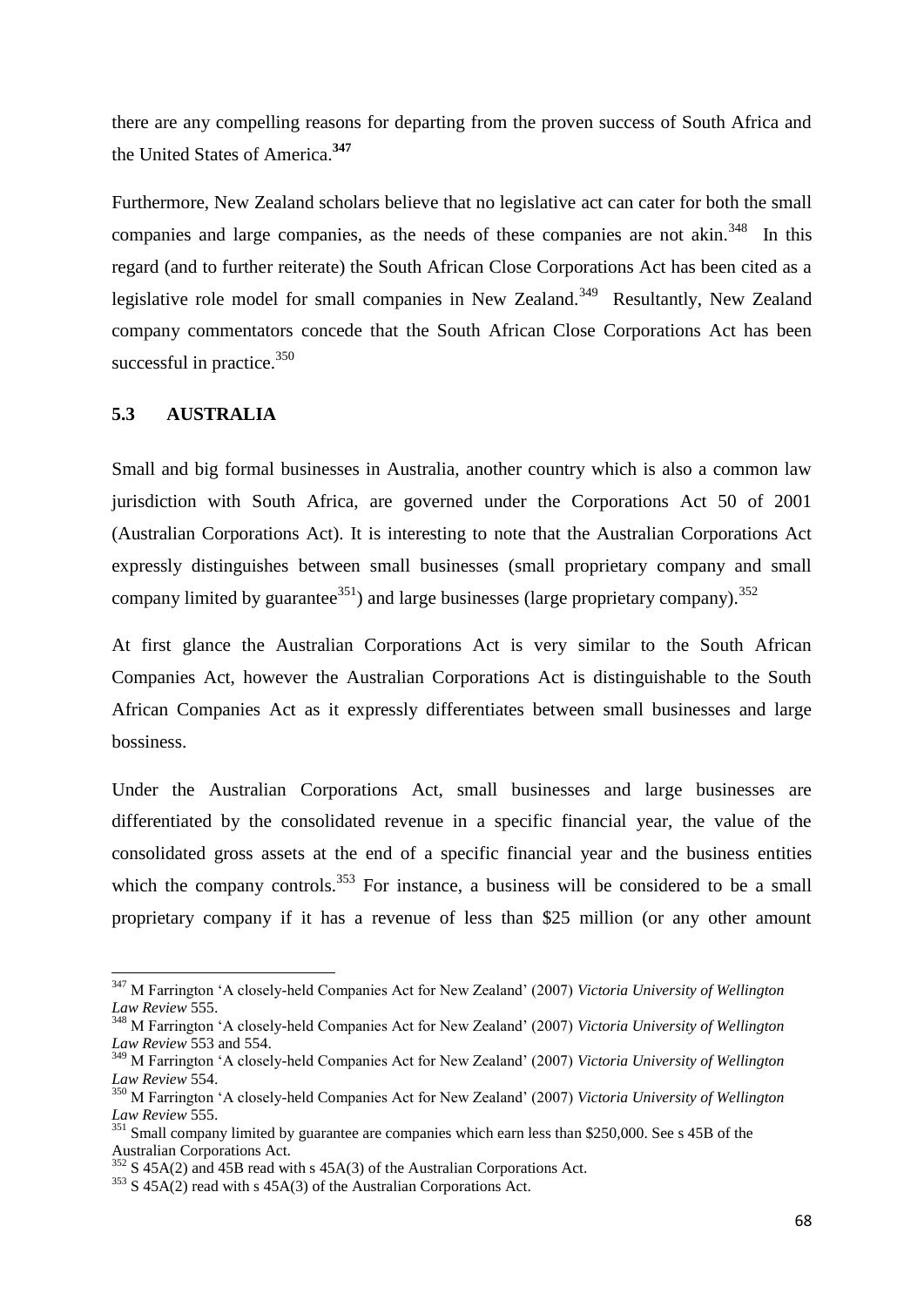stipulated by legislation), controls entities which are worth less than \$12.5 million (or any other amount stipulated by legislation) or the company or entities which it controls have less than 50 employees.<sup>354</sup> While a large proprietary company will have the direct opposite requirements.<sup>355</sup>

Furthermore, under the Australian Corporations Act, a company must have at least one shareholder and a maximum of fifty shareholders.<sup>356</sup> In South Africa the capping of participants (shareholders) only exists under Close Corporations Act, $357$  and also only existed under the 1973 Companies Act as the Companies Act has abolished the limitation of shareholders who want to participate in a company.

In Australia, most small business owners think independent directors are valueless to their organisations and as a result, separation of the roles and responsibilities of the board of directors and management is very minimal.<sup>358</sup> This Australian school of thought is very similar with the New Zealand closely-held companies school of thought which does not separate the ownership and the management of a company.<sup>359</sup> Furthermore, the Australian small business owners' school of thought is also in line in line with the philosophy of the Close Corporations Act which requires the business owners to also participate in the management of the business.<sup>360</sup>

In Australia, a number of small businesses do not naturally have an audit committee, audit remuneration committees or nomination committees.<sup>361</sup> Consequently, this illustrates that small businesses are concerned with improving their performance with the resultant benefits flowing to the owners and employees through effective decision making process; while larger

 $\overline{a}$ 

<sup>&</sup>lt;sup>354</sup> S 45A(2) of the Australian Corporations Act.

 $355$  S 45A(3) of the Australian Corporations Act.

<sup>&</sup>lt;sup>356</sup> S 113 and s 114 of the Australian Corporations Act.

<sup>&</sup>lt;sup>357</sup> S 28 of the Close Corporations Act.

<sup>&</sup>lt;sup>358</sup> K Heenetigala and A Armstrong 'Corporate governance issues facing small corporations in Australia' (2010) *Victoria University, Australia, paper submitted to the 2nd Finance and Corporate Governance Conference, Melbourne, Australia* 14.

<sup>359</sup> M Farrington "A closely-held Companies Act for New Zealand" (2007) *Victoria University of Wellington Law Review* 543.

<sup>&</sup>lt;sup>360</sup> S 30 of the Close Corporations Act read with s 46 of the Close Corporations Act.

<sup>&</sup>lt;sup>361</sup> K Heenetigala and A Armstrong 'Corporate governance issues facing small corporations in Australia' (2010) *Victoria University, Australia, paper submitted to the 2nd Finance and Corporate Governance Conference, Melbourne, Australia* 14.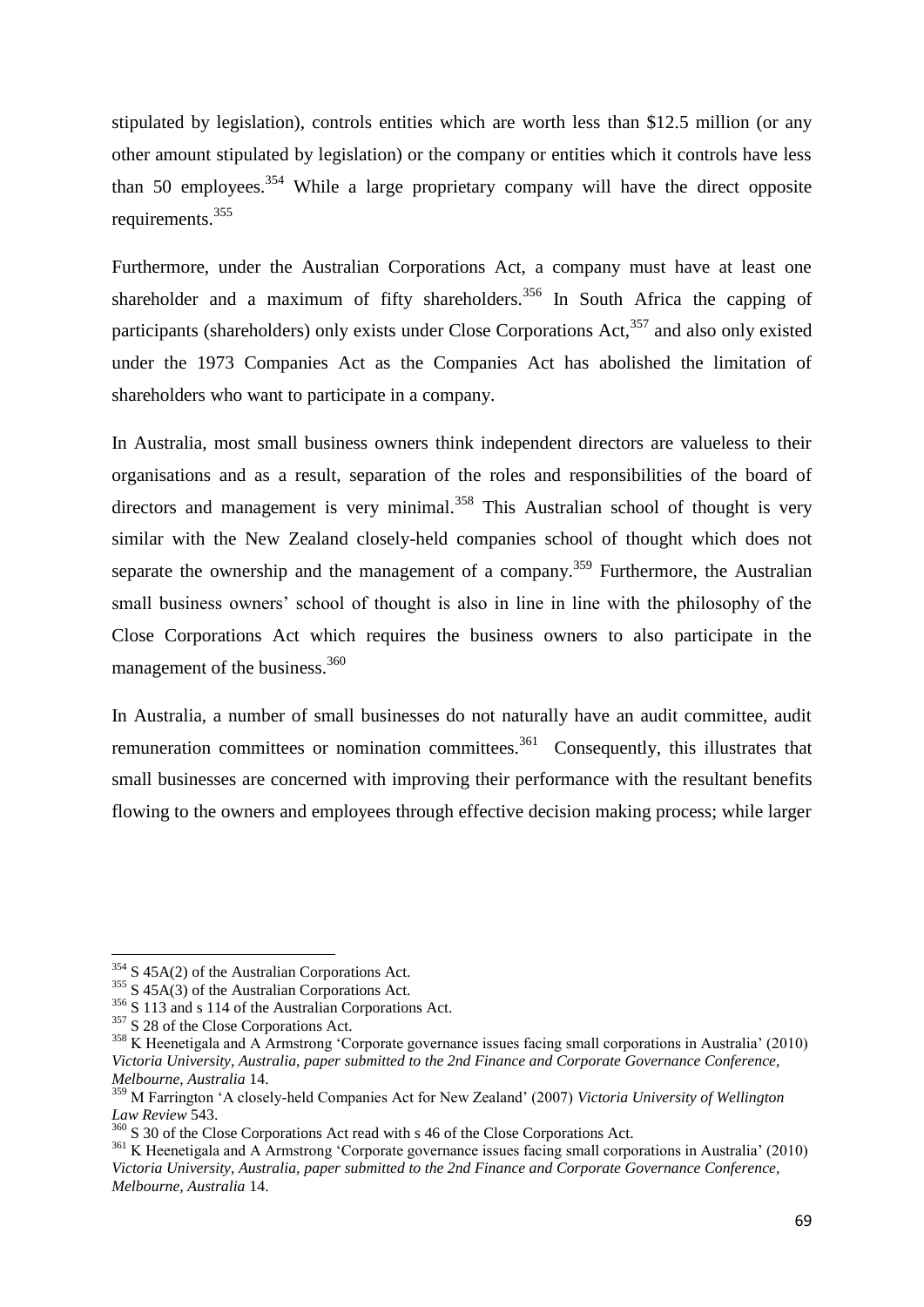businesses are more concerned with corporate governance which includes with structures and processes for decision making, accountability and control.<sup>362</sup>

Australian commentators argue that the fact that small businesses do not have or have a minimal percentage of independent boards, separation of ownership and control and board committees, indicates that small businesses either do not understand the importance of corporate governance or they are too small to adopt such governance systems.<sup>363</sup> This same argument can be made for owners of small formal businesses in South Africa, who are not naturally expected to adopt or understand complex governance systems which are better suited for large companies that require a system of check and balances.

Furthermore, in Australia, the mandatory compliance with accounting requirements of the Australian Corporations Act will generally depend on whether a company is classified as a small or large company for that particular financial year.<sup>364</sup> For instance a large company will be a mandatorily required to prepare audited annual financial report and directors' reports.<sup>365</sup> This is also the position in New Zealand as large companies are required to be audited and prepare annual returns.<sup>366</sup> As already set out in chapter 2 of this dissertation, the South African Companies currently provides a similar position to the Australian Corporations Act as depending on certain factors such as the turnover of a private company, a private company may be exempt from being audited, however it may still be required to be independently reviewed.<sup>367</sup>

# **5.4 GERMANY**

1

In terms of the German *Gesellschaft mit beschrdnkter Haftung* (*GmbH*) (which may be translated to mean "corporation with limited liability"), which is regulated by the *Gesetz betreffend die Gesellschaften mit beschrdinkter Haftung, 1892 (GmbHG*) there is no limitation on the number of members in a *GmbH*. 368 The GmbH also does not have a strict

 $362$  K Heenetigala and A Armstrong 'Corporate governance issues facing small corporations in Australia' (2010) *Victoria University, Australia, paper submitted to the 2nd Finance and Corporate Governance Conference, Melbourne, Australia* 14.

<sup>&</sup>lt;sup>363</sup> K Heenetigala and A Armstrong 'Corporate governance issues facing small corporations in Australia' (2010) *Victoria University, Australia, paper submitted to the 2nd Finance and Corporate Governance Conference, Melbourne, Australia* 14.

<sup>364</sup> Chapter 1: Small Business Guide Part 1.5, s 10 of Australian Corporations Act.

<sup>&</sup>lt;sup>365</sup> Chapter 1: Small Business Guide Part 1.5, s 10 of Australian Corporations Act.

 $366$  S 206(1)(a) and s 208(1)(a) of the New Zealand Companies Act.

 $367$  S 30(2)(b) of the Companies Act read with s 30(2A) of the Companies Act.

<sup>&</sup>lt;sup>368</sup> N Olbrisch and J J Du Plessis 'Some Structural Differences Between the South African Close Corporation and the German *GmbH*" (1997-2) TSAR 315. Section 1 of the *GmbHG*.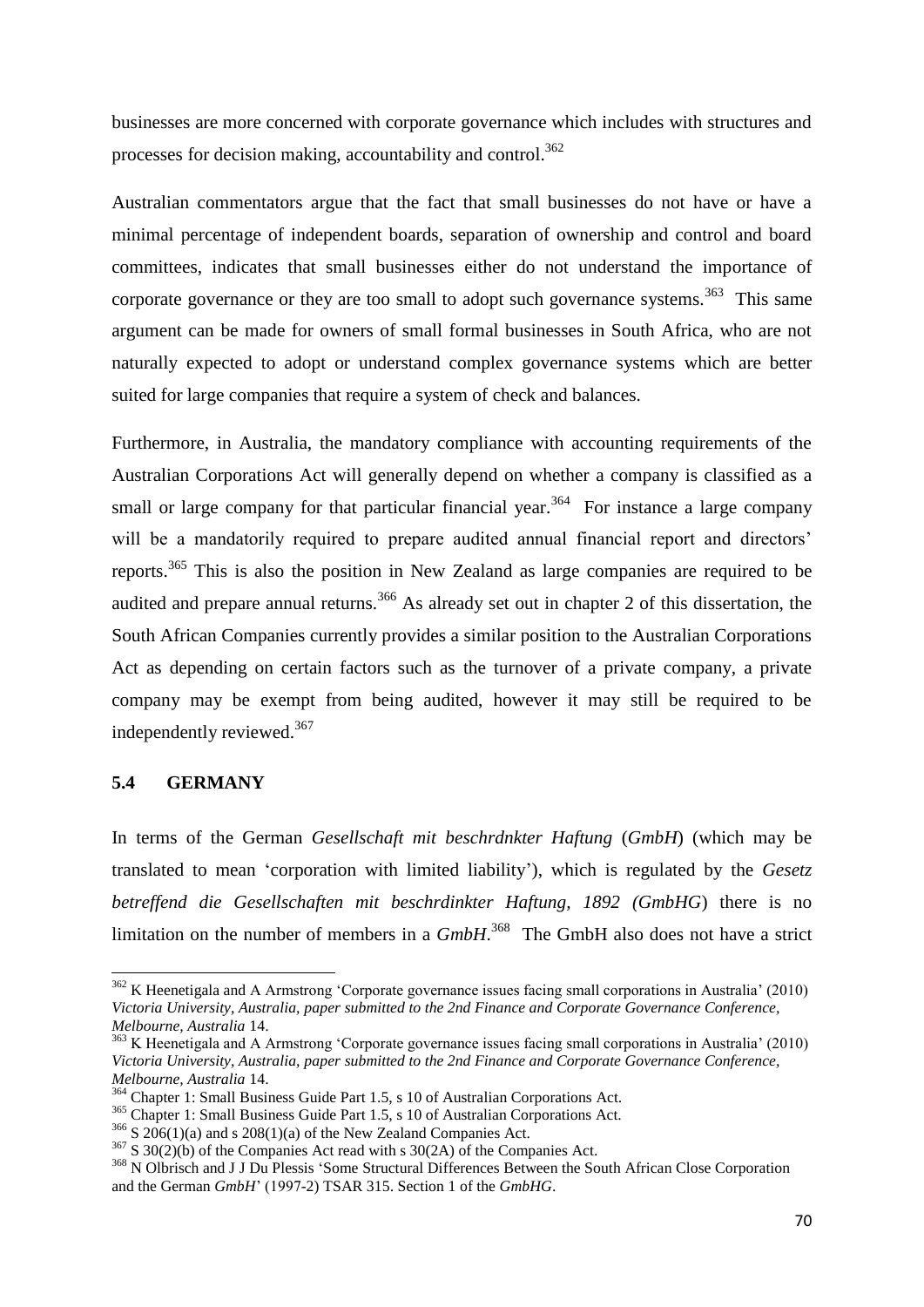separation between ownership and management of the corporation even though outsiders may operate as directors.<sup>369</sup> In the South African context this would appear to be a mixture of a close corporation under the Close Corporations Act and a private company under the Companies Act because there is no participation limitation but also there is no strict separation between ownership and management.<sup>370</sup>

Juristic persons as well as natural persons, and even associations without juristic personality, qualify for membership of the *GmbH*. 371 The *GmbH* is*,* therefore, a suitable legal entity not only for small businesses that remain a small business but also for small businesses that grow into and remain medium businesses.<sup>372</sup> Furthermore, the *GmbH* often forms part of groups of companies as either a holding *GmbH* or a subsidiary *GmbH* of other corporations or companies*.* 373

Shares in a *GmbH* may be transferred to a juristic person, where in a close corporation interest (shares) cannot be transferred to a juristic person other than a juristic person in the capacity of a trustee of a trust *inter vivos*. 374 Generally speaking it is said that fewer restrictions apply to the transfer of a share in a *GmbH* as opposed to an interest in a South African close corporation.<sup>375</sup>

#### **5.5 COMMENTS AND ANALYSIS**

The Australian, German and South African (other than the Close Corporations Act) jurisdictions do not expressly have separate legislations which deals with the needs of small businesses, however the aforementioned jurisdictions have provisions in their company statues which either directly or indirectly accommodate small businesses. Based on the Close

 $\overline{a}$ 

<sup>&</sup>lt;sup>369</sup> N Olbrisch and J J Du Plessis 'Some Structural Differences Between the South African Close Corporation and the German *GmbH*" (1997-2) TSAR 315 and 319.

<sup>&</sup>lt;sup>370</sup> S 28 of the Close Corporations Act.

<sup>&</sup>lt;sup>371</sup> N Olbrisch and J J Du Plessis 'Some Structural Differences Between the South African Close Corporation and the German *GmbH*" (1997-2) TSAR 315. Section 1 of the *GmbHG*.

<sup>&</sup>lt;sup>372</sup> N Olbrisch and J J Du Plessis 'Some Structural Differences Between the South African Close Corporation and the German *GmbH*" (1997-2) TSAR 315.

<sup>&</sup>lt;sup>373</sup> N Olbrisch and J J Du Plessis 'Some Structural Differences Between the South African Close Corporation and the German *GmbH*" (1997-2) TSAR 315.

<sup>&</sup>lt;sup>374</sup> N Olbrisch and J J Du Plessis 'Some Structural Differences Between the South African Close Corporation and the German *GmbH*" (1997-2) TSAR 319. Section 29 of the Close Corporations Act.

<sup>&</sup>lt;sup>375</sup> N Olbrisch and J J Du Plessis 'Some Structural Differences Between the South African Close Corporation and the German *GmbH*" (1997-2) TSAR 319.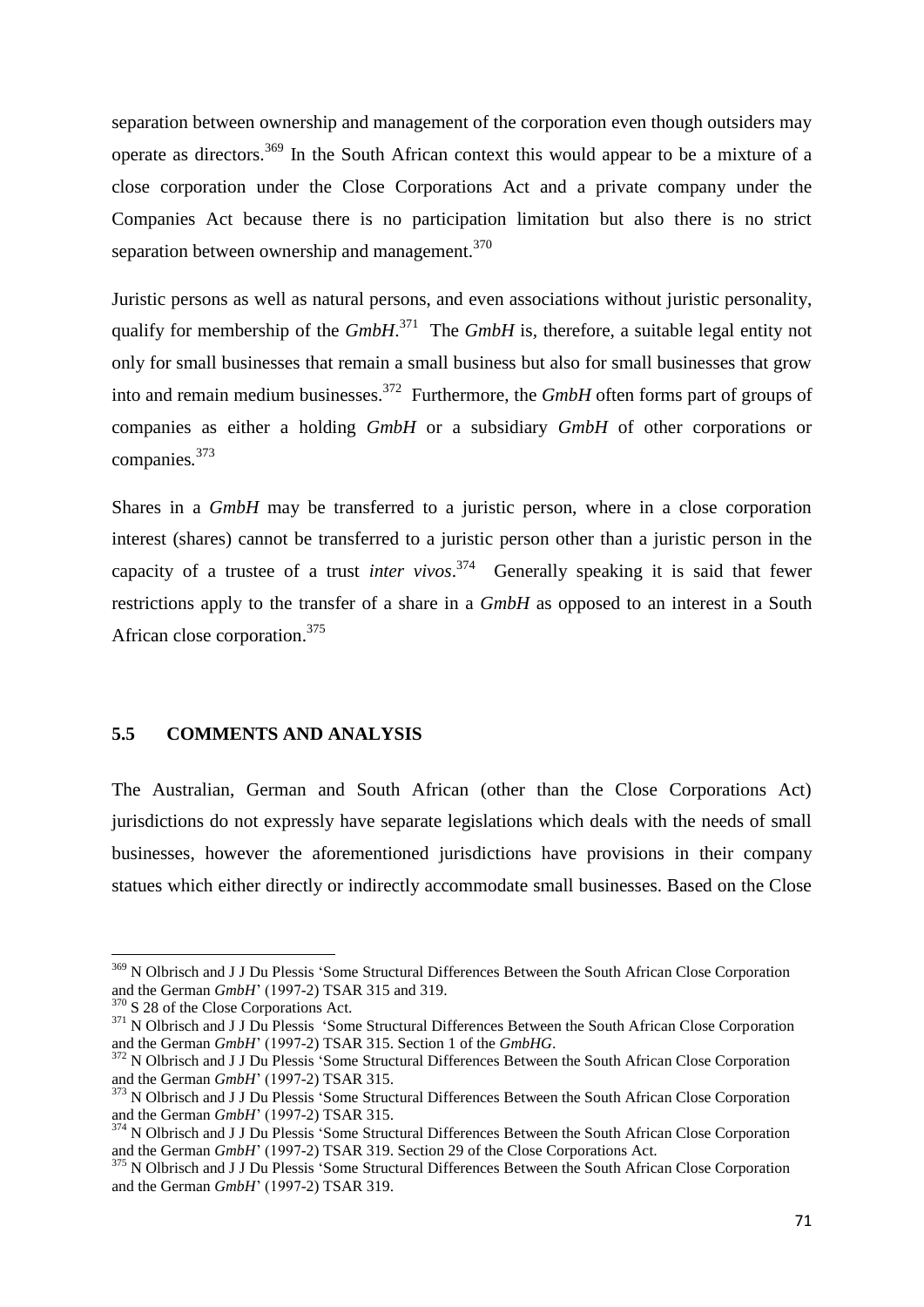Corporations Act, New Zealand is the one of the few jurisdictions which has business activists who want to have a separate legislation for small businesses.

It is submitted that small and medium sized private companies under the Companies Act would behave similarly to the German *GmbH*, as small and medium sized private companies under the Companies Act allow ownership for juristic persons as well as associations without juristic personality.<sup>376</sup> This is indeed a positive step as the increase of scope in ownership allows for an increase in the financial pool of funding and is in line with Knight's argument of having a single statute which adequately deals with scalability of a company which outgrows itself.<sup>377</sup>

However, it can be argued that despite its great job on scalability, the German *GmbH* is successful because it has not lost its philosophy of catering for small and medium businesses.

On the other hand, the New Zealand proposal for closely-held companies legislation and the Australian small business owners school of thought advocates for position which is akin to the Close Corporations Act. In particular, the New Zealand proposal pushes for a position which South Africa had before the coming into effect of the Companies Act, whereby 1973 Companies Act catered for large businesses and the Close Corporations Act catered for small businesses.

<sup>&</sup>lt;sup>376</sup> N Olbrisch and J J Du Plessis 'Some Structural Differences Between the South African Close Corporation and the German *GmbH*" (1997-2) TSAR 315.

<sup>377</sup> P Knight "Keep it simple and set it free: The new ethos of corporate formation", (2010) *ACTA JURIDICA: Modern company law for a competitive South African economy* 3-42.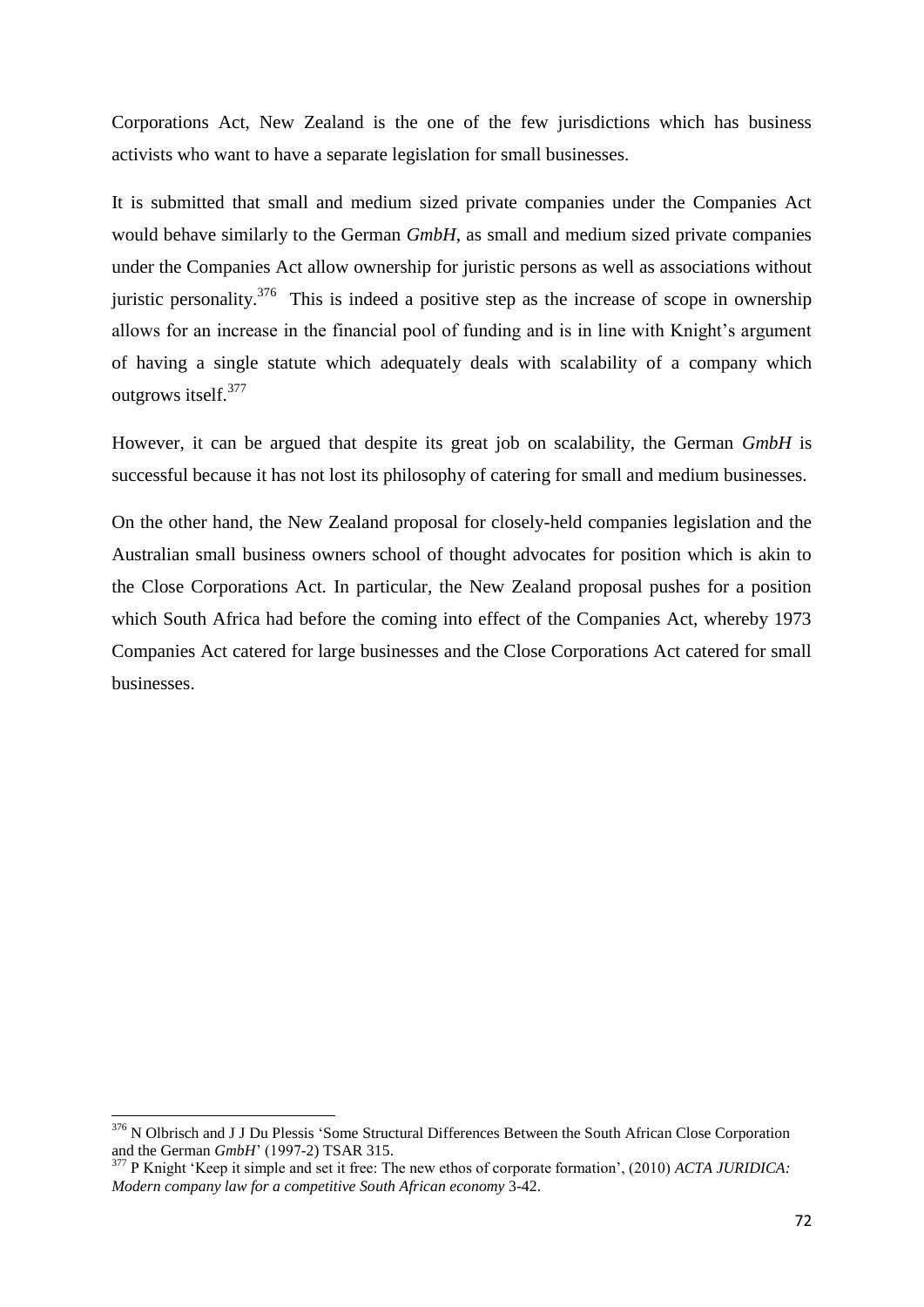#### **CHAPTER 6:CONCLUSION**

### **6.1 INTRODUCTION**

According to s 7(b)(ii) of the Companies Act, one of the fundamental objectives of the Companies Act is to "promote the development of the South African economy by creating flexibility and simplicity in the formation and maintenance of companies".<sup>378</sup> Based on Chapter 2 of this dissertation, the Companies Act has done a good job in keeping in line with the aforementioned objectives; however a better job can still be done in achieving the objectives of promoting the development of the South African economy by creating flexibility and simplicity in the formation and maintenance of small formal companies.

#### **6.2 COMMENTARY**

### **6.2.1 Formation**

At first glance, forming a private company under the Companies Act does not appear to be more of an administrative burden than forming a close corporation under the Close Corporations Act regardless of the fact that the formation of a private company requires two documents to be completed and signed while the formation of a close corporation would have only required one document to be completed and signed.<sup>379</sup>

Regardless of the above submission, it still appears that one is less motivated to form a small business under the Companies Act as opposed to other (former) avenues such as the Close Corporations Act. The reason for this unmotivated entrepreneurial attitude could be attributed to the regulatory and administrative hurdles which plague the Companies  $Act.<sup>380</sup>$ In other words, allowing individuals to form limited liability companies which are easy to incorporate, maintain and regulate will encourage an entrepreneurial spirit in the country.<sup>381</sup>

1

<sup>&</sup>lt;sup>378</sup> Companies Act.

 $379$  S 13(1) of the Companies Act read with s 12 of the Close Corporations Act.

<sup>&</sup>lt;sup>380</sup> JJ Henning 'Identifying the structure envisioned for closely held incorporated business entities under the new statutory dispensation" (2015) *Journal for Juridical Science 40(1):* 19-34 at 26.

<sup>381</sup> M Farrington "A closely-held Companies Act for New Zealand", (2007) *Victoria University of Wellington Law Review* 559.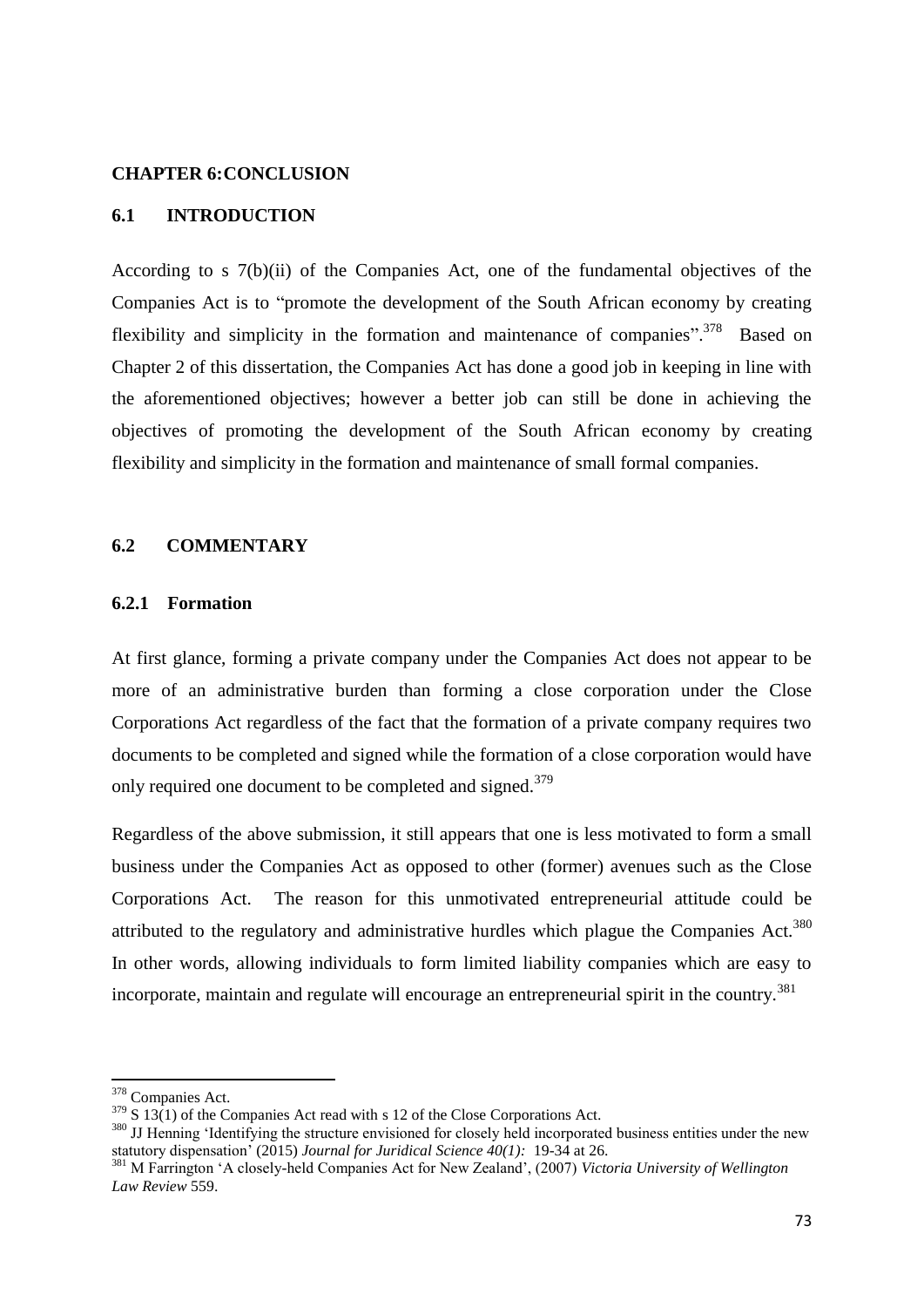#### **6.2.2 Undermining the philosophy of the Close Corporations Act**

The decision of having a single companies Act legislating both small and large businesses; "the de-emphasising of close corporations through additional onerous regulation and prohibiting the formation of new close corporations, is considered to be in sharp contrast with the basic philosophy underlying the Close Corporations Act which proved to be so successful'.<sup>382</sup> One of the fundamental reasons for creating the Close Corporations Act was that "it was very difficult for a single statute (legislation) to provide a satisfactory legal form for the large and sophisticated as well as the small and often marginalised entrepreneurs'.<sup>383</sup> By incorporating the Companies Act, we have come full circle to the position which we previously had with the 1973 Companies Act (before the Close Corporations Act was created), as this was a legislation which was also thought to have adequately dealt with the required needs for small businesses (with restricted means and restricted access to professional advice) and large businesses.<sup>384</sup>

### *The Single Act approach*

1

By having a single companies Act which may be onerous to small businesses, we run a risk that most of the small businesses" revenue may be spent on professionals such as auditors, accountants and lawyers in order to seek professional advice in complying with the Companies Act and interpreting same. Of course, the irony is that if small businesses do not comply with the company law then they will be shut down or heavily fined. However, it can be argued that requirements, such as for instance public interest score gauges and same shareholder same director requirements, provide adequate caveats for small businesses as these requirements prevent small businesses from hiring external professionals such as auditors.

<sup>&</sup>lt;sup>382</sup> JJ Henning 'The impact of South African company law reform on close corporations: Selected issues and perspectives" (2010) *Acta Juridica: Modern company law for a competitive South African economy* 464. <sup>383</sup> JJ Henning 'The impact of South African company law reform on close corporations: Selected issues and

perspectives" (2010) *Acta Juridica: Modern company law for a competitive South African economy* 464. <sup>384</sup> JJ Henning 'The impact of South African company law reform on close corporations: Selected issues and perspectives" (2010) *Acta Juridica: Modern company law for a competitive South African economy* 464.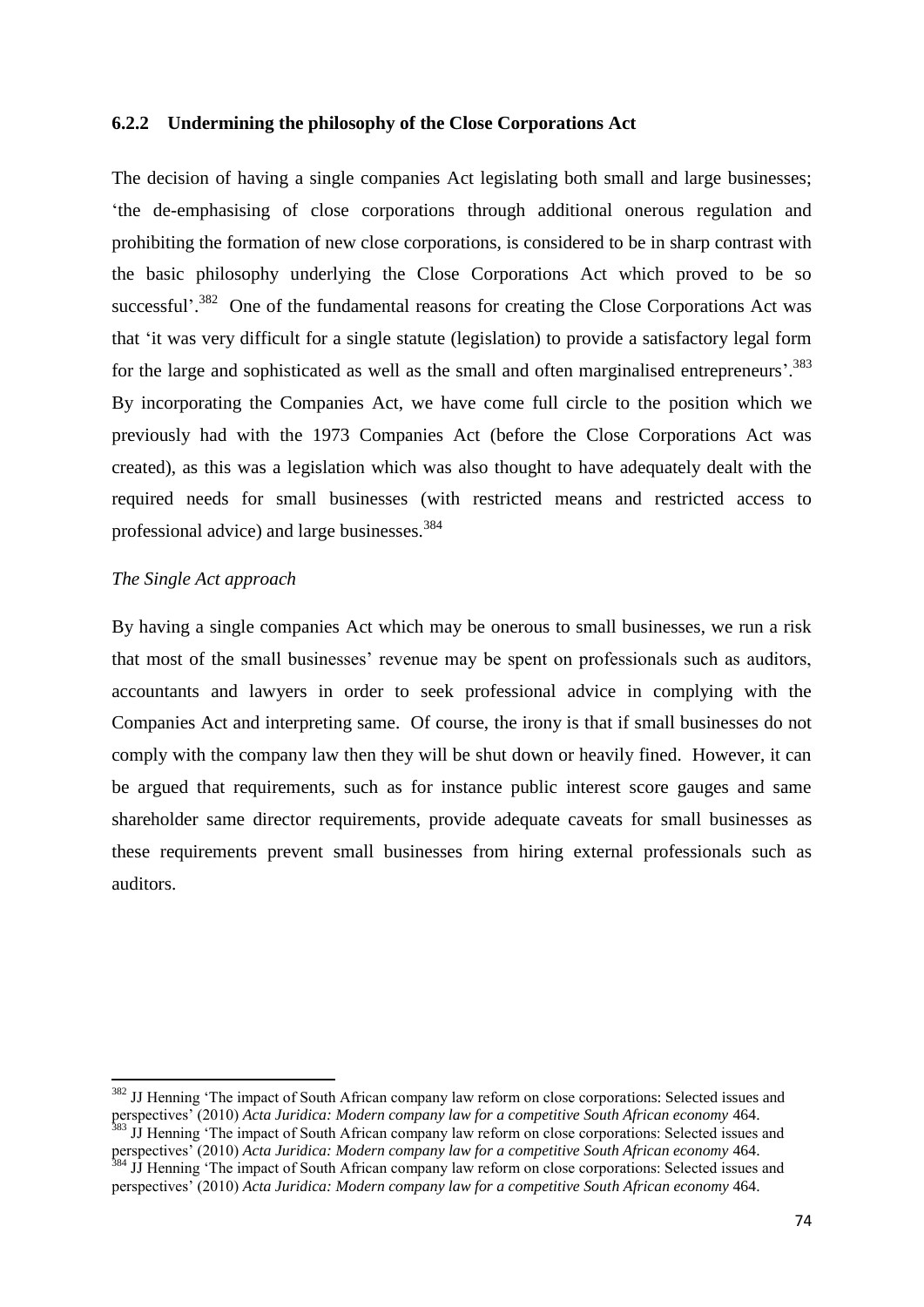However, one similarly shares the same sentiments as *Darcy Du Toit* in such that small businesses were neglected, alternatively forgotten when the Companies Act was drafted/traded off for the Close Corporations Act.<sup>385</sup>

### *Lack of benefits*

Furthermore, it can be argued (or rather re-emphasised), that the Companies Act regulatory requirements do not appear to have significant benefits for small businesses or closely-held companies.<sup>386</sup> As a result, the increased regulatory requirements in the Companies Act (and the Close Corporations Act) are an unjustified burden on small businesses and closely-held companies.<sup>387</sup>

### *Unnecessary Costs*

In this regard, one of the crisp issues with the Companies Act is that the regulatory requirements imposed on directors to ensure accountability to shareholders do not have any benefit where all the directors of a small company (or closely held company) are also shareholders of the company; as transparency requirements in such instance are not justified.<sup>388</sup> As a result, the costs arising from such regulatory requirements are unjustified as they have no benefit for small formal companies.<sup>389</sup>

### *Exemptions, an empty promise*

**.** 

At first glance, the creation of thresholds for exemptions in the Companies Act may be viewed as appealing, given the cost and administration challenges which may face small businesses.<sup>390</sup> Furthermore, this may even be an argument that the Companies Act caters for the special needs of small formal business enterprises.<sup>391</sup> However, it can also be argued that

<sup>&</sup>lt;sup>385</sup> D Du Toit 'Workers in Small Business: The Forgotten People. A comparative overview of Agenda for Labour Law Reform", (1995) *Industrial Law Journal 954*.

<sup>386</sup> M Farrington "A closely-held Companies Act for New Zealand" (2007) *Victoria University of Wellington Law Review* 551.

<sup>387</sup> M Farrington "A closely-held Companies Act for New Zealand" (2007) *Victoria University of Wellington Law Review* 551. JJ Henning "The impact of South African company law reform on close corporations: Selected issues and perspectives" (2010) *Acta Juridica: Modern company law for a competitive South African economy* 464.

<sup>388</sup> M Farrington "A closely-held Companies Act for New Zealand" (2007) *Victoria University of Wellington Law Review* 581.

<sup>389</sup> M Farrington "A closely-held Companies Act for New Zealand" (2007) *Victoria University of Wellington Law Review* 581.

<sup>390</sup> J Freedman "One size fits all – Small business and competitive legal forms", (2003) *Journal of Corporate Law Studies* 133.

<sup>391</sup> J Freedman "One size fits all – Small business and competitive legal forms", (2003) *Journal of Corporate Law Studies* 133.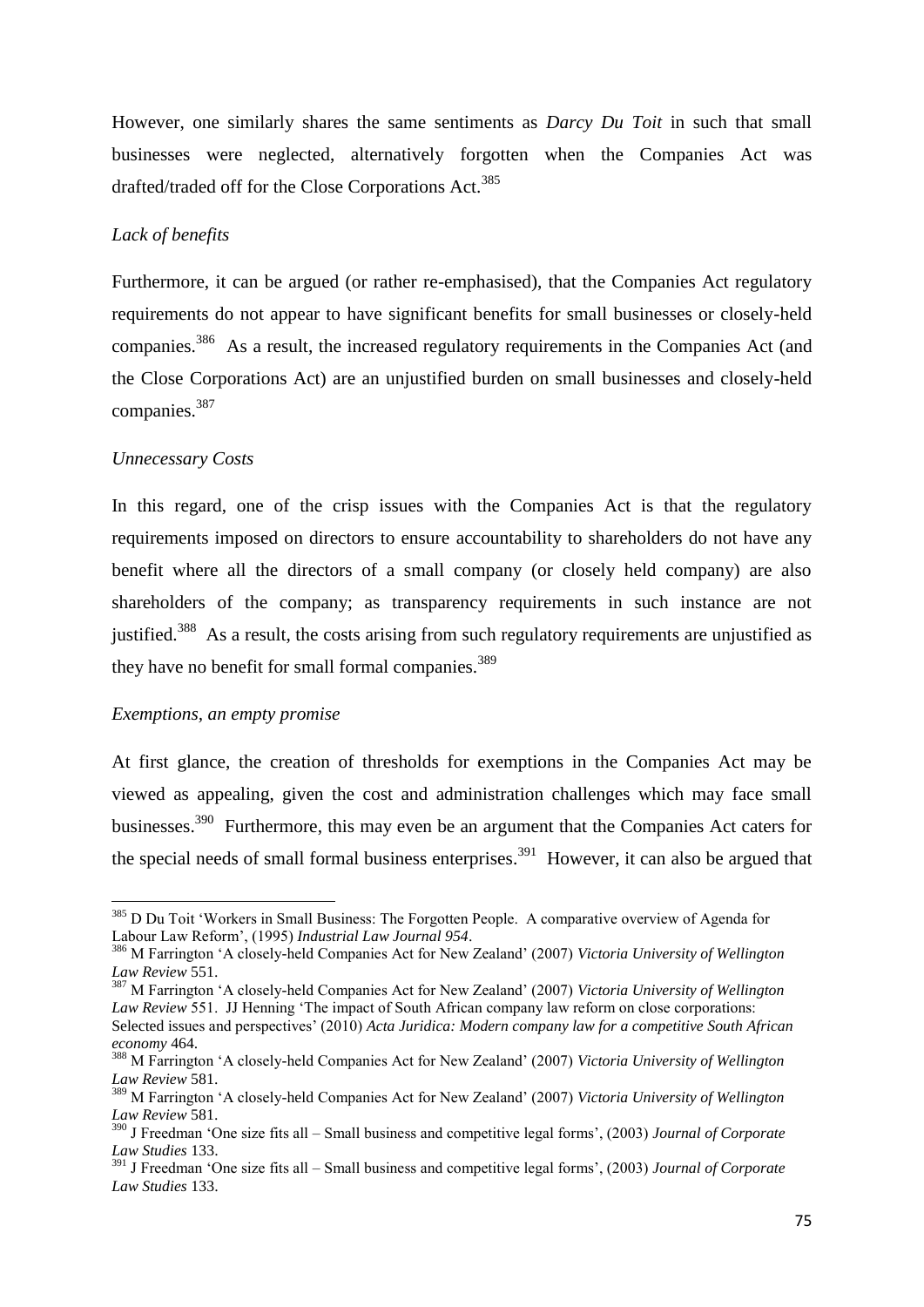"thresholds can be confusing and transition from one category [with reference to the public interest score gauges] to another can be costly and require advice and decision making'.<sup>392</sup> Furthermore, in some instances, "thresholds might create an incentive to business owners to avoid growth if they believe that loss of the benefits of an exemption will outweigh the benefits of a small amount of growth. Thus special provision for small firms could actually act as a barrier to growth'.<sup>393</sup>

### **6.3 CONCLUSION**

**.** 

The net result of this paper's proposals is a simple, flexible set of requirements suitable for small formal businesses (closely held companies) in South Africa, without onerous or unjustified compliance requirements. $394$  Therefore the Companies Act should be implemented to meet the needs of small formal businesses (closely held companies) in South Africa.<sup>395</sup>

The Companies Act approach of a one-size fits all statute follows the approach adopted by the USA scholars of a 'one entity-fits-all'.<sup>396</sup>

Arguments have been made that those heterogeneous corporate forms existing under one statutory umbrella can lead to erratic case law, as some court decisions that only make sense for large companies may govern both small and large companies.<sup>397</sup> Conversely, judicial rulings that logically make sense for small companies may apply to both large and small companies.<sup>398</sup> Moreover, these differences may generate uncertainty because companies will not know, whether a particular decision will apply to them.<sup>399</sup> As a result of the

<sup>&</sup>lt;sup>392</sup> J Freedman 'One size fits all – Small business and competitive legal forms', (2003) *Journal of Corporate Law Studies* 133.

<sup>393</sup> J Freedman "One size fits all – Small business and competitive legal forms", (2003) *Journal of Corporate Law Studies* 133.

<sup>394</sup> M Farrington "A closely-held Companies Act for New Zealand" (2007) *Victoria University of Wellington Law Review* 581.

<sup>395</sup> M Farrington "A closely-held Companies Act for New Zealand" (2007) *Victoria University of Wellington Law Review* 581.

<sup>396</sup> J Freedman "One size fits all – Small business and competitive legal forms", (2003) *Journal of Corporate Law Studies* 133.

<sup>&</sup>lt;sup>397</sup> TJ Wortman 'Unlocking lock-in: Limited liability companies and the key to underutilization of close corporation statutes" (1995) [Vol. 70:1362] New York University Law Review 1366.

<sup>&</sup>lt;sup>398</sup> TJ Wortman 'Unlocking lock-in: Limited liability companies and the key to underutilization of close corporation statutes" (1995) [Vol. 70:1362] New York University Law Review 1366.

<sup>&</sup>lt;sup>399</sup> TJ Wortman 'Unlocking lock-in: Limited liability companies and the key to underutilization of close corporation statutes' (1995) [Vol. 70:1362] New York University Law Review 1366.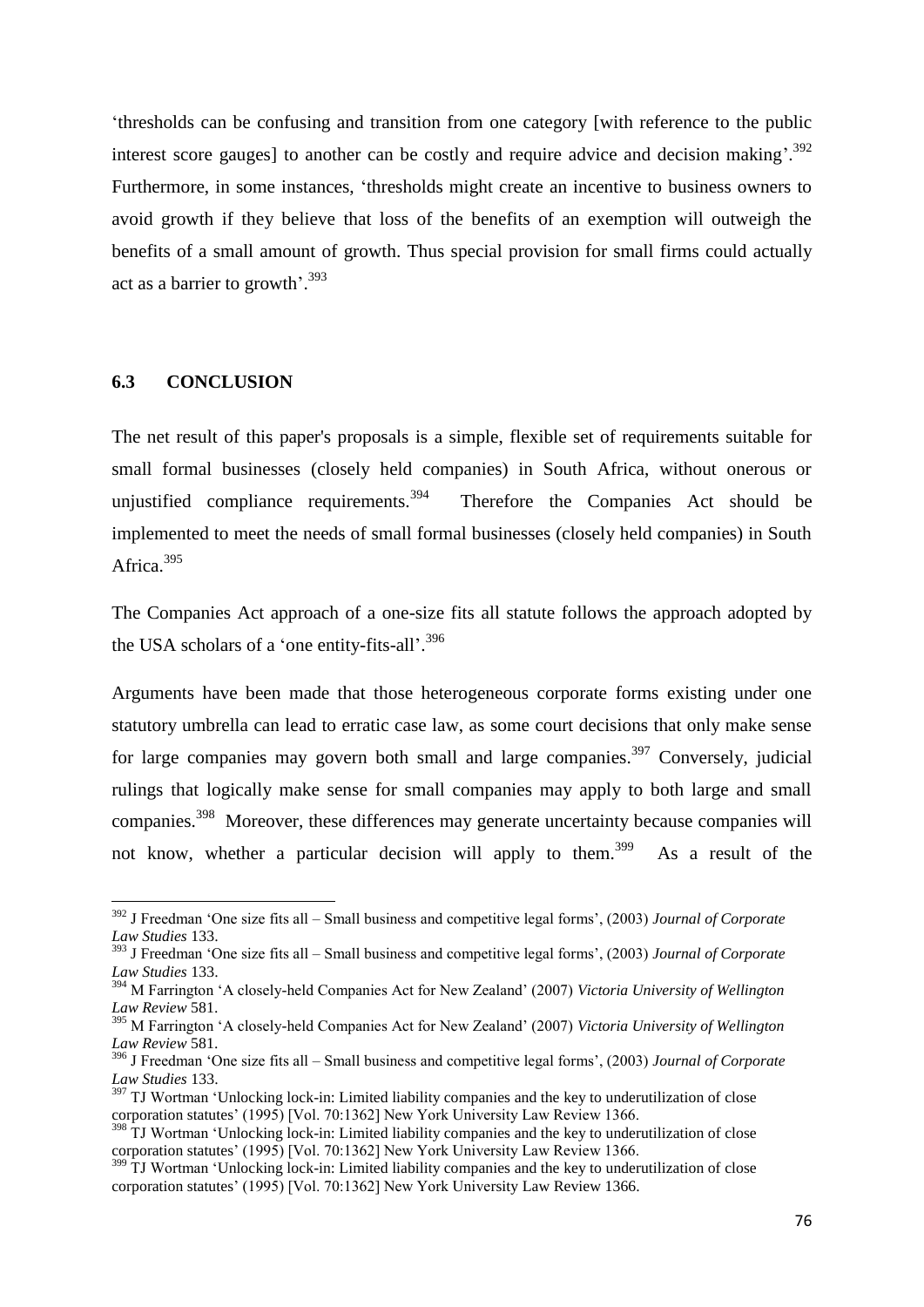aforementioned arguments, it is submitted that it would be efficiency enhancing to have separate legislations for small businesses and large businesses.<sup>400</sup>

However, it can be argued that the needs of small companies and close corporations do not warrant special treatment from other formal corporate entities as the limited benefit of a separate statue does not justify any adverse consequences which can be modified in a single general statute (the Companies Act).<sup>401</sup>

*Henning* is of the view that there is no company or corporate structure, type, subtype, species or subspecies in the Companies Act which is analogous to a close corporation.<sup>402</sup> At first glance one may argue that it is no longer worthy debating whether the Close Corporations Act is or was a suitable avenue for small formal businesses as the Close Corporations Act has been largely amended so it can be brought in line with Companies Act.<sup>403</sup> However, in the same vein one can argue that the amendments to the Close Corporations Act have created a more complex legal arena for small formal businesses compared to the previous Close Corporations Act regime.<sup>404</sup>

Indeed it appears that we have come full circle as once again, as South African company law has subjected small formal businesses to a single voluminous and complex legislation which is better suited for large companies.<sup>405</sup> Maybe in the future to come we will return to a separate legislation for small formal businesses, as in the 2017 national budget speech, Mr Gordhan stated that we need to consider, in the face of intractable economic hardships and disparities, whether South Africa should supplement its Constitutional Bill of Rights with a "*Charter of Economic Rights*" which would bind all of us to an economy which creates a supportive environment for micro, small and medium businesses and co-operatives.<sup>406</sup>

**.** 

 $400$  TJ Wortman 'Unlocking lock-in: Limited liability companies and the key to underutilization of close corporation statutes" (1995) [Vol. 70:1362] New York University Law Review 1366.

<sup>&</sup>lt;sup>401</sup> TJ Wortman 'Unlocking lock-in: Limited liability companies and the key to underutilization of close corporation statutes' (1995) [Vol. 70:1362] New York University Law Review 1371.

 $402$  JJ Henning 'Identifying the structure envisioned for closely held incorporated business entities under the new statutory dispensation" (2015) *Journal for Juridical Science 40(1):* 19-34 at 27.

<sup>&</sup>lt;sup>403</sup> JJ Henning 'Identifying the structure envisioned for closely held incorporated business entities under the new statutory dispensation" (2015) *Journal for Juridical Science 40(1):* 19-34 at 33.

<sup>&</sup>lt;sup>404</sup> JJ Henning 'Identifying the structure envisioned for closely held incorporated business entities under the new statutory dispensation" (2015) *Journal for Juridical Science 40(1):* 19-34 at 33.

<sup>&</sup>lt;sup>405</sup> JJ Henning 'Identifying the structure envisioned for closely held incorporated business entities under the new statutory dispensation", (2015) *Journal for Juridical Science 40(1):* 19-34 at 33.

<sup>&</sup>lt;sup>406</sup> Gordhan, P Budget speech: to parliament 22 February 2017 available at

http://www.treasury.gov.za/documents/national%20budget/2017/speech/speech.pdf, accessed on 4 June 2018.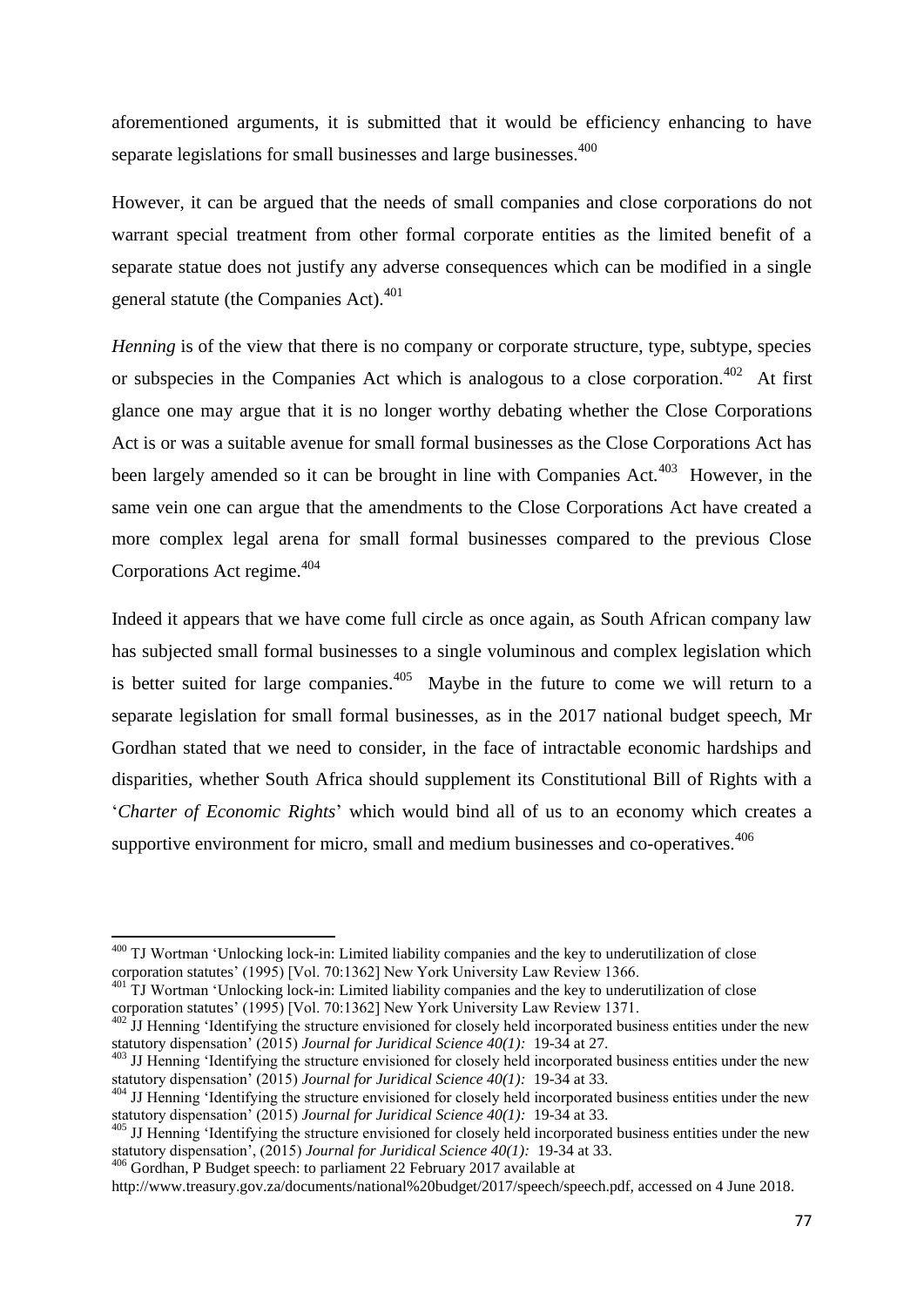A potential solution could also be for small companies to be governed by a diluted Close Corporations Act or legislation which is specifically aimed for only small companies; thereafter once a company grows to a certain revenue threshold and becomes an "adult or big company", the company will need to be governed in terms of the Companies Act which adequately regulates large corporations.<sup>407</sup>

**<sup>.</sup>**  $407$  JJ Henning 'Identifying the structure envisioned for closely held incorporated business entities under the new statutory dispensation" (2015) *Journal for Juridical Science 40(1):* 19-34.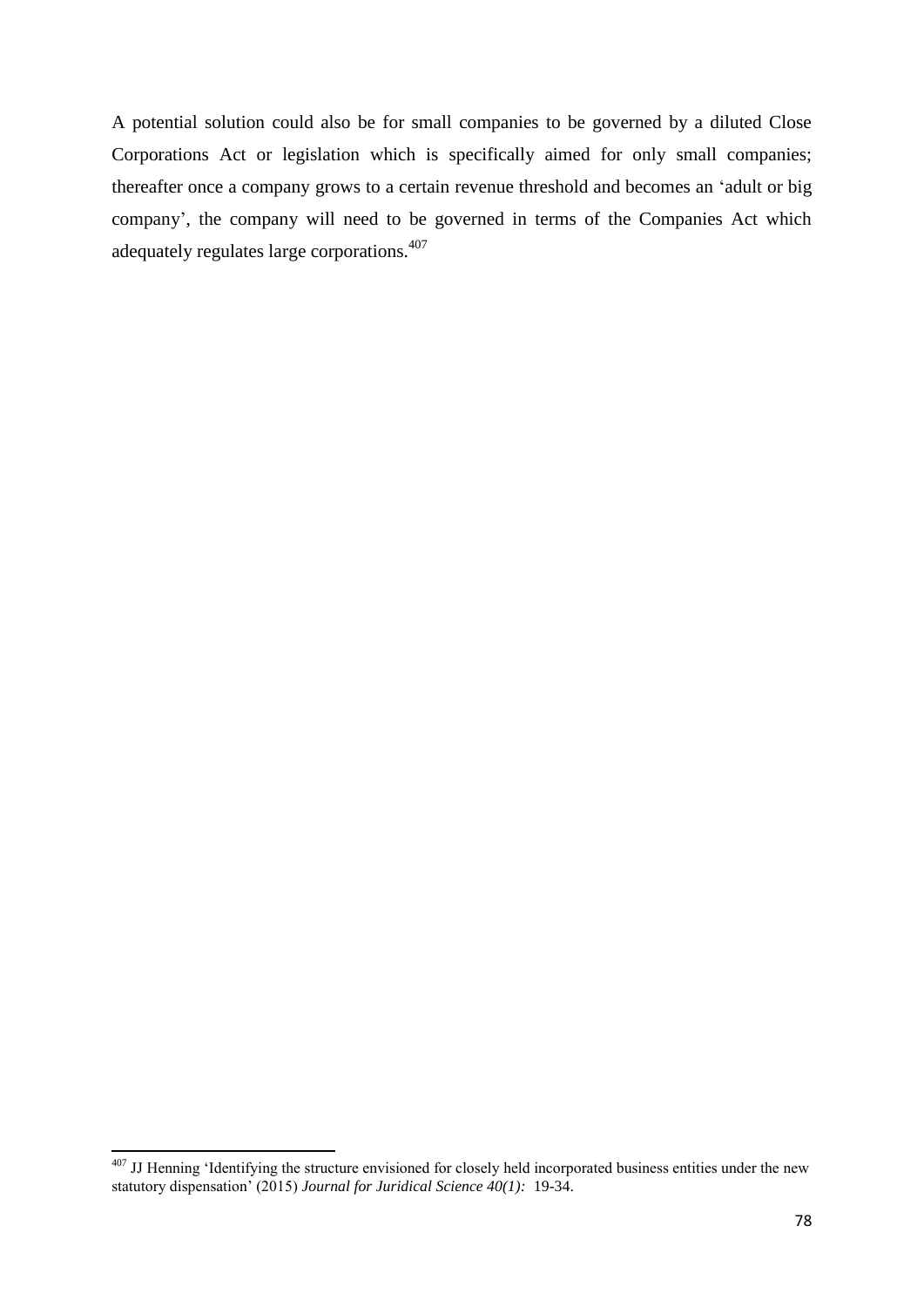## **BIBLIOGRAPHY**

## **1 Legislation**

*Australia*

Corporations Act 50 of 2000.

*Germany*

Gesetz betreffend die Gesellschaften mit beschrdinkter Haftung, 1892.

*New Zealand*

New Zealand Companies Act 1993.

*South Africa*

Close Corporations Act 69 of 1984.

Companies Act 71 of 2008

Government Notice GN 167 of 26 February 2010.

Government Notice GN 758 of 18 July 2008.

Government Notice GNR.1234 of 7 June 1985).

Government Notice GNR.150 of 30 January 1998.

Government Notice GNR.1906 of 5 July 1996.

Government Notice GNR.206 of 7 February 1986.

Government Notice GNR.2488 of 16 November 1984.

Government Notice GNR.993 of 27 May 1994).

Department of Trade and Industry Companies Bill, Notice of intention to introduce a Bill into Parliament, General Notice 166 of 2007 of the Government Gazette GN 166 of GG 29630 2007, 12/02/2007.

### **2 Cases**

*ABSA Bank Limited v Eagle Creek Investments 490 (Pty) Ltd* 2014 ZAWCHC.

## **3 Journal articles**

Du Toit D "Workers in Small Business: The Forgotten People. A comparative overview of Agenda for Labour Law Reform", (1995) *Industrial Law Journal* 954.

Farrington M "A closely-held Companies Act for New Zealand" (2007) *Victoria University of Wellington Law Review* 543.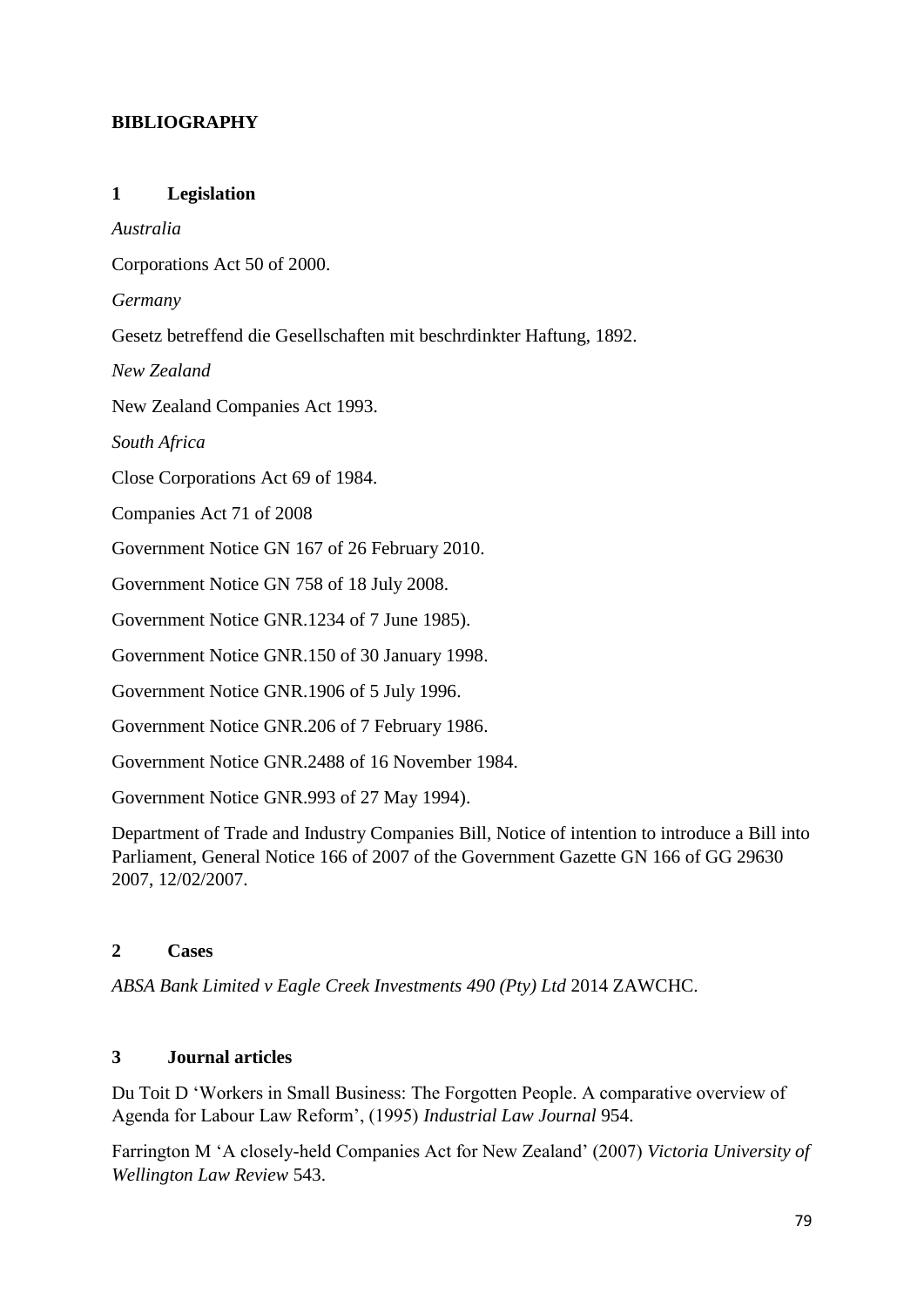Freedman J 'One size fits all – Small business and competitive legal forms', (2003) *Journal of Corporate Law Studies* 133.

Heenetigala K and Armstrong A "Corporate governance issues facing small corporations in Australia", (2010) Victoria University, Australia, paper submitted to the 2nd Finance and Corporate Governance Conference, Melbourne, Australia 2.

Henning JJ "Close corporation law reform in Southern Africa", (2001) 26 *Journal of Corporation Law* 917 – 950.

Henning JJ "Close corporations without end. Two remarkable decades of simply "thinking small first"", (2007) 32(1) *Journal for Juridical Science* 187-194 at 189.

Henning JJ "Identifying the structure envisioned for closely held incorporated business entities under the new statutory dispensation" (2015) *Journal for Juridical Science* 40(1): 19- 34.

Henning JJ "Reforming business entity law to stimulate economic growth among marginalized: The modern South African experience", (2002-2003) 91 *Kentucky Law Journal* 773-828 at 781.

Henning JJ "The impact of South African company law reform on close corporations: Selected issues and perspectives" (2010) A*cta Juridica: Modern company law for a competitive South African economy* 456-479.

Knight P "Keep it simple and set it free: The new ethos of corporate formation", (2010) *Acta Juridica: Modern company law for a competitive South African economy* 3-42.

Mongalo TH "An overview of company law reform in South Africa: From the Guidelines to the Companies Act 2008" (2010) 32(1) *Acta Juridica*: Modern company law for a competitive South African economy xiii- xxv at xvii-xviii.

Olbrisch N and Du Plessis JJ "Some Structural Differences Between the South African Close Corporation and the German GmbH" (1997-2) *TSAR* 315.

Sealy, L.S., "Legislating for the small business", Keynote address, Symposium on Company Law, Institute of Directors, London, 7 Dec. 1993, reprinted 1994 in 1 CLDS (Corporate Law Development Series) 219.

Van Wyk HA, J Rossouw J "IFRS for SMEs in South Africa: a giant leap for accounting, but too big for smaller entities in general" (2009) *Meditari Accountancy Research*, Vol. 17 Issue: 1 pp.99-116.

Wortman TJ "Unlocking lock-in: Limited liability companies and the key to underutilization of close corporation statutes" (1995) [Vol. 70:1362] *New York University Law Review* 1366.

# **3 Books**

FHI Cassim, MF Cassim & R Cassim et al *Contemporary Company Law* 2nd ed Cape Town: Juta, (2012) 100.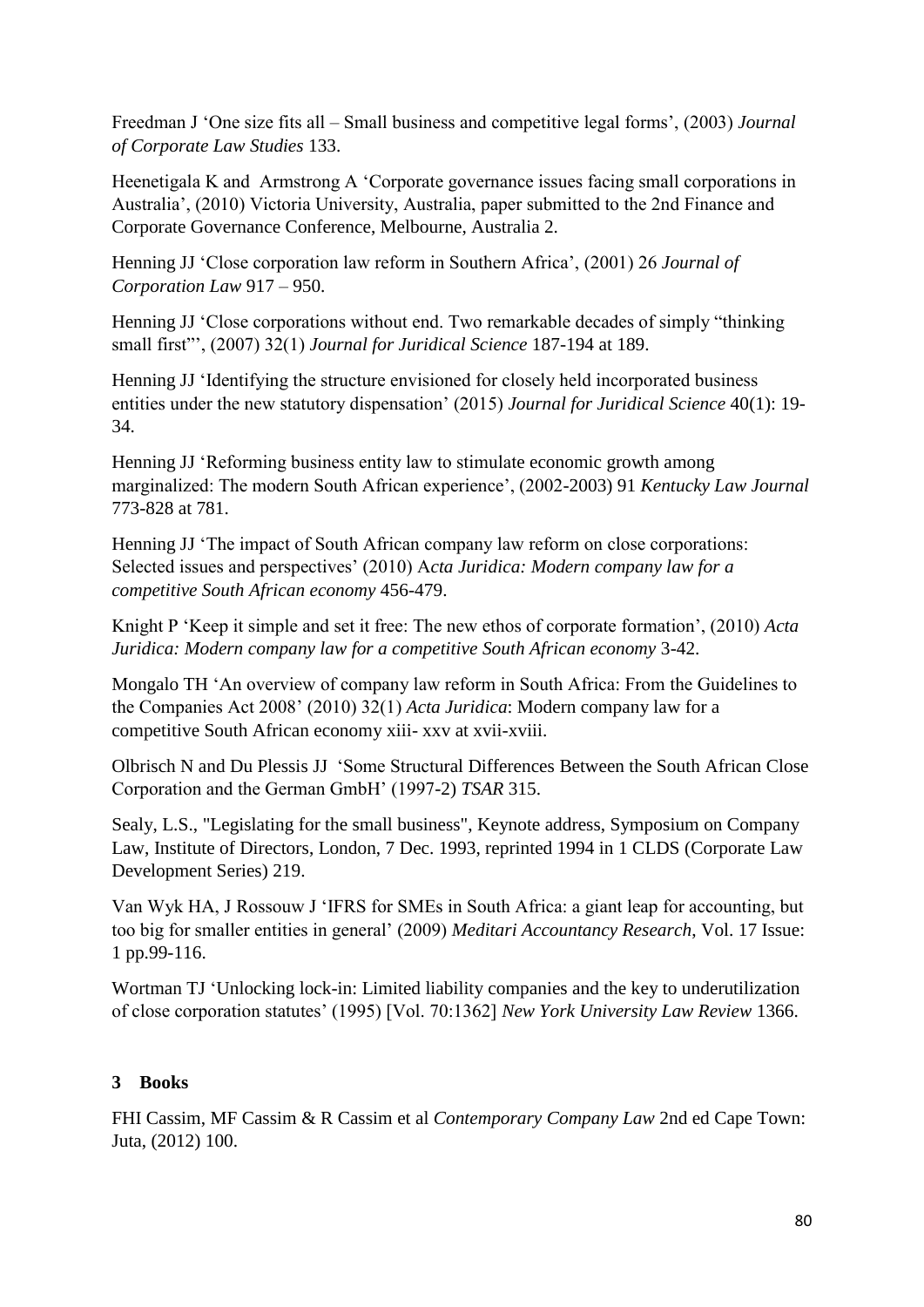## **5 Internet sources**

B Ginindza "ANC will add ministry for small business" Business Report Online 9 April 2014 at 1, available at http://www.iol.co.za/business/news/anc-will-add-ministry-for-smallbusiness-1.1673149, accessed on 15 May 2014.

C Geldenhuys "Audit vs. Independent Review" South African Institute of Tax Professionals available at https://www.thesait.org.za/news/116111/Audit-vs.-Independent-Review.htm, accessed on 9 July 2018.

Companies and Intellectual Property Commission Annual Returns available at http://www.cipc.co.za/index.php/manage-your-business/manage-your-closecorporation/compliance-obligations/annual-returns/, accessed on 3 December 2014.

Department of Trade and Industry Guidelines for Corporate Law Reform: South African Company Law for the 21st century (2004) 17.

Department of Trade and Industry South African Company Law for the 21st century, Guidelines for Corporate Law Reform available at www.pmg.org.za/bills/040715companydraftpolicy.pdf, accessed on 24 March 2014.

Global Entrepreneurship Monitor 2013 Global Report available at http://www.gemconsortium.org/docs/download/3106, accessed on 22 May 2014.

L Zulu "Address by the minister of small business development, Ms Lindiwe Zulu (MP), on the occasion of delivering budget vote 31 on small business development 17 May 2018 (national assembly)" available at http://www.dsbd.gov.za/wp-content/uploads/2018/05/2018- BUDGET-VOTE-31-SPEECH-FINAL-.pdf, accessed on 26 July 2019.

M De Waal 'The essentialia of partnerships' available at https://mdwinc.co.za/2012/03/30/the-essentialia-of-partnerships/, accessed on 7 June 2019.

M Gigaba M Budget speech: to parliament 21 February 2018 available at http://www.treasury.gov.za/documents/national%20budget/2018/speech/speech.pdf, accessed on 30 May 2018.

NEDLAC Trade and Industry Chamber 2005: para 3.5; dti 2004:15‑ 16.

P Gordhan Budget speech: to parliament 17 February 2010 available at http://www.treasury.gov.za/documents/national%20budget/2010/speech/speech2010.pdf, accessed on 24 March 2014.

P Gordhan Budget speech: to parliament 23 February 2011 available at http://www.treasury.gov.za/documents/national%20budget/2011/speech/speech2011.pdf, accessed on 24 March 2014.

P Gordhan Budget speech: to parliament 27 February 2013 available at http://www.daff.gov.za/docs/speeches/2013%20Budget%20Speech%20by%20Minister%20o f%20Finance%20Pravin%20Gordhan.pdf, accessed on 12 November 2019.

P Gordhan Budget speech: to parliament 22 February 2017 available at http://www.treasury.gov.za/documents/national%20budget/2017/speech/speech.pdf, accessed on 4 June 2018.Registering our Company available at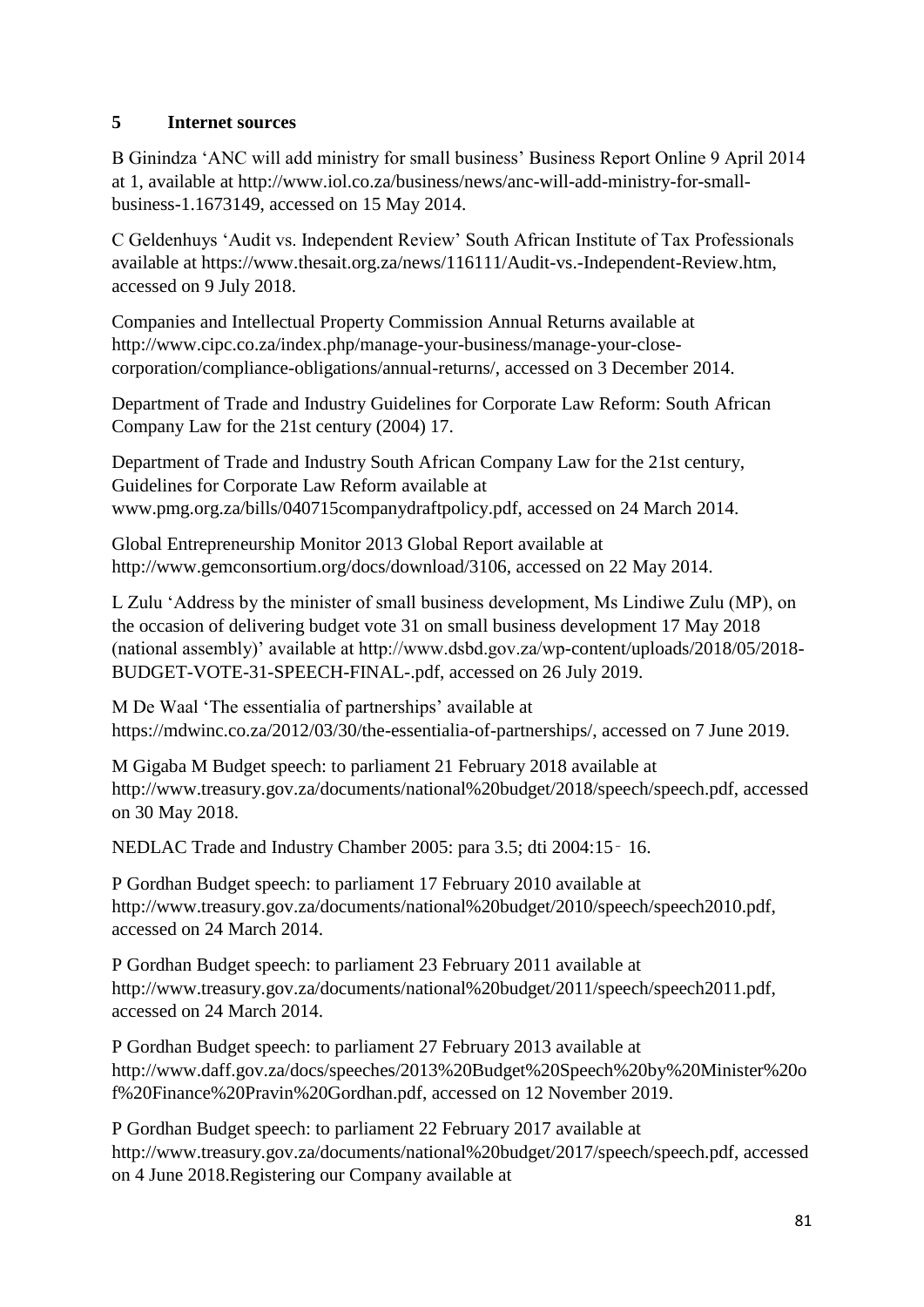http://www.cipc.co.za/index.php/register-your-business/companies/, accessed on 13 October 2014.

Registration statistics March 2014 available at http://www.cipc.co.za/Stats\_files/March2014.pdf, accessed on 21 May 2014.

TA Manuel Budget speech: to parliament 20 February 2008 available at http://www.treasury.gov.za/documents/national%20budget/2008/speech/speech.pdf, accessed on 24 March 2014.

Why SA businesses have a high failure rate' available at https://bizmag.co.za/sa-businesseshigh-failure-rate/, accessed on 12 November 2019.